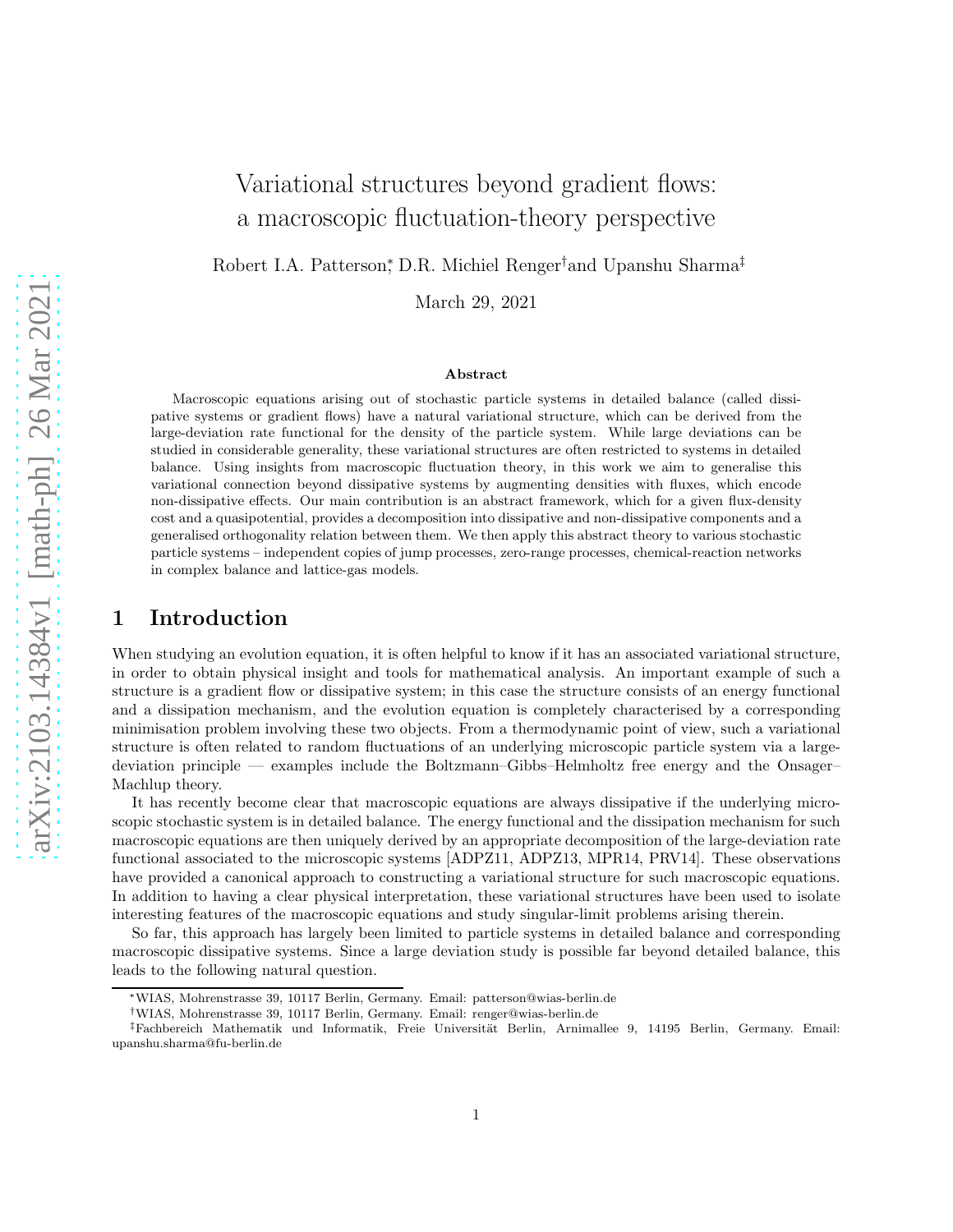#### Do the large deviations of the underlying particle systems provide a variational structure beyond detailed balance?

While this is a hard question to answer in general, considerable progress has been made in the case of some specific systems in two seemingly independent directions.

One direction that is tailored to allow for non-dissipative effects is the study of so-called FIR inequalities, first introduced for the many-particle limit of Vlasov-type nonlinear diffusions [\[DLPS17\]](#page-44-2), independent particles on a graph [\[HPST20\]](#page-44-3) and chemical reactions [\[RZ21,](#page-46-0) Sec. 5]. These inequalities bound the free-energy difference and Fisher information by the large-deviation rate functional, providing a useful tool to study singular-limit problems and to derive error estimates [\[DLP](#page-44-4)+18, [PR20\]](#page-45-2). Strictly speaking, these inequalities are not variational structures in the sense that they do not fully determine the macroscopic dynamics. However, in this paper we will construct a variational structure which generalises these inequalities and completely characterises the macroscopic dynamics.

Another direction of generalising dissipative systems is by using Macroscopic Fluctuation Theory (MFT) [\[BDSG](#page-44-5)+15]. The main idea here is to consider, in addition to the usual density of the particle system, the particle fluxes at the microscopic level, and to study the large deviations of these fluxes. Consequently using time-reversal arguments, MFT explicitly captures the dissipative and non-dissipative effects in the system. However, most MFT literature has been devoted to diffusive scaling of particle systems and corresponding quadratic rate functions. Such rate functions define a Hilbert space with a natural orthogonal decomposition into dissipative and non-dissipative components. Recently non-quadratic rate functions and connections to MFT have been explored in the case of independent particles on a graph [\[KJZ18\]](#page-44-6) and chemical reaction networks [\[RZ21\]](#page-46-0), but a general MFT for non-quadratic rate functions is largely open.

Spurred on by these exciting new developments, we provide a partial but affirmative answer to the question posed above. The basis of our analysis is an abstract action functional  $(\rho, j) \mapsto \int_0^T \mathcal{L}(\rho(t), j(t)) dt$ . This functional will correspond to the large deviations of random particle systems, but this identification is not necessary for our analysis; in this sense our approach is purely macroscopic. Inspired by FIR-inequalities and MFT, we set up an abstract framework whose central outcome will be a series of decompositions of the integrand  $\mathcal L$  into distinct dissipative and non-dissipative components. These decompositions generalise: (1) the connection between large deviations and dissipative systems from [\[MPR14\]](#page-45-0) to include non-dissipative effects, (2) the known cases of FIR inequalities [\[HPST20\]](#page-44-3) to a general setting, and (3) MFT to non-quadratic action functions.

Finally we illustrate our abstract framework by applying it to various examples.

#### <span id="page-1-4"></span>1.1 Summary of results

**Abstract results.** Consider the macroscopic densities and fluxes  $[0, T] \ni t \mapsto (\rho(t), j(t))$  that are evolving according to a coupled system of evolution equations:

<span id="page-1-3"></span><span id="page-1-2"></span>
$$
\dot{\rho}(t) = -\operatorname{div} j(t),\tag{1.1a}
$$

<span id="page-1-1"></span>
$$
j(t) = j^{0}(\rho(t)),
$$
\n(1.1b)

with an associated action functional

<span id="page-1-0"></span>
$$
(\rho, j) \mapsto \int_0^T \mathcal{L}(\rho(t), j(t)) dt,
$$
\n(1.2)

where the non-negative cost function  $\mathcal L$  has the crucial property that for any  $(\rho, j)$ ,

$$
j = j^0(\rho) \iff \mathcal{L}(\rho, j) = 0,
$$

and hence the action  $(1.2)$  is minimised by the trajectory  $(1.1b)$ . We will interpret equation  $(1.1a)$  as a continuity equation and call  $j^0(\rho)$  the *zero-cost flux* associated to  $\mathcal{L}$ . Equation [\(1.1\)](#page-1-3) often describes the macroscopic dynamics arising from a microscopic stochastic particle system and [\(1.2\)](#page-1-0) is typically the corresponding large-deviation rate functional.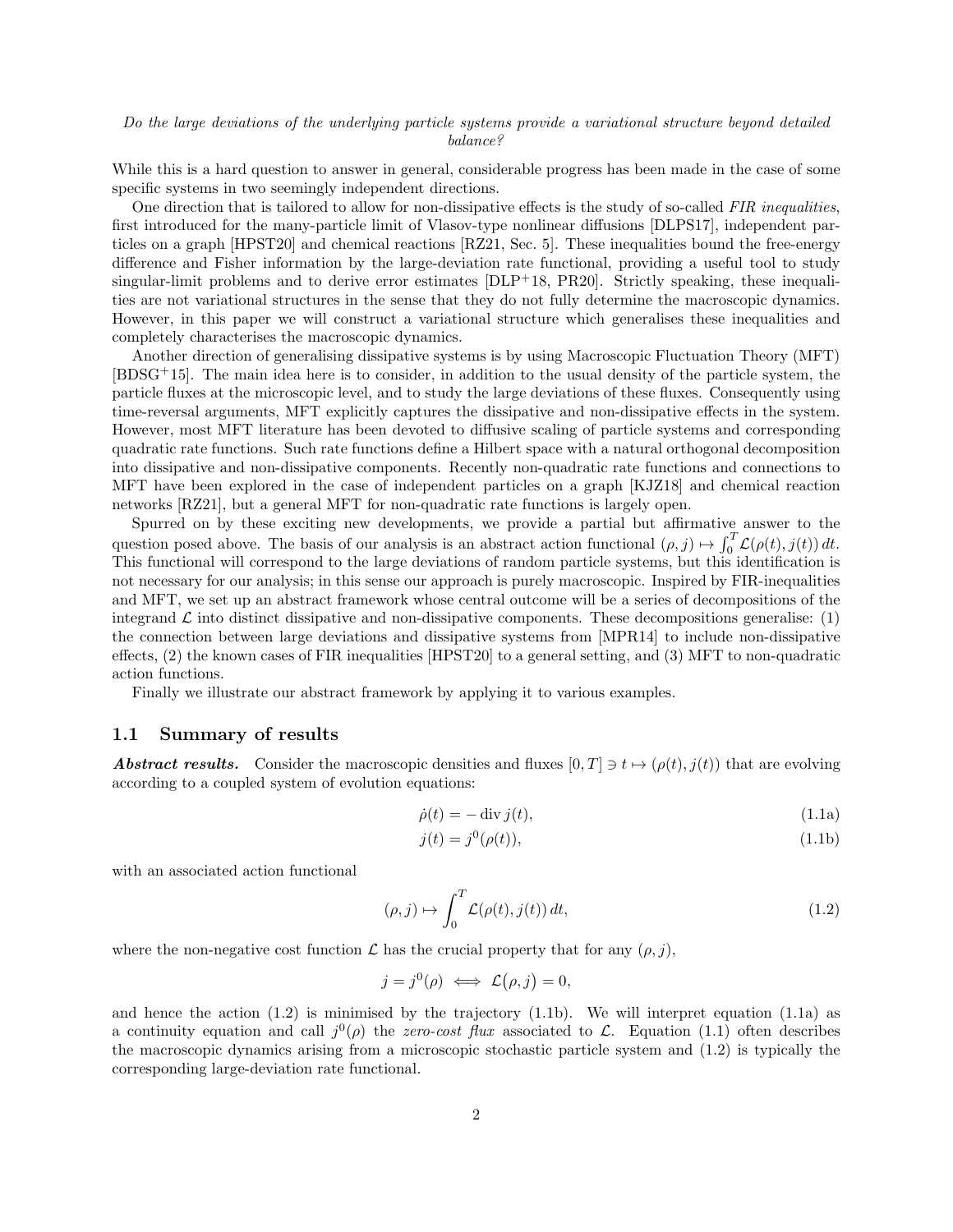Although writing the flux explicitly in [\(1.1b\)](#page-1-1) instead of directly studying  $\dot{\rho}(t) = -\text{div} j^0(\rho(t))$  might seem superfluous at first sight, it is motivated by the fact that fluxes can encode information on nondissipative, for instance divergence-free, effects in the system. Consequently, while studying densities is usually sufficient for dissipative systems [\[Ons31a,](#page-45-3) [Ons31b,](#page-45-4) [OM53,](#page-45-5) [MPR14,](#page-45-0) [MPPR17\]](#page-45-6) (see Section [1.2](#page-4-0) below for more details), the inclusion of fluxes is better suited to describe non-dissipative effects at the macroscopic level  $[BDSG+15, Mae18]$  $[BDSG+15, Mae18]$ .

Our abstract framework assumes the existence of three objects: a sufficiently regular density-flux cost function  $\mathcal{L}(\rho, j)$ , an operator that will play the role of divergence and as such defines the continuity equation [\(1.1a\)](#page-1-2) and a non-negative quasipotential  $V$  associated to  $\mathcal{L}$ . The basis of our approach will be the unique decomposition  $\mathcal{L}(\rho, j) = \Phi(\rho, j) + \Phi^*(\rho, F(\rho)) - \langle F(\rho), j \rangle$ , for some corresponding driving force  $F(\rho) := -d\mathcal{L}(\rho, 0)$ and *dissipation potential*  $\Phi$  with convex dual  $\Phi^*$  (see Theorem [2.7](#page-11-0) for details). Borrowing ideas from MFT, we uniquely decompose this driving force into a symmetric and antisymmetric part

$$
F(\rho) = F^{\text{sym}}(\rho) + F^{\text{asym}}(\rho).
$$

In the context of MFT and large deviations of microscopic systems, the symmetry refers to a timereversal argument. In particular, if the microscopic system is in detailed balance, then  $F(\rho) = F^{sym}(\rho)$  and the (macroscopic) dynamics is purely dissipative, i.e. described by a gradient flow of  $\mathcal{V}$  [\[MPR14\]](#page-45-0). As such one can think of  $F^{sym}(\rho)$  as the dissipative part of the force. More generally, from a physical point of view, a purely dissipative system is thermodynamically closed, so that the work done is related to the free energy or quasipotential via

$$
\int_0^T \langle F^{\text{sym}}(\rho(t)), j(t) \rangle dt = -\frac{1}{2} \mathcal{V}(\rho(T)) + \frac{1}{2} \mathcal{V}(\rho(0)),
$$

or formulated locally in time for the power

<span id="page-2-0"></span>
$$
\langle F^{\text{sym}}(\rho(t)), j(t) \rangle = -\frac{1}{2} \frac{d}{dt} \mathcal{V}(\rho(t)). \tag{1.3}
$$

Thus for non-closed systems one can think of  $F<sup>sym</sup>(\rho)$  as an internally generated force and the remainder,  $F^{\text{asym}}(\rho)$ , as the force exerted by the system upon the environment. While

<span id="page-2-5"></span><span id="page-2-4"></span><span id="page-2-3"></span><span id="page-2-2"></span><span id="page-2-1"></span>
$$
\langle F^{\text{asym}}(\rho(t)), j(t) \rangle
$$
 and  $\langle F(\rho(t)), j(t) \rangle$  (1.4)

can be understood as expressions of power or rates of work, they are generally not exact differentials.

In our main result, Theorem [2.27,](#page-19-0) we relate the cost function  $\mathcal L$  to the three powers from [\(1.3\)](#page-2-0) and [\(1.4\)](#page-2-1). Specifically, for any  $\lambda \in [0, 1]$ , the cost function  $\mathcal L$  admits the following decompositions

$$
\mathcal{L}(\rho, j) = \mathcal{L}_{(1-2\lambda)F}(\rho, j) + \mathcal{R}_F^{\lambda}(\rho) - 2\lambda \langle F(\rho), j \rangle, \quad \text{with } \mathcal{R}_F^{\lambda}(\rho) \ge 0,
$$
\n(1.5a)

$$
\mathcal{L}(\rho, j) = \mathcal{L}_{F-2\lambda F^{\text{sym}}}(\rho, j) + \mathcal{R}_{F^{\text{sym}}}^{\lambda}(\rho) - 2\lambda \langle F^{\text{sym}}(\rho), j \rangle, \qquad \text{with } \mathcal{R}_{F^{\text{sym}}}^{\lambda}(\rho) \ge 0,
$$
 (1.5b)

$$
\mathcal{L}(\rho, j) = \mathcal{L}_{F-2\lambda F^{\text{asym}}}(\rho, j) + \mathcal{R}_{F^{\text{asym}}}^{\lambda}(\rho) - 2\lambda \langle F^{\text{asym}}(\rho), j \rangle, \quad \text{with } \mathcal{R}_{F^{\text{asym}}}^{\lambda}(\rho) \ge 0. \tag{1.5c}
$$

The parameter  $\lambda$  can be used to switch between different forces and the non-negative terms  $\mathcal{L}_G(\rho, j)$  are modified versions of L where the driving force  $F(\rho)$  is replaced by a different covector field  $G(\rho)$ . Consequently, the zero-cost flux of  $\mathcal{L}_G$  will be a modified dynamics, different from [\(1.1b\)](#page-1-1). Of particular interest is the case  $\lambda = \frac{1}{2}$ , where the decompositions [\(1.5b\)](#page-2-2) and [\(1.5c\)](#page-2-3) can be seen as two different ways to split  $\mathcal{L}$ into purely dissipative and purely non-dissipative components. Indeed, the modified cost  $\mathcal{L}_{F^{sym}}$  is related to a purely dissipative system that can be formalised as a gradient flow (see Section [1.2.1\)](#page-4-1). By contrast, we interpret the zero-cost flux of  $\mathcal{L}_{F^{asym}}$  as purely non-dissipative. Although the variational structure and physical interpretation of  $\mathcal{L}_{F^{asym}}$  remains an open question (see discussion in Section [6\)](#page-41-0), we show for certain examples that its zero-cost behaviour corresponds to a purely Hamiltonian macroscopic evolution. This idea is clearly illustrated by Figure [1,](#page-3-0) where we plot the phase digram for the zero-cost flux associated with  $\mathcal{L}_F$ ,  $\mathcal{L}_{F^{\text{sym}}}$  and  $\mathcal{L}_{F^{\text{asym}}}$  in the case of independent Markov jump particles on a three-point state space. For details on this example see Section [2.6](#page-22-0) and [4.](#page-28-0)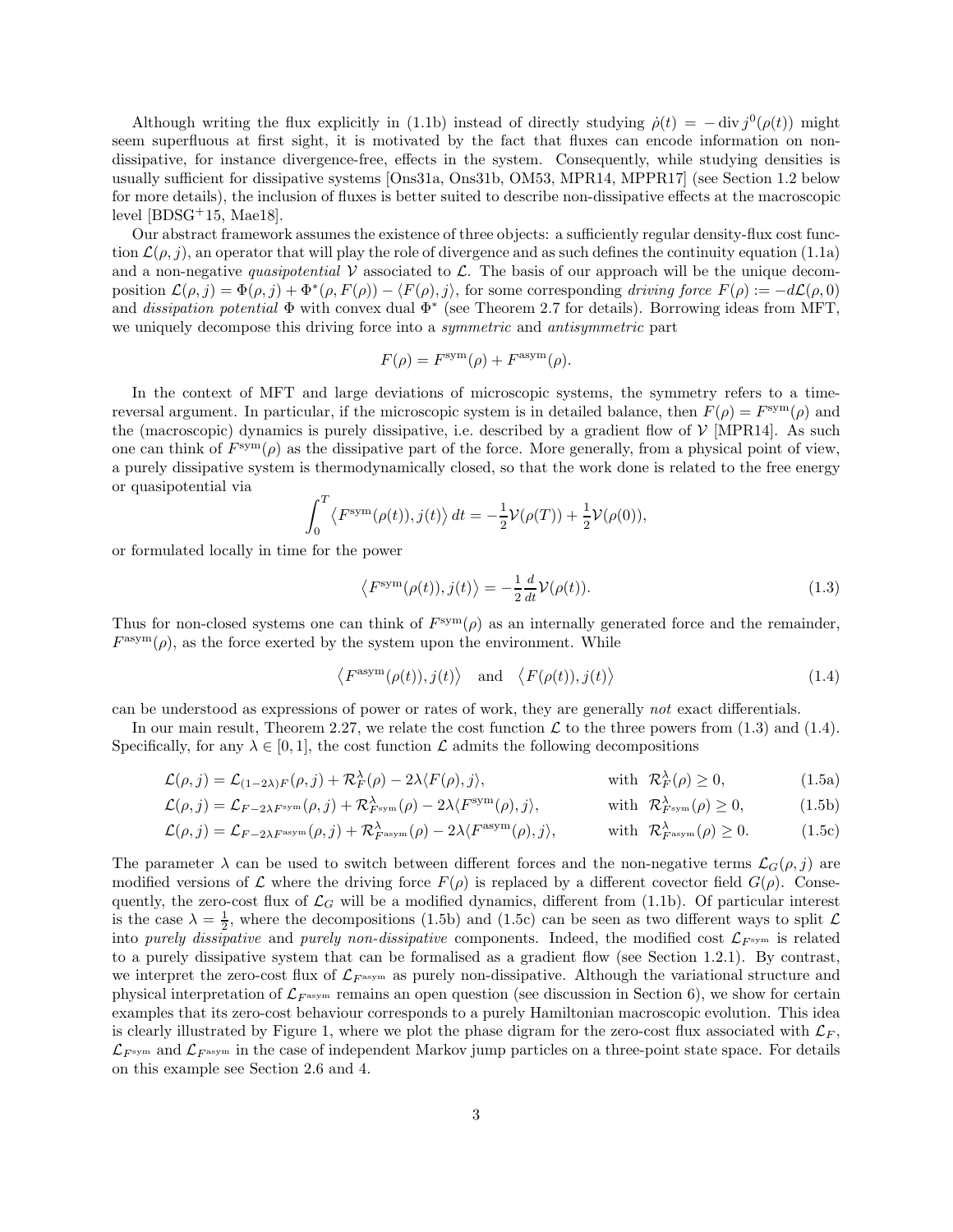

<span id="page-3-0"></span>Figure 1: Consider the setting of independent and irreducible Markov jump particles on a three-point state space with invariant measure  $\pi = (\frac{1}{3}, \frac{1}{3}, \frac{1}{3})$ . Phase digram for the (zero-cost) trajectories  $\rho(t)$  associated to (a)  $\mathcal{L}(\rho(t), j(t)) = 0$ ; (b)  $\mathcal{L}_{F^{sym}}(\rho(t), j(t)) = 0$ ; (c)  $\mathcal{L}_{F^{asym}}(\rho(t), j(t)) = 0$ . Here  $\rho_i$  is the mass at point i and we do not plot  $\rho_3$  since  $\sum_i \rho_i = 1$ . The zero-cost trajectories for  $\mathcal{L}_{F^{sym}}$  and  $\mathcal{L}_{F^{asym}}$  follow a purely dissipative and Hamiltonian dynamics respectively.

The middle terms in the right hand side of [\(1.5\)](#page-2-4) are inspired by [\[HPST20,](#page-44-3) Def. 1.5], [\[RZ21,](#page-46-0) Sec. 5], and are called *generalised Fisher informations*. For  $\lambda \in [0,1]$  and covector fields  $G = F$ ,  $F^{\text{sym}}$ ,  $F^{\text{asym}}$ , they are defined as

<span id="page-3-1"></span>
$$
\mathcal{R}_G^{\lambda}(\rho) = -\mathcal{H}(\rho, -2\lambda G(\rho)),\tag{1.6}
$$

where  $H$  is the convex dual of  $\mathcal L$ . The terminology is motivated by the fact that (see Proposition [2.16\)](#page-14-0)

$$
\lim_{\lambda \to 0} \frac{1}{\lambda} \mathcal{R}_G^{\lambda}(\rho) = \langle G(\rho), j^0(\rho) \rangle,
$$

which in the case  $G = F^{sym}$  is the time derivative or dissipation rate of the quasipotential along the zerocost path, i.e. in the limit  $\lambda \to 0$ ,  $\mathcal{R}_{Fsym}^{\lambda}$  coincides with the classical Fisher information [\[HPST20\]](#page-44-3). The non-negativity of the generalised Fisher informations in [\(1.5\)](#page-2-4) is essential, since it shows that the three powers in [\(1.3\)](#page-2-0) and [\(1.4\)](#page-2-1) are non-negative along the zero-cost flux, thus generalising the second law of thermodynamics.

From a physical point of view, all three decompositions [\(1.5\)](#page-2-4) are in fact power balances. Mathematically, since the modified cost functions  $\mathcal{L}_G$  are non-negative, the decompositions [\(1.5\)](#page-2-4) can be exploited to estimate the three powers and Fisher informations by the action, thus generalising FIR inequalities as we explain below.

**Applications.** Above we discussed the abstract framework and results derived from it – and this is purely macroscopic in that we do not require any connection to particle systems and large deviations. In the latter part of this paper we apply this abstract theory to several microscopic particle systems.

First, we focus on independent Markov jump particles on a finite graph as a guiding example throughout this paper, and generalise the results of [\[KJZ18\]](#page-44-6). Second, we study zero-range processes in a scaling which leads to an ordinary differential equation (ODE) in the limit. Third, we study chemical reaction networks in complex balance [\[AK11\]](#page-44-7) and generalise the results in [\[RZ21\]](#page-46-0). In all these three examples the macroscopic dynamics are ODEs and the large-deviation principle yields a exponential rate functional.

Finally, we focus on the setting of particles that hop on a lattice in a diffusive limit, which leads to convection-diffusion equation as the macroscopic evolution. These particles can either be independent random walkers or interact via exclusion. In this setting, the large-deviation principle yields a quadratic rate functional, and we recover the classical MFT results [\[BDSG](#page-44-5)<sup>+</sup>15].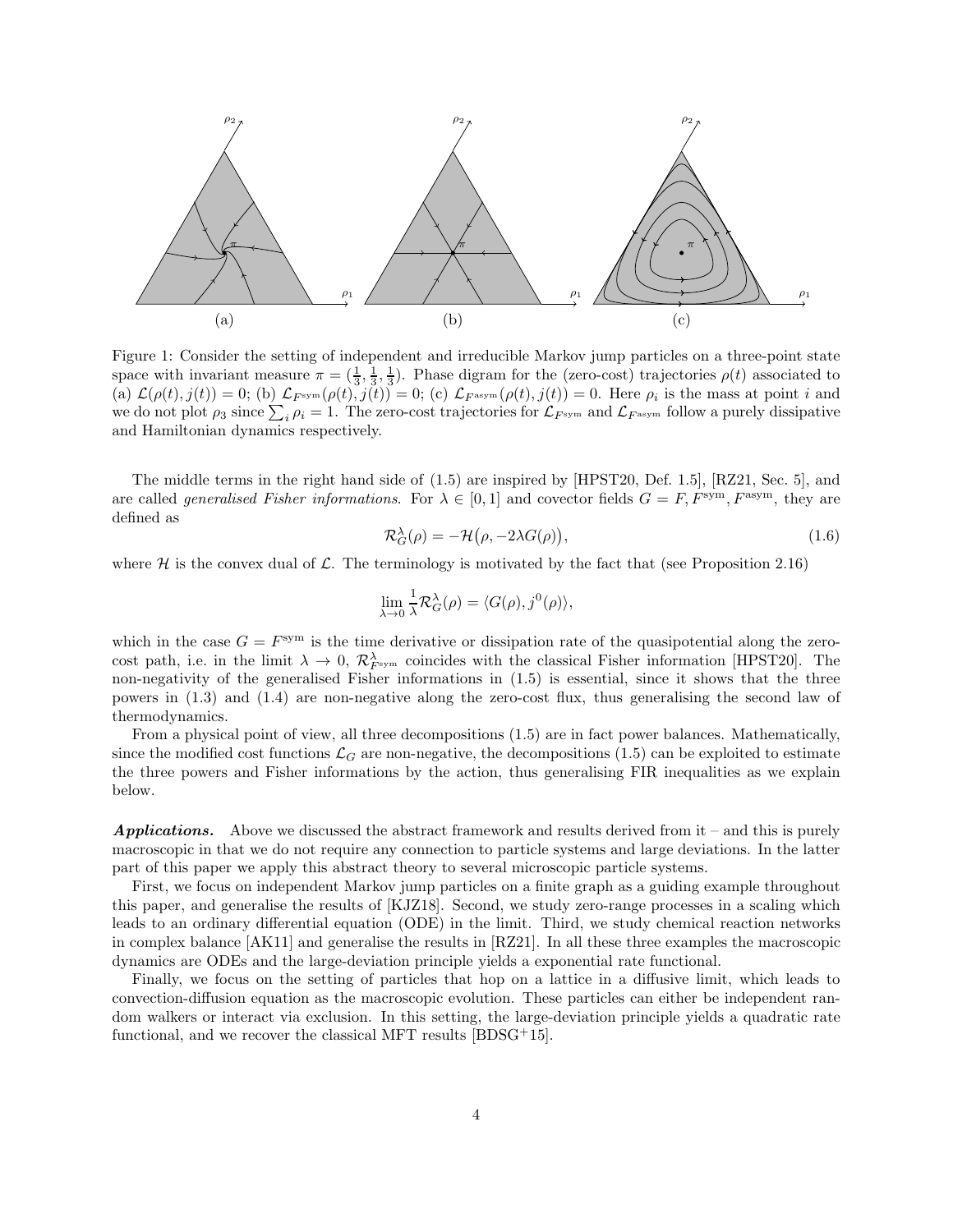**Boundary issues and global-in-time decompositions.** The decompositions  $(1.5)$  do not involve time, and therefore when considering trajectories  $t \mapsto (\rho(t), j(t))$ , they should be considered as local-in-time or instantaneous decompositions of  $\mathcal{L}(\rho(t), j(t))$  at time t. Naively, one would simply integrate in time to obtain global decompositions of the rate functional  $\int_0^T \mathcal{L}(\rho(t), j(t)) dt$  for arbitrary trajectories  $(\rho, j)$ . This argument is formal since, strictly speaking, the decompositions [\(1.5\)](#page-2-4) hold only for  $\rho$ , j for which the required terms are defined. More precisely, it turns out that the forces  $F, F^{\text{sym}}$  and  $F^{\text{asym}}$  are well-defined only on a proper subset of the domain of definition for the modified cost functions  $\mathcal{L}_G$  and generalised Fisher informations  $\mathcal{R}_G^{\lambda}$ . This issue is often ignored in the MFT literature.

This issue becomes clear in the various examples we consider. For instance when dealing with independent jump processes on a finite lattice  $\mathcal{X}$ , the large-deviation cost is well defined for any trajectory in the space of probability measures i.e.  $\rho(t) \in \mathcal{P}(\mathcal{X})$  (see Example [2.1\)](#page-7-0), whereas the symmetric force is only well-defined for trajectories in the space of strictly positive probability measures, i.e.  $\rho(t) \in \mathcal{P}_+(\mathcal{X})$  (see [\(2.27\)](#page-16-0)). This difference in the domains arises due to the logarithm present in the definition of the symmetric force. Such issues are typically dealt by first extending the domains of definition of the forces involved by appropriately regularising them, second by proving the decompositions on these extended domains, and finally passing to the limit in the regularisations (see for instance the proof of [\[HPST20,](#page-44-3) Thm. 1.6]). Although we expect that similar arguments can be applied to [\(1.5\)](#page-2-4) to arrive at global-in-time decompositions, in this first study we focus on local-in-time results.

#### <span id="page-4-0"></span>1.2 Related work

As mentioned earlier, this work connects and generalises existing literature in various directions. Barring fairly recent works [\[KJZ18,](#page-44-6) [Ren18b,](#page-45-8) [RZ21\]](#page-46-0) which deal with particular examples, the connections between MFT, dissipative systems and FIR inequalities have largely been unexplored in the literature. Not all of these works consider fluxes, and so we will also make use of a 'contracted' cost function,

<span id="page-4-4"></span><span id="page-4-2"></span>
$$
\hat{\mathcal{L}}(\rho, u) := \inf \{ \mathcal{L}(\rho, j) : u = -\operatorname{div} j \},\tag{1.7}
$$

where the velocity u is a placeholder for  $\dot{\rho}(t)$  and  $-$  div is the abstract operator that maps fluxes to velocities as in [\(1.1a\)](#page-1-2). This construction is consistent with the notion of contraction in large deviations (see Example [2.1\)](#page-7-0). Since  $\hat{\mathcal{L}}(\rho, -\mathrm{div} j^0(\rho)) = 0$ , we refer to  $u^0(\rho) := -\mathrm{div} j^0(\rho)$  as the zero-cost velocity.

#### <span id="page-4-1"></span>1.2.1 Dissipative/Gradient systems

In the case of dissipative systems  $F = F^{\text{sym}}$  and  $F^{\text{asym}} = 0$ , and therefore with  $\lambda = \frac{1}{2}$  both [\(1.5a\)](#page-2-5) and [\(1.5b\)](#page-2-2) become

<span id="page-4-3"></span>
$$
\mathcal{L}(\rho, j) = \mathcal{L}_0(\rho, j) + \mathcal{R}_{F^{\text{sym}}}^{\frac{1}{2}}(\rho) - \langle F^{\text{sym}}(\rho), j \rangle \n= \Phi(\rho, j) + \Phi^*(\rho, F^{\text{sym}}(\rho)) - \langle F^{\text{sym}}(\rho), j \rangle,
$$
\n(1.8)

with the convex dual pair of dissipation potentials defined as  $\Phi(\rho, j) := \mathcal{L}_0(\rho, j)$  and  $\Phi^*(\rho, \zeta) := \sup_j \langle \zeta, j \rangle \Phi(\rho, j)$ . This decomposition of  $\mathcal L$  is exactly the characterisation of dissipative systems in the density-flux setting [\[Mae18,](#page-45-7) [Ren18b\]](#page-45-8); see Section [2.6](#page-22-0) for a further elaboration.

Using [\(1.3\)](#page-2-0),  $F^{\text{sym}} = -\frac{1}{2} \nabla dV$  (see Corollary [2.19](#page-15-0) for definition) and applying the contraction [\(1.7\)](#page-4-2), we switch to the density setting

$$
\hat{\mathcal{L}}(\rho, u) = \inf \left\{ \Phi(\rho, j) : u = -\operatorname{div} j \right\} + \Phi^*(\rho, F^{\text{sym}}(\rho)) + \left\langle \frac{1}{2} d\mathcal{V}(\rho), u \right\rangle \n=: \Psi(\rho, u) + \Psi^*(\rho, -\frac{1}{2} d\mathcal{V}(\rho)) + \left\langle \frac{1}{2} d\mathcal{V}(\rho), u \right\rangle,
$$
\n(1.9)

where  $\Psi$  is the contraction of  $\Phi$  and  $\Psi, \Psi^*$  are convex duals of each other (see [\[Ren18b,](#page-45-8) Thm. 3] for details).

The identity [\(1.9\)](#page-4-3) is the standard decomposition of the density cost function that characterises a dissipative system or generalised gradient flow in the following sense. For the zero-cost velocity, the left-hand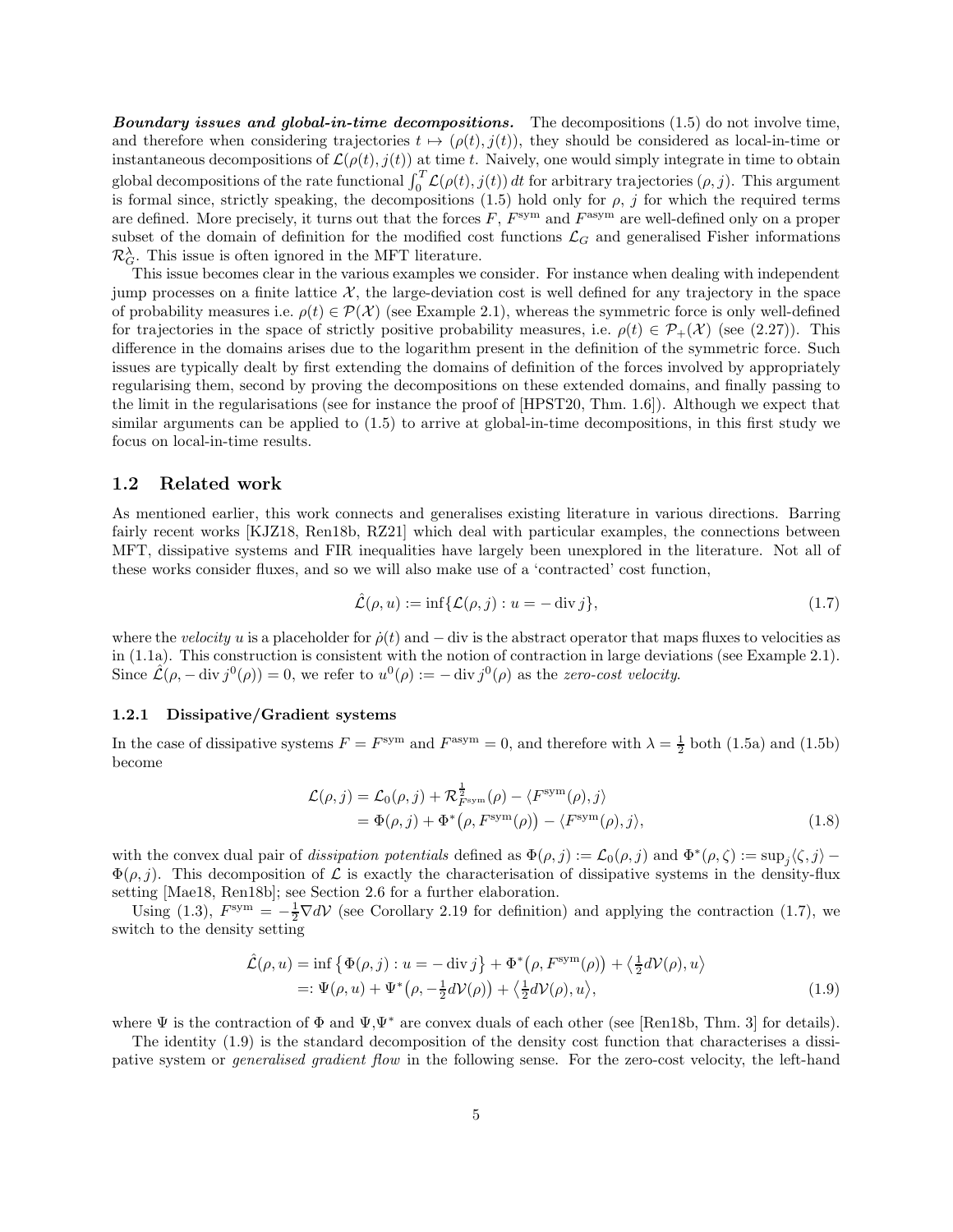side satisfies  $\hat{\mathcal{L}}(\rho, u^0(\rho)) = 0$ , and the right-hand side of [\(1.9\)](#page-4-3) is the Energy–Energy-Dissipation identity (EDI) [\[SS04,](#page-46-1) [AGS08,](#page-44-8) [RMS08\]](#page-46-2), which is equivalent by convex duality to

<span id="page-5-3"></span>
$$
u^{0}(\rho) = d_{\xi} \Psi^{*}(\rho, -\frac{1}{2}d\mathcal{V}(\rho)),
$$
\n(1.10)

where  $d_{\xi}$  is the derivative with respect to the second argument. In the special case when  $\Psi^*(\rho,\xi)$  =  $\frac{1}{2}\langle K(\rho)\xi,\xi\rangle$  is a quadratic form with an inverse metric tensor  $K(\rho)$  of a manifold, we arrive at the usual gradient-flow representation of the zero-cost velocity on that manifold

$$
u^{0}(\rho) = -\frac{1}{2}K(\rho)d\mathcal{V}(\rho) =: -\frac{1}{2}\operatorname{grad}_{\rho}\mathcal{V}(\rho).
$$

This connection between generalised gradient flows and the symmetry  $F = F<sup>sym</sup>$  at the level of densities has been explored more directly in [\[MPR14\]](#page-45-0), where it was shown that this symmetry holds if  $\mathcal L$  corresponds to the large-deviation principle of a Markov process in detailed balance. The density-flux formulation [\(1.8\)](#page-4-4) of a dissipative system with quadratic dissipation has also been investigated extensively in the literature, see for instance [\[BDSG](#page-44-5)+15, [Mae18,](#page-45-7) [Ren18b\]](#page-45-8). Since we derived this decomposition from  $(1.5a)$  and  $(1.5b)$ , these two decompositions can be thought of as the natural generalisations of the EDI to non-dissipative systems.

#### 1.2.2 GENERIC

The GENERIC framework is specifically designed as a coupling between dissipative and non-dissipative effects in a thermodynamically consistent way  $[GO97, OG97, Ott05]$  $[GO97, OG97, Ott05]$  $[GO97, OG97, Ott05]$  $[GO97, OG97, Ott05]$ . Although originally meant to describe evolution equations, recent work has also studied the following natural connection between GENERIC and large deviations from a variational perspective (see [\(1.9\)](#page-4-3)),

<span id="page-5-0"></span>
$$
\hat{\mathcal{L}}(\rho, u) = \Psi(\rho, u - \mathbb{J}(\rho)d\mathcal{E}(\rho)) + \Psi^*(\rho, -\frac{1}{2}d\mathcal{V}(\rho)) + \langle \frac{1}{2}d\mathcal{V}(\rho), u \rangle, \tag{1.11}
$$

where the Poisson structure  $\mathbb{J}$  and energy  $\mathcal{E}$  define the Hamiltonian part of the dynamics, and additional non-interaction conditions are required to ensure that the zero-cost velocity

<span id="page-5-1"></span>
$$
u^{0}(\rho) = d\Psi^{*}\big(\rho, -\frac{1}{2}dV(\rho)\big) + \mathbb{J}(\rho)d\mathcal{E}(\rho)
$$
\n(1.12)

dissipates  $V$  and conserves  $\mathcal{E}$ .

Such a connection is discussed in [\[DPZ13\]](#page-44-10) in the particular setting of weakly interacting diffusions. More generally, the recent paper [\[KLMP20\]](#page-45-11) shows that [\(1.11\)](#page-5-0) can only hold if the underlying microscopic system consists of stochastic dynamics in detailed balance combined with a deterministic drift. The drift may be replaced by stochastic fluctuations as long as they appear deterministic on the large-deviation scale [\[Ren18b\]](#page-45-8), but any larger scale fluctuations that are not in detailed balance will break down the GENERIC structure. Therefore, the class of large-deviation cost functions with a GENERIC structure is rather limited.

By contrast, the decompositions [\(1.5\)](#page-2-4) always hold as soon as the quasipotential  $\mathcal V$  is identified. The crucial difference is that our decompositions are based on a decomposition of forces, i.e.

$$
u^{0}(\rho) = -\operatorname{div} j^{0}(\rho) = -\operatorname{div} d\Phi^{*}(\rho, F^{\text{sym}}(\rho) + F^{\text{asym}}(\rho)),
$$

rather than a decomposition of fluxes or velocities as in GENERIC [\(1.12\)](#page-5-1). Furthermore, generalised orthogonality between  $F<sup>sym</sup>$  and  $F<sup>asym</sup>$  (see Subsection [2.4\)](#page-17-0) are a natural analogue of the non-interaction conditions used in GENERIC.

#### <span id="page-5-2"></span>1.2.3 FIR inequalities

Using  $\mathcal{L}_{F-2\lambda F^{sym}} \ge 0$  and  $F^{sym} = -\frac{1}{2} \nabla dV$  (as above) in the decomposition [\(1.5b\)](#page-2-2), we find

$$
\frac{1}{\lambda}\mathcal{L}(\rho,j) \geq \frac{1}{\lambda}\mathcal{R}_{F^{\text{sym}}}^{\lambda}(\rho) + \langle \nabla d\mathcal{V}, j \rangle.
$$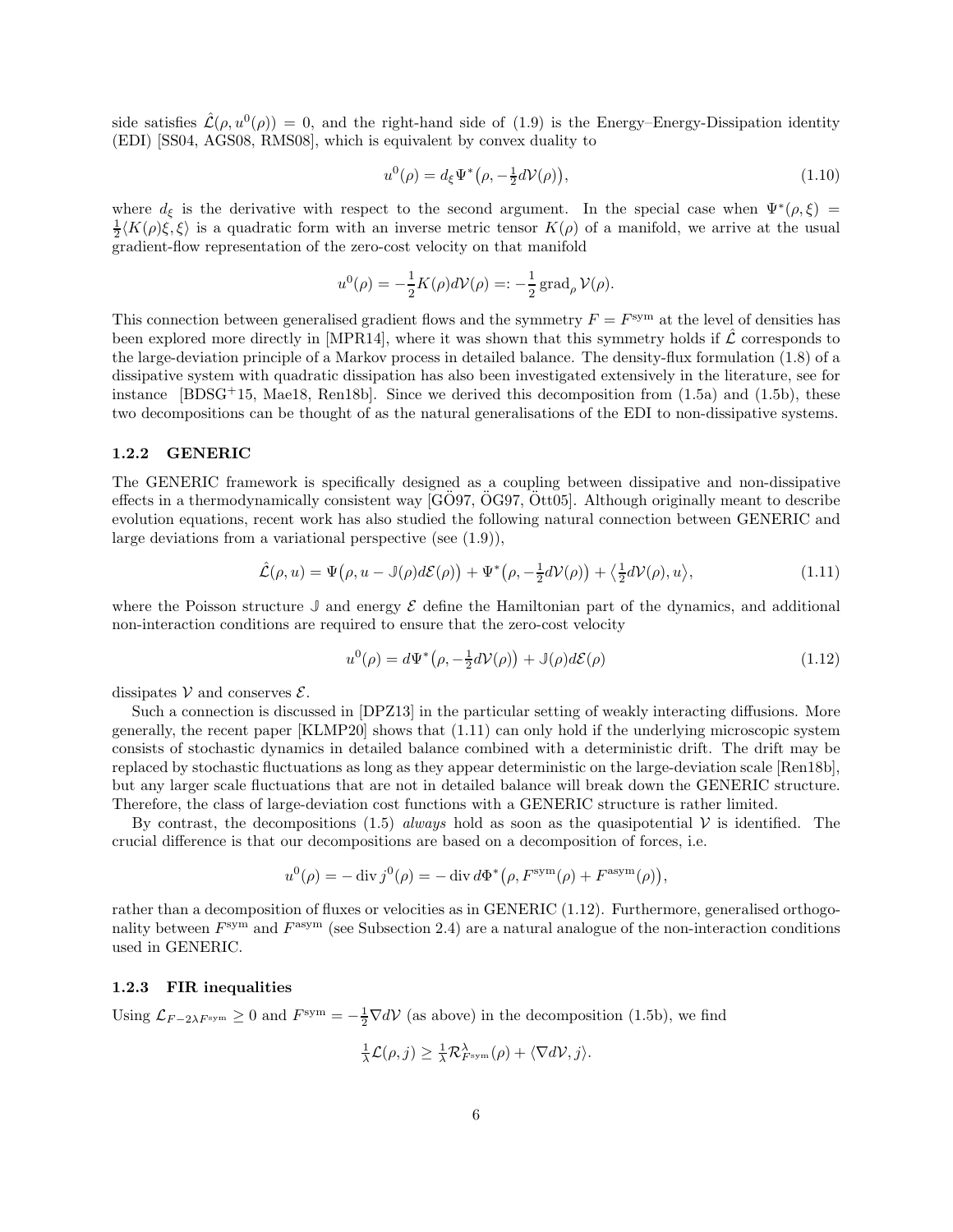Since  $\nabla$  is the dual of  $-\text{div}$ , using the contraction principle [\(1.7\)](#page-4-2) and the definition of the Fisher information [\(1.6\)](#page-3-1) it follows that (see Corollary [2.32](#page-21-0) for details)

<span id="page-6-0"></span>
$$
\frac{1}{\lambda}\hat{\mathcal{L}}(\rho, u) \ge -\frac{1}{\lambda}\hat{\mathcal{H}}(\rho, d\mathcal{V}(\rho)) + \langle d\mathcal{V}(\rho), u \rangle,
$$
\n(1.13)

where  $\hat{\mathcal{H}}$  is the convex dual of  $\hat{\mathcal{L}}$ . This is a local-in-time version of the FIR inequality.

Assume that a smooth trajectory  $[0, T] \ni t \mapsto \rho(t)$  satisfies [\(1.13\)](#page-6-0) for every t. Substituting  $u = \dot{\rho}$ , formally applying the chain rule  $\langle dV(\rho), \dot{\rho} \rangle = \frac{d}{dt}V(\rho)$ , and integrating in time over  $[0, T]$  we arrive at the F("free energy")-I("rate functional")-R("Fisher information") inequality [\[HPST20,](#page-44-3) Thm. 1.6]

<span id="page-6-1"></span>
$$
\frac{1}{\lambda} \int_0^T \hat{\mathcal{L}}(\rho(t), \dot{\rho}(t))dt + \mathcal{V}(\rho(t)) \ge \mathcal{V}(\rho(T)) - \frac{1}{\lambda} \int_0^T \hat{\mathcal{H}}(\rho(t), d\mathcal{V}(\rho(t))) dt.
$$
\n(1.14)

Therefore, the decomposition [\(1.5b\)](#page-2-2) can be thought of as a generalisation of [\[HPST20\]](#page-44-3) in various ways. First, [\(1.5b\)](#page-2-2) holds fairly generally (in the abstract framework) and can be applied to systems well beyond independent copies of Markov jump processes studied in [\[HPST20\]](#page-44-3). Second, [\(1.5b\)](#page-2-2) exactly characterises the gap in the inequality [\(1.13\)](#page-6-0) via  $\mathcal{L}_{F-2\lambda F^{\text{sym}}}$  which we discarded in this discussion due to its non-negativity. And third, a different version of the FIR inequality can also be derived from [\(1.5c\)](#page-2-3).

It should be noted that the FIR inequalities have been used in the literature as a priori estimates to study singular limits, and we expect that the decomposition [\(1.5b\)](#page-2-2) and inequality [\(1.5b\)](#page-2-2) will serve the same purpose for a considerably larger class of systems. However, in this paper we limit ourselves to the local-intime decompositions [\(1.5b\)](#page-2-2) as opposed to the global-in-time inequality [\(1.14\)](#page-6-1) discussed in [\[HPST20\]](#page-44-3), since moving from local to global descriptions is a nontrivial technical step outside the scope of this work.

#### 1.2.4 MFT and (non-)quadratic cost function

As stated earlier, most MFT literature is concerned with the diffusive scaling of underlying stochastic particle systems which converge to diffusion-type macroscopic partial differential equations and corresponds to quadratic cost functions of the form [\[BDSG](#page-44-5)<sup>+</sup>15]

$$
\mathcal{L}(\rho, j) = \frac{1}{2} ||j - j^0(\rho)||_\rho^2, \quad \text{for some Hilbert norm } || \cdot ||_\rho.
$$

Crucial arguments in MFT are based on the fact that the dissipative and the non-dissipative effects are orthogonal in this Hilbert space, i.e.

$$
\langle F^{\rm sym}(\rho), F^{\rm asym}(\rho)\rangle_{\rho}\equiv 0.
$$

However, even the simple example of independent particles on a finite graph (see Example [2.1\)](#page-7-0) yields a non-quadratic cost function  $\mathcal{L}$ , and the aforementioned orthogonality arguments break down. In [\[KJZ18\]](#page-44-6) (for independent jump processes) and [\[RZ21\]](#page-46-0) (for chemical reactions) these ideas are ported to the non-quadratic setting by introducing a generalised notion of orthogonality, where the pairing is no longer bilinear, and rather satisfies a relation of the form

<span id="page-6-2"></span>
$$
\theta_{\rho}(F^{\text{sym}}(\rho), F^{\text{asym}}(\rho)) \equiv 0. \tag{1.15}
$$

By contrast, the abstract framework that we develop is not necessarily based on such orthogonality relations, although we do borrow many notions such as time-reversed cost-functions and forces from MFT. However we will show that within our framework, one can also construct a generalised orthogonality pairing  $\theta_{\rho}$  (fully characterised by  $\mathcal{L}$ ) that satisfies [\(1.15\)](#page-6-2), and coincides with the bilinear pairings  $\langle \cdot, \cdot \rangle_{\rho}$  in case of quadratic cost functions and with  $\theta_{\rho}(\cdot, \cdot)$  from [\[KJZ18,](#page-44-6) [RZ21\]](#page-46-0) in the case of specific non-quadratic cost functions. This will be the content of Subsection [2.4.](#page-17-0)

#### 1.3 Summary of notation and outline of the article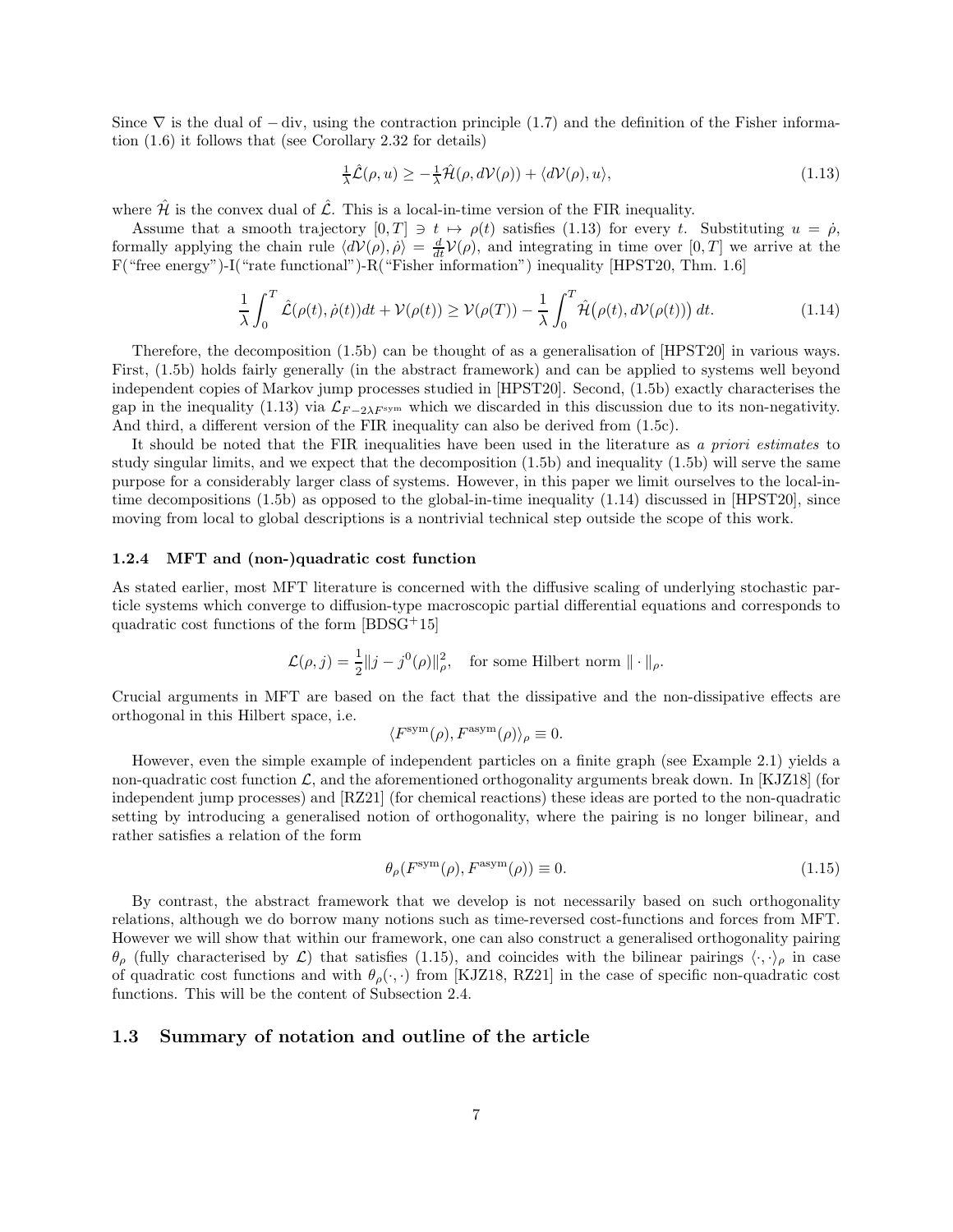| $\mathcal{X}^2/2$                              | Half the edges on a finite graph $\mathcal X$                                                                | (2.2)       |
|------------------------------------------------|--------------------------------------------------------------------------------------------------------------|-------------|
| $s(\cdot \cdot)$                               | Relative Boltzmann function (integrand/summand in relative entropy)                                          | (2.7)       |
| $\mathcal{Z}, \mathcal{W}, \phi$               | State-flux triple                                                                                            | Def. 2.2    |
| $T\mathcal{Z}, T^*\mathcal{Z}$                 | Tangent and cotangent bundle associated to $Z$                                                               |             |
| $T_{\rho}\mathcal{Z}, T_{\rho}^{*}\mathcal{Z}$ | Tangent and cotangent space at $\rho \in \mathcal{Z}$                                                        |             |
| $\mathcal{L}, \mathcal{H}$                     | L-function and its convex dual                                                                               | Def. 2.4    |
| $\hat{\mathcal{L}}, \hat{\mathcal{H}}$         | Contracted L-function and its convex dual                                                                    | (2.38)      |
| $\mathcal{V}$                                  | Quasipotential                                                                                               | Def. 2.5    |
| $d\mathcal{F}$                                 | Gateaux derivative of a functional $\mathcal F$                                                              |             |
| $\chi^{\mathsf{T}}$                            | dual operator $\chi^{\mathsf{T}} : \mathcal{M}^* \to \mathcal{N}^*$ for $\chi : \mathcal{N} \to \mathcal{M}$ |             |
| Dom(A)                                         | domain of an operator $A$                                                                                    |             |
| $\,F$                                          | Driving force                                                                                                | Def. 2.8    |
| $\Phi^*, \Phi$                                 | Dissipation potential and its dual                                                                           | Def. 2.8    |
| $\Psi^*, \Psi$                                 | Contracted dissipation potential and its dual                                                                | (2.40)      |
| $\mathcal{L}_G, \mathcal{H}_G$                 | Tilted L-function and its convex dual                                                                        | Def. 2.12   |
| $\mathrm{Dom}_{\mathrm{symdiss}}(A)$           | Subset of $Dom(A)$ where the dissipation potential is symmetric                                              | (2.16)      |
|                                                | Generalised Fisher information                                                                               | Def. 2.15   |
| $\mathcal{R}_{\zeta}^{\lambda}$                | Reversed L-function and its convex dual                                                                      | Def. 2.17   |
| $F^{\text{sym}}, F^{\text{asym}}$              | Symmetric and antisymmetric force                                                                            | Cor. $2.19$ |
| $\mathcal{M}(\mathcal{X})$                     | Space of signed measures on $\mathcal X$                                                                     |             |
| $\mathcal{P}(\mathcal{X})$                     | Space of probability measures on $\mathcal X$                                                                |             |
| $\mathcal{P}_+(\mathcal{X})$                   | Space of strictly positive probability measures on a discrete state space $\mathcal{X}$                      |             |
| $\nabla$ , div                                 | Discrete/continuous gradient and divergence                                                                  |             |
| $\mathbb{1}_x$                                 | Indicator function associated to $\{x\}$                                                                     |             |
|                                                |                                                                                                              |             |

In Section [2](#page-7-1) we present the abstract framework and in Section [3](#page-23-0) we connect the abstract framework to large deviations. In Section [4](#page-28-0) we analyse the zero-cost velocity for the antisymmetric L-function in the setting of independent particles on a finite graph. In Section [5](#page-31-0) we apply the abstract framework to various stochastic particle systems and conclude with discussion in Section [6.](#page-41-0)

# <span id="page-7-1"></span>2 Abstract framework

In the introduction we worked with the large-deviation cost; we now work with its abstraction, the so-called the L-function<sup>[1](#page-7-2)</sup>. In what follows we first introduce the L-function and other key ingredients of the abstract framework in Section [2.1.](#page-9-1) Using these objects we introduce dissipation potentials, tilted L-functions and Fisher information in Section [2.2.](#page-11-1) Using time-reversal-type arguments from MFT, in Section [2.3](#page-15-2) we introduce time-reversed L-functions, symmetric and antisymmetric forces, and in Section [2.4](#page-17-0) we introduce a generalised notion of orthogonality satisfied by these forces. Section [2.5](#page-19-1) contains various decompositions of the L-function and in Section [2.6](#page-22-0) we study the symmetric and antisymmetric L-function. Throughout this section we will use the guiding example of Independent Markovian Particles on a Finite Graph (IPFG), which we now introduce.

<span id="page-7-0"></span>*Example (IPFG).* 2.1. Consider *n* independent Markovian particles  $X_1(t), \ldots, X_n(t)$  on a finite graph  $\mathcal{X}$ , with irreducible generator  $Q \in \mathbb{R}^{\mathcal{X} \times \mathcal{X}}$ . The particle density (also called empirical measure or meanfield), defined as  $\rho^{(n)}(t) := n^{-1} \sum_{i=1}^n \delta_{X_i(t)}$ , is a Markov process on the space of probability measures

<span id="page-7-2"></span><sup>&</sup>lt;sup>1</sup>We use the terminology "L-function" from [\[MPR14,](#page-45-0) Def. 1.1] as opposed to 'Lagrangian' or 'cost', since in practice  $\mathcal{L}$  need not correspond to a large-deviation principle, and it often plays a different role to the Lagrangian in mechanics.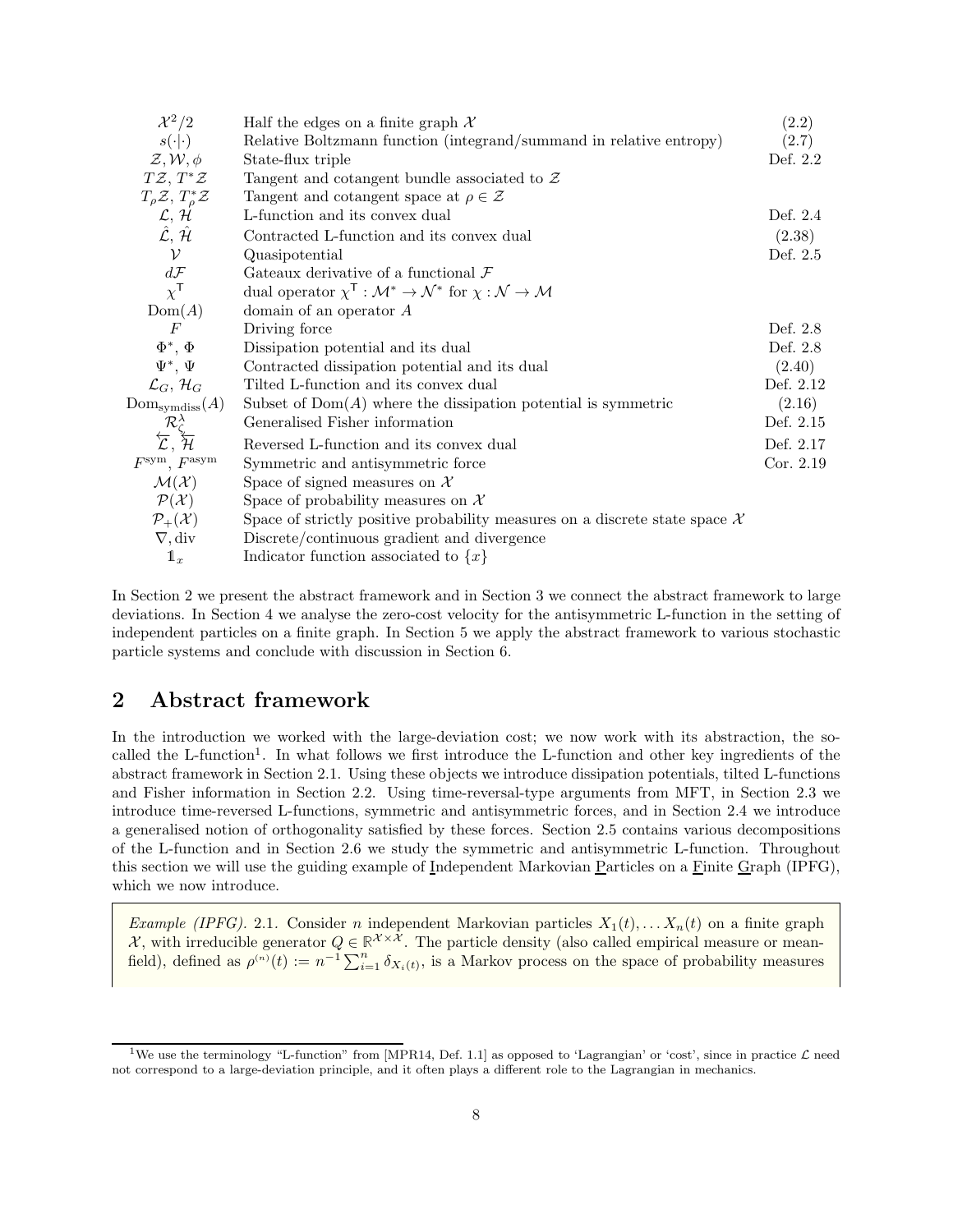$\mathcal{P}(\mathcal{X}) \subseteq \mathbb{R}^{\mathcal{X}}$  with generator

$$
(\hat{\mathcal{Q}}^{(n)}f)(\rho) = n \sum_{(x,y)\in \mathcal{X}\times\mathcal{X}} \rho_x Q_{xy} \left[ f(\rho - \frac{1}{n}1\!1_x + \frac{1}{n}1\!1_y) - f(\rho) \right],
$$

where  $1_x$  is the indicator function for  $x \in \mathcal{X}$ . With a suitable initial condition, Varadarajan's Theorem implies that the random process  $\rho^{(n)}$  converges in the many-particle limit  $n \to \infty$  to the deterministic solution of the ODE

$$
\dot{\rho}(t) = Q^{\mathsf{T}} \rho(t). \tag{2.1}
$$

In addition to the empirical measure, we will also track the number of jumps through each edge, which characterises the flux over an edge. For reasons that will be clarified in Section [2.2,](#page-11-1) it is important to consider net fluxes (over the usual one-sided fluxes), defined on half of the edges

<span id="page-8-0"></span>
$$
\mathcal{X}^2/2 := \left\{ (x, y) \in \mathcal{X} \times \mathcal{X} : x < y \right\}. \tag{2.2}
$$

More precisely, the so-called integrated net flux  $W_{xy}^{(n)}(t)$  over the edge connecting  $x, y \in \mathcal{X}$ , is defined as the difference between the number of jumps from  $x \to y$  and in the opposite direction from  $y \to x$ in the time interval  $[0, t]$ , all rescaled by  $\frac{1}{n}$ . Then the pair  $(\rho^{(n)}(t), W^{(n)}(t))$  is again a Markov process, now in  $\mathcal{P}(\mathcal{X}) \times \mathbb{R}^{\mathcal{X}^2/2}$  with the generator

$$
\begin{aligned} \left(\mathcal{Q}^{(n)}f\right)(\rho,w) &= n \sum_{(x,y)\in\mathcal{X}^2/2} \rho_x Q_{xy} \left[ f(\rho - \tfrac{1}{n} \mathbb{1}_x + \tfrac{1}{n} \mathbb{1}_y, w + \tfrac{1}{n} \mathbb{1}_{xy}) - f(\rho) \right] \\ &+ \rho_y Q_{yx} \left[ f(\rho - \tfrac{1}{n} \mathbb{1}_y + \tfrac{1}{n} \mathbb{1}_x, w - \tfrac{1}{n} \mathbb{1}_{xy}) - f(\rho) \right]. \end{aligned}
$$

This process converges as  $n \to \infty$  to the solution of the macroscopic system

<span id="page-8-2"></span>
$$
\begin{cases}\n\dot{w}_{xy}(t) = \rho_x(t)Q_{xy} - \rho_y(t)Q_{yx}, & (x, y) \in \mathcal{X}^2/2, \\
\dot{\rho}_x(t) = -\operatorname{div}_x \dot{w}(t), & x \in \mathcal{X},\n\end{cases}
$$
\n(2.3)

where the operator

<span id="page-8-4"></span><span id="page-8-3"></span><span id="page-8-1"></span>
$$
\operatorname{div}_x j := \sum_{y \in \mathcal{X} : y > x} j_{xy} - \sum_{y \in \mathcal{X} : y < x} j_{yx},\tag{2.4}
$$

is the discrete divergence for net fluxes. Indeed the system [\(2.3\)](#page-8-2) is of the form [\(1.1\)](#page-1-3).

In the many-particle limit  $(n \to \infty)$ , the random fluctuations around the mean behaviour decay fast due to averaging effects. The unlikeliness to observe an atypical flux for large but finite  $n$  is quantified by the large-deviation principle, formally written as

<span id="page-8-5"></span>
$$
\text{Prob}\left((\rho^{(n)}, W^{(n)}) \approx (\rho, w)\right) \stackrel{n \to \infty}{\sim} e^{-n\mathcal{I}_0(\rho) - n\mathcal{J}(\rho, w)}, \qquad \mathcal{J}(\rho, w) := \begin{cases} \int_0^T \mathcal{L}(\rho(t), \dot{w}(t)) dt, & \dot{\rho} = -\operatorname{div} \dot{w}, \\ \infty, & \text{otherwise}, \end{cases}
$$

where the  $\mathcal L$  is given by [\[Ren18a,](#page-45-12) [Kra17\]](#page-45-13) (we use j as a placeholder for  $\dot w$ )

$$
\mathcal{L}(\rho, j) := \inf_{j^+ \in \mathbb{R}^{\mathcal{X}^2/2}_{\geq 0}} \sum_{(x, y) \in \mathcal{X}^2/2} \left[ s(j^+_{xy} \mid \rho_x Q_{xy}) + s(j^+_{xy} - j_{xy} \mid \rho_y Q_{yx}) \right],
$$
\n(2.6)

$$
s(a | b) := \begin{cases} a \log \frac{a}{b} - a + b, & a, b > 0, \\ b, & a = 0, \end{cases}
$$
 (2.7)

$$
\begin{cases}\n\infty, & a = 0, \\
\infty, & b \le 0, a > 0 \text{ or } a < 0,\n\end{cases}
$$
\n
$$
(2i) \quad (2ii)
$$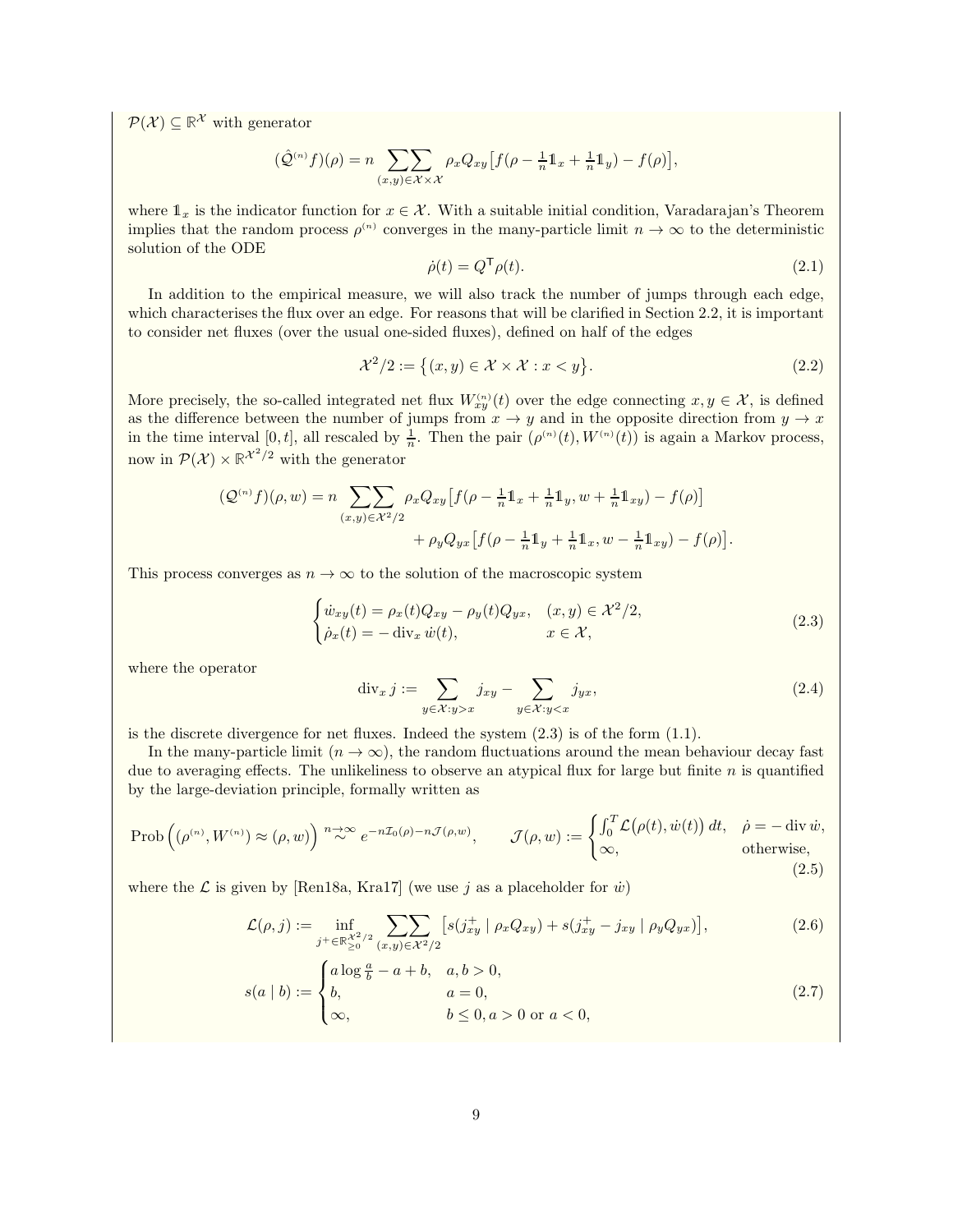and  $\mathcal{I}_0$  is the large-deviation rate functional corresponding to the initial distribution of  $\rho^{(n)}(0)$ . Indeed  $\mathcal{L}(\rho, j)$  is non-negative and minimised by [\(2.3\)](#page-8-2). Due to the contraction principle [\[DZ09,](#page-44-11) Thm. 4.2.1], the infimum is taken over all non-negative one-way fluxes  $(j_{xy}^+)_{x \le y}$  and  $(j_{yx}^+ - j_{yx})_{x>y}$ .

Applying the contraction principle, the empirical measure satisfies the following large-deviation principle, where  $\hat{\mathcal{L}}$  is related to  $\mathcal{L}$  via [\(1.7\)](#page-4-2),

$$
\hbox{Prob}\left(\rho^{\scriptscriptstyle(n)}\approx \rho\right)\stackrel{n\to\infty}{\sim}\exp\Big[-n\mathcal{I}_0(\rho(0))-n\int_0^T\hat{\mathcal{L}}(\rho(t),\dot{\rho}(t))\,dt\Big].
$$

#### <span id="page-9-1"></span>2.1 Setup

We now introduce *state-flux triples, L-functions* and *quasipotentials*, which are the key ingredients of the abstract framework .

<span id="page-9-0"></span>**Definition 2.2** ([\[Ren18b,](#page-45-8) Sec. 4.1]). A triple  $(\mathcal{Z}, \mathcal{W}, \phi)$  is called a *state-flux triple* if

- (i) The state-space  $Z$  and the flux-space  $W$  are differentiable Banach manifolds.
- (ii)  $\phi: \mathcal{W} \to \mathcal{Z}$  is a surjective differentiable operator  $\phi: \mathcal{W} \to \mathcal{Z}$ .
- (iii)  $T_w \mathcal{W}$  depends on w only through  $\rho = \phi[w]$ , so that by a slight abuse of notation we can replace  $T_w \mathcal{W}$ by  $T_{\rho} \mathcal{W}$  and write  $T \mathcal{W} := \{(\rho, j) : \rho \in \mathcal{Z}, j \in T_{\rho} \mathcal{W}\}.$
- (iv)  $\phi$  has a linear bounded differential that depends on w only through  $\rho = \phi[w]$ , so that by a slight abuse of notation we write  $d\phi_{\rho}: T_{\rho} \mathcal{W} \to T_{\rho} \mathcal{Z}$ .
- (v)  $T_{\rho}W, T_{\rho}Z$  have Banach pre-duals  $T_{\rho}^*W, T_{\rho}^*Z$  respectively, paired by the duality pairing  $\langle \cdot, \cdot \rangle$ , where we omit the indices since it will be clear to which spaces the elements belong. Analogously we write  $T^*\mathcal{W} := \{(\rho, \zeta) : \rho \in \mathcal{Z}, \zeta \in T_\rho^*\mathcal{W}\}\$ and  $T^*\mathcal{Z} := \{(\rho, \xi) : \rho \in \mathcal{Z}, \xi \in T_\rho^*\mathcal{Z}\}.$

The Banach structure should be seen as a reference norm only required for example to define the dual pairing  $\langle \cdot, \cdot \rangle$ , or the Gateaux derivative  $d\mathcal{F}(\rho)$  of a functional  $\mathcal{F} : \mathcal{Z} \to \mathbb{R} \cup \{\infty\}$ . Observe that  $T^*_{\rho} \mathcal{W}, T^*_{\rho} \mathcal{Z}$ as pre-duals is a slight abuse of notation. The choice to work with pre-duals instead of dual spaces is rather arbitrary, but fits better with the applications that we have in mind. In order to avoid confusion with convex duality, we will denote adjoint operators by  $\mathsf{T}$ , e.g.  $d\phi_{\rho}^{\mathsf{T}}: T_{\rho}^{*}\mathcal{Z} \to T_{\rho}^{*}\mathcal{W}$ . Note that here we choose to work with Banach manifolds  $\mathcal{Z}, \mathcal{W}$ , but this can be generalised to more general structures which allow for derivatives in tangent vector spaces. Usually, a continuity equation satisfies  $u = \text{div } j$ , and connects a tangent vector  $u$  to a tangent vector  $j$  via the div operator. As will become clear in the following discussion, the purpose of  $\phi$  is to abstractly define the notion of div operator via  $d\phi_{\rho}$ . The assumption that  $d\phi$  is bounded, ensures the existence of a well-defined adjoint.

<span id="page-9-2"></span>*Example (IPFG).* 2.3. Consider the example of the independent particles on a finite graph  $\mathcal{X}$ . Due to mass conservation, the state space is

$$
\mathcal{Z} := \mathcal{P}(\mathcal{X}) := \{ \rho \in \mathbb{R}^{\mathcal{X}}_{\geq 0} : \sum_{x \in \mathcal{X}} \rho_x = 1 \}, \text{ with tangent space}
$$
  

$$
T_{\rho} \mathcal{Z} = \{ u \in \mathbb{R}^{\mathcal{X}} : \rho_x = 0 \implies u_x \geq 0 \text{ for all } x \in \mathcal{X} \}.
$$

The restriction in  $T_{\rho}Z$  is easily understood in the case when X contains only two points and therefore Z is the line connecting  $(1, 0)$  and  $(0, 1)$ . The requirement that  $\ell \geq 0$  corresponds to these two end-points of the line, and states that the tangents are contained within the line. For the dual space we choose  $T_{\rho}^* \mathcal{Z} = \mathbb{R}^{\mathcal{X}},$  paired with  $T_{\rho} \mathcal{Z}$  via the usual Euclidean inner product.

Recall that net fluxes do not necessarily have non-negative coordinates; the only restriction is that fluxes which push the state out the manifold  $Z$  are not allowed. For an arbitrary but fixed reference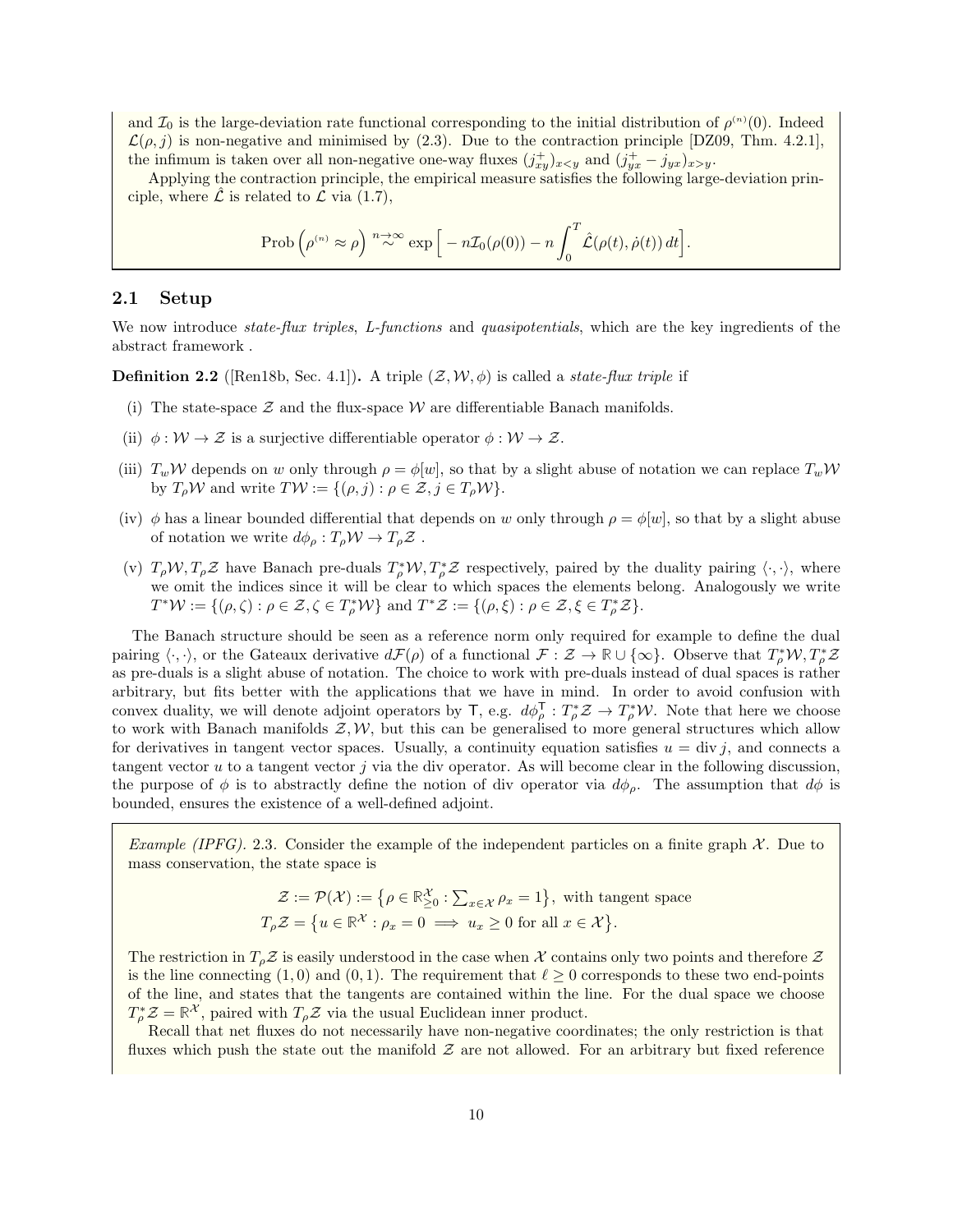point  $\rho^0 \in \mathcal{Z}$ , this yields the manifold of integrated fluxes that preserve  $\mathcal{Z}$  when starting from  $\rho^0$ 

$$
\mathcal{W} := \{ w \in \mathbb{R}^{\mathcal{X}^2/2} : \rho^0 - \text{div } w \in \mathcal{Z} \}, \text{ with tangent space}
$$
  

$$
T_{\rho}\mathcal{W} = \{ j \in \mathbb{R}^{\mathcal{X}^2/2} : -\text{div } j \in T_{\rho}\mathcal{Z} \},
$$

where div is defined in [\(2.4\)](#page-8-3). Again,  $T^*_{\rho}W = \mathbb{R}^{\chi^2/2}$ , paired with  $T_{\rho}W$  via the Euclidean inner product. In practice, one usually works with  $j \in \mathbb{R}^{\mathcal{X}^2/2}$ , setting  $\mathcal{L}(\rho, j) = \infty$  when  $j \notin T_\rho \mathcal{W}$ .

The map  $\phi : \mathcal{W} \to \mathcal{Z}$  is defined by  $\phi[w] = \rho^0 - \text{div } w$ , and has the differential  $d\phi_{\rho} = - \text{div and adjoint}$  $d\phi_{\rho}^{\mathsf{T}} = \nabla$  where  $\nabla_{xy}\zeta = \zeta_y - \zeta_x$ . Note that  $d\phi_{\rho}, d\phi_{\rho}^{\mathsf{T}}$  depend on  $\rho$  only via their domain of definition  $T_{\rho}W$ .

<span id="page-10-0"></span>**Definition 2.4.** For any  $S \subseteq \mathcal{Z}$  define  $\mathcal{D}_S := \{(\rho, j) : \rho \in S, j \in T_\rho \mathcal{W}\}\)$ . Then  $\mathcal{L} : \mathcal{D}_S \to \mathbb{R} \cup \{\infty\}$  is called an L-function on S, if for all  $\rho \in S$  we have

- (i) inf  $\mathcal{L}(\rho, \cdot) = 0$ ,
- (ii) there exists a unique  $j^0(\rho) \in T_\rho W$ , called the *zero-cost flow*, which satisfies  $\mathcal{L}(\rho, j^0(\rho)) = 0$ ,
- (iii)  $\mathcal{L}(\rho, \cdot)$  is convex and lower semicontinuous (with respect to the Banach norm on  $T_{\rho} \mathcal{W}$ ).

For the simplicity of notation, we will often drop the explicit dependence of the zero-cost flux  $j^0$  on  $\rho$ . While this definition allows for flexibility in the domain, throughout this paper we will reserve the symbol  $\mathcal L$  for L-functions on the full space  $\mathcal S = \mathcal Z$ . Section [2.2](#page-11-1) onwards we will encounter functions  $\mathcal L_G$  which are L-functions on proper subsets of Z.

By lower semicontinuity and convexity,  $\mathcal{L}(\rho, \cdot)$  is its own convex bidual with respect to the second vari-able [\[Pey15,](#page-45-14) Prop. 3.56], i.e. there exists an  $\mathcal{H}: T^*\mathcal{W} \to \mathbb{R} \cup {\infty}$  such that

$$
\mathcal{H}(\rho,\zeta) := \sup_{j \in T_{\rho} \mathcal{W}} \langle \zeta, j \rangle - \mathcal{L}(\rho,j) \quad \text{and} \quad \mathcal{L}(\rho,j) = \sup_{\zeta \in T_{\rho}^* \mathcal{W}} \langle \zeta, j \rangle - \mathcal{H}(\rho,\zeta). \tag{2.8}
$$

It is easy to see that L is an L-function if and only if for any  $\rho \in \mathcal{Z}$ ,  $\mathcal{H}(\rho, 0) = 0$ ,  $\mathcal{H}(\rho, \cdot)$  is convex, lower semicontinuous, proper and bounded from below by an affine function. Typically  $\mathcal{L}(\rho, 0) < \infty$ , so that  $\mathcal{H}(\rho, \cdot)$ is bounded from below.

We use the following notion of the quasipotential.

<span id="page-10-1"></span>**Definition 2.5.** A function  $V : \mathcal{Z} \to \mathbb{R} \cup \{\infty\}$  is called a *quasipotential* (corresponding to  $\mathcal{L}$ ) if

- (i) inf  $V = 0$ ,
- (ii) for any  $\rho \in \mathcal{Z}$  where the Gateaux derivative  $dV$  is well defined, we have

<span id="page-10-2"></span>
$$
\mathcal{H}(\rho, d\phi_{\rho}^{\mathsf{T}} d\mathcal{V}(\rho)) = 0. \tag{2.9}
$$

We stress that this notion of a quasipotential is only related to the convex dual  $\mathcal H$  of some abstract function  $\mathcal{L}$ , where a priori no stochastic particle system is involved. Both nowhere differentiable functions and the zero function are quasipotentials by definition, and our results are true but mostly trivial in this setting. In all the examples we consider, [\(2.9\)](#page-10-2) will have at least one non-trivial solution and in fact this definition is consistent with the the usual definition from statistical physics when large deviations are involved (see Section [3.2\)](#page-26-0). We envisage that  $(2.9)$  should be understood in the sense of viscosity solutions, however it is not clear how one can define a viscosity solution in the general setup of this section.

*Example (IPFG).* 2.6. In Example [2.1,](#page-7-0) the processes  $X_1(t), X_2(t), \ldots$  are irreducible and X is finite which ensures the existence of an invariant measure  $\pi \in \mathcal{P}_+(\mathcal{X})$  (space of strictly positive probability measures). Consequently, the *n*-particle density  $\rho^{(n)}(t)$  admits an invariant measure  $\Pi^{(n)} \in \mathcal{P}(\mathcal{P}(\mathcal{X}))$ ,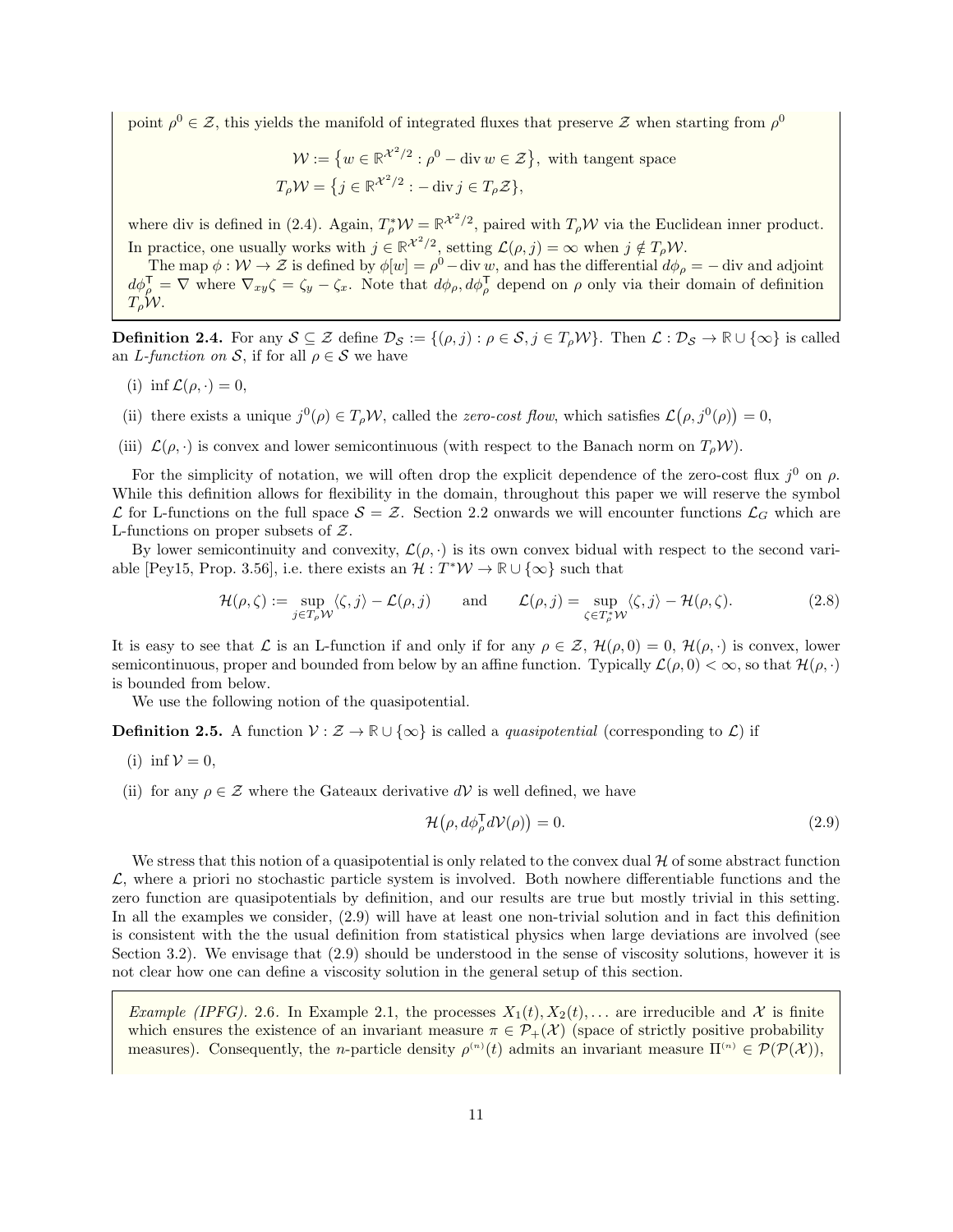where

$$
\Pi^{(n)} = \left(\bigotimes_{i=1}^n \pi\right) \circ \eta_n^{-1}, \qquad \eta_n(x_1, \ldots, x_n) := \frac{1}{n} \sum_{i=1}^n \delta_{x_i}.
$$

By Sanov's theorem, the large-deviation rate functional corresponding to  $\Pi^{(n)}$  is

$$
\mathcal{V}(\rho) := \sum_{x \in \mathcal{X}} s(\rho_x \mid \pi_x),
$$

where  $s(\cdot | \cdot)$  is defined in [\(2.7\)](#page-8-1), and hence V is indeed the quasipotential corresponding to L in the classical large-deviation sense (see Theorem [3.6\)](#page-26-1).

This can also be checked macroscopically by verifying [\(2.9\)](#page-10-2), without invoking any connection to large deviations of a microscopic particle system. The convex dual of  $\mathcal{L}(2.6)$  $\mathcal{L}(2.6)$  is explicitly given by

$$
\mathcal{H}(\rho,\zeta) := \sum_{(x,y)\in\mathcal{X}^2/2} \left[ \rho_x Q_{xy} \left( e^{\zeta_{xy}} - 1 \right) + \rho_y Q_{yx} \left( e^{-\zeta_{xy}} - 1 \right) \right].
$$

Since  $\pi_x > 0$  for every  $x \in \mathcal{X}$ , at points of differentiability of V, i.e. when  $\rho \in \mathcal{P}_+(\mathcal{Z}) \subseteq \mathcal{Z}$ , using  $Q^{\mathsf{T}} \pi = 0$  and  $\sum_{y} Q_{xy} = 0$  we find

$$
\mathcal{H}(\rho, d\phi_{\rho}^{\mathsf{T}} d\mathcal{V}(\rho)) = \mathcal{H}(\rho, \nabla \log \frac{\rho}{\pi}) = \sum_{(x,y) \in \mathcal{X}^2/2} \left( \rho_x Q_{xy} \left[ \frac{\rho_y \pi_x}{\rho_x \pi_y} - 1 \right] + \rho_y Q_{yx} \left[ \frac{\rho_x \pi_y}{\rho_y \pi_x} - 1 \right] \right)
$$
  
= 
$$
\sum_{\substack{x,y \in \mathcal{X} \\ x \neq y}} \frac{\rho_y}{\pi_y} \left( Q_{xy} \pi_x - Q_{yx} \pi_y \right) = \sum_{x,y \in \mathcal{X}} Q_{xy} \pi_x \left( \frac{\rho_y}{\pi_y} - \frac{\rho_x}{\pi_x} \right) = \sum_{y \in \mathcal{X}} \left( Q^{\mathsf{T}} \pi \right)_y \frac{\rho_y}{\pi_y} = 0,
$$

where the third and fourth inequality follows by interchanging the indices in the second terms of the summation.

#### <span id="page-11-1"></span>2.2 Dissipation potentials, tilted L-functions and Fisher information

While the concept of a dissipation potential is standard [\[CV90,](#page-44-12) [LS95,](#page-45-15) [Mie11\]](#page-45-16), the connection to convex analysis [\[MPR14\]](#page-45-0) and the application to flux spaces is more recent [\[MN08,](#page-45-17) [Mae17,](#page-45-18) [KJZ18,](#page-44-6) [Ren18a,](#page-45-12) [Ren18b\]](#page-45-8). Classically, a dissipation potential  $\Phi(\rho, j)$  is convex, lower semicontinuous in the second variable, and satisfies inf  $\Phi(\rho, \cdot) = 0 = \Phi(\rho, 0)$ . To define the dissipation potential in our context, we first present the following basic result on L, which was originally derived in the context of gradient flows [\[MPR14,](#page-45-0) Lem. 2.1 & Prop. 2.1], where the driving force is the derivative of a certain free energy. As in the literature [\[Sch76,](#page-46-3) [MN08,](#page-45-17) [Mae17,](#page-45-18) [KJZ18,](#page-44-6) [Ren18a,](#page-45-12) [RZ21\]](#page-46-0), the setting with fluxes allows for more general driving forces. We first focus on a driving force  $\hat{\zeta} \in T_{\rho}^* \mathcal{W}$  for a fixed  $\rho$ ; and later introduce it as a  $\rho$ -dependent force field  $F(\rho)$ .

<span id="page-11-0"></span>**Theorem 2.7.** [\[MPR14,](#page-45-0) Prop. 2.1(i)] Let  $\mathcal{L}$  be an L-function on  $\mathcal{Z}$  and fix  $\rho \in \mathcal{Z}$ . For any  $\hat{\zeta} \in T_{\rho}^* \mathcal{W}$  and convex lower-semicontinuous  $\Phi(\rho, \cdot) : T_{\rho} \mathcal{W} \to \mathbb{R} \cup {\infty}$  with convex dual  $\Phi^*$ , the following statements are equivalent

(i) inf  $\Phi(\rho, \cdot) = 0 = \Phi(\rho, 0)$ , and for any  $j \in T_\rho \mathcal{W}$ 

<span id="page-11-2"></span>
$$
\mathcal{L}(\rho, j) = \Phi(\rho, j) + \Phi^*(\rho, \hat{\zeta}) - \langle \hat{\zeta}, j \rangle.
$$
 (2.10)

(ii)  $-\hat{\zeta} \in \partial \mathcal{L}(\rho,0)$  with

<span id="page-11-3"></span>
$$
\Phi^*(\rho,\zeta) = \mathcal{H}(\rho,\zeta-\hat{\zeta}) - \mathcal{H}(\rho,-\hat{\zeta}). \tag{2.11}
$$

Proof. The result is mathematically the same as the cited one, but applied to the context of the state-flux triple  $(\mathcal{Z}, \mathcal{W}, \phi)$ . We provide a short proof for convenience and completeness. For the forward implication,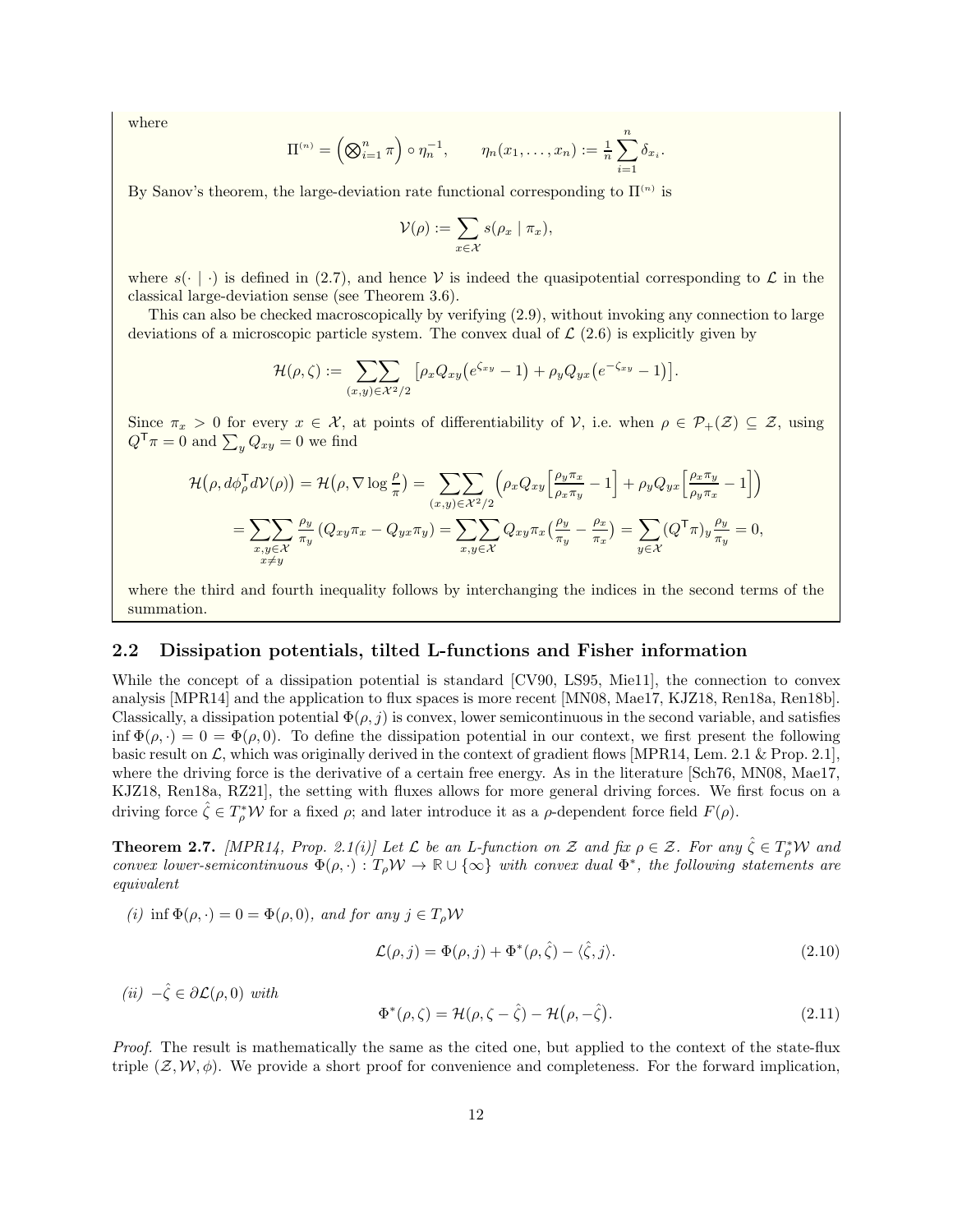by Fermat's rule  $0 \in \partial \Phi(\rho, 0)$ , and calculating the subdifferential of [\(2.10\)](#page-11-2) at  $j = 0$  yields  $-\hat{\zeta} \in \partial \mathcal{L}(\rho, 0)$  as claimed. The convex dual of [\(2.10\)](#page-11-2) is

$$
\mathcal{H}(\rho,\zeta) = \Phi^*(\rho,\zeta + \hat{\zeta}) - \Phi^*(\rho,\hat{\zeta}).\tag{2.12}
$$

Therefore  $\mathcal{H}(\rho, -\hat{\zeta}) = \Phi^*(\rho, 0) - \Phi^*(\rho, \hat{\zeta}) = -\Phi^*(\rho, \hat{\zeta})$  and  $\mathcal{H}(\rho, \zeta - \hat{\zeta}) = \Phi^*(\rho, \zeta) - \Phi^*(\rho, \hat{\zeta}) = \Phi^*(\rho, \zeta) + \Phi^*(\rho, \zeta)$  $\mathcal{H}(\rho, -\hat{\zeta})$ . Here we have used  $\Phi^*(\rho, 0) = -\inf \Phi(\rho, \cdot) = 0$ .

Next we prove the backward implication. By [\(2.11\)](#page-11-3) and  $\mathcal{H}(\rho, 0) = \inf \mathcal{L}(\rho, \cdot) = 0$ , we find  $\Phi^*(\rho, 0) = 0$ and  $\Phi^*(\rho, \hat{\zeta}) = -\mathcal{H}(\rho, -\hat{\zeta})$ . Since  $-\hat{\zeta} \in \partial \mathcal{L}(\rho, 0)$ , we have  $0 \in \partial \mathcal{H}(\rho, -\hat{\zeta})$ , which by Fermat's rule implies that  $-\hat{\zeta}$  is a minimiser of  $\mathcal{H}(\rho, \cdot)$ , and using [\(2.11\)](#page-11-3) it follows that 0 is a minimiser of  $\Phi^*(\rho, \cdot)$ . Therefore we have inf  $\Phi^*(\rho, \cdot) = 0 = \Phi^*(\rho, 0)$ , which is equivalent to inf  $\Phi(\rho, \cdot) = 0 = \Phi(\rho, 0)$  as claimed. Taking the convex dual of [\(2.11\)](#page-11-3) yields

$$
\Phi(\rho, j) = \mathcal{L}(\rho, j) + \mathcal{H}(\rho, -\hat{\zeta}) + \langle \hat{\zeta}, j \rangle = \mathcal{L}(\rho, j) - \Phi^*(\rho, \hat{\zeta}) + \langle \hat{\zeta}, j \rangle.
$$

We would like to define the driving force as  $F(\rho) = \hat{\zeta}$  and the dissipation potential  $\Phi(\rho, j)$  as above. However these exist uniquely only if the subdifferential  $\partial \mathcal{L}(\rho, 0)$  consists of a singleton, i.e.  $\mathcal{L}(\rho, \cdot)$  is Gateaux differentiable at 0, which motivates the following definitions.

<span id="page-12-0"></span>**Definition 2.8.** Let  $\mathcal{L}$  be an L-function on  $\mathcal{Z}$ . The driving force F and dissipation potentials (corresponding to  $\mathcal{L}$ ) are defined as

$$
Dom(F) \ni \rho \mapsto F(\rho) := -d\mathcal{L}(\rho, 0) \in T_{\rho}^* \mathcal{W},\tag{2.13}
$$

$$
T_{\text{Dom}(F)}^* \mathcal{W} \ni (\rho, \zeta) \mapsto \Phi^*(\rho, \zeta) := \mathcal{H}(\rho, \zeta - F(\rho)) - \mathcal{H}(\rho, -F(\rho)),
$$
  
\n
$$
T_{\text{Dom}(F)} \mathcal{W} \ni (\rho, j) \mapsto \Phi(\rho, j) := \sup_{\zeta \in T_{\rho}^* \mathcal{W}} \langle \zeta, j \rangle - \Phi^*(\rho, \zeta).
$$
\n(2.14)

where

$$
Dom(F) := \{ \rho \in \mathcal{Z} : j \mapsto \mathcal{L}(\rho, j) \text{ is Gateaux differentiable at } j = 0 \}
$$
  

$$
T^*_{Dom(F)} \mathcal{W} := \{ (\rho, \zeta) \in T^* \mathcal{W} : \rho \in Dom(F) \},
$$
  

$$
T_{Dom(F)} \mathcal{W} := \{ (\rho, j) \in TW : \rho \in Dom(F) \}.
$$

Note that,  $\Phi^*$  as defined in [\(2.14\)](#page-12-2) indeed satisfies inf  $\Phi^*(\rho, \cdot) = 0 = \Phi(\rho, 0)$ , since  $-F$  is a minimiser of  $\mathcal{H}(\rho, \cdot)$  by [\(2.13\)](#page-12-3), and consequently it is a dissipation potential in the classical sense. Furthermore combining Theorem [2.7](#page-11-0) with Definition [2.8,](#page-12-0) for any  $\rho \in \text{Dom}(F)$  and  $j \in T_{\rho} \mathcal{W}$  we have the decomposition

<span id="page-12-6"></span>
$$
\mathcal{L}(\rho, j) = \Phi(\rho, j) + \Phi^*(\rho, F) - \langle F, j \rangle.
$$
\n(2.15)

<span id="page-12-3"></span><span id="page-12-2"></span>,

In what follows we will make use of

<span id="page-12-1"></span>
$$
\text{Dom}_{\text{symdiss}}(F) := \left\{ \rho \in \text{Dom}(F) : \mathcal{H}(\rho, \zeta + d\mathcal{L}(\rho, 0)) = \mathcal{H}(\rho, -\zeta + d\mathcal{L}(\rho, 0)) \text{ for all } (\rho, \zeta) \in T^*_{\text{Dom}(F)}\mathcal{W} \right\}.
$$
\n(2.16)

The following lemma states that the dissipation potential is indeed symmetric in  $Dom<sub>symdiss</sub>(F)$ .

<span id="page-12-4"></span>**Lemma 2.9** ([\[MPR14,](#page-45-0) Prop. 2.1(ii)]). Let  $\mathcal{L}$  be a L-function on Z. For  $\rho \in \text{Dom<sub>symdiss</sub>(F)}$  the following statements are equivalent

<span id="page-12-5"></span>(i) 
$$
\mathcal{H}(\rho, \zeta - F(\rho)) = \mathcal{H}(\rho, -\zeta - F(\rho))
$$
 for all  $\zeta \in T_{\rho}^* \mathcal{W}$ ,  
(ii)  $\mathcal{L}(\rho, j) = \mathcal{L}(\rho, -j) - 2\langle F(\rho), j \rangle$  for all  $j \in T_{\rho} \mathcal{W}$ ,

- (iii)  $\Phi^*(\rho, \zeta) = \Phi^*(\rho, -\zeta)$  for all  $\zeta \in T_\rho^* \mathcal{W}$ ,
- (iv)  $\Phi(\rho, j) = \Phi(\rho, -j)$  for all  $j \in T_{\rho} \mathcal{W}$ .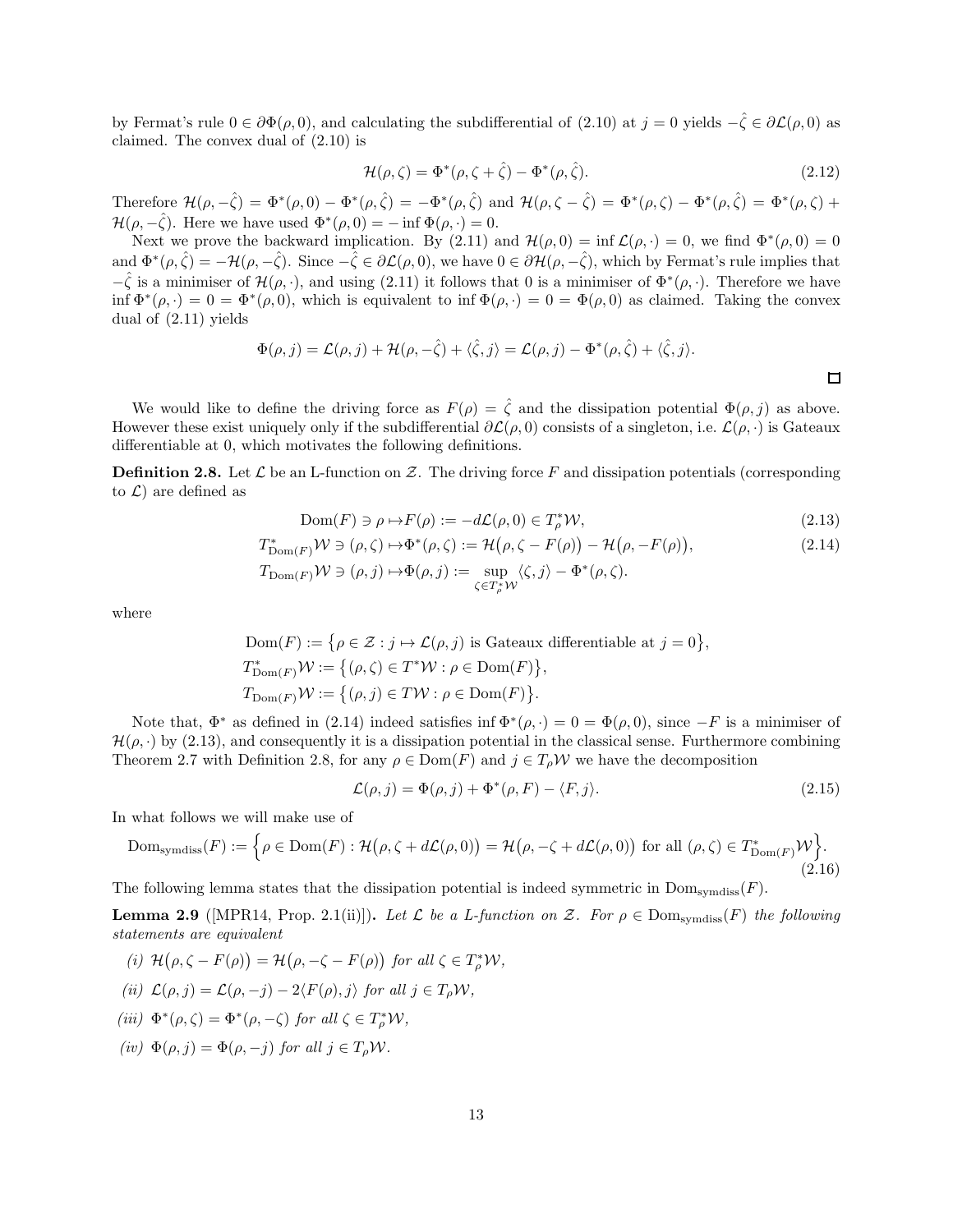<span id="page-13-4"></span>Example (IPFG). 2.10. In practice the force  $(2.13)$  is more easily calculated via the equivalent statement  $d\mathcal{H}(\rho, -F(\rho)) = 0$ . Since  $\xi = \frac{1}{2} \log \frac{d}{c}$  minimises  $\xi \mapsto c(e^{\xi} - 1) + d(e^{-\xi} - 1)$ , we find

<span id="page-13-3"></span>
$$
F_{xy}(\rho) = \frac{1}{2} \log \frac{\rho_x Q_{xy}}{\rho_y Q_{yx}}, \quad \text{Dom}(F) = \mathcal{P}_+(\mathcal{X}).
$$

This definition of the driving force has been introduced in [\[KJZ18,](#page-44-6) Sec. 2.2]. Using [\(2.14\)](#page-12-2), the dissipation potentials are given by

$$
\Phi^*(\rho,\zeta) = \sum_{(x,y)\in\mathcal{X}^2/2} 2\sqrt{\rho_x Q_{xy}\rho_y Q_{yx}} \left(\cosh(\zeta_{xy}) - 1\right),\tag{2.17}
$$
\n
$$
\Phi(\rho,j) = \sum_{(x,y)\in\mathcal{X}^2/2} 2\sqrt{\rho_x Q_{xy}\rho_y Q_{yx}} \left(\cosh^*\left(\frac{j_{xy}}{2\sqrt{\rho_x Q_{xy}\rho_y Q_{yx}}}\right) - 1\right).
$$

These dissipation potentials are indeed symmetric (since cosh is even), and therefore  $Dom<sub>swmdiss</sub>(F)$ Dom(F). Note that, while a priori  $\Phi$  and  $\Phi^*$  are only defined for strictly positive probability measures, they can easily be extended to the full space  $\mathcal{Z} = \mathcal{P}(\mathcal{X})$ . For instance, the observation that  $\lim_{a\to 0} a \cosh^*(\frac{x}{a}) = 0$  if  $x = 0$  and  $+\infty$  otherwise, offers a trivial extension of  $\Phi^*$  to  $\mathcal{Z}$ , which also reflects the idea that 0 rates guarantee no flux.

We note that the Hamiltonian corresponding to one-way fluxes is given by

$$
\mathcal{H}^{\text{one-way}}(\rho,\zeta) := \sum_{\substack{x,y \in \mathcal{X} \times \mathcal{X} \\ x \neq y}} \rho_x Q_{xy} (e^{\zeta_{xy}} - 1),
$$

for which the corresponding driving force does not exist at all, i.e.  $Dom(F^{\text{one-way}}) = \emptyset$  (also see [\[Ren18a,](#page-45-12) Rem. 4.10]). Hence one can only construct a meaningful macroscopic fluctuation theory for net fluxes. This further justifies the net-flux approach used in this paper, as opposed to the one-way fluxes typically used for Markov jump processes.

Note that in the IPFG example above and all the other examples considered in Section [5,](#page-31-0) Dom<sub>symdiss</sub> $(F)$  $Dom(F)$ , i.e. the dissipation potential is symmetric. However as discussed in the following remark, it is possible to construct non-symmetric dissipation potentials, and therefore in general  $\text{Dom}_{\text{swmdiss}}(F)$  is a subset of  $Dom(F)$ .

Remark 2.11. Consider  $\mathcal{Z} = \mathcal{W} = \mathbb{R}$  and  $\phi = id$ . Let  $\mathcal{H}(\rho, \zeta) = -\zeta + e^{\zeta} - 1$ , which corresponds to a realvalued Markov process with generator  $(Q^{(n)}f)(\rho, w) := -\partial_{\rho}f(\rho, w)-\partial_{w}f(\rho, w)+n(f(\rho+\frac{1}{n}, w+\frac{1}{n})-f(\rho, w)).$ Then  $F \equiv 0$  and clearly  $\mathcal{H}(\rho, -\zeta - F(\rho)) \neq \mathcal{H}(\rho, \zeta - F(\rho))$ , which implies that  $\text{Dom}_{symdiss}(F) = \emptyset$ .

So far we have dealt with L-functions on  $Z$ . Using [\(2.11\)](#page-11-3), we now introduce L-functions defined on subsets of Z. For a given L and an appropriate cotangent field  $G(\rho)$ , using [\(2.11\)](#page-11-3) we can define a (G-tilted) L-function  $\mathcal{L}_G$  defined on a subset of Z. We call this a 'tilted' L-function since its definition is motivated by tilted Markov processes (see Section [3.1\)](#page-24-0). Although, technically  $G$  is a cotangent field, in this paper we will often refer to it as a force field due to physical considerations.

<span id="page-13-0"></span>**Definition 2.12.** For any  $G$  :  $Dom(G) \to T^*_{Dom(G)}W$  with  $Dom(G) \subseteq \mathcal{Z}$ , the tilted function  $\mathcal{H}_G$  :  $T^*_{\mathrm{Dom}(F) \cap \mathrm{Dom}(G)} \mathcal{W} \to \mathbb{R} \cup \{\infty\}$  is defined as

<span id="page-13-1"></span>
$$
\mathcal{H}_G(\rho,\zeta) := \mathcal{H}(\rho,\zeta + G(\rho) - F(\rho)) - \mathcal{H}(\rho,G(\rho) - F(\rho)),\tag{2.18}
$$

and  $\mathcal{L}_G: T_{\text{Dom}(F) \cap \text{Dom}(G)} \mathcal{W} \to \mathbb{R} \cup \{\infty\}$  denotes its convex dual in the second variable.

<span id="page-13-5"></span>**Lemma 2.13.** The tilted function  $\mathcal{L}_G$  is an L-function on Dom(F)∩Dom(G), and satisfies the decomposition

<span id="page-13-2"></span>
$$
\mathcal{L}_G(\rho, j) = \mathcal{L}(\rho, j) + \mathcal{H}(\rho, G(\rho) - F(\rho)) + \langle F(\rho) - G(\rho), j \rangle
$$
  
=  $\Phi(\rho, j) + \Phi^*(\rho, G(\rho)) - \langle G(\rho), j \rangle.$  (2.19)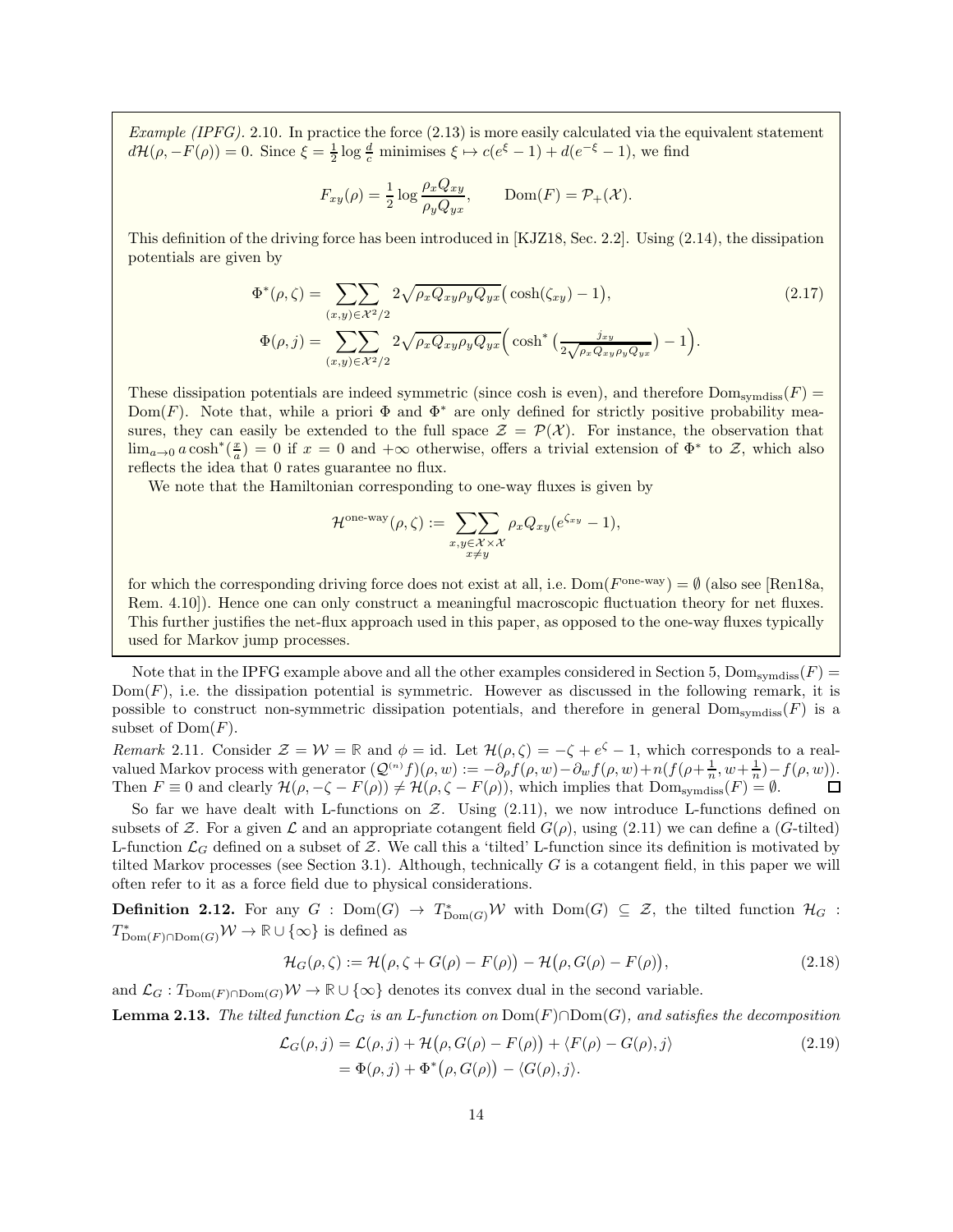The two equalities follow by using convex duality and [\(2.10\)](#page-11-2), [\(2.11\)](#page-11-3) with  $\hat{\zeta} = F$ . For special choices of  $G(\rho)$  we obtain

<span id="page-14-3"></span>
$$
\mathcal{L}_F(\rho, j) = \mathcal{L}(\rho, j) \quad \text{and} \quad \mathcal{L}_0(\rho, j) = \Phi(\rho, j). \tag{2.20}
$$

*Example (IPFG).* 2.14. For any force field  $G(\rho) \in \mathbb{R}^{\mathcal{X}^2/2}$  we have  $\mathcal{L}_G(\rho, j) = \inf_{j^+ \in \mathbb{R}^{\mathcal{X}^2 / 2}}$  $\overline{\nabla}$  $(x,y) \in \mathcal{X}^2/2$  $s(j_{xy}^+ \mid \sqrt{\rho_x Q_{xy} \rho_y Q_{yx}} e^{G_{xy}(\rho)}) + s(j_{xy}^+ - j_{xy} \mid \sqrt{\rho_x Q_{xy} \rho_y Q_{yx}} e^{-G_{xy}(\rho)}),$  $\mathcal{H}_G(\rho, \zeta) = \sum \sum$  $(x,y) \in \mathcal{X}^2/2$  $\sqrt{\rho_x Q_{xy} \rho_y Q_{yx}} \Big[ e^{G_{xy}(\rho)} (e^{\zeta_{xy}} - 1) + e^{-G_{xy}(\rho)} (e^{-\zeta_{xy}} - 1) \Big].$ 

We now define the notion of generalised Fisher information which was introduced in Section [1.1.](#page-1-4)

<span id="page-14-1"></span>**Definition 2.15.** Let  $\mathcal{L}$  be an L-function on Z. For any  $\rho \in \mathcal{Z}, \zeta \in T_{\rho}^*\mathcal{W}$ , and  $\lambda \in [0,1]$ , the generalised Fisher information is

$$
\mathcal{R}_{\zeta}^{\lambda}(\rho) = -\mathcal{H}(\rho, -2\lambda\zeta).
$$

As discussed in Section [1.1,](#page-1-4) it is important to choose  $\lambda$  and  $\zeta$  such that  $\mathcal{R}_{\zeta}^{\lambda}$  is non-negative, as this guarantees that the corresponding powers are non-negative along the zero-cost flux. The following result explores the set of force fields for which this is true (also see Figure [2\)](#page-17-1).

<span id="page-14-0"></span>**Proposition 2.16.** Let  $\mathcal L$  be a L-function on  $\mathcal Z$ . For any  $\rho \in \mathcal Z$  we have

- (i) The set  $\{\zeta \in T_\rho^* \mathcal{W} : \mathcal{R}_\zeta^{\frac{1}{2}}(\rho) \geq 0\}$  is convex and includes  $\zeta = 0$ .
- (*ii*) In particular, if  $\zeta \in T_{\rho}^* \mathcal{W}$  such that

$$
\mathcal{R}_{\zeta}^{\frac{1}{2}}(\rho) \ge 0,\tag{2.21}
$$

$$
\mathcal{R}_{\frac{1}{2}\zeta}^{\lambda}(\rho) \ge 0. \tag{2.22}
$$

(iii) For any  $\zeta \in T_{\rho}^* \mathcal{W}$  we have

then for any  $\lambda \in [0, 1]$ 

<span id="page-14-2"></span>
$$
\lim_{\lambda \downarrow 0} \frac{1}{\lambda} \mathcal{R}_{\zeta}^{\lambda}(\rho) = 2 \langle \zeta, j^0(\rho) \rangle.
$$
 (2.23)

where  $j^0$  is the zero-cost flux for  $\mathcal L$  (see Definition [2.4\)](#page-10-0).

*Proof.* (i) Since L is an L-function,  $\mathcal{H}(\rho, \cdot)$  is convex with  $\mathcal{H}(\rho, 0) = 0$  and the assertion follows. (*ii*) Using convexity,  $-\mathcal{R}_{\frac{1}{2}\zeta}^{\lambda}(\rho) = \mathcal{H}(\rho, -\lambda\zeta) = \mathcal{H}(\rho, -\lambda\zeta + (1-\lambda)0) \leq \lambda \mathcal{H}(\rho, -\zeta) + (1-\lambda)\mathcal{H}(\rho, 0) \leq 0.$ (iii) By definition of L-functions,  $\mathcal{L}(\rho, \cdot)$  has unique minimiser  $j^0(\rho)$ , which is equivalent to  $\partial \mathcal{H}(\rho, 0)$  =  ${j<sup>0</sup>(\rho)} = {d\mathcal{H}(\rho, 0)}$ . The claim then follows from the definition of the Gateaux derivative.

Note that [\[HPST20,](#page-44-3) Thm. 1.7] is a special case of this result for the IPFG example. Following [\[HPST20\]](#page-44-3), we call  $\mathcal{R}^{\lambda}$  the generalised Fisher information since it generalises the classical notion of Fisher information as the dissipation rate of free energy along the solutions of the zero-cost flux of the L-function. This property follows by using [\(2.23\)](#page-14-2) with appropriate choices for  $\zeta$ . In the next section we construct  $\zeta$  for which  $\mathcal{R}_{\zeta}^{\frac{1}{2}}(\rho) = 0$ and the above result can be applied.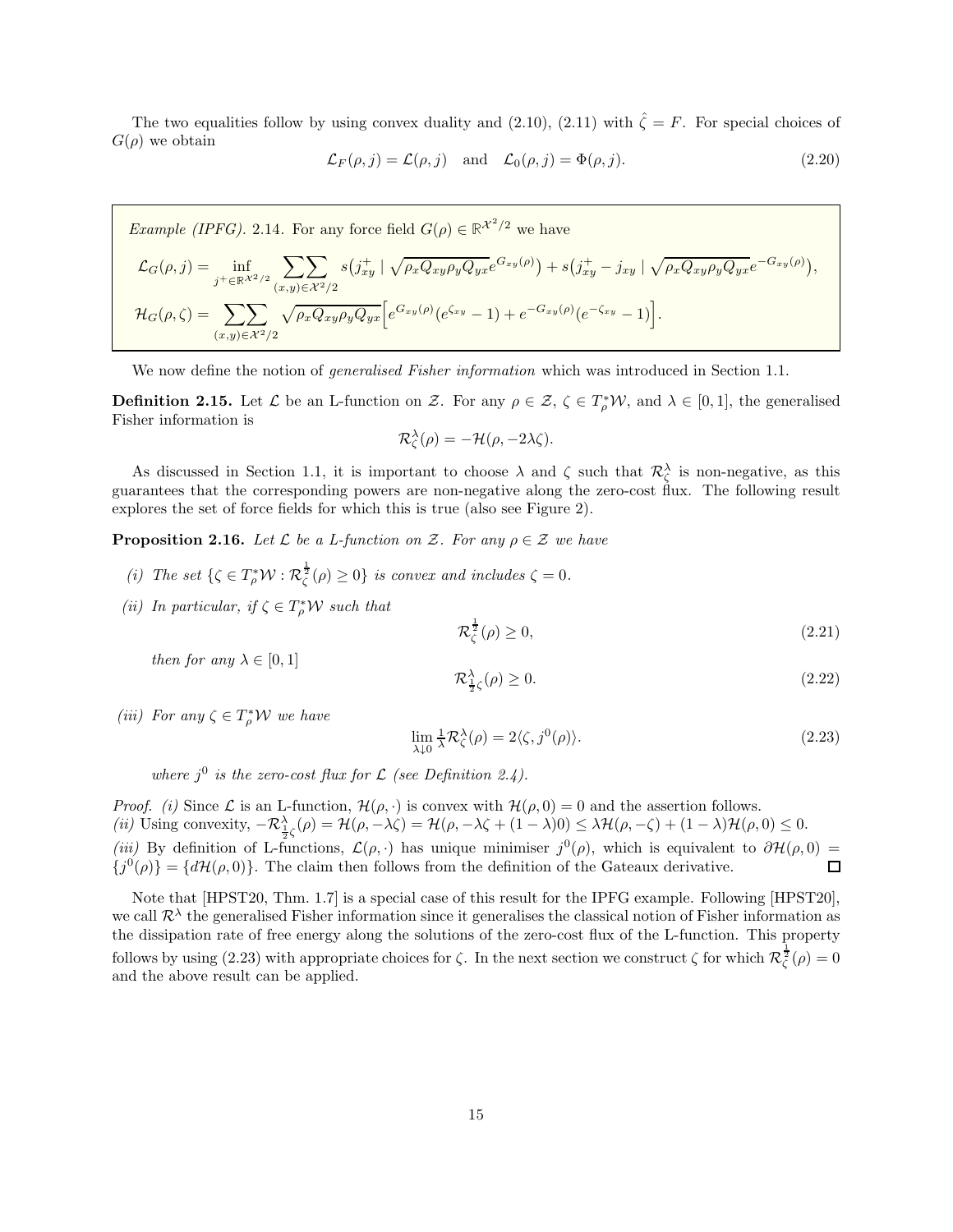#### <span id="page-15-2"></span>2.3 Reversed L-function, symmetric and antisymmetric forces

Inspired by the notion of time-reversibility in MFT we now introduce the reversed L-function which will then be used to define symmetric and antisymmetric forces. From now on we assume that  $\mathcal V$  is a quasi-potential associated to  $\mathcal L$  in the sense of Definition [2.5.](#page-10-1)

<span id="page-15-1"></span>**Definition 2.17.** Let  $\mathcal{L}$  be a L-function on Z. For any  $\rho \in \mathcal{Z}$  where V is Gateaux differentiable and any  $j \in T_o \mathcal{W}$ , we define the *reversed L-function* as

$$
\overleftarrow{\mathcal{L}}(\rho,j) := \mathcal{L}(\rho,-j) + \langle d\phi_{\rho}^{\mathsf{T}} d\mathcal{V}(\rho),j \rangle.
$$

This notion of the reversed L-function is motivated by the large-deviations of time-reversed Markov processes (see Section [3.3](#page-27-0) for details). Note that we use the name reversed L-function as opposed to timereversed L-function since there is no time variable in this abstract setup.

The following result states that  $\overline{\mathcal{L}}$  is indeed a L-function, and discusses the driving force and dissipation potential associated to it.

**Proposition 2.18.** Let L be a L-function on Z. For any  $\rho \in \mathcal{Z}$  where V is Gateaux differentiable we have

- (i) The convex dual of  $\overleftarrow{\mathcal{L}}(\rho, \cdot)$  is  $\overleftarrow{\mathcal{H}}(\rho, \zeta) = \mathcal{H}(\rho, d\phi_{\rho}^{\mathsf{T}} d\mathcal{V}(\rho) \zeta)$ .
- (ii) If  $\overleftarrow{j}^0(\rho)$  is the zero-cost flux in the sense that  $\overleftarrow{\mathcal{L}}(\rho, \overleftarrow{j}^0(\rho)) = 0$ , then  $-\overleftarrow{j}^0(\rho) \in \partial \mathcal{H}(\rho, d\phi_{\rho}^{\mathsf{T}} d\mathcal{V}(\rho)),$ and it is unique if  $\mathcal{H}(\rho, \cdot)$  is Gateaux differentiable at  $d\phi_{\rho}^{\mathsf{T}} d\mathcal{V}(\rho)$ . Furthermore  $\overleftarrow{\mathcal{L}}$  is a L-function on  $Dom(F^{sym})$ , i.e. any  $\rho \in \mathcal{Z}$  for which  $d\phi_{\rho}^{\mathsf{T}} dV(\rho)$  is well defined (see [\(2.24\)](#page-15-3), [\(2.25\)](#page-16-1) for definition) and V is a quasipotential corresponding to  $\overline{\mathcal{L}}$ .
- (iii) Additionally, if  $\rho \in \text{Dom}(F)$ , then the driving force and dissipation potentials corresponding to  $\overleftarrow{L}$  are given by given by  $F(\rho) = -F(\rho) - d\phi_{\rho}^{\mathsf{T}} d\mathcal{V}(\rho), \quad \overleftarrow{\Phi}(\rho, j) = \Phi(\rho, -j), \quad \overleftarrow{\Phi}^*(\rho, \zeta) = \Phi^*(\rho, -\zeta).$

Proof. (i) Follows by a straightforward calculation of the convex dual.

(*ii*) Using the Fermat's rule  $\underline{0} \in \partial \overleftarrow{\mathcal{L}}(\rho, \overleftarrow{\jmath}^0(\rho))$ , and therefore  $\overleftarrow{\jmath}^0(\rho) \in \partial \overleftarrow{\mathcal{H}}(\rho, 0)$ . Using Definition [2.17](#page-15-1) and since  $\mathcal L$  is a L-function,  $\overleftarrow{\mathcal L}$  is convex, lower semicontinuous and using [\(2.9\)](#page-10-2) satisfies inf  $\overleftarrow{\mathcal L}(\rho, \cdot) = 0$ . Consequently  $\overleftarrow{\mathcal{L}}$  is a L-function on Dom( $F^{\text{sym}}$ ) (see [\(2.25\)](#page-16-1) below) and V is a quasipotential associated to  $\overleftarrow{\mathcal{L}}$ .  $(iii)$  Using  $(2.13)$  we find

$$
-\overleftarrow{F}(\rho) := d\overleftarrow{\mathcal{L}}(\rho, 0) = -d\mathcal{L}(\rho, 0) + d\phi_{\rho}^{\mathsf{T}} d\mathcal{V}(\rho) = F(\rho) + d\phi_{\rho}^{\mathsf{T}} d\mathcal{V}(\rho)
$$

and using [\(2.14\)](#page-12-2) we find

$$
\overleftarrow{\Phi}^*(\rho,\zeta) := \overleftarrow{\mathcal{H}}(\rho,\zeta - \overleftarrow{F}(\rho)) - \overleftarrow{\mathcal{H}}(\rho,-\overleftarrow{F}(\rho)) = \mathcal{H}(\rho,d\phi_{\rho}^{\mathsf{T}}d\mathcal{V}(\rho) + \overleftarrow{F}(\rho) - \zeta) - \mathcal{H}(\rho,d\phi_{\rho}^{\mathsf{T}}d\mathcal{V}(\rho) + \overleftarrow{F}(\rho))
$$
  
=  $\mathcal{H}(\rho,-F(\rho) - \zeta) - \mathcal{H}(\rho,-F(\rho)) = \Phi^*(\rho,-\zeta).$ 

Consequently  $\overleftarrow{\Phi}(\rho, j) = \Phi(\rho, -j).$ 

Motivated by this result, we decompose the driving force  $F$  (recall  $(2.13)$ ) into a symmetric and antisymmetric part with respect to the reversal, i.e.  $F^{\text{sym}} = \frac{1}{2}(F + \overleftarrow{F})$  and  $F^{\text{asym}} = \frac{1}{2}(F - \overleftarrow{F})$ . The following result summarises these ideas.

<span id="page-15-0"></span>Corollary 2.19. Let  $\mathcal L$  be a L-function on  $\mathcal Z$ . Define

$$
Dom(F^{sym}) \ni \rho \mapsto F^{sym}(\rho) := -\frac{1}{2} d\phi_{\rho}^{\mathsf{T}} dV(\rho),
$$
  
\n
$$
Dom(F^{asym}) \ni \rho \mapsto F^{asym}(\rho) := F(\rho) + \frac{1}{2} d\phi_{\rho}^{\mathsf{T}} dV(\rho),
$$
\n(2.24)

<span id="page-15-3"></span> $\Box$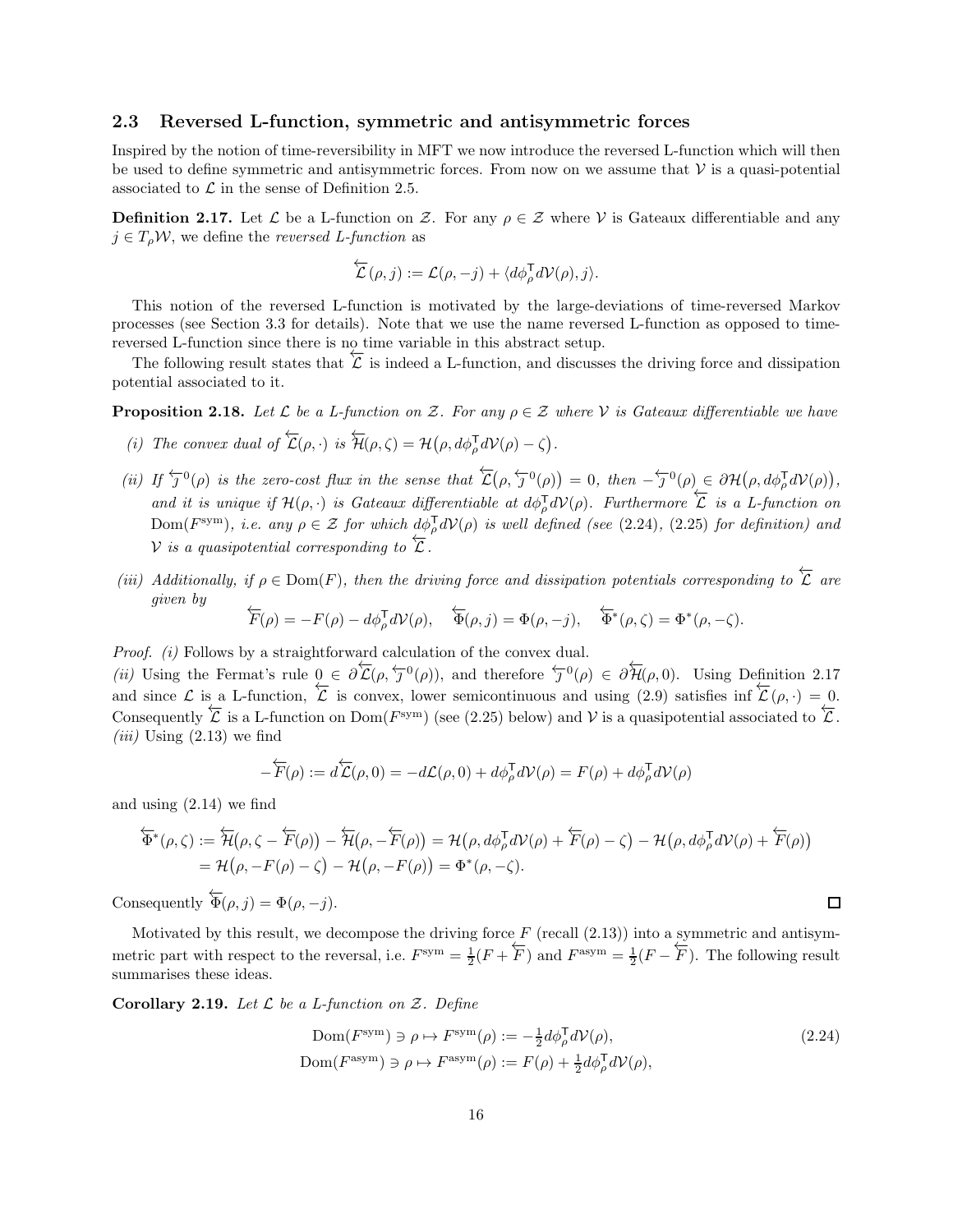where

<span id="page-16-1"></span>
$$
Dom(F^{sym}) := \{ \rho \in \mathcal{Z} : \mathcal{V} \text{ is Gateaux differentiable at } \rho \},
$$
  
\n
$$
Dom(F^{sym}) := Dom(F) \cap Dom(F^{sym}).
$$
\n(2.25)

Then for any  $\rho \in \text{Dom}(F^{\text{asym}})$ ,

<span id="page-16-4"></span>
$$
F(\rho) = F^{\text{sym}}(\rho) + F^{\text{asym}}(\rho), \quad \text{and} \quad \overleftarrow{F}(\rho) = F^{\text{sym}}(\rho) - F^{\text{asym}}(\rho). \tag{2.26}
$$

Note that while we make use of the reversed L-function to construct the symmetric and antisymmetric force, it does not explicitly appear in their definition. In the case of zero antisymmetric force, i.e.  $F^{\text{asym}}(\rho)$ 0, the driving forces satisfy  $F(\rho) = \overleftarrow{F}(\rho) = F^{sym}(\rho)$ , which is the setting of dissipative systems (see Section [2.6\)](#page-22-0).

Example (IPFG). 2.20. We have

$$
\overleftarrow{\mathcal{H}}(\rho,\zeta) = \sum_{(x,y)\in\mathcal{X}^2/2} \rho_x \frac{\pi_y}{\pi_x} Q_{yx} (e^{\zeta_{xy}} - 1) + \rho_y \frac{\pi_x}{\pi_y} Q_{xy} (e^{-\zeta_{xy}} - 1),
$$
\n
$$
\overleftarrow{\mathcal{L}}(\rho,j) = \inf_{\substack{j+\in\mathbb{R}_{\geq 0}^{\times^2/2}}}\sum_{(x,y)\in\mathcal{X}^2/2} s(j_{xy}^+ \mid \rho_x \frac{\pi_y}{\pi_x} Q_{yx}) + s(j_{xy}^+ - j_{xy} \mid \rho_y \frac{\pi_x}{\pi_y} Q_{xy}),
$$
\n
$$
\overleftarrow{\mathcal{F}}_{xy}(\rho) = \frac{1}{2} \log \frac{\rho_x \frac{\pi_y}{\pi_x} Q_{yx}}{\rho_y \frac{\pi_x}{\pi_y} Q_{xy}}.
$$

The expression  $\frac{\pi_x}{\pi_y} Q_{xy}$  is the generator matrix for a single time-reversed jump process [\[Nor98,](#page-45-19) Thm. 3.7.1]. Again, beware that a priori  $\overleftarrow{\mathcal{H}}$  and  $\overleftarrow{\mathcal{L}}$  are only defined on  $\mathcal{Z} = \text{Dom}(F)$ , but can be continuously extended to  $\mathcal{P}(\mathcal{X})$  in a straightforward manner.

The symmetric and antisymmetric (with respect to the reversal) components of the driving force are  $(a$ lso see  $[KJZ18])$ 

<span id="page-16-0"></span>
$$
F_{xy}^{\text{sym}}(\rho) = \frac{1}{2} \log \frac{\pi_y \rho_x}{\pi_x \rho_y} \quad \text{and} \quad F_{xy}^{\text{asym}}(\rho) = \frac{1}{2} \log \frac{\pi_x Q_{xy}}{\pi_y Q_{yx}},\tag{2.27}
$$

with  $Dom(F) = Dom(F^{sym}) = Dom(F^{asym}) = \mathcal{P}_+(\mathcal{X})$ . Note that for reversible Markov chains, i.e. those satisfying *detailed balance*,  $F^{\text{asym}} = 0$ .

Recall the generalised Fisher information  $\mathcal{R}^{\lambda}_{\zeta}$  from Definition [2.15,](#page-14-1) and that we are looking for force fields that make this quantity non-negative. The following result shows that  $\mathcal{R}_{\zeta}^{\frac{1}{2}}(\rho) = 0$  for  $\zeta = 2F(\rho), 2F^{\text{sym}}(\rho),$  $2F^{\text{asym}}(\rho)$ . This will be crucial to derive the key decompositions of  $\mathcal L$  in Section [2.5.](#page-19-1)

In this result we make use of

<span id="page-16-3"></span>
$$
\text{Dom}_{\text{symdiss}}(F^{\text{asym}}) := \left\{ \rho \in \text{Dom}(F^{\text{asym}}) : \ \mathcal{H}(\rho, \zeta + d\mathcal{L}(\rho, 0)) = \mathcal{H}(\rho, -\zeta + d\mathcal{L}(\rho, 0)), \ \forall \zeta \in T_{\rho}^{*} \mathcal{W} \right\}. \tag{2.28}
$$

Note that  $\text{Dom}_{\text{symdiss}}(F^{\text{asym}}) \subseteq \text{Dom}_{\text{symdiss}}(F)$  since  $\text{Dom}(F^{\text{asym}}) \subseteq \text{Dom } F$ .

<span id="page-16-2"></span>**Lemma 2.21.** Let  $\mathcal L$  be a L-function on  $\mathcal Z$ . We have

- $(i) \ \forall \rho \in \text{Dom}(F) : \ \mathcal{R}_F^{\frac{1}{2}}(\rho) \geq 0 \ \text{and} \ \forall \rho \in \text{Dom}_{\text{symdiss}}(F) : \ \mathcal{R}_{2F}^{\frac{1}{2}}(\rho) = 0,$ (ii)  $\forall \rho \in \text{Dom}(F^{\text{sym}}): \mathcal{R}^{\frac{1}{2}}_{2F^{\text{sym}}}(\rho) = 0,$
- (iii)  $\forall \rho \in \text{Dom}_{\text{symdiss}}(F^{\text{asym}}): \mathcal{R}^{\frac{1}{2}}_{2F^{\text{asym}}}(\rho) = 0.$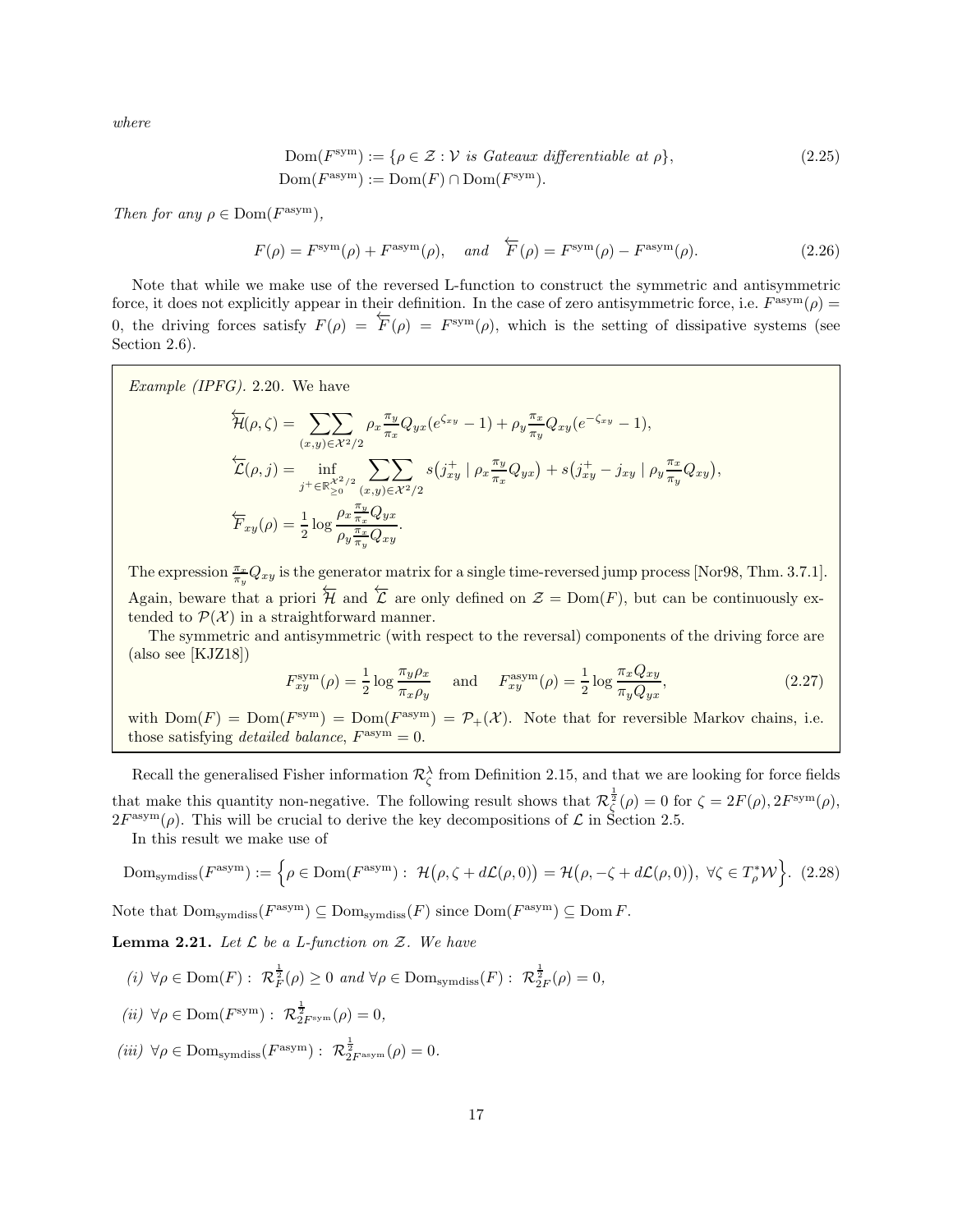*Proof.* (i) Since  $-F$  minimises H, it follows that  $\mathcal{H}(\rho, -F) = \inf \mathcal{H}(\rho, \cdot) \leq \mathcal{H}(\rho, 0) = -\inf \mathcal{L}(\rho, \cdot) = 0$ , and therefore  $\mathcal{R}_F^{\frac{1}{2}}(\rho) = -\mathcal{H}(\rho, -F) \geq 0$ . If the dissipation potential is symmetric, the choice  $\zeta = -F(\rho)$  in Lemma [2.9](#page-12-4)[\(i\)](#page-12-5) gives  $\mathcal{R}_{2F}^{\frac{1}{2}}(\rho) = \mathcal{H}(\rho, -2F(\rho)) = \mathcal{H}(\rho, 0) = 0.$ (*ii*) The claim follows since [\(2.9\)](#page-10-2) holds for all  $\rho \in \text{Dom}(F^{\text{sym}})$ . (iii) With  $\zeta = \overleftarrow{F}(\rho) = F^{\text{sym}}(\rho) - F^{\text{asym}}(\rho)$  in Lemma [2.9](#page-12-4)[\(i\)](#page-12-5) we find  $\mathcal{H}(\rho, -2F^{\text{asym}}(\rho)) = \mathcal{H}(\rho, -2F^{\text{sym}}(\rho)) =$ 0.

Figure [2](#page-17-1) is a schematic digram of force fields  $\zeta$  for which  $\mathcal{R}_{\zeta}^{\lambda}$  is non-negative. Note that, while there are various possibilities for such  $\zeta$ , we focus on  $\zeta = 2F(\rho), 2F^{\text{sym}}(\rho), 2F^{\text{asym}}(\rho)$  since they correspond to the physically relevant powers defined in [\(1.3\)](#page-2-0) and [\(1.4\)](#page-2-1).



<span id="page-17-1"></span>Figure 2: Contour lines of a possible concave function  $\zeta \mapsto \mathcal{R}_{\zeta}^{\frac{1}{2}}(\rho)$  for a fixed  $\rho$ , where the superlevel set  $\{\zeta \in T_\rho^* \mathcal{W} : \mathcal{R}_\zeta^{\frac{1}{2}}(\rho) \geq 0\}$  is depicted in gray. By Definitions [2.8](#page-12-0) and [2.15,](#page-14-1)  $F(\rho)$  is a maximiser for  $\zeta \mapsto \mathcal{R}_\zeta^{\frac{1}{2}}(\rho)$ , and assuming  $\rho \in \text{Dom}_{symdiss}(F^{\text{asym}})$ , Lemma [2.21](#page-16-2) says that  $2F(\rho)$ ,  $2F^{\text{sym}}(\rho)$  and  $2F^{\text{asym}}(\rho)$  all lie on the 0-contour line. By the convexity of the superlevel set  $\{\mathcal{R}_{\zeta}^{\frac{1}{2}}(\rho) \geq 0\}$  (see Proposition [2.16\)](#page-14-0), any convex combination  $\zeta$  between 0 and  $2F(\rho)$ ,  $2F^{\text{sym}}(\rho)$  or  $2F^{\text{asym}}(\rho)$ , drawn by the three lines, yield non-negative  $\mathcal{R}_{\zeta}^{\frac{1}{2}}(\rho) \geq 0$ . This picture should be seen as a schematic sketch; it is difficult to construct a two-dimensional example with a non-trivial asymmetric force.

<span id="page-17-2"></span>Remark 2.22. For all  $\rho \in \text{Dom}(F^{\text{asym}})$ , we can write the reversed function as a tilting in the sense of  $(2.18)$ 

$$
\overleftarrow{\mathcal{H}}(\rho,\zeta)=\mathcal{H}_{-\overleftarrow{F}}(\rho,-\zeta).
$$

Using [\(2.19\)](#page-13-2), the corresponding reversed L-function then satisfies

$$
\overleftarrow{\mathcal{L}}(\rho,j) = \mathcal{L}_{-\overleftarrow{F}}(\rho,j) = \mathcal{L}(\rho,j) + \mathcal{H}(\rho, d\phi_{\rho}^{\mathsf{T}} d\mathcal{V}(\rho)) - \langle d\phi_{\rho}^{\mathsf{T}} d\mathcal{V}(\rho), j \rangle = \Phi(\rho,j) + \Phi^*(\rho, -\overleftarrow{F}) + \langle -\overleftarrow{F}, j \rangle,
$$
  
where we have used  $F + \overleftarrow{F} = -d\phi_{\rho}^{\mathsf{T}} d\mathcal{V}(\rho).$ 

#### <span id="page-17-0"></span>2.4 Generalised orthogonality

Before we continue with deriving the main decompositions [\(1.5\)](#page-2-4) of the L-function, we elaborate further on the decomposition of the driving force  $F$  into the symmetric force  $F^{\text{sym}}$  and antisymmetric force  $F^{\text{asym}}$ , and investigate the natural question whether these forces are orthogonal in some sense. It turns out that they are indeed orthogonal in a generalised sense, and using this notion of orthogonality we can already derive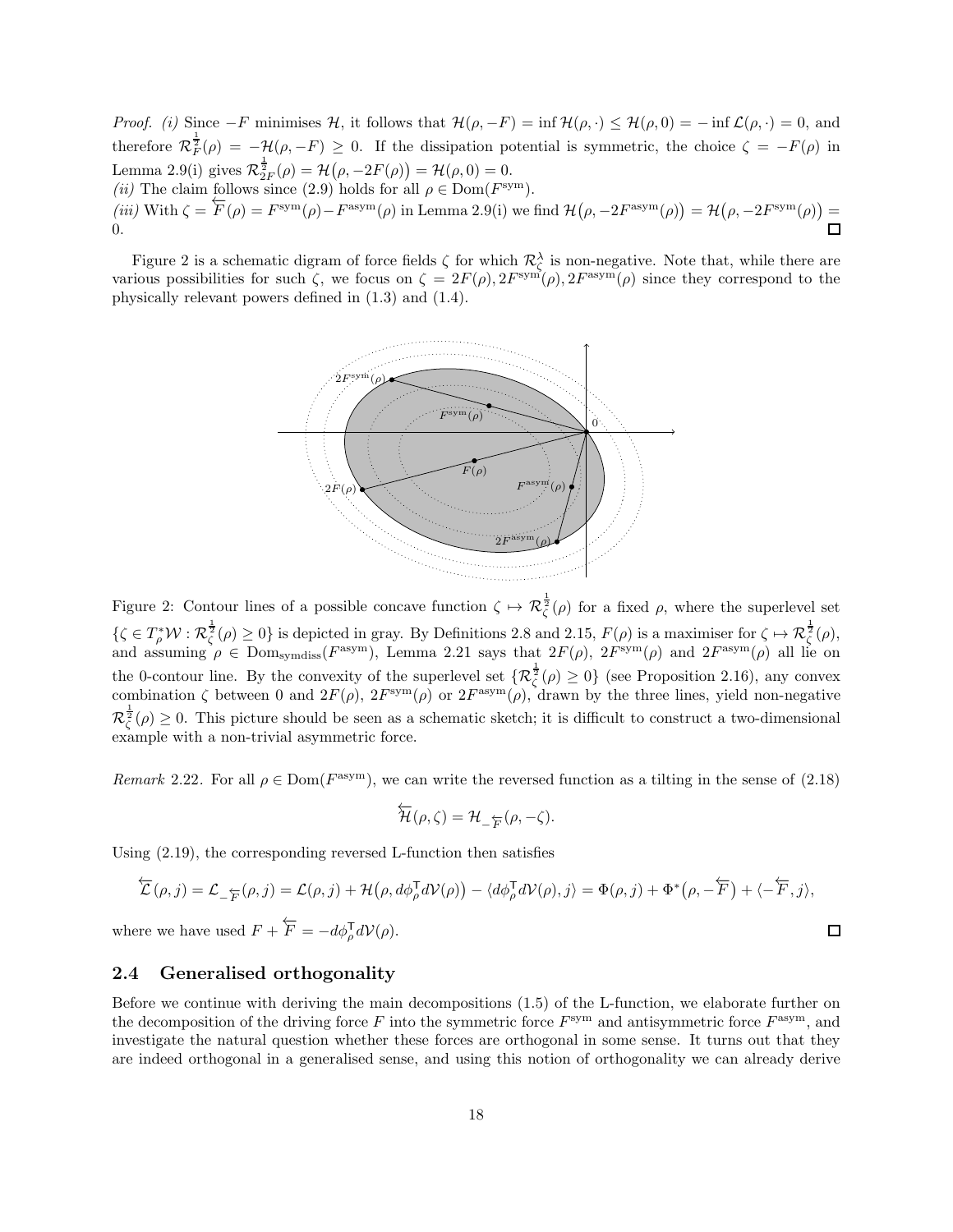decompositions [\(1.5\)](#page-2-4) for  $\lambda = \frac{1}{2}$ . As discussed in the introduction, in MFT the dissipation potentials are often squares of appropriate Hilbert norms  $\|\cdot\|_{\rho}$ , and in that setting one can write

$$
\Phi^*(\rho, \zeta^1 + \zeta^2) := \frac{1}{2} ||\zeta^1 + \zeta^2||_\rho^2 = \frac{1}{2} ||\zeta^1||_\rho^2 + \langle \zeta^1, \zeta^2 \rangle_\rho + \frac{1}{2} ||\zeta^2||_\rho^2
$$
  
= 
$$
\Phi^*(\rho, \zeta^1) + \langle \zeta^1, \zeta^2 \rangle_\rho + \Phi^*(\rho, \zeta^2),
$$

where  $\langle \cdot, \cdot \rangle_{\rho}$  is the inner product induced by the norm. Typically  $F^{\text{sym}}$  and  $F^{\text{asym}}$  are orthogonal in the sense that  $\langle F^{\text{sym}}, F^{\text{asym}} \rangle_{\rho} = 0$ . We reiterate these ideas more clearly in Section [5.3](#page-38-0) which deals with the classical MFT setting of lattice gases. However this orthogonality relation is specific to the quadratic setting. A generalised notion of orthogonality was introduced in [\[KJZ18\]](#page-44-6) for non-quadratic dissipation potential [\(2.17\)](#page-13-3) corresponding to independent Markov chains which have cosh-type structure (see Example [2.10\)](#page-13-4) and this principle was further generalised to chemical reaction networks in [\[RZ21\]](#page-46-0) (see Section [5.2](#page-35-0) for details). Based on these results, we now provide a notion of generalised orthogonality which applies to arbitrary dissipation potentials arising within the abstract framework of this section (and does not require any specific structure).

<span id="page-18-0"></span>**Definition 2.23.** For any  $\rho \in \text{Dom}(F)$  and  $\zeta^2 \in T_\rho^* \mathcal{W}$ , define the modified dissipation potential  $\Phi_{\zeta^2}^*$ :  $T_{\rho}^* W \to \mathbb{R} \cup {\infty}$  and the *generalised orthogonality pairing*  $\theta_{\rho}: T_{\rho}^* W \times T_{\rho}^* W \to \mathbb{R} \cup {\infty}$  as

$$
\Phi_{\zeta^2}^*(\rho, \zeta^1) := \frac{1}{2} \left[ \mathcal{H}(\rho, \zeta^1 + \zeta^2 - F(\rho)) + \mathcal{H}(\rho, -\zeta^1 + \zeta^2 - F(\rho)) \right] - \mathcal{H}(\rho, \zeta^2 - F(\rho)),
$$
  
\n
$$
= \frac{1}{2} \left[ \Phi^*(\rho, \zeta^1 + \zeta^2) + \Phi^*(\rho, -\zeta^1 + \zeta^2) \right] - \Phi^*(\rho, \zeta^2),
$$
  
\n
$$
\theta_\rho(\zeta^1, \zeta^2) := \frac{1}{2} \left[ \mathcal{H}(\rho, \zeta^1 + \zeta^2 - F(\rho)) - \mathcal{H}(\rho, -\zeta^1 + \zeta^2 - F(\rho)) \right]
$$
  
\n
$$
= \frac{1}{2} \left[ \Phi^*(\rho, \zeta^1 + \zeta^2) - \Phi^*(\rho, -\zeta^1 + \zeta^2) \right],
$$

where we have used  $(2.14)$  to arrive at the equalities.

The following result collects the properties of  $\Phi_{\zeta^2}$  and  $\theta_{\rho}$  clarifying the notion of orthogonality in the abstract setup. Recall the definition of  $\text{Dom}_{\text{symdiss}}(\overline{F}^{\text{asym}})$  from [\(2.28\)](#page-16-3).

<span id="page-18-1"></span>**Proposition 2.24.** Let  $\mathcal L$  be a L-function on  $\mathcal Z$ . For any  $\rho \in \text{Dom}(F)$ ,  $\Phi_{\zeta^2}^*(\rho, \cdot)$  is convex, lower semicontinuous and inf  $\Phi_{\zeta^2}^*(\rho,\cdot)=0=\Phi_{\zeta^2}^*(\rho,0)$ . Furthermore, for any  $\zeta^1,\zeta^2\in T_\rho^*W$ , the dissipation potential  $\Phi^*$ admits the decomposition

$$
\Phi^*(\rho,\zeta^1+\zeta^2)=\Phi^*(\rho,\zeta^1)+\theta_{\rho}(\zeta^2,\zeta^1)+\Phi_{\zeta^1}^*(\rho,\zeta^2)=\Phi^*(\rho,\zeta^2)+\theta_{\rho}(\zeta^1,\zeta^2)+\Phi_{\zeta^2}^*(\rho,\zeta^1).
$$

Moreover the generalised orthogonality pairing satisfies

$$
\forall \rho \in \text{Dom}(F^{\text{asym}}): \ \theta_{\rho}(F^{\text{sym}}(\rho), F^{\text{asym}}(\rho)) = 0,
$$
  

$$
\forall \rho \in \text{Dom}_{\text{symdiss}}(F^{\text{asym}}): \ \theta_{\rho}(F^{\text{asym}}(\rho), F^{\text{sym}}(\rho)) = 0,
$$

and therefore we have

$$
\forall \rho \in \text{Dom}(F^{\text{asym}}): \quad \Phi^*(\rho, F(\rho)) = \Phi^*(\rho, F^{\text{asym}}(\rho)) + \Phi^*_{F^{\text{asym}}(\rho)}(F^{\text{sym}}(\rho)),
$$
  

$$
\forall \rho \in \text{Dom}_{\text{symdiss}}(F^{\text{asym}}): \quad \Phi^*(\rho, F(\rho)) = \Phi^*(\rho, F^{\text{sym}}(\rho)) + \Phi^*_{F^{\text{sym}}(\rho)}(F^{\text{asym}}(\rho)). \tag{2.29}
$$

*Proof.* The convexity, lower semicontinuity of  $\Phi_{\zeta^2}^*$  follows from the convexity, lower semicontinuity of  $\Phi^*$  and  $\Phi_{\zeta^2}^*(\rho,0) = 0$  follows from the definition. Using convexity of  $\Phi^*$  we find

$$
\Phi_{\zeta^2}^*(\rho,\zeta^1) \ge \Phi^*\left(\rho, \frac{1}{2}(\zeta^1 + \zeta^2) + \frac{1}{2}(-\zeta^1 + \zeta^2)\right) - \Phi^*(\rho, \zeta^2) = 0,
$$

and therefore inf  $\Phi_{\zeta^2}^*(\rho, \cdot) = 0$ . The two decompositions follow immediately by adding  $\Phi_{\zeta^2}^*$  and  $\theta_{\rho}$ . Using Lemma [2.21](#page-16-2) we find

$$
2\theta_{\rho}(F^{\text{sym}}(\rho), F^{\text{asym}}(\rho)) = \mathcal{H}(\rho, F^{\text{sym}}(\rho) + F^{\text{asym}}(\rho) - F(\rho)) - \mathcal{H}(\rho, -F^{\text{sym}}(\rho) + F^{\text{asym}}(\rho) - F(\rho))
$$
  
\n
$$
= \mathcal{H}(\rho, 0) - \mathcal{H}(\rho - 2F^{\text{sym}}(\rho)) = 0,
$$
  
\n
$$
2\theta_{\rho}(F^{\text{asym}}(\rho), F^{\text{sym}}(\rho)) = \mathcal{H}(\rho, F^{\text{sym}}(\rho) + F^{\text{asym}}(\rho) - F(\rho)) - \mathcal{H}(\rho, F^{\text{sym}}(\rho) - F(\rho))
$$
  
\n
$$
= \mathcal{H}(\rho, 0) - \mathcal{H}(\rho - 2F^{\text{asym}}(\rho)) = 0.
$$

where the second decomposition additionally requires that  $\rho \in \text{Dom}_{\text{symdiss}}(F^{\text{asym}})$ .

 $\Box$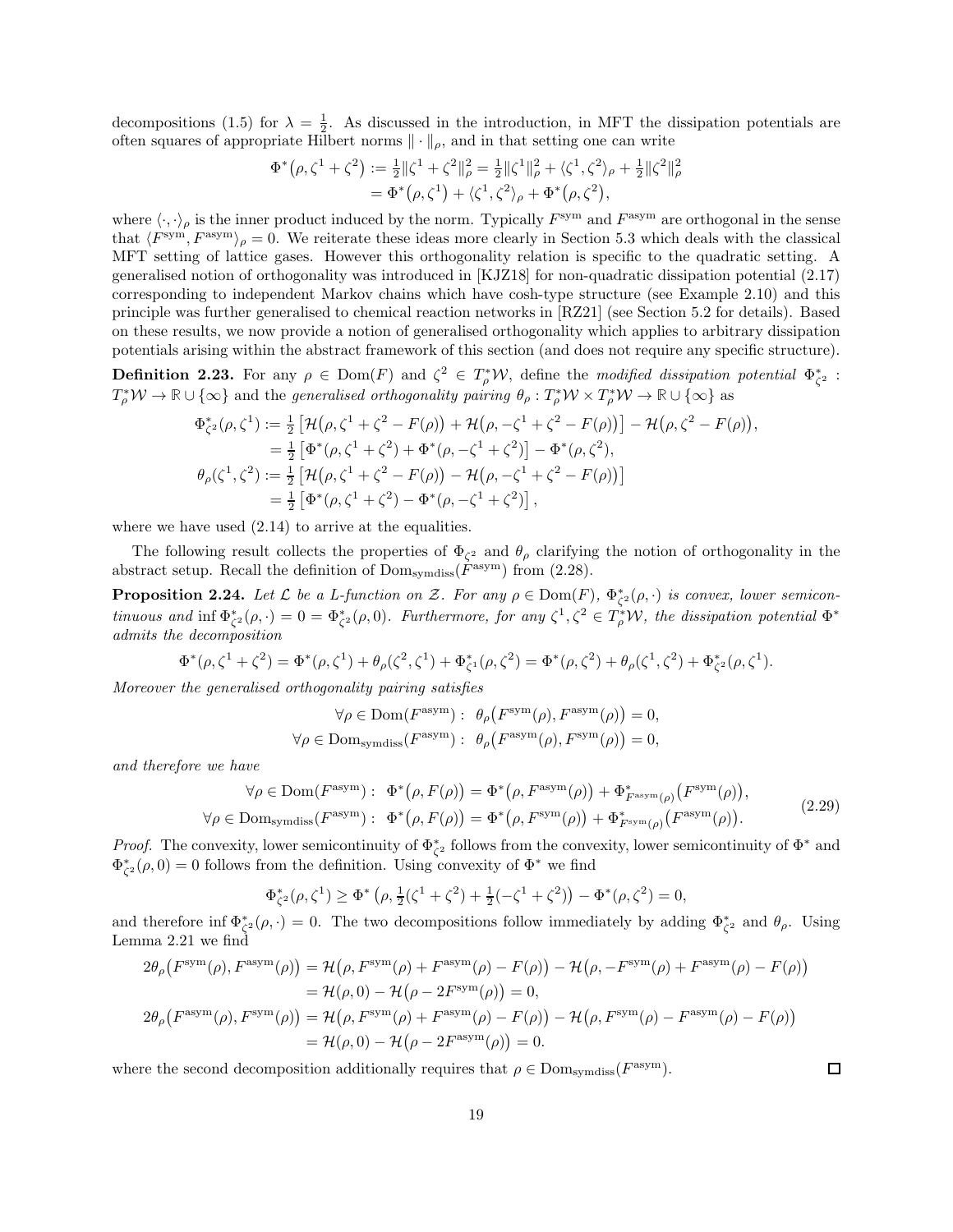From the general decomposition [\(2.15\)](#page-12-6) and the generalised orthogonality result above, we can already provide two distinct decompositions of  $\mathcal{L}$ , as derived in [\[RZ21,](#page-46-0) Cor. 4.3] for the case of chemical reactions.

<span id="page-19-5"></span>**Corollary 2.25.** Let  $\mathcal L$  be an L-function on  $\mathcal Z$ . Then for all  $\rho \in \text{Dom}(F^{\text{asym}}(\rho)), j \in T_\rho \mathcal W$ ,

 $\mathcal{L}(\rho, j) = \Phi(\rho, j) + \Phi^*(\rho, F^{\text{asym}}(\rho)) - \langle F^{\text{asym}}(\rho), j \rangle + \Phi^*_{F^{\text{asym}}}(\rho, F^{\text{sym}}(\rho)) - \langle F^{\text{sym}}(\rho), j \rangle,$ 

and for all  $\rho \in \text{Dom}_{\text{symdiss}}(F^{\text{asym}}(\rho)), \ j \in T_{\rho} \mathcal{W},$ 

$$
\mathcal{L}(\rho, j) = \Phi(\rho, j) + \Phi^*(\rho, F^{\text{sym}}(\rho)) - \langle F^{\text{sym}}(\rho), j \rangle + \Phi_{F^{\text{sym}}}^*(\rho, F^{\text{asym}}(\rho)) - \langle F^{\text{asym}}(\rho), j \rangle.
$$

In both decompositions, we may interpret the first three terms as an L-function with a modified force, the fourth term as a Fisher information, and the last term as a power (see Remark [2.30](#page-20-0) for details).

*Example (IPFG).* 2.26. Using Definition [2.23](#page-18-0) we have (see also [\[KJZ18\]](#page-44-6))

$$
\Phi_{\zeta^2}^*(\rho, \zeta^1) = 2 \sum_{(x,y)\in \mathcal{X}^2/2} \sqrt{\rho_x Q_{xy} \rho_y Q_{yx}} \cosh(\zeta_{xy}^2) (\cosh(\zeta_{xy}^1) - 1),
$$
  

$$
\theta_{\rho}(\zeta^1, \zeta^2) = 2 \sum_{(x,y)\in \mathcal{X}^2/2} \sqrt{\rho_x Q_{xy} \rho_y Q_{yx}} \sinh(\zeta_{xy}^2) \sinh(\zeta_{xy}^1).
$$

#### <span id="page-19-1"></span>2.5 Decomposing the L-function

We now present decompositions of the L-function, which are the main results of the abstract framework presented so far. Using  $G = F$ ,  $F<sup>sym</sup>$ ,  $F<sup>asym</sup>$  in [\(2.19\)](#page-13-2) and encoding convex combinations via the parameter  $\lambda$ , we arrive at three distinct decompositions of  $\mathcal{L}$ ; this corresponds to all the points on the three lines depicted in Figure [2.](#page-17-1)

<span id="page-19-0"></span>**Theorem 2.27.** Let  $\mathcal{L}$  be an L-function on  $\mathcal{Z}$ . It admits the following decompositions

(i) For any  $\rho \in \text{Dom}_{\text{symdiss}}(F)$ ,  $j \in T_\rho W$  and  $\lambda \in [0,1]$ ,

<span id="page-19-2"></span>
$$
\mathcal{L}(\rho, j) = \mathcal{L}_{(1-2\lambda)F}(\rho, j) + \mathcal{R}_F^{\lambda}(\rho) - 2\lambda \langle F(\rho), j \rangle \quad \text{with } \mathcal{R}_F^{\lambda}(\rho) \ge 0. \tag{2.30}
$$

(ii) For any  $\rho \in \text{Dom}(F^{\text{asym}})$ ,  $j \in T_{\rho} \mathcal{W}$  and  $\lambda \in [0, 1]$ ,

<span id="page-19-3"></span>
$$
\mathcal{L}(\rho, j) = \mathcal{L}_{F-2\lambda F^{\text{sym}}}(\rho, j) + \mathcal{R}_{F^{\text{sym}}}^{\lambda}(\rho) - 2\lambda \langle F^{\text{sym}}(\rho), j \rangle \quad \text{with } \mathcal{R}_{F^{\text{sym}}}^{\lambda}(\rho) \ge 0. \tag{2.31}
$$

(iii) For any  $\rho \in \text{Dom}_{\text{symdiss}}(F^{\text{asym}})$  and all  $j \in T_{\rho} \mathcal{W}$  and  $\lambda \in [0, 1],$ 

<span id="page-19-4"></span>
$$
\mathcal{L}(\rho, j) = \mathcal{L}_{F-2\lambda F^{\text{asym}}}(\rho, j) + \mathcal{R}_{F^{\text{asym}}}^{\lambda}(\rho) - 2\lambda \langle F^{\text{asym}}(\rho), j \rangle \text{ with } \mathcal{R}_{F^{\text{asym}}}^{\lambda}(\rho) \ge 0. \tag{2.32}
$$

Proof. The decompositions follow directly from Lemma [2.13.](#page-13-5) The non-negativity of the Fisher informations follows from Proposition [2.16](#page-14-0) and Lemma [2.21.](#page-16-2)  $\Box$ 

Remark 2.28. The decomposition [\(2.30\)](#page-19-2) holds for  $\rho \in \text{Dom}_{\text{symdiss}}(F)$ . Since by Lemma [2.21\(](#page-16-2)i),  $\mathcal{R}_F^{\frac{1}{2}}(\rho) \geq 0$ for any  $\rho \in \text{Dom}(F)$ , we also have the following decomposition for any  $\rho \in \text{Dom}(F)$ ,  $j \in T_{\rho} \mathcal{W}$  and  $\lambda \in [0, \frac{1}{2}]$ 

$$
\mathcal{L}(\rho, j) = \mathcal{L}_{(1-\lambda)F}(\rho, j) + \mathcal{R}_F^{\lambda}(\rho) - \lambda \langle F(\rho), j \rangle \text{ with } \mathcal{R}_F^{\lambda}(\rho) \ge 0.
$$

The non-negativity of  $\mathcal{R}_F^{\lambda}(\rho)$  follows by repeating the proof of Proposition [2.16\(](#page-14-0)ii) for  $\lambda \in [0, \frac{1}{2}]$ .  $\Box$ 

The following result exhibits the significance of the choices  $\lambda = \frac{1}{2}$ , 1, and that the decompositions for other values can be seen as generalisations.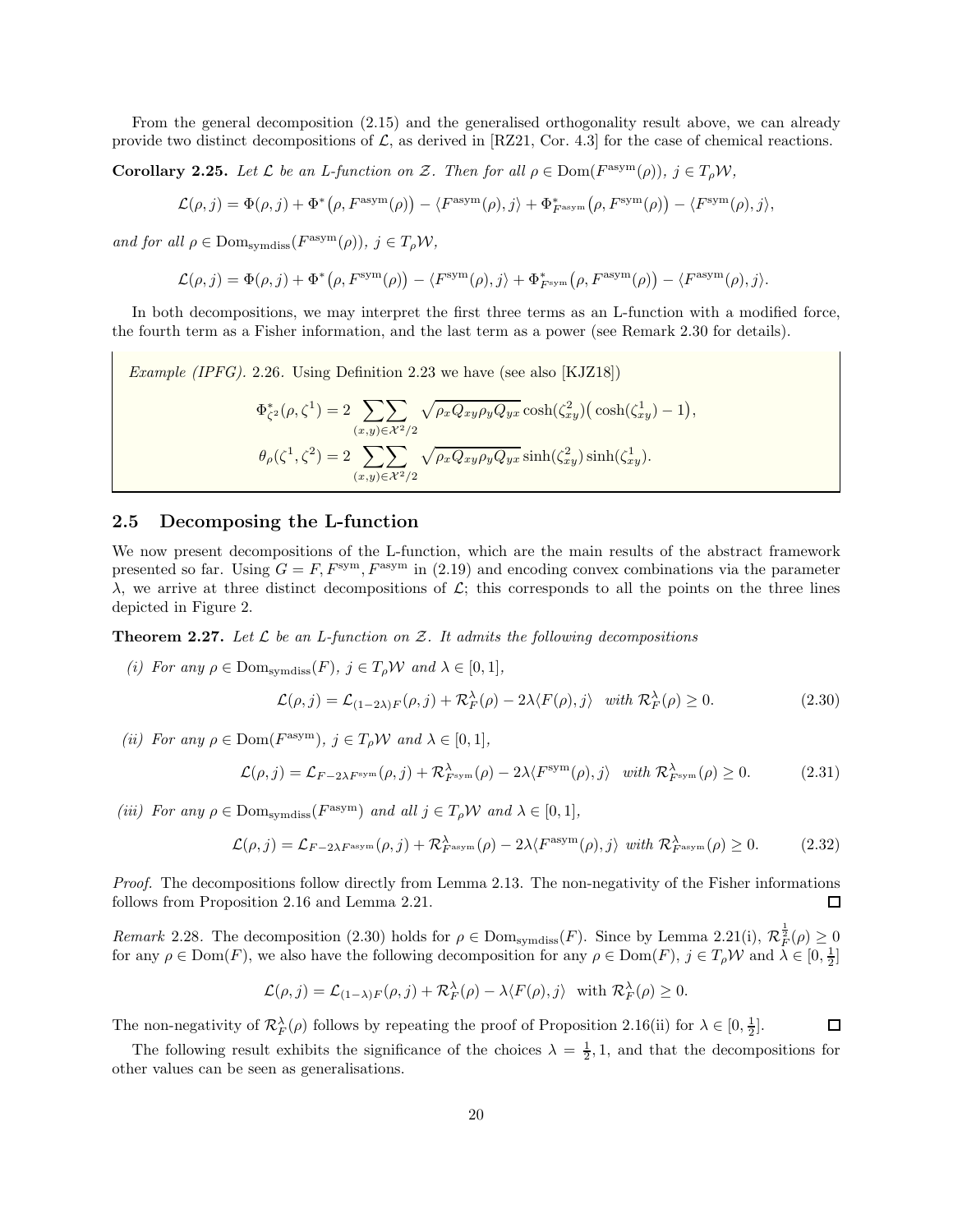**Corollary 2.29** ( $\lambda = \frac{1}{2}$ , 1). With the choice  $\lambda = \frac{1}{2}$ , the decompositions [\(2.30\)](#page-19-2), [\(2.31\)](#page-19-3) and [\(2.32\)](#page-19-4) respectively become

$$
\mathcal{L}(\rho, j) = \mathcal{L}_0(\rho, j) + \mathcal{R}_F^{\frac{1}{2}}(\rho) - \langle F(\rho), j \rangle = \Phi(\rho, j) + \Phi^*(\rho, F(\rho)) - \langle F(\rho), j \rangle,
$$
\n(2.33)

$$
\mathcal{L}(\rho, j) = \mathcal{L}_{F^{\text{asym}}}(\rho, j) + \mathcal{R}_{F^{\text{sym}}}^{\frac{1}{2}}(\rho) - \langle F^{\text{sym}}(\rho), j \rangle,
$$
\n(2.34)

$$
\mathcal{L}(\rho, j) = \mathcal{L}_{F^{\text{sym}}}(\rho, j) + \mathcal{R}_{F^{\text{asym}}}^{\frac{1}{2}}(\rho) - \langle F^{\text{asym}}(\rho), j \rangle.
$$
\n(2.35)

With the choice  $\lambda = 1$ , the decompositions [\(2.30\)](#page-19-2), [\(2.31\)](#page-19-3) and [\(2.32\)](#page-19-4) respectively become

$$
\mathcal{L}(\rho, j) = \mathcal{L}_{-F}(\rho, j) - 2\langle F(\rho), j \rangle,
$$
  
\n
$$
\mathcal{L}(\rho, j) = \mathcal{L}_{-\overleftarrow{F}}(\rho, j) - 2\langle F^{\text{sym}}(\rho), j \rangle = \overleftarrow{\mathcal{L}}(\rho, -j) - 2\langle F^{\text{sym}}(\rho), j \rangle,
$$
  
\n
$$
\mathcal{L}(\rho, j) = \mathcal{L}_{\overleftarrow{F}}(\rho, j) - 2\langle F^{\text{asym}}(\rho), j \rangle,
$$
\n(2.36)

where  $F, \overleftarrow{F}$  satisfy the relations [\(2.26\)](#page-16-4).

The second equality in [\(2.33\)](#page-20-1) follows from [\(2.20\)](#page-14-3) and [\(2.14\)](#page-12-2) where we use  $\mathcal{H}(\rho, 0) = 0$  and the Fisherinformation term vanishes by Lemma [2.21.](#page-16-2) The second equality in [\(2.36\)](#page-20-2) follows by Remark [2.22.](#page-17-2) A careful analysis of the zero-cost flux for  $\mathcal{L}_{F^{asym}}$  and  $\mathcal{L}_{F^{asym}}$  will be presented in Subsection [2.6](#page-22-0) and Section [4.](#page-28-0)

<span id="page-20-0"></span>Remark 2.30. Using [\(2.15\)](#page-12-6), we see that [\(2.34\)](#page-20-3) and [\(2.35\)](#page-20-4) are the same decompositions as those in Corollary [2.25](#page-19-5) which use generalised orthogonality, and that the two corresponding Fisher informations are in fact modified dissipation potentials (as introduced in Section [2.4\)](#page-17-0)

$$
\mathcal{R}_{F^{\text{sym}}}^{\frac{1}{2}}(\rho) = \Phi_{F^{\text{asym}}}^*(\rho, F^{\text{sym}}(\rho)), \ \ \mathcal{R}_{F^{\text{asym}}}^{\frac{1}{2}}(\rho) = \Phi_{F^{\text{sym}}}^*(\rho, F^{\text{asym}}(\rho))
$$

This also explains the non-negativity of these Fisher informations for  $\lambda = \frac{1}{2}$ .

<span id="page-20-5"></span>Example (IPFG). 2.31. Decompositions  $(2.30)$ ,  $(2.31)$  and  $(2.32)$  hold with the tilted L-functions

$$
\mathcal{L}_{(1-2\lambda)F}(\rho, j) = \inf_{j^+ \in \mathbb{R}_{\geq 0}^{\times 2/2}} \sum_{(x,y) \in \mathcal{X}^2/2} s(j_{xy}^+ \mid (\rho_x Q_{xy})^{1-\lambda} (\rho_y Q_{yx})^{\lambda}) \n+ s(j_{xy}^+ - j_{xy} \mid (\rho_y Q_{yx})^{1-\lambda} (\rho_x Q_{xy})^{\lambda}),
$$
\n
$$
\mathcal{L}_{F-2\lambda F^{\text{sym}}}(\rho, j) = \inf_{j^+ \in \mathbb{R}_{\geq 0}^{\times 2/2}} \sum_{(x,y) \in \mathcal{X}^2/2} s(j_{xy}^+ \mid (\rho_x Q_{xy})^{1-\lambda} (\rho_y \frac{\pi_x}{\pi_y} Q_{xy})^{\lambda}) \n+ s(j_{xy}^+ - j_{xy} \mid (\rho_y Q_{yx})^{1-\lambda} (\rho_x \frac{\pi_y}{\pi_x} Q_{yx})^{\lambda}),
$$
\n
$$
\mathcal{L}_{F-2\lambda F^{\text{asym}}}(\rho, j) = \inf_{j^+ \in \mathbb{R}_{\geq 0}^{\times 2/2}} \sum_{(x,y) \in \mathcal{X}^2/2} s(j_{xy}^+ \mid (\rho_x Q_{xy})^{1-\lambda} (\rho_x \frac{\pi_y}{\pi_x} Q_{yx})^{\lambda}) \n+ s(j_{xy}^+ - j_{xy} \mid (\rho_y Q_{yx})^{1-\lambda} (\rho_y \frac{\pi_x}{\pi_y} Q_{xy})^{\lambda}),
$$

and the corresponding Fisher informations

$$
\mathcal{R}_F^{\lambda}(\rho) = -\mathcal{H}(\rho, -2\lambda F(\rho)) = \sum_{\substack{x,y \in \mathcal{X} \\ x \neq y}} \rho_x Q_{xy} - (\rho_x Q_{xy})^{1-\lambda} (\rho_y Q_{yx})^{\lambda},
$$
  

$$
\mathcal{R}_{F^{\text{sym}}}^{\lambda}(\rho) = -\mathcal{H}(\rho, -2\lambda F^{\text{sym}}(\rho)) = \sum_{\substack{x,y \in \mathcal{X} \\ x \neq y}} \rho_x Q_{xy} - (\rho_x Q_{xy})^{1-\lambda} (\rho_y \frac{\pi_x}{\pi_y} Q_{xy})^{\lambda},
$$
  

$$
\mathcal{R}_{F^{\text{asym}}}^{\lambda}(\rho) = -\mathcal{H}(\rho, -2\lambda F^{\text{asym}}(\rho)) = \sum_{\substack{x,y \in \mathcal{X} \\ x \neq y}} \rho_x Q_{xy} - (\rho_x Q_{xy})^{1-\lambda} (\rho_x \frac{\pi_y}{\pi_x} Q_{yx})^{\lambda}.
$$

 $\Box$ 

<span id="page-20-4"></span><span id="page-20-3"></span><span id="page-20-2"></span><span id="page-20-1"></span>.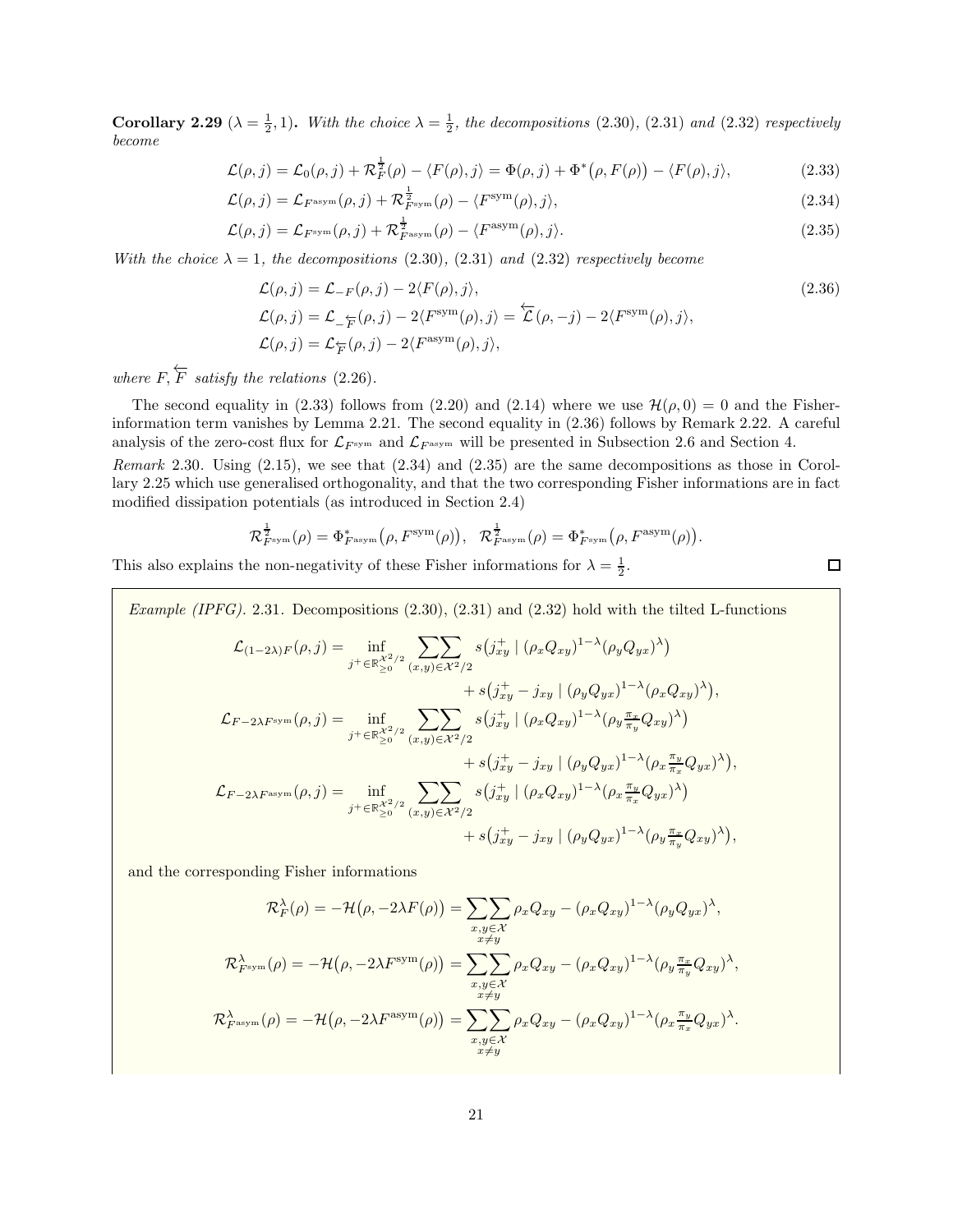While non-negativity of these Fisher informations is guaranteed by construction, it can also be proven directly by using  $(1 - \lambda)a + \lambda b \ge a^{1-\lambda}b^{\lambda}$ . For  $\lambda = \frac{1}{2}$ <br> $\sum_{n=1}^{\infty} (\sqrt{1 - \lambda})^2$ ; interpreting the difference as an a , all three Fisher informations are of the form  $x \neq y$   $(\sqrt{.} - \sqrt{.})^2$ ; interpreting the difference as an abstract discrete gradient, this is reminiscent of the usual Fisher information in continuous space  $\frac{1}{2} \int (\nabla \sqrt{\rho(x)})^2 dx$ .

All three L-functions  $\mathcal{L}_{(1-2\lambda)F}$ ,  $\mathcal{L}_{F-2\lambda F^{sym}}$  and  $\mathcal{L}_{F-2\lambda F^{asym}}$  are the large-deviation cost functions for processes with altered jump rates. In particular,  $\mathcal{L}_{F^{\text{sym}}} = \mathcal{L}_{F-F^{\text{asym}}}$  is the large-deviation cost function corresponding to the jump process with jump rates for a particle to jump from  $x$  to  $y$  given by

$$
\kappa_{xy}^{\text{sym}}(\rho) := \rho_x \sqrt{Q_{xy} Q_{yx} \frac{\pi_y}{\pi_x}} = \rho_x \sqrt{Q_{xy} \overleftarrow{Q}_{xy}},
$$

where we write  $\overleftarrow{v}_{xy} := v_{yx} \frac{\pi_y}{\pi_x}$  $\frac{\pi y}{\pi x}$  for the jump rate of a single time-reversed jump process [\[Nor98,](#page-45-19) Thm. 3.7.1. The linearity in  $\rho_x$  reflects that the system consists of *independent* Markov particles with generator  $\sqrt{Q_{xy} \overleftarrow{Q}_{xy}}$  [\[Ren18a,](#page-45-12) [Kra17\]](#page-45-13).

Similarly,  $\mathcal{L}_{F^{\text{asym}}} = \mathcal{L}_{F-F^{\text{sym}}}$  is the large-deviation cost function corresponding to a system with jump rates for one particle to jump from x to y given by  $[PR19]$ 

$$
\kappa_{xy}^{\text{asym}}(\rho) := Q_{xy} \sqrt{\rho_x \rho_y \frac{\pi_x}{\pi_y}} = \sqrt{\rho_x \rho_y} \sqrt{Q_{xy} \overleftarrow{Q}_{yx}}.
$$
\n(2.37)

We can interpret  $\mathcal{L}_{F^{asym}}(\rho, j)$  as the flux large-deviation cost function corresponding to a system of interacting particles with jump rates  $n\kappa_{xy}^{\text{asym}}(\rho)$  [\[AAPR21\]](#page-44-13). It should be noted that the usual largedeviation proof techniques break down in this particular case due to the non-uniqueness of solution to the limiting antisymmetric ODE (see Theorem [4.2\)](#page-29-0).

The next corollary connects the decomposition [\(2.31\)](#page-19-3) to an (abstract-)FIR inequality (recall Section [1.2.3\)](#page-5-2) only defined on the state-space  $Z$  and with no dependence on the flux-space  $W$ . In order to make this connection we introduce the contracted L-function  $\mathcal{L}: T_o \mathcal{Z} \to \mathbb{R} \cup {\infty}$  defined as

<span id="page-21-1"></span>
$$
\hat{\mathcal{L}}(\rho, u) := \inf_{j \in T_{\rho} \mathcal{W}: u = d\phi_{\rho} j} \mathcal{L}(\rho, j). \tag{2.38}
$$

The definition of  $\hat{\mathcal{L}}$  is inspired by the contraction principle in large-deviation theory, where  $\hat{\mathcal{L}}$  is the largedeviation rate functional only on the state space (recall Example [2.1\)](#page-7-0). This connection will be further clarified in Proposition [3.3.](#page-25-0)

<span id="page-21-0"></span>**Corollary 2.32** (FIR inequality). Let  $\mathcal L$  be an L-function on  $\mathcal Z$ . For any  $\rho \in \text{Dom}(F^{\text{asym}})$ ,  $u \in T_\rho \mathcal Z$  and  $\lambda \in [0,1]$  we have

 $\hat{\mathcal{L}}(\rho, u) \geq \mathcal{R}^{\lambda}_{F^{\mathrm{sym}}}(\rho) + \lambda \langle d\mathcal{V}(\rho), u \rangle,$ 

where  $\hat{\mathcal{L}}$  (with convex dual  $\hat{\mathcal{H}}$ ) is defined in [\(2.38\)](#page-21-1) and  $\mathcal{R}^{\lambda}_{F^{\text{sym}}}(\rho) = -\hat{\mathcal{H}}(\rho, \lambda d\mathcal{V})$ .

*Proof.* Using convex duality and [\(2.38\)](#page-21-1) it follows that  $\mathcal{R}^{\lambda}_{F^{sym}}(\rho) = -\mathcal{H}(\rho, \lambda d\phi_{\rho}^{\mathsf{T}} d\mathcal{V}) = -\mathcal{H}(\rho, \lambda d\mathcal{V})$ . Using  $(2.31)$  and the definition of  $F<sup>sym</sup>$   $(2.24)$  we find

$$
\hat{\mathcal{L}}(\rho, u) = \inf_{j \in T_{\rho} \mathcal{W}: u = d\phi_{\rho}j} \left[ \mathcal{L}_{F-2\lambda F^{\text{sym}}}(\rho, j) - 2\lambda \langle F^{\text{sym}}(\rho), j \rangle \right] + \mathcal{R}_{F^{\text{sym}}}^{\lambda}(\rho)
$$
\n
$$
= \inf_{j \in T_{\rho} \mathcal{W}: u = d\phi_{\rho}j} \left[ \mathcal{L}_{F-2\lambda F^{\text{sym}}}(\rho, j) \right] + \mathcal{R}_{F^{\text{sym}}}^{\lambda}(\rho) + \lambda \langle d\mathcal{V}(\rho), u \rangle
$$
\n
$$
\geq \mathcal{R}_{F^{\text{sym}}}^{\lambda}(\rho) + \lambda \langle d\mathcal{V}(\rho), u \rangle,
$$

where the second equality follows since  $\langle d\phi_{\rho}^{\dagger} \eta, j \rangle = \langle \eta, d\phi_{\rho} j \rangle$  and the inequality follows since tilted L-functions are non-negative by definition (see Lemma [2.13](#page-13-5) & Definition [2.4\)](#page-10-0).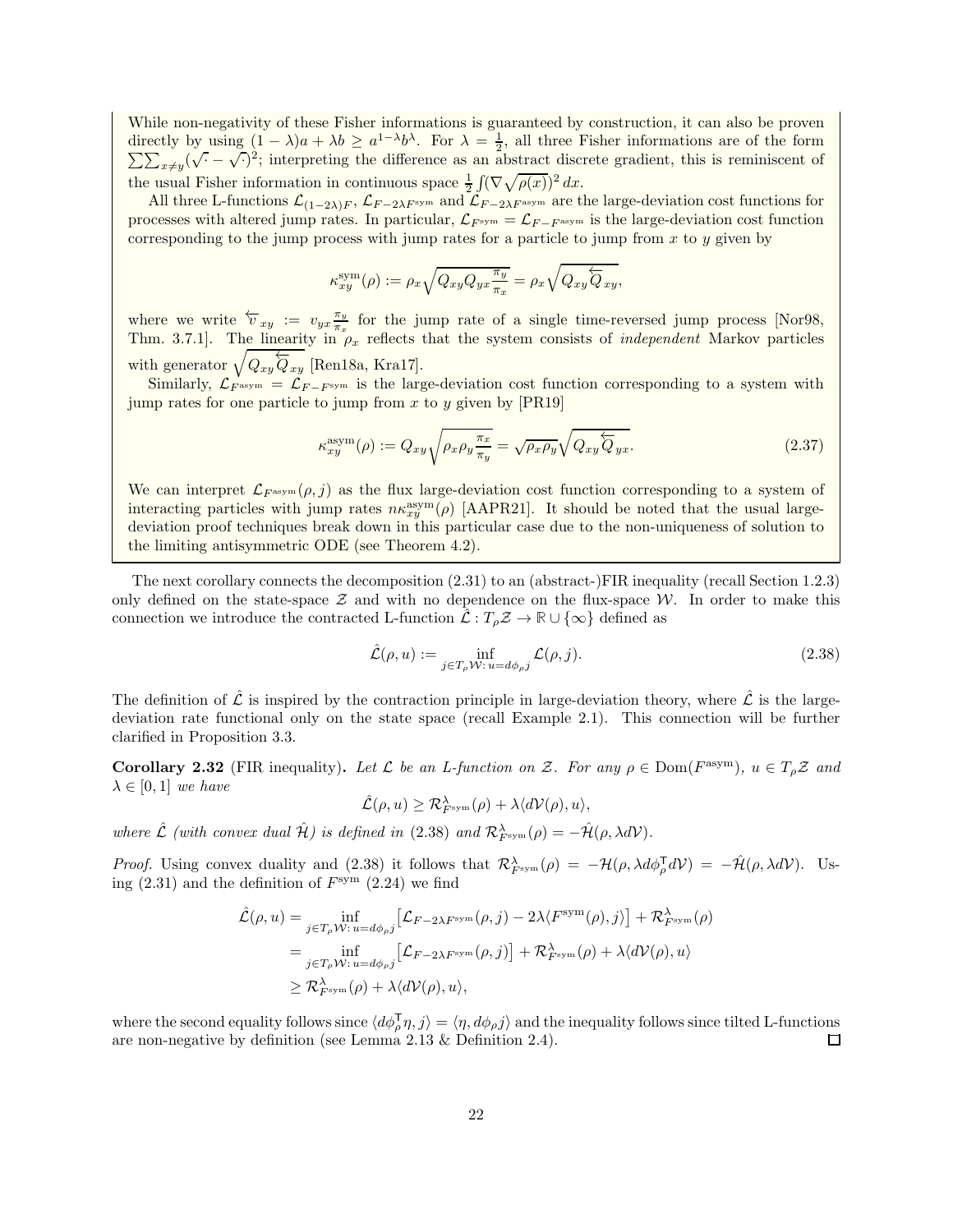Example (IPFG). 2.33. We now comment on the connection with the FIR inequality in [\[HPST20\]](#page-44-3). Let  $\rho \in C^1([0,T]; \text{Dom}(F^{\text{sym}}))$ , where we have abused notation so that  $\rho$  is now a trajectory, and recall that  $Dom(F^{sym}) = \mathcal{P}_+(\mathcal{X})$ . Since  $\dot{\rho}(t) \in T_{\rho(t)}\mathcal{Z}$ , using Corollary [2.32,](#page-21-0) for any  $t \in [0,T]$  and  $\lambda \in [0,1]$ we have

$$
\hat{\mathcal{L}}(\rho(t), \dot{\rho}(t)) \geq \mathcal{R}_{F^{\text{sym}}}^{\lambda}(\rho(t)) + \lambda \frac{d}{dt} \mathcal{V}(\rho(t)),
$$

where we have used  $\langle dV(\rho(t)), \dot{\rho}(t)\rangle = \frac{d}{dt}V(\rho(t))$ . Integrating in time, which is allowed since  $\rho$  is a sufficiently smooth curve we find

$$
\frac{1}{\lambda}\int_0^T \hat{\mathcal{L}}(\rho(t),\dot{\rho}(t))dt+\mathcal{V}(\rho(0))\geq \frac{1}{\lambda}\int_0^T \mathcal{R}^\lambda_{F^\mathrm{sym}}(\rho(t))dt+\mathcal{V}(\rho(T)).
$$

This is exactly the FIR inequality in [\[HPST20,](#page-44-3) Thm. 1.6] with two crucial differences. First, using approximation arguments, in [\[HPST20\]](#page-44-3) the class of admissible curves is extended to  $\rho \in AC([0, T]; \mathcal{Z})$ . i.e. absolutely continuous curves in  $\mathcal{Z} = \mathcal{P}(\mathcal{X})$  instead of  $\mathcal{P}_+(\mathcal{X})$  discussed above (recall the discussion in Section [1.2.3\)](#page-5-2). Second, in [\[HPST20\]](#page-44-3) relative entropy  $\text{RelEnt}(\rho(t)|\mu(t))$  with respect to any timedependent solution  $\mu$  of the corresponding macroscopic dynamics (which is the forward Kolmogorov equation)

<span id="page-22-2"></span>
$$
\dot{\mu}(t) = Q^{\mathsf{T}}\mu(t),\tag{2.39}
$$

is used as opposed to the quasipotential  $V(\rho) = \text{RelEnt}(\rho(t)|\pi)$ , where  $\pi$  is the invariant measure of [\(2.39\)](#page-22-2). We believe that this generalisation from the invariant measure  $\pi$  to any time dependent solution  $\mu(t)$  is a feature of the linear forward Kolmogorov equations (similar results also hold for linear Fokker-Planck equations [\[BRS16,](#page-44-14) Thm. 1.1], [\[DLP](#page-44-4)+18, Thm. 4.18] arising from diffusion processes), and cannot be expected to hold in the setup of our paper where we are interested in nonlinear macroscopic equations. This is also the case for nonlinear diffusion processes [\[DLPS17,](#page-44-2) Thm. 2.3].

#### <span id="page-22-0"></span>2.6 Symmetric and antisymmetric L-functions

In this section we focus on the two terms  $\mathcal{L}_{F^{\text{asym}}}$  and  $\mathcal{L}_{F^{\text{asym}}}$  in the decompositions [\(2.35\)](#page-20-4) and [\(2.34\)](#page-20-3) respectively. Observe that  $\mathcal{L} = \mathcal{L}_{F^{sym}}$  if  $F^{asym} = 0$ , and therefore  $\mathcal{L}_{F^{sym}}$  corresponds to a system with a purely symmetric force. The relation between such systems with gradient flows is well known and follows from the theory in the previous sections, but for completeness we will make this connection explicit here. Similarly,  $\mathcal{L}_{F^{asym}}$  corresponds to a system with a purely antisymmetric force; in the level of abstraction of our current paper such systems are less understood. Motivated by our analysis in Section [4](#page-28-0) and the examples in Section [5](#page-31-0) we conjecture below that these L-functions are related to Hamiltonian systems.

We first discuss the purely symmetric case. Note that when particle systems and large-deviations are involved,  $\mathcal{L}_{Fsym}$  is the large-deviation cost function of a microscopic system in detailed balance (see Corol-lary [3.10\)](#page-28-1). In what follows we will make use of the contracted dissipation potential  $\Psi : T_{\rho} \mathcal{Z} \to \mathbb{R} \cup \{\infty\}$ defined as

<span id="page-22-1"></span>
$$
\Psi(\rho, u) := \inf_{j \in T_{\rho} \mathcal{W}: u = d\phi_{\rho} j} \Phi(\rho, j).
$$
\n(2.40)

<span id="page-22-5"></span>**Corollary 2.34** (EDI). Let  $\mathcal{L}$  be an L-function on  $\mathcal{Z}$  and  $\rho \in \text{Dom}(F^{\text{asym}})$ . For any  $j \in T_{\rho} \mathcal{W}$  we have

<span id="page-22-3"></span>
$$
\mathcal{L}_{F^{\text{sym}}}(\rho, j) = \Phi(\rho, j) + \Phi^*(\rho, -\frac{1}{2}d\phi_{\rho}^{\mathsf{T}}d\mathcal{V}(\rho)) + \frac{1}{2}\langle d\phi_{\rho}^{\mathsf{T}}d\mathcal{V}(\rho), j \rangle, \tag{2.41}
$$

and for any  $u \in T_{\rho} \mathcal{Z}$  we have

<span id="page-22-4"></span>
$$
\hat{\mathcal{L}}_{F^{\text{sym}}}(\rho, u) = \Psi(\rho, u) + \Psi^*(\rho, -\frac{1}{2}dV(\rho)) + \frac{1}{2}\langle dV(\rho), u\rangle,
$$
\n(2.42)

where  $\hat{\mathcal{L}}_{F^{\text{sym}}}$ ,  $\Psi$  are defined in [\(2.38\)](#page-21-1), [\(2.40\)](#page-22-1) and  $\Psi^*(\rho, \xi) = \Phi^*(\rho, d\phi \bar{\phi})$  is the convex dual of  $\Psi$ . Additionally if  $\rho \in \text{Dom}_{\text{symdiss}}(F^{\text{asym}})$ , then for any  $j \in T_{\rho} \mathcal{W}$  and  $u \in T_{\rho} \mathcal{Z}$  we have the symmetry relations

<span id="page-22-6"></span>
$$
\mathcal{L}_{F^{\text{sym}}}(\rho, j) - \mathcal{L}_{F^{\text{sym}}}(\rho, -j) = \langle d\phi_{\rho}^{\mathsf{T}} d\mathcal{V}(\rho), j \rangle, \quad \hat{\mathcal{L}}(\rho, u) - \hat{\mathcal{L}}(\rho, -u) = \langle d\mathcal{V}(\rho), u \rangle. \tag{2.43}
$$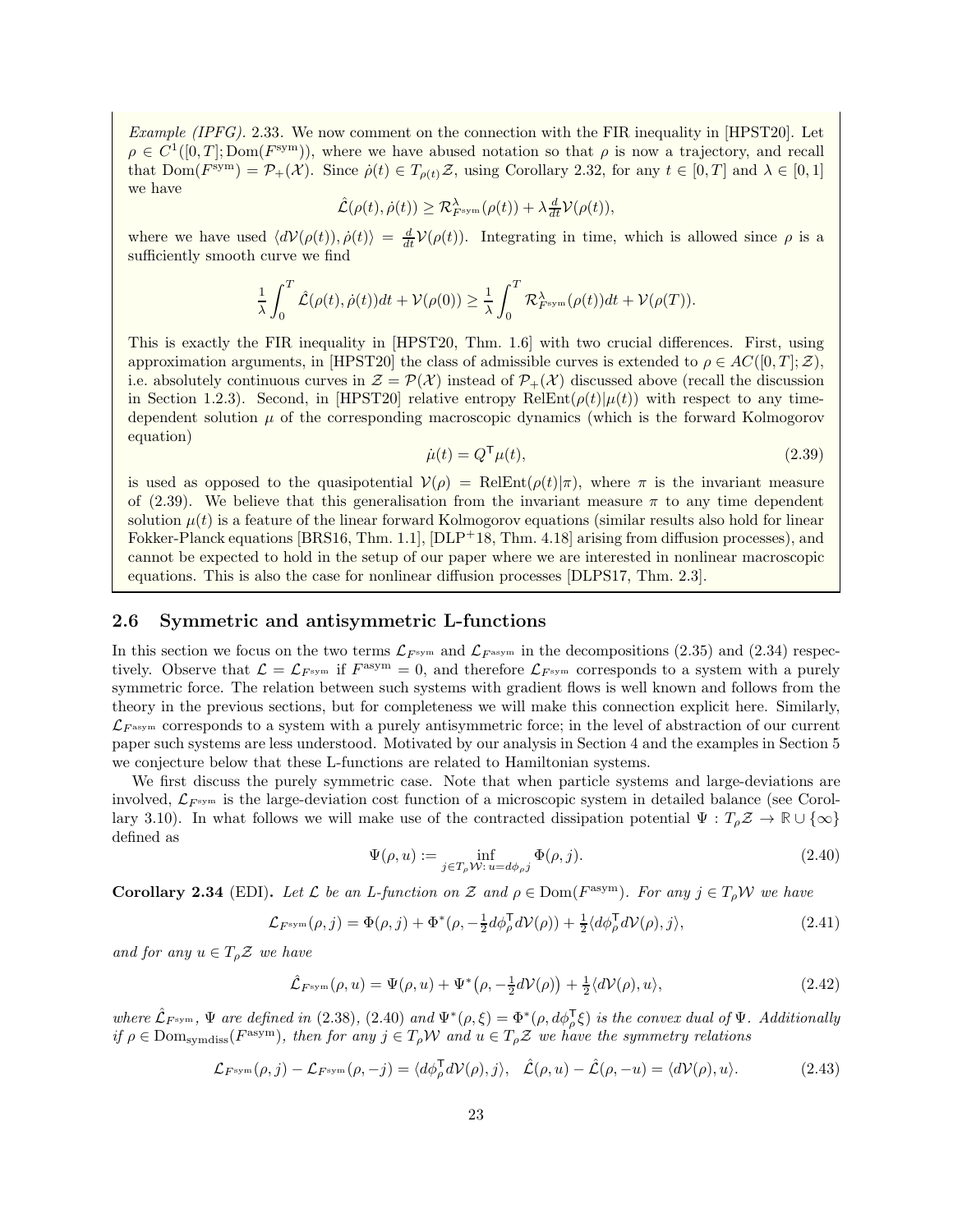*Proof.* Using  $F^{\text{asym}} = 0$  we have  $F(\rho) = F^{\text{sym}}(\rho)$ , and the decomposition [\(2.41\)](#page-22-3) then follows from [\(2.34\)](#page-20-3) since  $\mathcal{L}_0(\rho, j) = \Phi(\rho, j)$  (see [\(2.20\)](#page-14-3)),  $\mathcal{R}_{F^{\text{sym}}}^{\frac{1}{2}}(\rho) = \Phi^*(\rho, F^{\text{sym}}(\rho))$  and using the definition of  $F^{\text{sym}}$  [\(2.24\)](#page-15-3). The decomposition [\(2.42\)](#page-22-4) follows by applying the infimum in [\(2.38\)](#page-21-1) to [\(2.41\)](#page-22-3) and noting that by definition of convex duality  $\Psi^*(\rho, \xi) = \Phi^*(\rho, d\phi^T \xi)$  for any  $\xi \in T_\rho^* \mathcal{Z}$ . The first symmetry relation follows by Lemma [2.9\(](#page-12-4)ii) and the second symmetry relation following by taking the infimum of the first symmetry relation on both sides.  $\Box$ 

Note that the decomposition [\(2.41\)](#page-22-3) also follows from [\(2.35\)](#page-20-4) by using [\(2.10\)](#page-11-2), but for  $\rho \in \text{Dom}_{symdiss}(F^{\text{asym}})$ . Let us first comment on the *contracted* symmetric function  $\hat{\mathcal{L}}_{F^{\mathrm{sym}}}$ . Clearly, its zero-cost velocity  $u^0(\rho)$  satisfies the EDI

$$
\Psi(\rho, u^0(\rho)) + \Psi^*(\rho, -\frac{1}{2}d\mathcal{V}(\rho)) + \frac{1}{2}\langle d\mathcal{V}(\rho), u^0(\rho)\rangle = 0,
$$

which is equivalent by convex duality to a generalised gradient flow  $(1.10)$ . Summarising Corollaries [3.10](#page-28-1) and [2.34,](#page-22-5) if a microscopic system is in detailed balance, the large-deviation cost function  $\mathcal{L} = \mathcal{L}_{F^{sym}}$  has a purely symmetric force, and hence induces a generalised gradient flow. This connection between gradient flows and detailed balance was first discussed in this generality in [\[MPR14\]](#page-45-0). For the IPFG example, the second symmetry relation in [\(2.43\)](#page-22-6) correspond to the classical gradient structure for finite-state Markov chains in detailed balance [\[MPR14,](#page-45-0) Sec. 4.1] and the decomposition [\(2.41\)](#page-22-3) is the corresponding flux formulation of the gradient structure for this example [\[Ren18a,](#page-45-12) Sec. 4.5]. Note that, strictly speaking [\(2.41\)](#page-22-3) is not a gradient flow in the density-flux space. However a careful rewriting allows us to see  $\mathcal{L}_{F^{sym}}$  as a gradient flow, as summarised in the following remark.

Remark 2.35. With  $\mathcal{L}_{F^{\text{sym}}}^{\mathcal{W}}(w, j) := \mathcal{L}_{F^{\text{sym}}}(\phi[w], j)$ , and applying the chain rule  $d_w\mathcal{V}^{\mathcal{W}}(w) = d\phi_{\phi[w]}^{\mathsf{T}}d_{\rho}\mathcal{V}(\phi[w]),$ we arrive at

<span id="page-23-1"></span>
$$
\mathcal{L}_{F^{\text{sym}}}^{\mathcal{W}}(w,j) = \Phi^{\mathcal{W}}(w,j) + \Phi^{\mathcal{W}^*}(w, -\frac{1}{2}d_w\mathcal{V}^{\mathcal{W}}(w)) + \frac{1}{2}\langle d_w\mathcal{V}^{\mathcal{W}}(\rho), j \rangle.
$$
\n(2.44)

 $\Box$ 

In this formulation  $\mathcal{L}_{F^{sym}}$  is indeed a gradient flow in the density-flux space [\[Ren18b\]](#page-45-8).

As far as we are aware, the purely antisymmetric cost  $\mathcal{L}_{F^{asym}}$  has not been studied in the literature, and we could not produce rigorous results for it in the abstract setting of this section. However, as will be discussed in forthcoming sections, we are able to show that for certain examples the zero-cost velocity associated to  $\mathcal{L}_{F^{asym}}$  is non-dissipative, in the sense that one can associate a non-trivial conserved energy and a skew-symmetric operator to it, which motivates the following conjecture.

<span id="page-23-2"></span>**Conjecture 2.36.** Let  $\mathcal{L}$  be an L-function on  $\mathcal{Z}$  and  $\hat{\mathcal{L}}_{F^{asym}}$  be the contracted L-function corresponding to  $\mathcal{\hat{L}}_{F^{\rm asym}},\ i.e.$ 

$$
\hat{\mathcal{L}}_{F^{\rm asym}}(\rho,u):=\inf_{j\in T_{\rho} \mathcal{W}: \, u=d\phi_{\rho} j}\mathcal{L}_{F^{\rm asym}}(\rho,j).
$$

Then there exists an energy  $\mathcal{E}: \mathcal{Z} \to \mathbb{R}$  and a skew-symmetric operator  $\mathbb{J}: \rho \mapsto (T_{\rho}^* \mathcal{Z} \to T_{\rho} \mathcal{Z})$  such that the zero-cost velocity of  $\hat{\mathcal{L}}_{F^{asym}}$  can be written as

$$
u^0(\rho) = \mathbb{J}(\rho)D\mathcal{E}(\rho).
$$

Clearly, the skew-symmetry of  $\mathbb{J}(\rho)$  implies that the energy  $\mathcal{E}(\rho(t))$  will be conserved along solutions of  $\dot{\rho}(t) = \mathbb{J}(\rho(t))D\mathcal{E}(\rho(t))$ . In fact, for the IPFG and lattice gas examples, the corresponding  $\mathbb{J}$  even satisfies the Jacobi identity, so that the purely antisymmetric velocity has a Hamiltonian structure (see Sections [4,](#page-28-0) [5.3](#page-38-0) for details).

### <span id="page-23-0"></span>3 Large deviations and dynamics

In Section [2](#page-7-1) we focussed on the purely macroscopic setting. In this section we motivate the abstract structures introduced therein by connecting them to Markov processes and their large deviations. Although the results presented in this section are largely known in the literature in specific settings, we include them here in a more general setting to provide rationale for the abstract framework discussed in the last section. While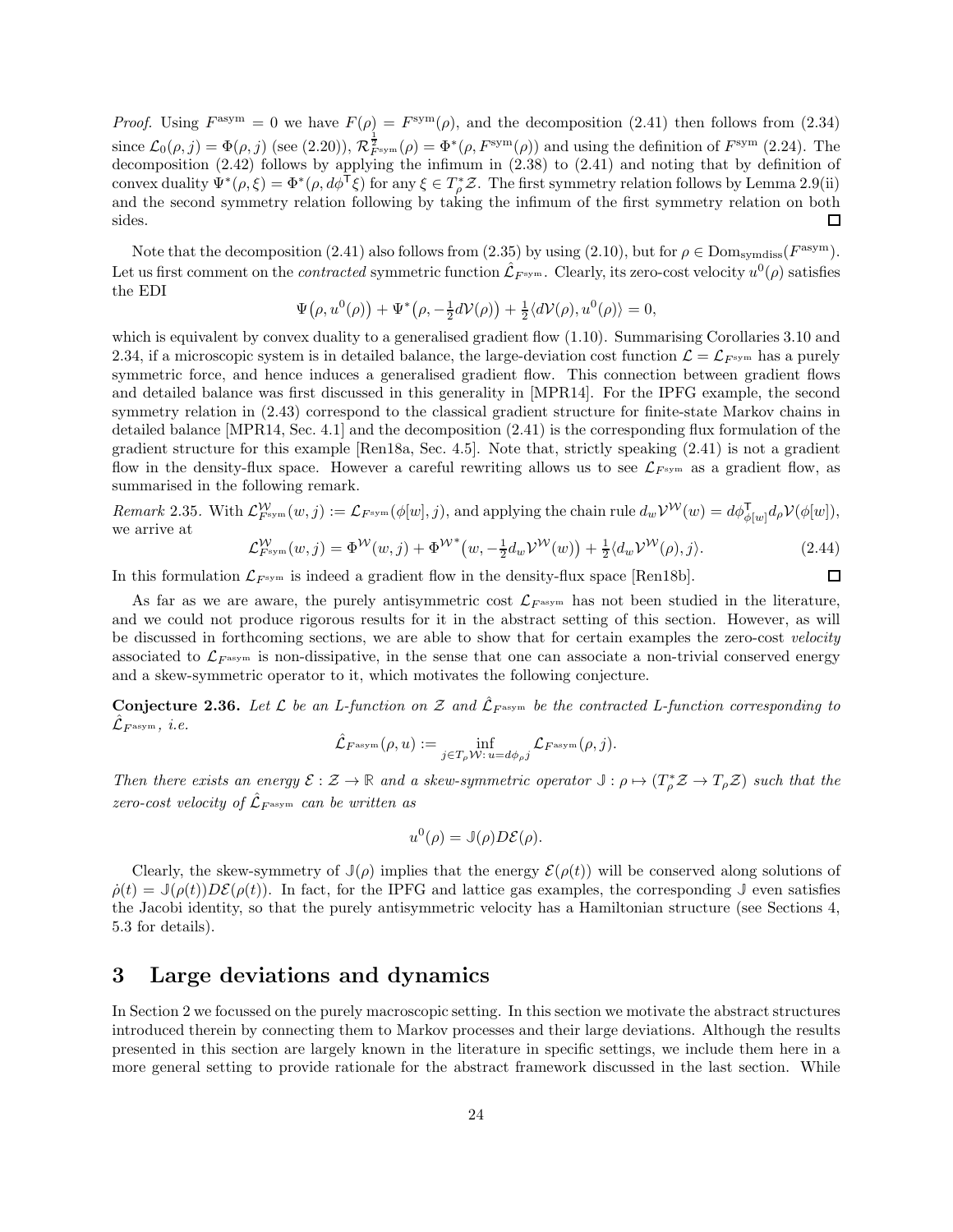these results are formal due to the level of generality at which we work, they can be made rigorous case by case.

Throughout this section we assume a *microscopic* dynamics described by a sequence of Markov processes  $(\rho^{(n)}(t), W^{(n)}(t))$  defined on  $\mathcal{Z} \times \mathcal{W}$ . Typically,  $\rho^{(n)}(t)$  is the empirical measure, concentration or density corresponding to  $\mathcal{O}(n)$  particles, and  $W^{(n)}(t)$  is the integrated/cumulative particle flux (recall Example [2.1](#page-7-0)) and see Section [5](#page-31-0) for further examples). For now, we assume a fixed deterministic initial condition  $\rho^{(n)}(0)$ for the empirical measure; this will be relaxed later on. We always assume that the initial condition for the flux satisfies  $W^{(n)}(0) = 0$  almost surely, since the particles have not moved yet at initial time. For any  $t \ge 0$ , the integrated flux  $W^{(n)}(t)$  contains all information required to reconstruct the current state of the system, i.e. almost surely

$$
\rho^{(n)}(t) = \phi[W^{(n)}(t)].
$$

Equivalently, if the random paths allow for a notion of (measure-valued) time-integration, we write

$$
\dot{\rho}^{(n)}(dt) = d\phi_{\rho^{(n)}(t)} \dot{W}^{(n)}(dt).
$$

We assume that the sequence  $(\rho^{(n)}(t), W^{(n)}(t))$  satisfies a law of large numbers, whereby the microscopic process  $(\rho^{(n)}(t), W^{(n)}(t))$  converges to a macroscopic, deterministic trajectory  $(\rho(t), w(t))$ , which satisfies an equation of the form [\(1.1\)](#page-1-3), where at this stage we are only interested in the instantaneous flux  $j = \dot{w}$ . Consequently, the corresponding path probability measures  $\mathbb{P}^{(n)} = \text{law}(\rho^{(n)}, W^{(n)})$  will concentrate on that path  $(\rho, w)$  as  $n \to \infty$ .

Finally we assume that the sequence  $(\rho^{(n)}(t), W^{(n)}(t))$  satisfies a corresponding large-deviation principle, which can informally be written as

<span id="page-24-1"></span>
$$
\mathbb{P}^{(n)}\big(\big(\rho^{(n)}, W^{(n)}\big) \approx \big(\rho, w\big)\big) \sim e^{-n \int_0^T \mathcal{L}(\rho(t), \dot{w}(t)) dt}.\tag{3.1}
$$

This large-deviation principle characterises the exponentially vanishing probability of paths starting from the fixed deterministic initial conditions which do not converge to the macroscopic path  $(\rho, w)$ . The function  $\mathcal L$  is non-negative and its zero-cost flux corresponds to the macroscopic path, since for that path  $\mathbb P^{(n)} \sim 1$ .

In what follows, we first focus on the classical technique for proving the aforementioned large-deviation statement, using which we motivate the tilted L-function introduced in Lemma [2.13.](#page-13-5) Consequently we motivate the Definition [2.5](#page-10-1) of the quasipotential via the large deviations of invariant measures, and the Definition [2.17](#page-15-1) of the reversed L-function using time-reversal.

#### <span id="page-24-0"></span>3.1 Tilting, contraction and mixture

Rigorous proofs of large-deviation principles for Markov processes tend to be rather technical. We nevertheless briefly review the classical proof technique, since it is closely related to the macroscopic framework introduced in Subsection [2.2.](#page-11-1) For an example of this technique see [\[KL99,](#page-45-21) Chap. 10].

<span id="page-24-2"></span>Formal Theorem 3.1. Let  $\mathcal{Q}^{(n)}$  be the generator of the Markov process  $(\rho^{(n)}(t), W^{(n)}(t))$ , define

$$
\mathcal{H}^{(n)}(\rho,w,\zeta):=\frac{1}{n}e^{-n\langle \zeta,w\rangle}\mathcal{Q}^{(n)}e^{n\langle \zeta,w\rangle},
$$

and let the limit  $\mathcal{H}(\rho,\zeta) = \lim_{n\to\infty} \mathcal{H}^{(n)}(\rho,w,\zeta)$  exist and be dependent on w only via the relation  $\rho = \phi[w]$ . Then the process  $(\rho^{(n)}, W^{(n)})$  satisfies the large-deviation principle [\(3.1\)](#page-24-1) with

$$
\mathcal{L}(\rho, j) := \sup_{\zeta \in T_{\rho}^* \mathcal{W}} \langle \zeta, j \rangle - \mathcal{H}(\rho, \zeta).
$$

The assumption that H depends on w only via  $\rho = \phi[w]$  will generally be justified if the noise only depends on the state  $\rho$  of the system.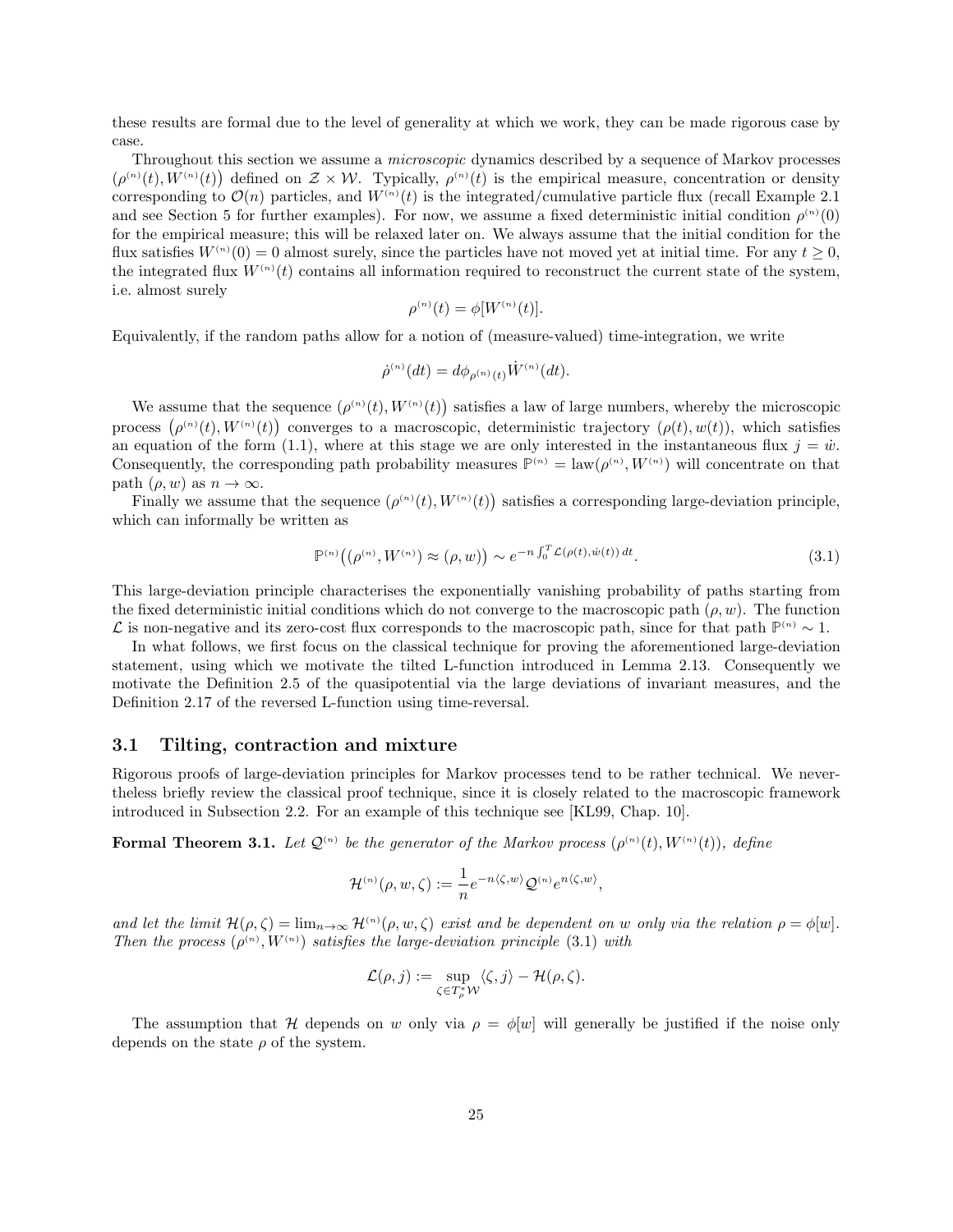Main proof technique. In order to derive the large deviations [\(3.1\)](#page-24-1) for a given, atypical path  $(\rho, w)$ , one changes the probability measure  $\mathbb{P}^{(n)}$  to a *tilted* probability measure  $\mathbb{P}^{(n)}_{\zeta}$ . The tilting is defined via a time-dependent force field  $\zeta(t)$  to be chosen later, and the Radon-Nikodym derivative is explicitly given by (see [\[PR02\]](#page-45-22) for the generator of the tilted process and related technical details)

<span id="page-25-1"></span>
$$
\frac{d\mathbb{P}_{\zeta}^{(n)}}{d\mathbb{P}_{\zeta}^{(n)}}(\hat{\rho},\hat{w}) = \exp\left[n\int_{0}^{T}\left(\langle\zeta(t),\dot{\hat{w}}(dt)\rangle - \mathcal{H}^{(n)}\left(\hat{\rho}(t),\hat{w}(t),\zeta(t)\right)\right)dt\right].
$$
\n(3.2)

One can then (formally) estimate, for a small ball  $\mathcal{B}_{\varepsilon}(\rho, w)$  around the given atypical path  $(\rho, w)$ ,

$$
-\frac{1}{n}\log \mathbb{P}^{(n)}(\mathcal{B}_{\varepsilon}(\rho, w)) = -\frac{1}{n}\log \int_{\mathcal{B}_{\varepsilon}(\rho, w)} \frac{d\mathbb{P}^{(n)}(\hat{\rho}, \hat{w}) \mathbb{P}^{(n)}_{\zeta}(d(\hat{\rho}, \hat{w}))
$$
  

$$
\approx \frac{1}{n}\log \frac{d\mathbb{P}^{(n)}_{\zeta}}{d\mathbb{P}^{(n)}}(\rho, w) - \frac{1}{n}\log \mathbb{P}^{(n)}_{\zeta}(\mathcal{B}_{\varepsilon}(\rho, w)) \qquad \text{(for small } \varepsilon)
$$
  

$$
= \int_{0}^{T} \left( \langle \zeta(t), \dot{w}(dt) \rangle - \mathcal{H}^{(n)}(\rho(t), w(t), \zeta(t)) \right) dt - \frac{1}{n}\log \mathbb{P}^{(n)}_{\zeta}(\mathcal{B}_{\varepsilon}(\rho, w)).
$$

We choose  $\zeta(t)$  to be optimum in  $\sup_{\hat{\zeta}} \langle \hat{\zeta}, \dot{w}(t) \rangle - \mathcal{H}(\rho(t), \hat{\zeta})$ . It turns out that with this choice, the tilted probability  $\mathbb{P}_{\zeta}^{(n)}$  will concentrate on the given path  $(\rho, w)$  and therefore the final term in the right hand side vanishes (even for small  $\varepsilon$ ), which results in

$$
-\frac{1}{n}\log \mathbb{P}^{(n)}(\mathcal{B}_{\varepsilon}(\rho, w)) \stackrel{n\to\infty}{\approx} \int_0^T \sup_{\zeta} \left( \langle \zeta, \dot{w}(dt) \rangle - \mathcal{H}(\rho(t), \zeta) \right) dt = \int_0^T \mathcal{L}(\rho(t), \dot{w}(t)) dt.
$$

Following similar arguments one can derive the large deviations of the tilted measures.

**Corollary 3.2.** For a given path  $\zeta(t)$ , the tilted probability  $\mathbb{P}_{\zeta}^{(n)}$  from [\(3.2\)](#page-25-1) satisfies the large-deviation principle

$$
\mathbb{P}_{\zeta}^{(n)}\big((\rho^{(n)}, W^{(n)}) \approx (\rho, w)\big) \sim e^{-n \int_0^T \mathcal{L}_{\zeta(t)}(\rho(t), \dot{w}(t)) dt},\tag{3.3}
$$

where  $\mathcal{L}_{\zeta}$  is the convex dual of

$$
\mathcal{H}_{\zeta}(\rho,\hat{\zeta}) := \mathcal{H}(\rho,\zeta+\hat{\zeta}) - \mathcal{H}(\rho,\zeta).
$$

The proof follows from the same arguments as Formal Theorem [3.1,](#page-24-2) with [\(3.2\)](#page-25-1) replaced by

$$
\frac{d\mathbb{P}_{\zeta+\hat{\zeta}}^{(n)}}{d\mathbb{P}_{\zeta}^{(n)}}(\hat{\rho},\hat{w}) = \frac{d\mathbb{P}_{\zeta+\hat{\zeta}}^{(n)}}{d\mathbb{P}_{\zeta}^{(n)}}(\hat{\rho},\hat{w})\frac{d\mathbb{P}_{\zeta}^{(n)}}{d\mathbb{P}_{\zeta}^{(n)}}(\hat{\rho},\hat{w})
$$
\n
$$
= \exp\Big[n\int_0^T \Big(\langle\hat{\zeta}(t),\dot{\hat{w}}(dt)\rangle - \mathcal{H}^{(n)}\big(\hat{\rho}(t),\hat{w}(t),\zeta(t) + \hat{\zeta}(t)\big) + \mathcal{H}^{(n)}\big(\hat{\rho}(t),\hat{w}(t),\zeta(t)\big)\Big)dt\Big].
$$

Note that  $\mathcal{H}_{\zeta-F}$  is exactly as in [\(2.12\)](#page-13-0) and consequently we interpret the tilted L-functions introduced in Definition [2.12](#page-13-0) as the large-deviation cost functions for the tilted probability measures.

From the Formal Theorem [3.1,](#page-24-2) one immediately obtains the following large-deviation principle for the state by applying the contraction principle [\[DZ09,](#page-44-11) Thm. 4.2.1], which motivates the definition [\(1.7\)](#page-4-2).

<span id="page-25-0"></span>**Proposition 3.3.** Assume that the large-deviation principle [\(3.1\)](#page-24-1) holds for the pair  $(\rho^{(n)}, W^{(n)})$ . Then the large-deviation principle also holds for  $\rho^{(n)}$ , i.e.

<span id="page-25-2"></span>
$$
\mathbb{P}^{(n)}(\rho^{(n)} \approx \rho) \sim e^{-n \int_0^T \hat{\mathcal{L}}(\rho(t), \dot{\rho}(t)) dt}, \quad \text{with} \quad \hat{\mathcal{L}}(\rho, \dot{\rho}) := \inf_{j:\dot{\rho} = d\phi_{\rho} j} \mathcal{L}(\rho, j). \tag{3.4}
$$

Moreover,  $\hat{\mathcal{H}}(\rho,\xi) := \sup_{\dot{\rho} \in T_{\rho} \mathcal{Z}} \langle \xi, \dot{\rho} \rangle - \hat{\mathcal{L}}(\rho, \dot{\rho}) = \mathcal{H}(\rho, d\phi_{\rho}^{\mathsf{T}} \xi).$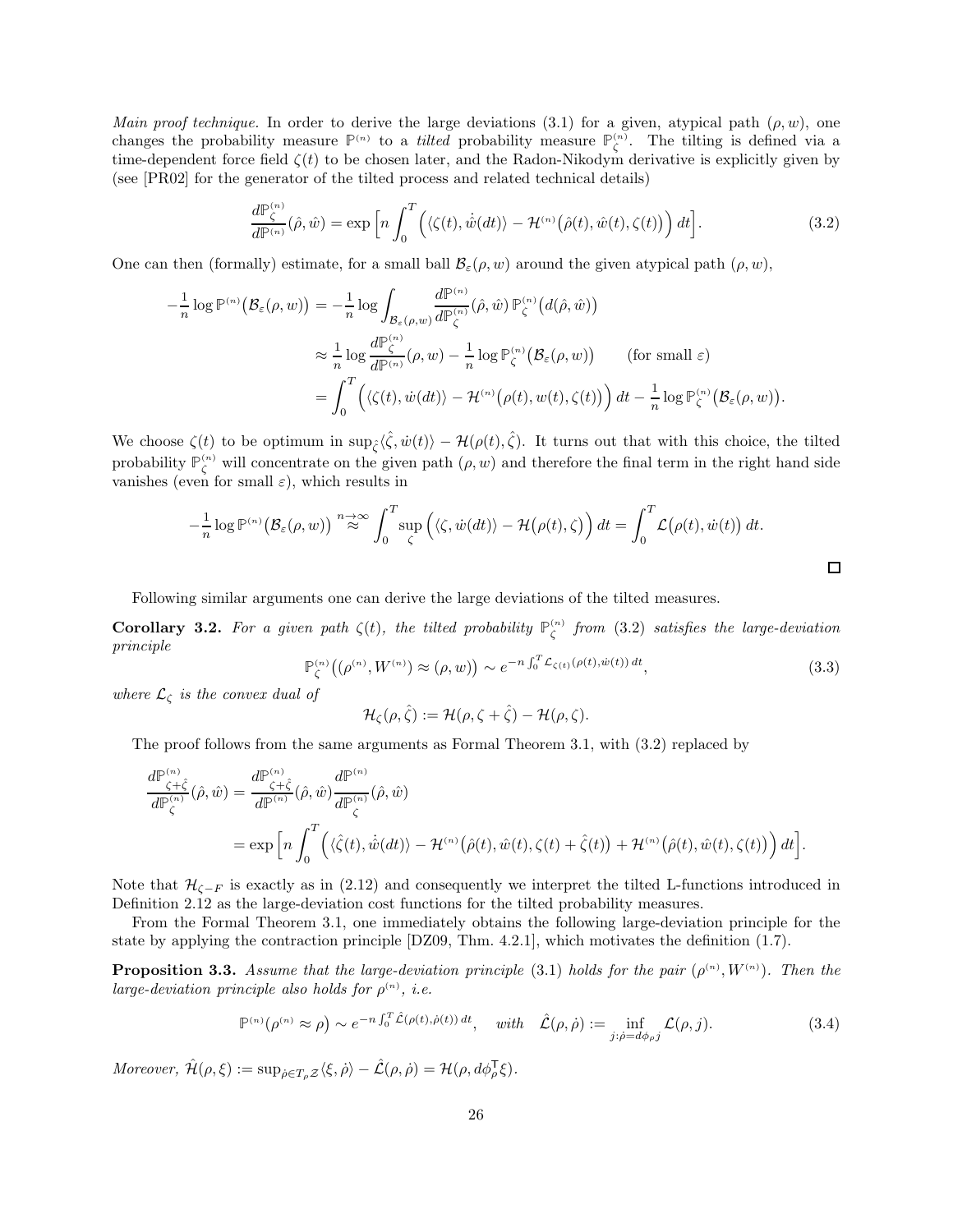So far we have assumed that the initial condition  $\rho^{(n)}(0)$  is fixed and deterministic. If the initial condition is random then we have the following result, which will be useful in what follows.

<span id="page-26-4"></span>Proposition 3.4 (Mixing [\[Big04\]](#page-44-15)). Assume that the large-deviation principle [\(3.1\)](#page-24-1) holds for the pair  $(\rho^{(n)}, W^{(n)})$  with a deterministic initial condition. If the initial condition is replaced by a sequence  $\rho^{(n)}(0) \in \mathcal{Z}$ which satisfies the large-deviation principle

$$
\mathbb{P}^{(n)}\big(\rho^{(n)}(0)\approx\rho\big)\sim e^{-n\mathcal{I}_0(\rho)}
$$

for some functional  $\mathcal{I}_0: \mathcal{Z} \to [0,\infty]$  and  $W^{(n)}(0) = 0$  almost surely, then the pair  $(\rho^{(n)}, W^{(n)})$  with random initial condition  $\rho^{(n)}(0) \in \mathcal{Z}$  satisfies the large deviation principle

$$
\mathbb{P}^{(n)}\left(\left(\rho^{(n)}, W^{(n)}\right) \approx \left(\rho, w\right)\right) \sim e^{-n\mathcal{I}_0(\rho(0)) - n \int_0^T \mathcal{L}(\rho(t), \dot{w}(t)) dt}.\tag{3.5}
$$

Remark 3.5. The abstract setup introduced in Subsection [2.1](#page-9-1) automatically fixes the state  $\rho(0) = \phi[0]$ , which coincides with deterministic initial conditions in context of large deviations. Strictly speaking, to work with varying random initial conditions would require additional flexibility in the abstract framework. This can be achieved by either replacing the mapping  $\phi$  (recall Definition [2.2\)](#page-9-0) by a family of mappings  $(\phi_{\rho(0)})_{\rho(0)}$ , or by keeping a fixed reference state  $\phi[0]$ , and redefining the initial integrated flux as  $w(0) \in \phi^{-1}[\rho(0)]$ , exploiting the surjectivity of  $\phi$ . To keep the notation simple, we stick to the setup of a deterministic initial condition, and with a slight abuse of notation always tacitly assume that  $\rho(t) = \phi(w(t)) = \phi_{\rho(0)}(w(t))$ . 口

#### <span id="page-26-0"></span>3.2 Quasipotential

We now motivate Definition [2.5](#page-10-1) of the quasipotential  $\mathcal V$ . The following result is largely known in the literature, see for instance [\[BDSG](#page-44-16)<sup>+</sup>02, Sec. 2.2] and [\[Bou20,](#page-44-17) Sec. 3.3], although it is not often made explicit at the level of generality used in this section.

<span id="page-26-1"></span>**Theorem 3.6.** Assume that the Markov process  $\rho^{(n)}(t)$  satisfies the large-deviation principle [\(3.4\)](#page-25-2) and has an invariant measure  $\Pi^{(n)} \in \mathcal{P}(\mathcal{Z})$  that satisfies the large-deviation principle

<span id="page-26-3"></span>
$$
\Pi^{(n)}\big(\mu^{(n)} \approx \mu\big) \sim e^{-n\mathcal{V}(\mu)},\tag{3.6}
$$

where  $\mu^{(n)}$  denotes a random variable distributed with  $\Pi^{(n)}$ . Then we have

<span id="page-26-2"></span>(i) 
$$
V(\mu) \equiv \inf_{\substack{\hat{\rho} \in C_b^1([0,T];\mathcal{Z}):\\ \hat{\rho}(T)=\mu}} \left\{ V(\hat{\rho}(0)) + \int_0^T \hat{\mathcal{L}}(\hat{\rho}(t), \dot{\hat{\rho}}(t)) dt \right\} \quad \text{for any } T \ge 0,
$$
  
\n(ii)  $\mathcal{H}(\mu, d\phi_{\mu}^{\mathsf{T}} dV(\mu)) = \hat{\mathcal{H}}(\mu, dV(\mu)) \equiv 0,$ 

where  $\hat{\mathcal{L}}, \hat{\mathcal{H}}$  are defined in Proposition [3.3.](#page-25-0)

Formal proof. For arbitrary  $T > 0$  and fixed deterministic initial condition  $\rho^{(n)}(0) = \rho(0)$ , the state  $\rho_T^{(n)}$ satisfies the large-deviation principle [\[DZ09,](#page-44-11) Thm. 4.2.1],

$$
P_T^{(n)}(d\mu \mid \rho(0)) := \mathbb{P}^{(n)}(\rho^{(n)}(T) \approx \mu \mid \rho^{(n)}(0) = \rho(0)) \sim e^{-nI_T(\mu \mid \rho(0))}, \text{ with}
$$
  
\n
$$
I_T(\mu \mid \rho(0)) := \inf_{\substack{\hat{\rho} \in C_b^1([0,T];\mathcal{Z}):\\ \hat{\rho}(0) = \rho(0), \hat{\rho}(T) = \mu}} \int_0^T \hat{\mathcal{L}}(\hat{\rho}(t), \dot{\hat{\rho}}(t)) dt.
$$
\n(3.7)

By definition the invariant measure is invariant under the transition probability, i.e. for any  $T > 0$ ,

$$
\Pi^{(n)}(d\mu) = \int P_T^{(n)}(d\mu \mid \rho(0)) \Pi^{(n)}(d\rho(0)).
$$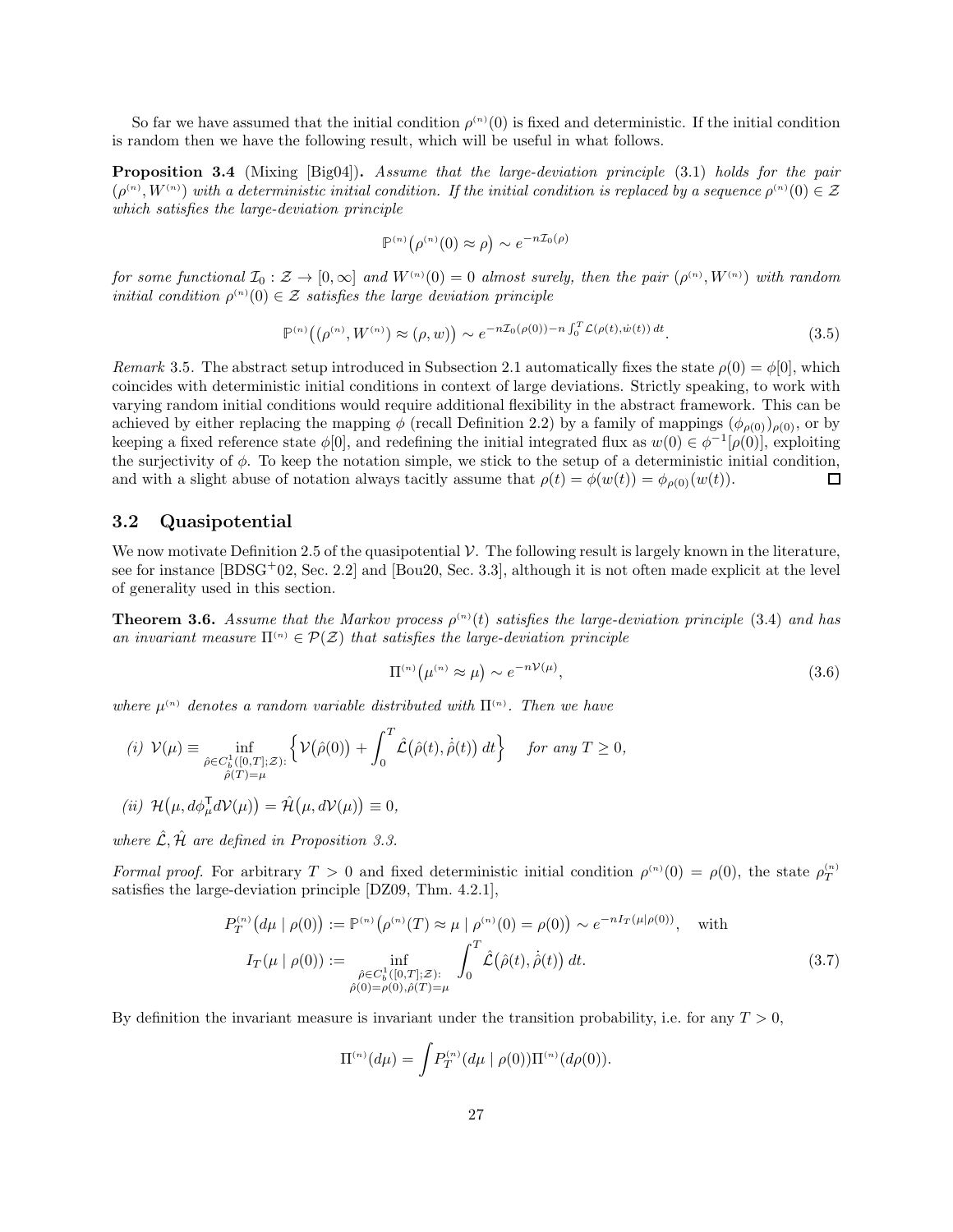Hence the large-deviation functional of the left-hand side is equal to the large-deviation rate of the right-hand side, which using a mixing argument [\[Big04\]](#page-44-15) is given by

$$
\mathcal{V}(\mu) = \inf_{\rho(0)\in\mathcal{Z}} \left\{ \mathcal{V}(\rho(0)) + I_T(\mu \mid \rho(0)) \right\} = \inf_{\rho(0)\in\mathcal{Z}} \inf_{\substack{\hat{\rho}\in C_b^1([0,T];\mathcal{Z}) :\\ \hat{\rho}(0)=\rho(0),\hat{\rho}(T)=\mu}} \left\{ \mathcal{V}(\rho(0)) + \int_0^T \hat{\mathcal{L}}(\hat{\rho}(t),\dot{\hat{\rho}}(t)) dt \right\}
$$

which proves the first claim. From here on the arguments are purely macroscopic. We proceed by noting that

$$
\Xi_T(\rho) := \inf_{\substack{\hat{\rho} \in C_b^1([0,T];\mathcal{Z}) : \\ \hat{\rho}(T) = \rho}} \mathcal{V}(\hat{\rho}(0)) + \int_0^T \hat{\mathcal{L}}(\hat{\rho}(t), \dot{\hat{\rho}}(t)) dt,
$$

which has the form of the value function from classical control theory, and hence solves the Hamilton-Jacobi-Bellman equation

<span id="page-27-1"></span>
$$
\dot{\Xi}_T(\rho) = -\hat{\mathcal{H}}(\rho, d\Xi_T(\rho)), \quad \Xi_0(\rho) = \mathcal{V}(\rho). \tag{3.8}
$$

We have already shown that  $\Xi_T \equiv V$  does not depend on T, and therefore  $\dot{\Xi}_T(\rho) \equiv 0$ , which proves the second claim.

Remark 3.7. Strictly speaking, V should be a viscosity solution of the Hamilton-Jacobi-Bellman [\(3.8\)](#page-27-1) and hence also of the stationary version Theorem [3.6](#page-26-1)[\(ii\).](#page-26-2) However, it is not precisely clear to us which boundary conditions should be imposed in the definition of the viscosity solution. This issue is particularly challenging since most classical Hamilton-Jacobi-Bellman theory is developed for quadratic  $\mathcal{H}$  only. Therefore, Theo-rem [3.6](#page-26-1)[\(ii\)](#page-26-2) should be seen as formal. We remind the reader that a viscosity solution  $\mathcal{V}(\rho)$  is a solution in the classical sense at points of differentiability. At least on a formal level, this already suffices for the applications in this paper. □

<span id="page-27-4"></span>Remark 3.8. In Theorem [3.6](#page-26-1)[\(ii\)](#page-26-2) we do not require that the invariant measure is unique, neither do we claim that the quasipotential  $V(\rho)$  will be unique. In particular, we do not require stable points  $\pi \in \mathcal{Z}$  for which  $\mathcal{L}(\pi, 0) = 0$  to be unique. In case of uniqueness, the quasipotential from Theorem [3.6](#page-26-1)[\(ii\)](#page-26-2) will also satisfy the classical definition of the quasipotential [\[FW94\]](#page-44-18)

$$
\mathcal{V}(\rho) = \inf_{\substack{\hat{\rho} \in C_b^1(-\infty, 0; \mathcal{Z}) : \\ \hat{\rho}(0) = \rho}} \hat{\mathcal{L}}(\hat{\rho}(t), \dot{\hat{\rho}}(t)) dt.
$$

In case of multiple stable points, one usually defines a family of non-equilibrium quasipotentials indexed by the stable points [\[FW94\]](#page-44-18). Any one of these will also satisfy Theorem [3.6](#page-26-1)[\(ii\),](#page-26-2) which is sufficient for our purpose. Therefore the abstract framework from Section [2](#page-7-1) can be constructed with any of these quasipotentials.  $\Box$ 

#### <span id="page-27-0"></span>3.3 Time reversal

In the following proposition we relate the large-deviation rate functions for Markov processes and their timereversed counterparts, which motivates the notion of reversed L-function introduced in Definition [2.17.](#page-15-1) Since the proof below is standard in MFT, we only outline the proof idea for completeness.

<span id="page-27-3"></span>**Proposition 3.9** ([\[BDSG](#page-44-5)<sup>+</sup>15, Sec. II.C], [\[Ren18a,](#page-45-12) Sec. 4.2]). Let  $(\rho^{(n)}(t), W^{(n)}(t))$  be a Markov process with random initial distribution  $\Pi^{(n)}$  for  $\rho^{(n)}(0)$  and  $W^{(n)}(0) = 0$  almost surely, where  $\Pi^{(n)} \in \mathcal{P}(\mathcal{Z})$  is the invariant measure of  $\rho^{(n)}(t)$ . Define the time-reversed process <sup>[2](#page-27-2)</sup>

$$
\overleftarrow{\rho}^{(n)}(t) := \rho^{(n)}(T-t), \quad \overleftarrow{W}^{(n)}(t) := W^{(n)}(T-t) - W^{(n)}(T).
$$

<span id="page-27-2"></span><sup>&</sup>lt;sup>2</sup>This construction requires a vector structure on the manifold W. For all applications that we have in mind this holds trivially, as long as we work with net fluxes (see the discussion in Example [2.10\)](#page-13-4).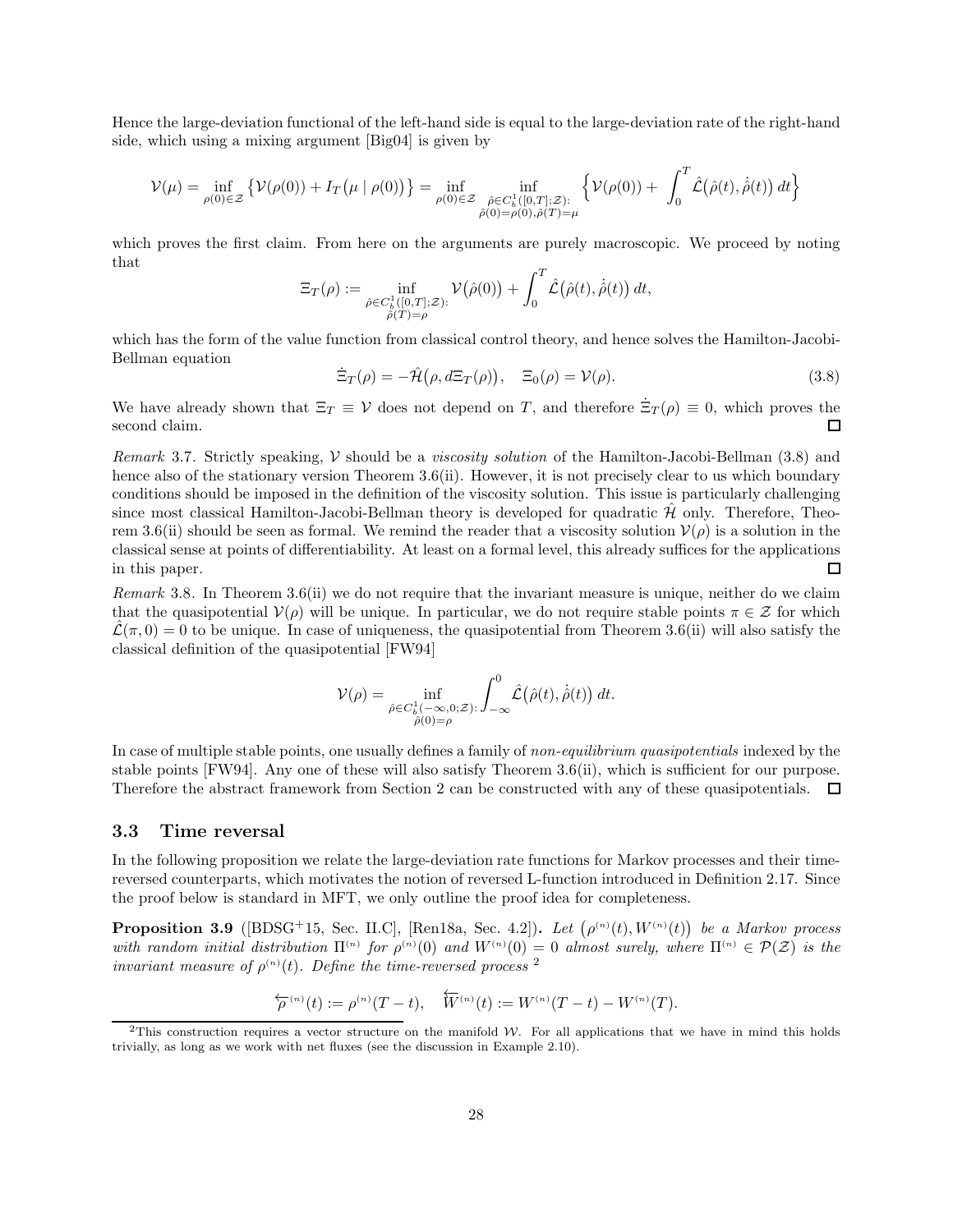Assume that  $\Pi^{(n)}$  satisfies a large-deviation principle [\(3.6\)](#page-26-3),  $(\rho^{(n)}(t), W^{(n)}(t))$  with deterministic initial condi-tion satisfies a large-deviation principle [\(3.1\)](#page-24-1) with cost function L, and  $(\overleftarrow{\rho}_{\mu}^{(n)}(t), \overleftarrow{W}_{\mu}^{(n)}(t))$  with deterministic initial condition satisfies a large-deviation principle [\(3.1\)](#page-24-1) with cost function  $\overleftarrow{L}$ . Then for any  $(\mu, j) \in \mathcal{Z} \times \mathcal{W}$ ,<br>  $\overleftarrow{L}$  is related to L and V via the relation

$$
\overleftarrow{\mathcal{L}}(\mu,j) = \mathcal{L}(\mu,-j) + \langle d\phi_{\rho}^{\mathsf{T}} d\mathcal{V}(\mu),j \rangle.
$$

*Proof.* Note that if  $\rho^{(n)}(0)$  is distributed according to  $\Pi^{(n)}$ , then so is  $\overleftarrow{\rho}^{(n)}(0)$ , and if  $W^{(n)}(0) = 0$  almost surely, then  $\overleftarrow{W}^{(n)}(0) = 0$  almost surely as well. Since

$$
\mathbb{P}^{(n)}\big(\big(\rho^{(n)},W^{(n)}\big)\in (d\rho,dW)\big)=\mathbb{P}^{(n)}\big(\big(\overleftarrow{\rho}^{(n)},\overleftarrow{W}^{(n)}\big)\in (d\overleftarrow{\rho},d\overleftarrow{W})\big),
$$

using Proposition [3.4,](#page-26-4) we find for all paths  $(\rho, w)$ ,

$$
\mathcal{V}(\rho(0)) + \int_0^T \mathcal{L}(\rho(t), \dot{w}(t)) dt = \mathcal{V}(\rho(T)) + \int_0^T \mathcal{L}(\rho(t), -\dot{w}(t)) dt.
$$

Since the equality above holds for any  $T > 0$ , we can write

$$
\langle d\phi_{\rho(0)}^{\mathsf{T}} d\mathcal{V}(\rho(0)), \dot{w}(0) \rangle = \langle d\mathcal{V}(\rho(0)), \dot{\rho}(0) \rangle = \lim_{T \to 0} \frac{\mathcal{V}(\rho(T)) - \mathcal{V}(\rho(0))}{T}
$$
  
= 
$$
\lim_{T \to 0} \frac{1}{T} \int_0^T \left[ \mathcal{L}(\rho(t), \dot{w}(t)) - \mathcal{L}(\rho(t), -\dot{w}(t)) \right] dt = \mathcal{L}(\rho(0), \dot{w}(0)) - \mathcal{L}(\rho(0), -\dot{w}(0)),
$$

for any  $\rho(0)$  and  $\dot{w}(0)$  (assuming sufficient regularity on  $t \mapsto \mathcal{L}(\rho(t), \dot{w}(t)) - \overleftarrow{\mathcal{L}}(\rho(t), -\dot{w}(t))$ ). The claimed result then follows by choosing any path  $\rho, w$  for which  $\rho(0) = \mu$  and  $\dot{w}(0) = i$ .

A special and important case of the previous result pertains to detailed balance.

Corollary 3.10. Let  $(\rho^{(n)}(t), W^{(n)}(t))$  and  $(\overleftarrow{\rho}^{(n)}(t), \overleftarrow{W}^{(n)}(t))$  be as in Proposition [3.9.](#page-27-3) If, under initial distribution  $\Pi^{(n)} \in \mathcal{P}(\mathcal{Z})$  of  $\rho^{(n)}(0)$  and  $\overleftarrow{\rho}^{(n)}(0)$  and  $W^{(n)}(0) = \overleftarrow{W}^{(n)}(0) = 0$  almost surely,

<span id="page-28-1"></span>
$$
\mathbb{P}^{(n)}\big(\big(\rho^{(n)}, W^{(n)}\big) \in (d\rho, dW)\big) = \mathbb{P}^{(n)}\big(\big(\overleftarrow{\rho}^{(n)}, \overleftarrow{W}^{(n)}\big) \in (d\rho, dW)\big),\tag{3.9}
$$

then  $\mathcal{L} = \overleftarrow{\mathcal{L}}$ .

For the applications that we have in mind, the condition [\(3.9\)](#page-28-1) holds precisely when  $\rho^{(n)}(t)$  is in detailed balance with respect to  $\Pi^{(n)}$ , see for example [\[Ren18a,](#page-45-12) Prop. 4.1]. The relation  $\mathcal{L} = \overleftarrow{\mathcal{L}}$  is the time-reversal symmetry from [\[MPR14\]](#page-45-0), which implies that  $\mathcal L$  induces a gradient flow, or  $F^{\text{asym}} = 0$  in the context of this paper.

## <span id="page-28-0"></span>4 Zero-cost velocity for IPFG antisymmetric L-function

In Subsection [2.6](#page-22-0) we argued that the both the purely symmetric flux and velocity are dissipative, that is, they are generalised gradient flows of the energy  $\frac{1}{2}V$  (and  $\frac{1}{2}V^W$  respectively). Moreover,  $\mathcal{L}_{F^{sym}}$  defines the variational structure of those gradient flows via the equalities [\(2.41\)](#page-22-3) and [\(2.44\)](#page-23-1).

The interpretation of  $\mathcal{L}_{F^{asym}}$  is more complicated. In general  $\mathcal{L}_{F^{asym}}$  will not have V as its quasipotential, and using Lemmas [2.9](#page-12-4) and [2.13](#page-13-5) for any  $\rho \in \text{Dom}_{\text{symdiss}}(F^{\text{asym}})$  and  $j \in T_{\rho}W$  it satisfies the time-reversal relation

$$
\mathcal{L}_{-F^{\text{asym}}}(\rho, j) = \mathcal{L}_{F^{\text{asym}}}(\rho, -j).
$$

This relation in fact holds for any tilted L-function, but  $-F^{\text{asym}}$  can be interpreted as the time-reversed counterpart of  $F^{\text{asym}}$  in the sense that  $\overline{F^{\text{sym}} + F^{\text{asym}}} = F^{\text{sym}} - F^{\text{asym}}$  (see Remark [2.22\)](#page-17-2). Formally this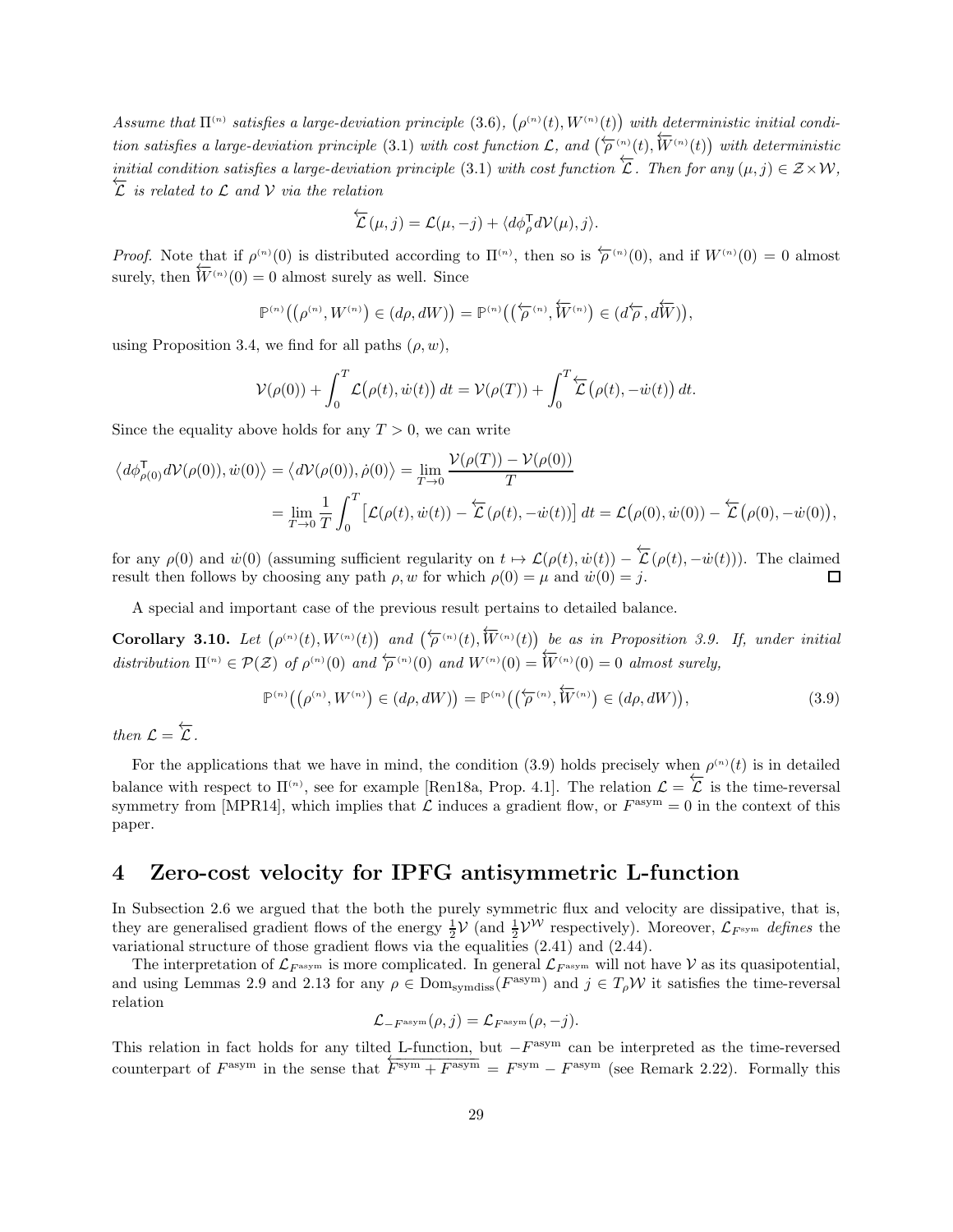means that time-reversal reverses the fluxes, which is a physical indication that  $\mathcal{L}_{F^{asym}}$  might correspond to Hamiltonian dynamics, as stated in Conjecture [2.36.](#page-23-2)

In this section we illustrate this principle for the IPFG example with L-function  $\mathcal L$  from Example [2.3.](#page-8-2) As far as we are aware this is has not been studied in the literature, and as a first step we will focus solely on the trajectories of the zero-cost velocity  $u(t) = \dot{\rho}(t) = u^0(\rho(t))$  of  $\mathcal{L}_{F^{asym}}$ , largely ignoring fluxes as well as the variational structure.

Let  $(\rho, j)$  satisfy  $\mathcal{L}_{F^{asym}}(\rho(t), j(t)) = 0$  or equivalently  $j(t) \in \partial \Phi^*(\rho(t), F^{asym}(\rho(t)))$ , where the subdifferential is with respect to the second variable. Substituting  $\lambda = \frac{1}{2}$  in  $\mathcal{L}_{F-2\lambda F^{sym}}$  (defined in Example [2.31\)](#page-20-5), for any  $x \in \mathcal{X}, \rho : [0, T] \to \mathcal{P}(\mathcal{X})$  satisfies the ODE

<span id="page-29-1"></span>
$$
\dot{\rho}_x(t) = -\operatorname{div}_x j(t) = \sum_{\substack{y \in \mathcal{X} \\ y \neq x}} \left( Q_{yx} \sqrt{\frac{\pi_y}{\pi_x}} - Q_{xy} \sqrt{\frac{\pi_x}{\pi_y}} \right) \sqrt{\rho_x(t) \rho_y(t)}.
$$
\n(4.1)

Introducing the change of variables  $\omega_x(t) := \sqrt{\rho_x(t)}$ , the zero-cost velocity [\(4.1\)](#page-29-1) transforms into a linear ODE with a matrix  $A \in \mathbb{R}^{|\mathcal{X}| \times |\mathcal{X}|}$ , i.e.

<span id="page-29-2"></span>
$$
\dot{\omega}(t) = \frac{1}{2}A\omega(t), \quad \text{with} \quad A_{xy} := Q_{yx}\sqrt{\frac{\pi_y}{\pi_x}} - Q_{xy}\sqrt{\frac{\pi_x}{\pi_y}}.
$$
\n(4.2)

Solutions to this equation have a nice geometric interpretation, see Figure [3](#page-30-0) for an example in three dimensions. Clearly,  $|\omega(t)|_2^2 = |\rho(t)|_1 = 1$  and so the solutions are confined to (the positive octant of) the unit sphere  $S^{\mathcal{X}-1}$ . On the other hand, the matrix A is skewsymmetric with imaginary eigenvalues and represents rotations around the axis  $\sqrt{\pi}$ , implying that the solutions are confined to a plane perpendicular to  $\sqrt{\pi}$ . Therefore, solutions  $\omega(t)$  lie on the intersection of these planes with the unit sphere, resulting in periodic orbits that conserve the distance of the plane to the origin. In the following result we show that this transformed system is indeed a Hamiltonian system with a suitable energy and Poisson structure which satisfies the Jacobi identity (see Lemma [A.1](#page-43-0) for a useful alternate characterisation of the Jacobi identity in our context).

<span id="page-29-3"></span>**Proposition 4.1.** The ODE [\(4.2\)](#page-29-2) admits a Hamiltonian structure  $(\mathbb{R}^{\vert X \vert \times \vert X \vert}, \tilde{\mathcal{E}}, \tilde{\mathbb{J}}),$  i.e.  $\dot{\omega} = \tilde{\mathbb{J}}(\omega)D\tilde{\mathcal{E}}(\omega)$ , where the linear energy  $\tilde{\mathcal{E}} : \mathbb{R}^{|\mathcal{X}|} \to \mathbb{R}$  and Poisson structure  $\tilde{\mathbb{J}} : \mathbb{R}^{|\mathcal{X}|} \to \mathbb{R}^{|\mathcal{X}| \times |\mathcal{X}|}$  are given by

$$
\tilde{\mathcal{E}}(\omega) := 1 - \sqrt{\pi} \cdot \omega, \qquad \tilde{\mathbb{J}}(\omega) := \frac{1}{2} \Big( \sqrt{\pi} \otimes (A\omega) - (A\omega) \otimes \sqrt{\pi} \Big).
$$

Here  $\omega \cdot v$  is the standard Euclidean inner product and  $\omega \otimes v$  is the outer product of vectors  $\omega, v$ .

Proof. In Appendix [A](#page-43-1) we present a Hamiltonian structure for a general class of ODEs, which includes the transformed system [\(4.2\)](#page-29-2). The proof of Proposition [4.2](#page-29-0) follows directly from Theorem [A.2](#page-43-2) with the choice  $n = |\mathcal{X}|, \ \omega_* = \sqrt{\pi}$  and observing that  $|\omega_*|^2 = \sum_x \pi_x = 1$  and  $A\sqrt{\pi} = A^T\sqrt{\pi} = 0$  since  $\pi$  is the invariant solution corresponding to the original dynamics [\(4.1\)](#page-29-1).

We would now like to transform the Hamiltonian structure of the transformed ODE  $(4.2)$  back to obtain a Hamiltonian structure for the original non-linear equation [\(4.1\)](#page-29-1). This transforms the positive octant of the sphere in Figure [3](#page-30-0) to the simplex in Figure [1\(](#page-3-0)c). However, transforming back via  $\omega_x(t) = \sqrt{\rho_x(t)}$  is valid only if  $\omega_x(t) \geq 0$  for every  $x \in \mathcal{X}$ . In the following result we state the criterion for this to hold.

<span id="page-29-0"></span>Proposition 4.2. Define the threshold

$$
\sigma := \min_{x \in \mathcal{X}} \left( 1 - \sqrt{1 - \pi_x} \right),
$$

the energy  $\mathcal{E}: \mathbb{R}^{|\mathcal{X}|} \to \mathbb{R}$  and the Poisson structure  $\mathbb{J}: \mathbb{R}^{|\mathcal{X}|} \to \mathbb{R}^{|\mathcal{X}| \times |\mathcal{X}|}$  as

$$
\mathcal{E}(\rho) := 1 - \sqrt{\pi} \cdot \sqrt{\rho}, \quad (\mathbb{J}(\rho))_{xy} := 2 \sum_{z \in \mathcal{X}} (\sqrt{\pi_x} A_{yz} - \sqrt{\pi_y} A_{xz}) \sqrt{\rho_x \rho_y \rho_z},
$$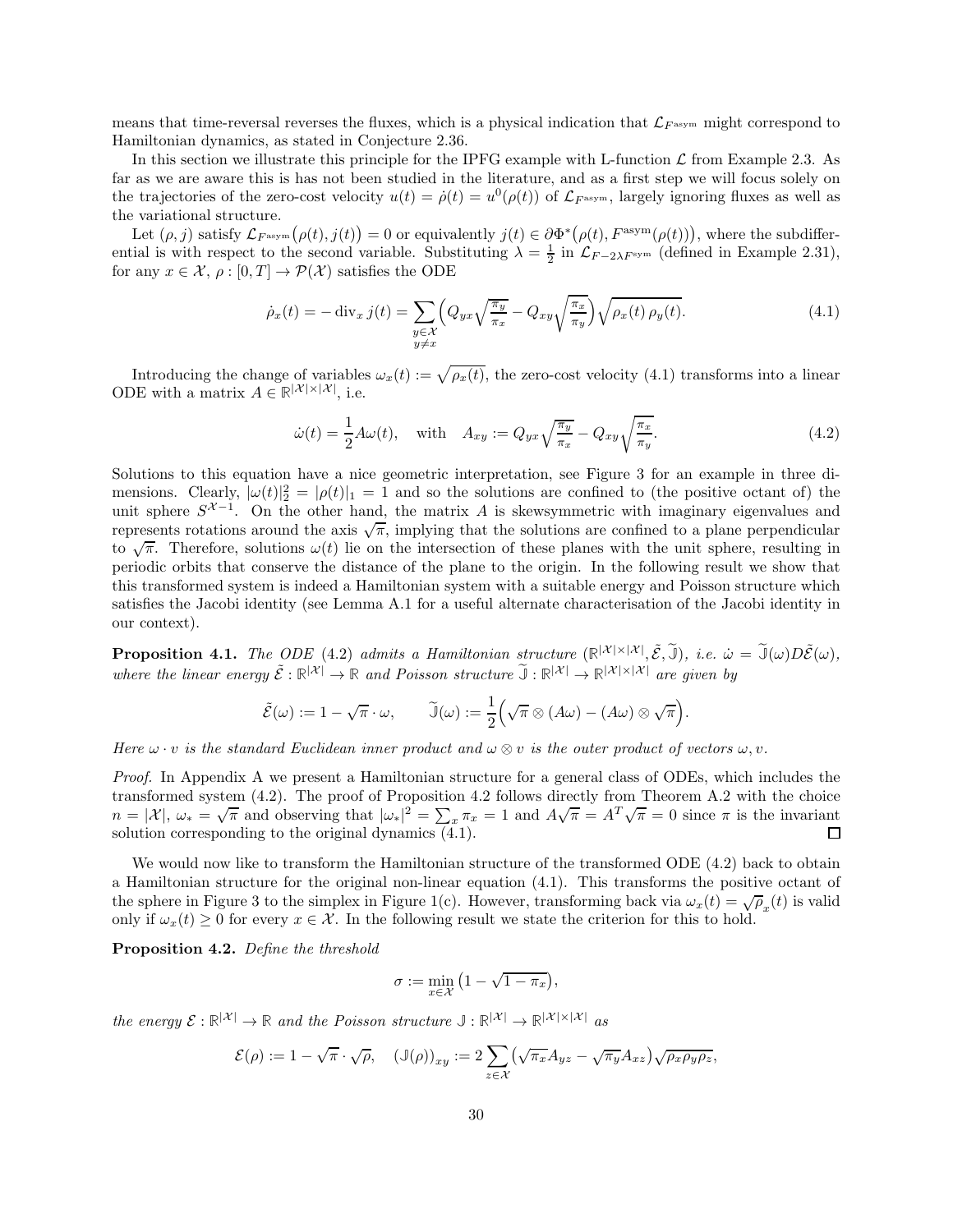where A is defined in [\(4.2\)](#page-29-2). If the energy of the initial distribution  $\rho^0 \in \mathcal{P}(\mathcal{X})$  for the ODE [\(4.1\)](#page-29-1) satisfies  $0 \leq \mathcal{E}(\rho^0) < \sigma$ , then [\(4.1\)](#page-29-1) has a unique solution and admits a Hamiltonian structure  $(\mathbb{R}^{|\mathcal{X}| \times |\mathcal{X}|}, \mathcal{E}, \mathbb{J})$ , i.e.  $\dot{\rho} = \mathbb{J}(\rho)D\mathcal{E}(\rho)$ . If the energy of the initial distribution satisfies  $\mathcal{E}(\rho^0) \geq \sigma$ , then [\(4.1\)](#page-29-1) has non-unique, non-energy-conserving solutions.

*Proof.* We first analyse the critical case, where the periodic orbit  $\omega(t)$  of [\(4.2\)](#page-29-2) touches one of the boundaries of  $S^{\mathcal{X}-1} \cap \mathbb{R}^{\mathcal{X}}_{\geq 0}$ . The energy level of such an orbit can be calculated by solving the constrained minimisation problem

$$
\min \big\{ \tilde{\mathcal{E}}(\omega) : \omega \in S^{\mathcal{X}-1}, \omega_x = 0 \text{ for some } x \in \mathcal{X} \big\} = \min_{x \in \mathcal{X}} \min \big\{ \tilde{\mathcal{E}}(\omega) : \omega \in S^{\mathcal{X}-1}, \omega_x = 0 \big\}.
$$

For the interior minimisation problem, the optimal  $\omega$  with  $\omega_x = 0$  solves

$$
0 = \partial_{\omega_y} \left[ \tilde{\mathcal{E}}(\omega) + \frac{1}{2} \lambda |\omega|_2^2 \right] = -\sqrt{\pi_y} + \lambda \omega_y, \quad \text{for all } y \neq x,
$$

where the Lagrange multiplier  $\lambda \geq 0$  is such that the constraint  $|\omega|^2 = 1$  holds. It follows that  $\omega_y =$  $\sqrt{\pi_y}/\sqrt{1-\pi_x}$ , and so  $\tilde{\mathcal{E}}(\omega) = 1 - \sqrt{1-\pi_x} =: \sigma$ , yielding the critical case.

Using Proposition [4.1](#page-29-3) we thus find that if  $\mathcal{E}(\rho^0) = \tilde{\mathcal{E}}(\omega^0) < \omega$ , the solution  $\omega(t)$  of the linear system satisfies  $\tilde{\mathcal{E}}(\omega(t)) = \tilde{\mathcal{E}}(\omega^0)$  and remains positive (coordinate-wise), so that  $\rho(t) = \sqrt{\omega(t)}$  solves [\(4.1\)](#page-29-1), and has the corresponding transformed Hamiltonian structure. Note that this is possible since Poisson structures are preserved by coordinate transformations [\[Mie91,](#page-45-23) Sec. 4.2]. The uniqueness of the thus constructed solution  $\rho(t)$  follows since  $\sqrt{\rho_x(t)\rho_y(t)}$  is strictly bounded away from zero, and therefore the right hand side of [\(4.1\)](#page-29-1) is Lipschitz.

On the other hand, if  $\mathcal{E}(\rho^0) \geq \sigma$ , then after a finite time the solution  $\rho(t)$  will touch a boundary (i.e. one of its components becomes zero), and therefore the right hand side of [\(4.1\)](#page-29-1) fails to be Lipschitz, allowing for multiple solutions that move along the boundary for an arbitrary time before entering the interior of the simplex again (see Figure  $1(c)$ ).  $\Box$ 



<span id="page-30-0"></span>Figure 3: For  $|\mathcal{X}| = 3$ , the trajectories  $\omega(t)$  rotate around the  $\sqrt{\pi}$ -axis, and lie at the intersection of the two-dimensional sphere  $S^2$  and a plane perpendicular to the  $\sqrt{\pi}$ -axis. The transformation  $\rho_x = \sqrt{\omega}_x$  maps the (octant) sphere to the simplex of Figure [1\(](#page-3-0)c).

In the following remark we comment on the role of  $\lambda \neq \frac{1}{2}$  in  $\mathcal{L}_{F-2\lambda F^{sym}}$ .

Remark 4.3. One can also study the zero-cost velocity associated to to  $\mathcal{L}_{F-2\lambda F^{sym}}$  from [\(2.31\)](#page-19-3) for  $\lambda \in (0,1)$ . For  $\lambda < \frac{1}{2}$ , the symmetric part is dominant and the trajectories spiral inwards towards  $\pi$ , i.e.  $\pi$  is a spiral sink, and for  $\lambda > \frac{1}{2}$ , the antisymmetric part is dominant and the trajectories spiral outwards from  $\pi$ , i.e.  $\pi$ is a spiral source (compare with Figure [1\(](#page-3-0)c) for  $\lambda = \frac{1}{2}$ ).  $\Box$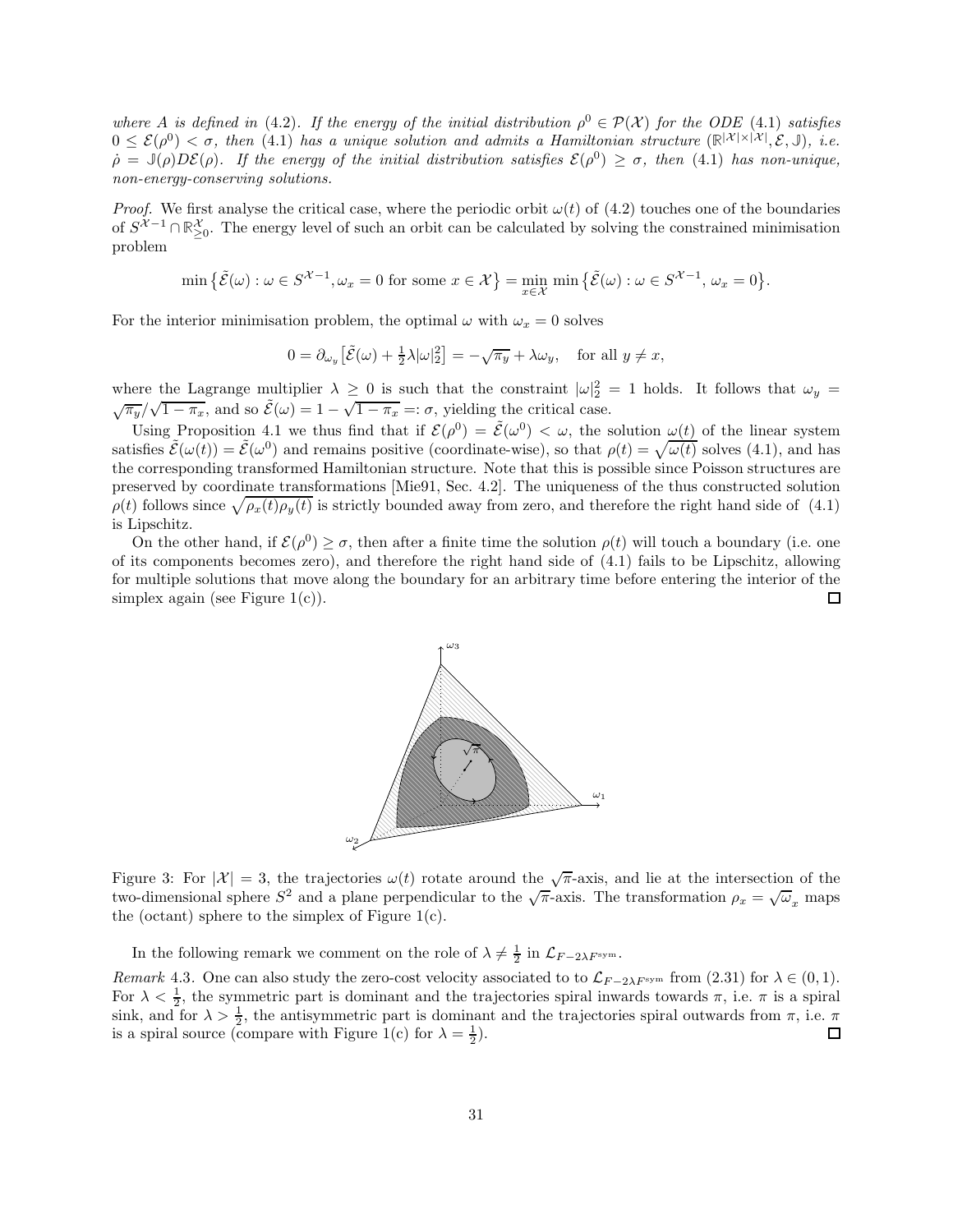### <span id="page-31-0"></span>5 Examples

Throughout Section [2](#page-7-1) we applied the abstract framework developed therein to the example of independent Markovian particles. We now apply the abstract framework to three examples of interacting particle systems. In Section [5.1](#page-31-1) we consider the example of zero-range processes with an atypical scaling limit which leads to an ODE system in the limit as opposed to the usual parabolic scaling. Section [5.2](#page-35-0) deals with the case of chemical reaction networks in complex balance. Finally in Section [5.3](#page-38-0) we consider the case of lattice gases with parabolic scaling (which lead to diffusive systems) and arrive at well known results in MFT. While MFT often deals with additional boundary effects and consequent non-equilibrium steady states arising from it, in our analysis we avoid these boundary effects to keep the presentation less technical.

#### <span id="page-31-1"></span>5.1 Zero-range processes

Microscopic particle system. To simplify and unify notation, we first consider the irreducible Markov process on a finite graph X from the IPFG example, with generator (represented by a matrix)  $Q \in \mathbb{R}^{\mathcal{X} \times \mathcal{X}}$ , and assume that it has a unique and coordinate-wise positive invariant measure  $\pi \in \mathcal{P}_+(\mathcal{X})$ . Similar to the setup in Example [2.1](#page-7-0) we study the Markov process  $(\rho^{(n)}(t), W^{(n)}(t))$  on  $\mathcal{P}(\mathcal{X}) \times \mathcal{X}^2/2$ , where  $\rho^{(n)}(t)$  is the particle density of *interacting* particles and  $W^{(n)}(t)$  is the integrated net flux (both defined in Example [2.1\)](#page-7-0). The interaction between the particles is so that the jump rate  $n\kappa_{xy}(\rho)$  from x to y only depends on the density at the source node  $x$  ("zero-range")

$$
\kappa_{xy}(\rho) = \kappa_{xy}(\rho_x) = Q_{xy}\pi_x \eta_x \left(\frac{\rho_x}{\pi_x}\right),
$$

for a family of strictly increasing functions  $\eta_x : [0, \infty) \to [0, \infty)$  with  $\eta_x(0) = 0$  and  $\eta_x(1) = 1$ . The condition  $\eta_x(0) = 0$  ensures that  $\rho_x \geq 0$ , i.e. there are no negative densities. The condition  $\eta_x(1) = 1$  ensures that  $\pi$  is also an invariant measure for the many-particle limit [\(5.1\)](#page-31-2), and is assumed only for convenience (see Remark [5.2](#page-32-0) below). Observe that the particular choice  $\eta_x \equiv id$  corresponds to the IPFG model.

The pair  $(\rho^{(n)}, W^{(n)}(t))$  has the *n*-particle generator

$$
\begin{aligned} (\mathcal{Q}^{(n)}f)(\rho,w) &= n \sum_{(x,y)\in \mathcal{X}^2/2} \kappa_{xy}(\rho_x) \big[ f(\rho - \tfrac{1}{n}\mathbb{1}_x + \tfrac{1}{n}\mathbb{1}_y, w + \tfrac{1}{n}\mathbb{1}_{xy}) - f(\rho, w) \big] \\ &+ \kappa_{yx}(\rho_y) Q_{yx} \big[ f(\rho - \tfrac{1}{n}\mathbb{1}_y + \tfrac{1}{n}\mathbb{1}_x, w - \tfrac{1}{n}\mathbb{1}_{xy}) - f(\rho, w) \big]. \end{aligned}
$$

As opposed to the typical diffusive scaling for zero-range processes [\[BDSG](#page-44-5)+15], we keep the graph  $\mathcal{X}$ fixed. The many-particle limit for this process as  $n \to \infty$  is the solution to the ODE system [\[RZ21,](#page-46-0) Sec. 3.1]

<span id="page-31-2"></span>
$$
\begin{cases}\n\dot{w}_{xy}(t) = \kappa_{xy}(\rho_x(t)) - \kappa_{yx}(\rho_y(t)), & (x, y) \in \mathcal{X}^2/2, \\
\dot{\rho}_x(t) = -\operatorname{div}_x \dot{w}(t), & x \in \mathcal{X}\n\end{cases}
$$
\n(5.1)

where div is again the discrete divergence defined in [\(2.4\)](#page-8-3). The Markov process  $(\rho^{(n)}(t), W^{(n)}(t))$  satisfies a large-deviation principle with the rate functional [\(2.5\)](#page-8-5) where the corresponding  $\mathcal L$  and its dual  $\mathcal H$  are now given by [\[PR19,](#page-45-20) [GR20\]](#page-44-19)

$$
\mathcal{L}(\rho, j) = \inf_{j^+ \in \mathbb{R}^{X^2/2}_{\geq 0}} \sum_{(x, y) \in \mathcal{X}^2/2} \left[ s(j_{xy}^+ \mid \kappa_{xy}(\rho_x)) + s(j_{xy}^+ - j_{xy} \mid \kappa_{yx}(\rho_y)) \right],
$$
  

$$
\mathcal{H}(\rho, \zeta) = \sum_{(x, y) \in \mathcal{X}^2/2} \left[ \kappa_{xy}(\rho_x) \left( e^{\zeta_{xy}} - 1 \right) + \kappa_{yx}(\rho_y) \left( e^{-\zeta_{xy}} - 1 \right) \right],
$$
\n(5.2)

and  $s(\cdot | \cdot)$  is defined in [\(2.7\)](#page-8-1).

**State-flux triple and L-function.** The manifolds  $\mathcal{Z}, \mathcal{W}$  with the corresponding tangent and cotangent spaces and the map  $\phi : \mathcal{Z} \to \mathcal{W}$  with  $d\phi_{\rho} = - \text{div}, d\phi^{\mathsf{T}} = \nabla$  are exactly as in Example [2.3.](#page-9-2)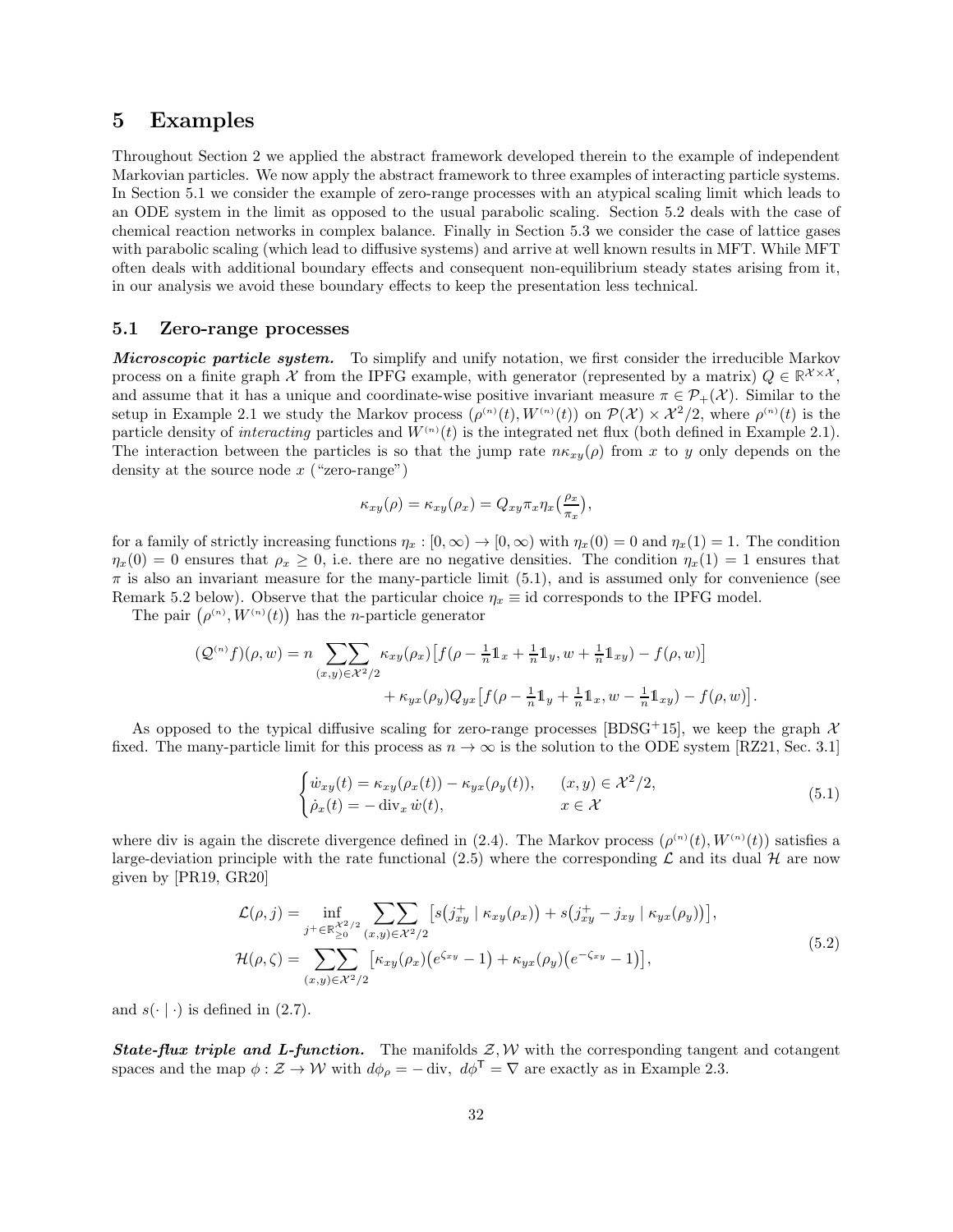**Quasipotential.** Define  $V : \mathcal{Z} \to \mathbb{R} \cup \{\infty\}$  as

<span id="page-32-1"></span>
$$
\mathcal{V}(\rho) = \begin{cases} \sum_{x \in \mathcal{X}} \int_{\bar{\rho}_x}^{\rho_x} \log \eta_x \left(\frac{z}{\pi_x}\right) dz + C, & \rho \ge \bar{\rho} \text{ coordinate-wise,} \\ \infty, & \text{otherwise,} \end{cases}
$$
(5.3)

where each  $\bar{\rho}_x \geq 0$  is chosen as small as possible so that  $\log \eta_x$  is still integrable, and C is the normalisation constant for which inf  $V = 0$ . Note that V does not depend on Q. This functional can be found as the large-deviation rate of the explicitly known invariant measure  $\Pi^{(n)}$  using Theorem [3.6,](#page-26-1) [\[KL99,](#page-45-21) Prop. 3.2] and [\[GR20,](#page-44-19) Sec. 4.1]. However, we can also show that it is the correct quasipotential without any reference to a microscopic particle system, in the macroscopic sense of Definition [2.5.](#page-10-1)

**Proposition 5.1.** The function V defined in [\(5.3\)](#page-32-1) satisfies  $\mathcal{H}(\rho, d\phi^{\mathsf{T}} d\mathcal{V}(\rho)) = 0$  at all points of differentiability  $\{\rho \in \mathcal{Z} = \mathcal{P}(\mathcal{X}) : \rho_x \geq \bar{\rho}_x \forall x \in \mathcal{X}\}\$  of  $\mathcal{V}$ .

*Proof.* At the points of differentiability of  $V$  we have

$$
\mathcal{H}(\rho, d\phi_{\rho}^{\mathsf{T}} d\mathcal{V}(\rho)) = \mathcal{H}(\rho, \nabla \log \eta(\frac{\rho}{\pi})) = \sum_{(x,y) \in \mathcal{X}^2/2} \left( \kappa_{xy}(\rho_x) \left[ \frac{\eta_y(\rho_y/\pi_y)}{\eta_x(\rho_x/\pi_x)} - 1 \right] + \kappa_{yx}(\rho_y) \left[ \frac{\eta_x(\rho_x/\pi_x)}{\eta_y(\rho_y/\pi_y)} - 1 \right] \right)
$$

$$
= \sum_{\substack{x,y \in \mathcal{X} \\ x \neq y}} \left( \pi_x Q_{xy} \eta_y(\frac{\rho_y}{\pi_y}) - Q_{xy} \eta_x(\frac{\rho_x}{\pi_x}) \right) = \sum_{y \in \mathcal{X}} \eta_y(\frac{\rho_y}{\pi_y}) \sum_{\substack{x \in \mathcal{X} \\ x \neq y}} \left( \pi_x Q_{xy} - \pi_y Q_{yx} \right) = 0,
$$

where the fourth and fifth equality follows by exchanging indices and the final equality follows since  $Q^{\mathsf{T}}\pi$  = 0. П

The following remark discusses the various assumptions on  $\eta_x$ .

<span id="page-32-0"></span>Remark 5.2. Since  $\eta_x$  is nonnegative and strictly increasing, it follows that  $\mathcal{V}(\rho)$  is strictly convex for any  $\rho \in \mathcal{P}(\mathcal{X})$ , and consequently has a unique minimiser. The property  $\eta(1) = 1$  ensures that  $\pi$  is this unique minimiser of V. If this condition is not satisfied then, as we show below, one can always construct  $\overline{Q} \in \mathbb{R}^{\mathcal{X} \times \mathcal{X}}$ ,  $\overline{\pi} \in \mathcal{P}_+(\mathcal{X})$  and family  $\overline{\eta}_x$  with  $\overline{\eta}_x(1) = 1$ , such that  $\kappa_{xy}(\rho) = \overline{Q}_{xy}\overline{\pi}_x\overline{\eta}_x(\frac{\rho_x}{\overline{\pi}_x})$ ,  $\overline{Q}^T\overline{\pi} = 0$ , and  $\overline{\pi}$  is the unique stable point of [\(5.1\)](#page-31-2). To calculate these modified objects, we minimise  $V(\rho)$  for  $\rho \in \mathcal{P}(\mathcal{X})$ , which gives the minimiser

$$
\overline{\pi}_x := \pi_x \eta_x^{-1} (e^{-\lambda}), \quad \text{where } \lambda \in \mathbb{R} \text{ satisfies } \sum_{x \in \mathcal{X}} \pi_x \eta_x^{-1} (e^{-\lambda}) = 1,
$$

and define

$$
\overline{\eta}_x(z) := \eta_x\big(z\eta_x^{-1}(e^{0\lambda})\big)e^{\lambda}, \quad \overline{Q}_{xy} := Q_{xy}\frac{e^{-\lambda}}{\eta_x^{-1}(e^{-\lambda})}.
$$

It is easily checked that these modified objects satisfy all the properties described above, and one can work with these objects instead.  $\Box$ 

Dissipation potential, forces and orthogonality. As in Example  $(2.10)$ , using Definition [2.8](#page-12-0) the driving force is

$$
F_{xy}(\rho) = \frac{1}{2} \log \frac{\kappa_{xy}(\rho_x)}{\kappa_{yx}(\rho_y)} = \frac{1}{2} \log \frac{\pi_x Q_{xy} \eta_x(\frac{\rho_x}{\pi_x})}{\pi_y Q_{yx} \eta_y(\frac{\rho_y}{\pi_y})}, \quad \text{Dom}(F) = \mathcal{P}_+(\mathcal{X}).
$$

with the dissipation potentials

$$
\Phi^*(\rho,\zeta) = 2 \sum_{(x,y)\in\mathcal{X}^2/2} \sqrt{\kappa_{xy}(\rho_x)\kappa_{yx}(\rho_y)} (\cosh(\zeta_{xy}) - 1),
$$
  

$$
\Phi(\rho,j) = 2 \sum_{(x,y)\in\mathcal{X}^2/2} \sqrt{\kappa_{xy}(\rho_x)\kappa_{yx}(\rho_y)} (\cosh^*\left(\frac{j_{xy}}{2\sqrt{\kappa_{xy}(\rho_x)\kappa_{yx}(\rho_y)}}\right) + 1).
$$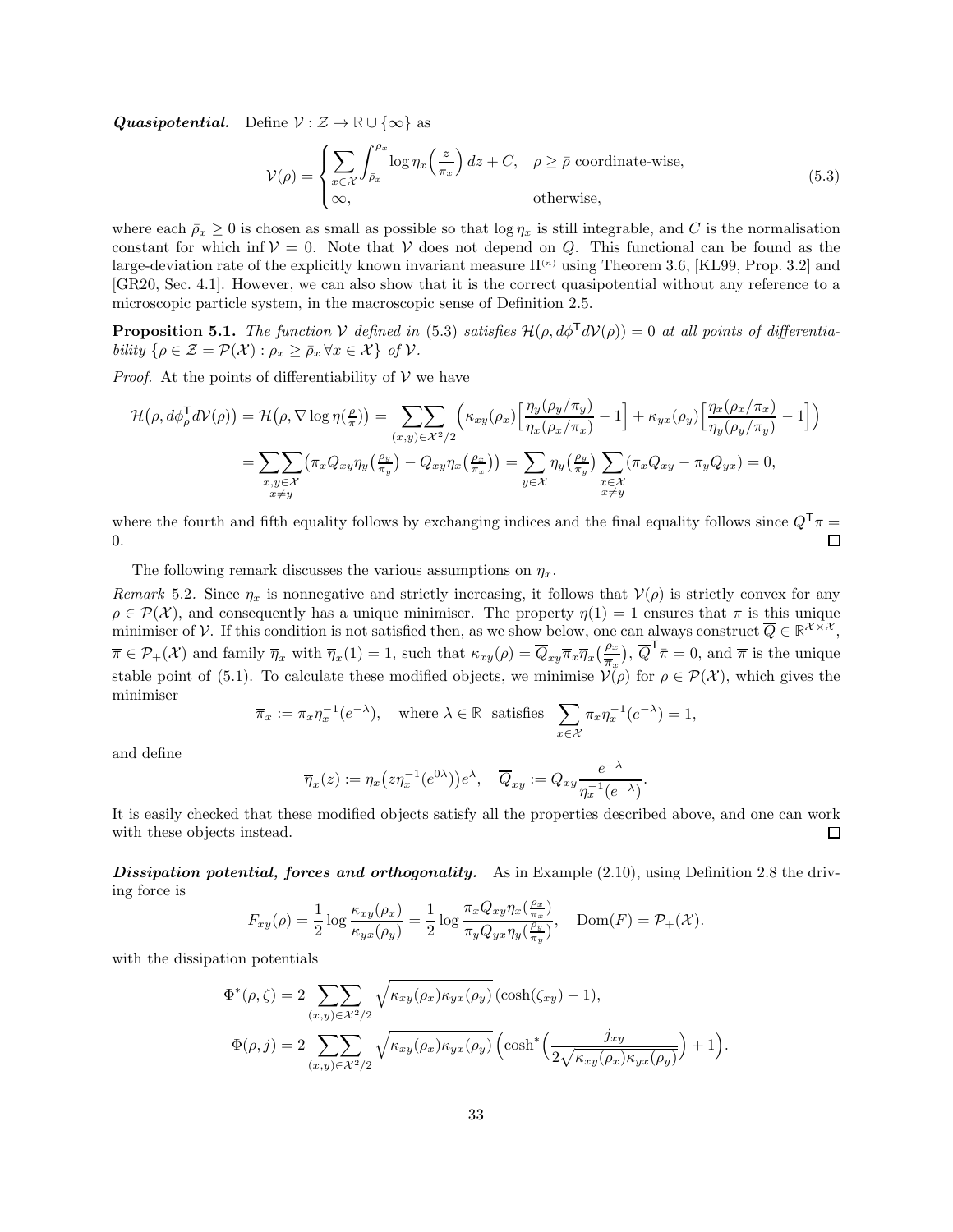Since  $\ell \mapsto \cosh(\ell)$  is an even function, using Lemma [2.9](#page-12-4) it follows that  $\text{Dom}_{\text{symdiss}}(F) = \text{Dom}(F)$ , i.e. the dissipation potential is symmetric.

Using Corollary [2.19](#page-15-0) we find

$$
F_{xy}^{\text{sym}}(\rho) = -\left(\frac{1}{2}d\phi_{\rho}^{\mathsf{T}}d\mathcal{V}(\rho)\right)_{xy} = \frac{1}{2}\log\frac{\eta_x(\frac{\rho_x}{\pi_x})}{\eta_y(\frac{\rho_y}{\pi_y})}, \quad F_{xy}^{\text{asym}}(\rho) = F_{xy}(\rho) - F_{xy}^{\text{sym}}(\rho) = \frac{1}{2}\log\frac{\pi_x Q_{xy}}{\pi_y Q_{yx}},
$$

with  $\text{Dom}(F^{\text{sym}}) = \text{Dom}(F^{\text{asym}}) = \{ \rho \in \mathcal{P}(\mathcal{X}) : \rho_x \ge \bar{\rho}_x \}.$  Observe that the expressions of  $F^{\text{sym}}$  and  $F^{\text{asym}}$ imply that their domains can be easily extended to  $\mathcal{P}_+(\mathcal{X})$  and  $\mathcal{Z} = \mathcal{P}(\mathcal{X})$  respectively; however the theory of Section [2](#page-7-1) will not automatically be valid on that extension. Also note that  $F_{xy}^{\text{asym}}=0$  if the particle system satisfies detailed balance with respect to  $\pi$ . The orthogonality relations in Proposition [2.24](#page-18-1) apply with (see [\[RZ21\]](#page-46-0))

$$
\Phi_{\zeta^2}^*(\rho, \zeta^1) = 2 \sum_{(x,y)\in\mathcal{X}^2/2} \sqrt{\kappa_{xy}(\rho_x)\kappa_{yx}(\rho_y)} \cosh(\zeta_{xy}^2) [\cosh(\zeta_{xy}^1) - 1],
$$
  

$$
\theta_{\rho}(\zeta^1, \zeta^2) = 2 \sum_{(x,y)\in\mathcal{X}^2/2} \sqrt{\kappa_{xy}(\rho_x)\kappa_{yx}(\rho_y)} \sinh(\zeta_{xy}^1) \sinh(\zeta_{xy}^2).
$$

**Decomposition of the L-function.** The decompositions in Theorem [2.27](#page-19-0) hold with the L-functions

$$
\mathcal{L}_{(1-2\lambda)F}(\rho, j) = \inf_{j^+ \in \mathbb{R}_{\geq 0}^{\chi^2/2}} \sum_{(x,y) \in \chi^2/2} s(j_{xy}^+ \mid (\pi_x Q_{xy} \eta_x(\frac{\rho_x}{\pi_x}))^{1-\lambda} (\pi_y Q_{yx} \eta_y(\frac{\rho_y}{\pi_y}))^{\lambda}) \n+ s(j_{xy}^+ - j_{xy} \mid (\pi_x Q_{xy} \eta_x(\frac{\rho_x}{\pi_x}))^{\lambda} (\pi_y Q_{yx} \eta_y(\frac{\rho_y}{\pi_y}))^{1-\lambda}),
$$
\n
$$
\mathcal{L}_{F-2\lambda F^{\text{sym}}}( \rho, j) = \inf_{j^+ \in \mathbb{R}_{\geq 0}^{\chi^2/2}} \sum_{(x,y) \in \chi^2/2} s(j_{xy}^+ \mid (\pi_x Q_{xy} \eta_x(\frac{\rho_x}{\pi_x}))^{1-\lambda} (\pi_x Q_{xy} \eta_y(\frac{\rho_y}{\pi_y}))^{\lambda}) \n+ s(j_{xy}^+ - j_{xy} \mid (\pi_y Q_{yx} \eta_y(\frac{\rho_y}{\pi_y}))^{1-\lambda} (\pi_y Q_{yx} \eta_x(\frac{\rho_x}{\pi_x}))^{\lambda}),
$$
\n
$$
\mathcal{L}_{F-2\lambda F^{\text{asym}}}(\rho, j) = \inf_{j^+ \in \mathbb{R}_{\geq 0}^{\chi^2/2}} \sum_{(x,y) \in \chi^2/2} s(j_{xy}^+ \mid (\pi_x Q_{xy} \eta_x(\frac{\rho_x}{\pi_x}))^{1-\lambda} (\pi_y Q_{yx} \eta_x(\frac{\rho_x}{\pi_x}))^{\lambda}) \n+ s(j_{xy}^+ - j_{xy} \mid (\pi_y Q_{yx} \eta_y(\frac{\rho_y}{\pi_y}))^{1-\lambda} (\pi_x Q_{xy} \eta_y(\frac{\rho_y}{\pi_y}))^{\lambda}),
$$

and the corresponding Fisher informations

$$
\mathcal{R}_F^{\lambda}(\rho) = -\mathcal{H}(\rho, -2\lambda F(\rho)) = \sum_{\substack{x, y \in \mathcal{X} \\ x \neq y}} \pi_x Q_{xy} \eta_x(\frac{\rho_x}{\pi_x}) - (\pi_x Q_{xy} \eta_x(\frac{\rho_x}{\pi_x}))^{1-\lambda} (\pi_y Q_{yx} \eta_y(\frac{\rho_y}{\pi_y}))^{\lambda},
$$
  

$$
\mathcal{R}_{F^{\text{sym}}}^{\lambda}(\rho) = -\mathcal{H}(\rho, -2\lambda F^{\text{sym}}(\rho)) = \sum_{\substack{x, y \in \mathcal{X} \\ x \neq y}} \pi_x Q_{xy} \eta_x(\frac{\rho_x}{\pi_x}) - (\pi_x Q_{xy} \eta_x(\frac{\rho_x}{\pi_x}))^{1-\lambda} (\pi_x Q_{xy} \eta_y(\frac{\rho_y}{\pi_y}))^{\lambda},
$$
  

$$
\mathcal{R}_{F^{\text{asym}}}^{\lambda}(\rho) = -\mathcal{H}(\rho, -2\lambda F^{\text{asym}}(\rho)) = \sum_{\substack{x, y \in \mathcal{X} \\ x \neq y}} \pi_x Q_{xy} \eta_x(\frac{\rho_x}{\pi_x}) - (\pi_x Q_{xy} \eta_x(\frac{\rho_x}{\pi_x}))^{1-\lambda} (\pi_y Q_{yx} \eta_x(\frac{\rho_x}{\pi_x}))^{\lambda}.
$$

In particular, with  $\eta_x \equiv id$ , we indeed arrive at the expressions in Example [2.31.](#page-20-5)

With the expressions above the zero-range model satisfies the FIR inequality from Corollary [2.32](#page-21-0) for  $\lambda = \frac{1}{2}$ , which is consistent with [\[RZ21,](#page-46-0) Cor. 4.3] but also holds more generally for  $\lambda \in [0, 1]$ . We also mention that the zero-cost flux for the symmetric  $\mathcal{L}_{F^{\text{sym}}}$  satisfies EDI (see Corollary [2.34\)](#page-22-5), i.e. it induces a gradient flow structure. We now turn our attention to its antisymmetric counterpart.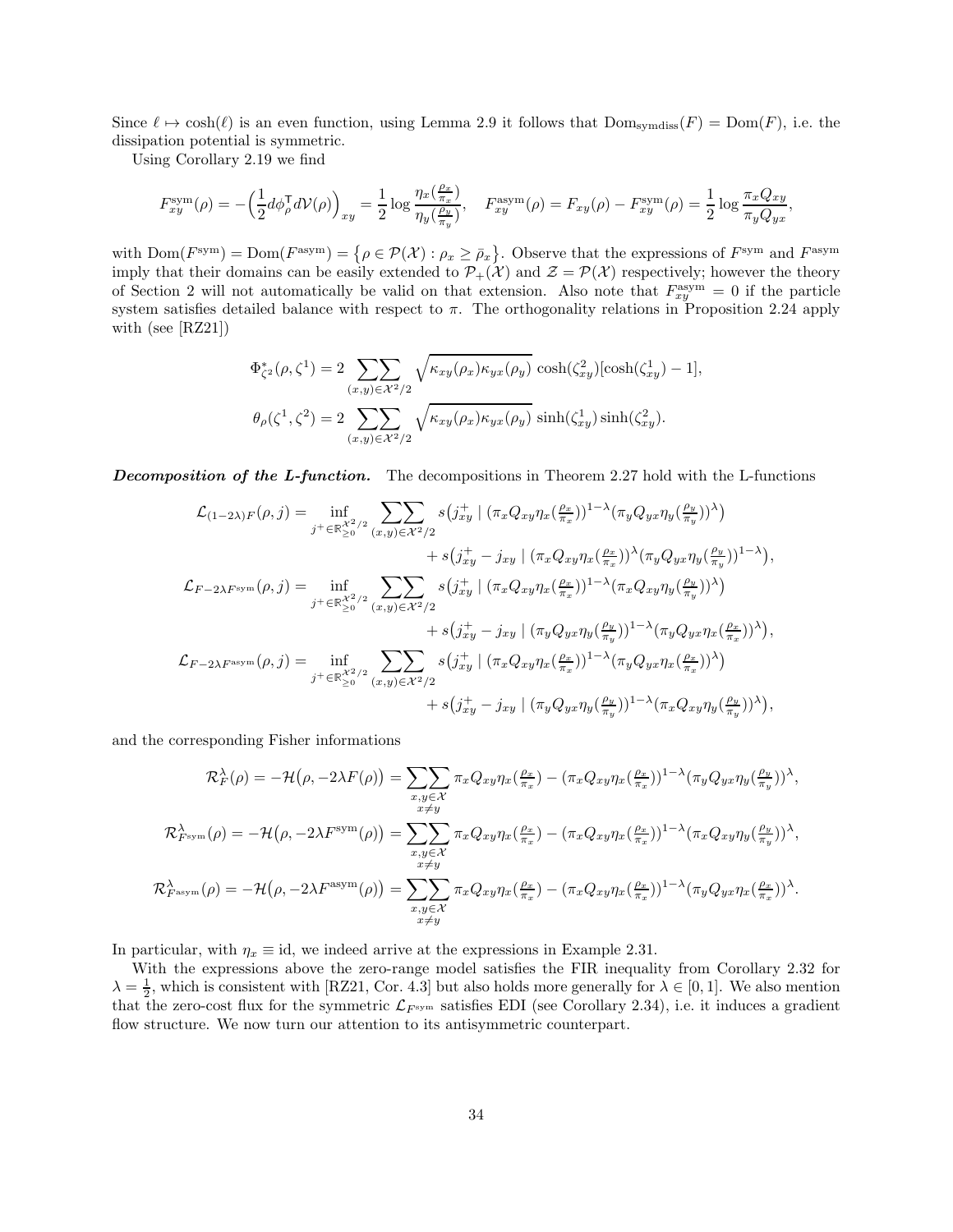Zero-cost velocity for antisymmetric L-function. As in the IPFG case in Section [4,](#page-28-0) we now consider the zero-cost velocity associated to  $\mathcal{L}_{F^{asym}}$  which for any  $x \in \mathcal{X}$  solves the ODE

<span id="page-34-0"></span>
$$
\dot{\rho}_x(t) = \sum_{\substack{y \in \mathcal{X} \\ y \neq x}} A_{xy} \sqrt{\pi_x \pi_y \eta_x \left(\frac{\rho_x(t)}{\pi_x}\right) \eta_y \left(\frac{\rho_y(t)}{\pi_y}\right)}, \quad \text{with} \quad A_{xy} := Q_{yx} \sqrt{\frac{\pi_y}{\pi_x}} - Q_{xy} \sqrt{\frac{\pi_x}{\pi_y}}.
$$
\n
$$
(5.4)
$$

Note that the corresponding ODE for IPFG [\(4.1\)](#page-29-1) follows with  $\eta_x \equiv 1$ . The geometric arguments of Section [4](#page-28-0) cannot be fully repeated, because it is unclear how to transform [\(5.4\)](#page-34-0) into a linear equation. However, by analogy to that section, we make a smart guess for the energy and the Poisson structure, which is summarised in the following result. We will make use of the following family of functions  $g_x : [0,1] \to \mathbb{R}$ 

$$
g_x(a) := \int_0^a \frac{1}{\sqrt{\eta_x(\frac{b}{\pi_x})}} \, db,
$$

for every  $x \in \mathcal{X}$ . Using these functions we now show that the Conjecture [2.36](#page-23-2) holds for the zero-range process.

<span id="page-34-2"></span>**Proposition 5.3.** Assume that  $\eta_x$  is such that  $g_x$  is well defined for any  $x \in \mathcal{X}$ . Define the threshold

<span id="page-34-1"></span>
$$
\sigma := \min_{x \in \mathcal{X}} \left[ 1 - \sum_{z \in \mathcal{X}} g_z(\rho_z) + \lambda \left( \sum_{\substack{z \in \mathcal{X} \\ z \neq x}} \rho_z - 1 \right) \right], \quad \text{where } \lambda \in \mathbb{R} \text{ satisfies } \sum_{z \in \mathcal{X}} \pi_y \eta_y^{-1} \left( \frac{1}{4\lambda^2} \right) = 1,
$$
 (5.5)

and the energy  $\mathcal{E}: \mathbb{R}^{|\mathcal{X}|} \to \mathbb{R} \cup {\infty}$  and the skew-symmetric matrix field  $\mathbb{J}: \mathbb{R}^{|\mathcal{X}|} \to \mathbb{R}^{|\mathcal{X}| \times |\mathcal{X}|}$  as

$$
\mathcal{E}(\rho) := 1 - \sum_{x \in \mathcal{X}} g_x(\rho_x), \quad (\mathbb{J}(\rho))_{xy} := 2 \sum_{z \in \mathcal{X}} \sqrt{\pi_x \pi_y \pi_z \eta_x \left(\frac{\rho_x}{\pi_x}\right) \eta_y \left(\frac{\rho_y}{\pi_y}\right) \eta_z \left(\frac{\rho_z}{\pi_z}\right)} \left(\sqrt{\pi_x} A_{yz} - \sqrt{\pi_y} A_{xz}\right),
$$

where A is defined in [\(5.4\)](#page-34-0). If the energy of initial distribution  $\rho^0 \in \mathcal{P}(\mathcal{X})$  for the ODE (5.4) satisfies  $0 \leq \mathcal{E}(\rho^0) < \sigma$ , then [\(4.1\)](#page-29-1) has a unique solution and  $\rho = \mathbb{J}(\rho)D\mathcal{E}(\rho)$ . If the energy of the initial distribution satisfies  $\mathcal{E}(\rho^0) \geq \sigma$ , then [\(5.4\)](#page-34-0) has non-unique, non-energy-conserving solutions.

*Proof.* For any  $x \in \mathcal{X}$  we have

$$
\begin{split} (\mathbb{J}(\rho)D\mathcal{E}(\rho))_{x} &= \sum_{y \in \mathcal{X}} (\mathbb{J}(\rho))_{xy} (D\mathcal{E}(\rho))_{y} = \sum_{y,z \in \mathcal{X}} \sqrt{\pi_x \pi_z \eta_x \left(\frac{\rho_x}{\pi_x}\right) \eta_z \left(\frac{\rho_z}{\pi_z}\right)} \left(\pi_y A_{xz} - \sqrt{\pi_x \pi_y} A_{yz}\right) \\ &= \sum_{z \in \mathcal{X}} \sqrt{\pi_x \pi_z \eta_x \left(\frac{\rho_x}{\pi_x}\right) \eta_z \left(\frac{\rho_z}{\pi_z}\right)} A_{xz} = \dot{\rho}_x(t), \end{split}
$$

where the third equality follows since  $\sum_{y} \pi_y = 1$  and  $(A^{\mathsf{T}} \sqrt{\pi})_y = 0$  for any  $y \in \mathcal{X}$ . Finally, note that [\(5.4\)](#page-34-0) has unique solutions if the right hand side is Lipschitz, which follows if  $\rho_x > 0$ , since  $\eta_x(0) = 0$ , for every  $x \in \mathcal{X}$ . The expression [\(5.5\)](#page-34-1) for this threshold follows by solving

$$
\min \{ \mathcal{E}(\rho) : \rho \in \mathcal{P}(\mathcal{X}), \rho_x = 0 \text{ for some } x \in \mathcal{X} \} = \min_{x \in \mathcal{X}} \min \{ \mathcal{E}(\rho) : \rho \in \mathcal{P}(\mathcal{X}), \rho_x = 0 \},
$$

where  $\lambda$  in [\(5.5\)](#page-34-1) is the Lagrange multiplier for the constraint  $\sum_{x} \rho_x = 1$ . The non-uniqueness of solutions follows if  $\mathcal{E}(\rho^0) \ge \sigma$  due to non-Lipschitz right-hand side in [\(5.4\)](#page-34-0).  $\Box$ 

The equation [\(5.4\)](#page-34-0) may have an underlying Hamiltonian structure, but while the matrix field  $J(\rho)$  proposed here is skew-symmetric, it generally does not satisfy the Jacobi identity.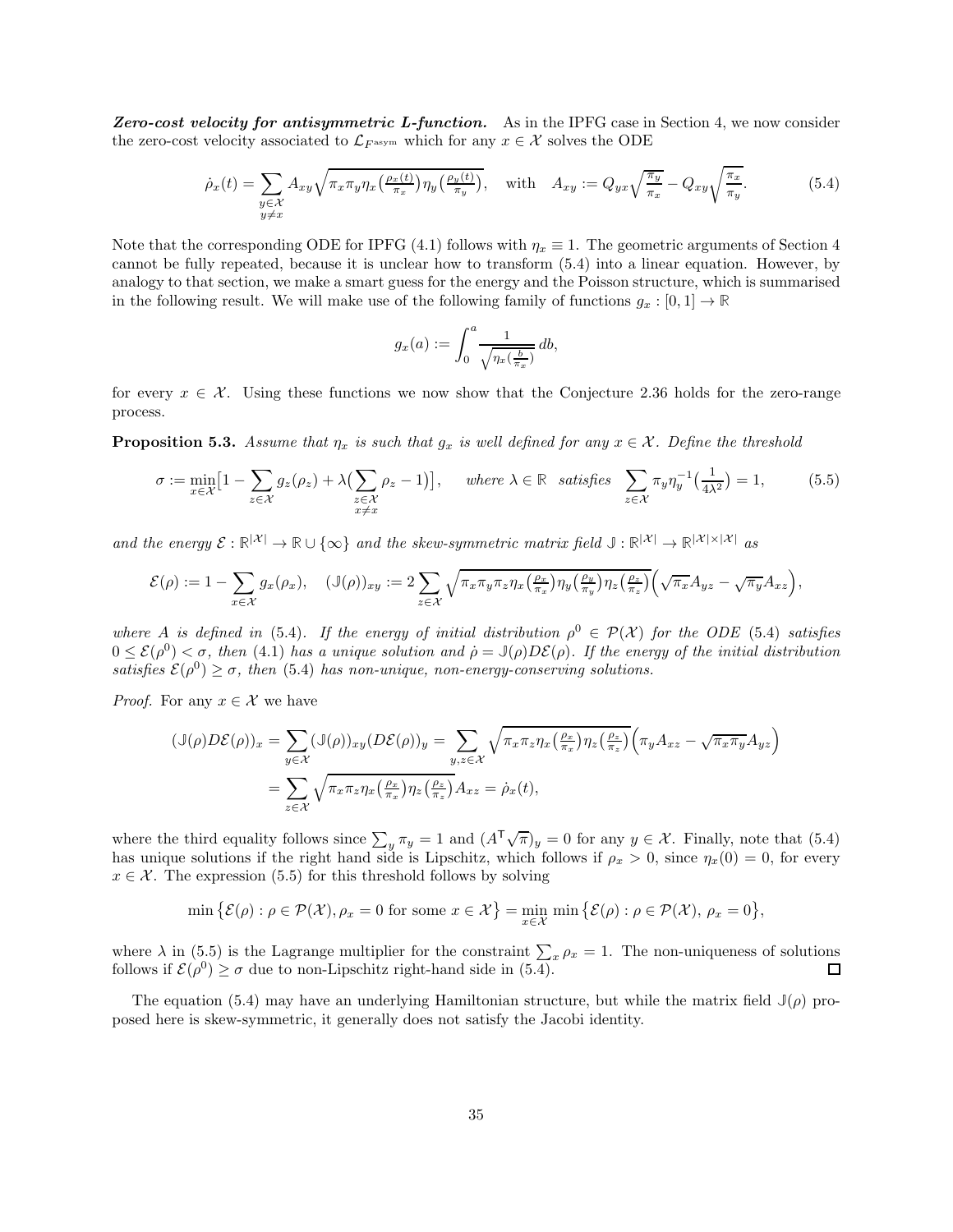#### <span id="page-35-0"></span>5.2 Complex-balanced chemical reaction networks

Microscopic particle system. We now describe a particle system that is commonly used to model chemical reactions. For a detailed review of this particle system with motivation and connections to related particle systems see [\[AK11\]](#page-44-7).

Let  $\mathcal X$  be a finite set of species, R be the finite set of reactions between the species, and let the vectors  $\gamma^{(r)} \in \mathbb{R}^{\mathcal{X}}$  denote the net number of particles of each species that are created/annihilated during a reaction  $r \in \mathbb{R}$ . Furthermore, let  $\mathbb{R} = \mathbb{R}_{fw} \cup \mathbb{R}_{bw}$  such that each forward reaction  $r \in \mathbb{R}_{fw}$  corresponds to a backward reaction bw $(r) \in R_{\text{bw}}$ , meaning that  $\gamma^{(\text{bw}(r))} = -\gamma^{(r)}$  for all  $r \in R_{\text{fw}}$ . The set  $R_{\text{fw}}$  will play the role of  $\chi^2/2$ from Example [2.1.](#page-7-0)

The microscopic model involves a finite volume  $V$  that controls the number of randomly reacting particles in the system. For a fixed V, we study the random *concentration* or *empirical measure*  $\rho_x^{(V)}(t)$ , which is the number of particles belonging to species  $x \in \mathcal{X}$ . Note that the total number of particles may not be conserved here, as opposed to the setting of Example [2.1.](#page-7-0) We also consider the integrated net reaction flux for  $r \in R_{\text{fw}},$ 

$$
W_r^{(V)}(t) = \frac{1}{V} \# \left\{ \text{reactions } r \text{ occurred in time } (0, t] \right\} - \frac{1}{V} \# \left\{ \text{reactions bw}(r) \text{ occurred in time } (0, t] \right\}.
$$

Forward and backward microscopic reactions r take place with given microscopic jump rates  $V \kappa_r^{(V)}$  and  $V_{b w(r)}^{(V)}$  respectively. Typically these jump rates are modelled with combinatoric terms in the so-called chemical master equation (see [\[AK11\]](#page-44-7)). Since our framework is purely macroscopic, the precise expressions for the microscopic jump rates are not relevant; the only crucial point is that both converge sufficiently strongly to macroscopic reaction rates  $\kappa_r$  and  $\kappa_{bw(r)}$ . The pair  $(\rho^{(V)}(t), W^{(V)}(t))$  is a Markov process on  $\mathbb{R}^{\mathcal{X}} \times \mathbb{R}^{\mathcal{R}_{\text{fw}}}$  with generator

$$
(Q^{(V)}f)(\rho, w) =
$$
  
\n
$$
V \sum_{r \in R_{\text{fw}}} \kappa_r^{(V)}(\rho) \left[ f(\rho + \frac{1}{V} \gamma^{(r)}, w + \frac{1}{V} 1_r) - f(\rho, w) \right] + \kappa_{\text{bw}(r)}^{(V)}(\rho) \left[ f(\rho + \frac{1}{V} \gamma^{(\text{bw}(r))}, w + \frac{1}{V} 1_{\text{bw}(r)}) - f(\rho, w) \right].
$$

Using the matrix notation  $\Gamma := [\gamma^{(r)}]_{r \in R_{fw}} \in \mathbb{R}^{\mathcal{X} \times R_{fw}}$ , in the limit  $V \to \infty$  the pair  $(\rho^{(V)}, W^{(V)})$  converges to the solution of (see [\[Kur70\]](#page-45-24) and [\[RZ21,](#page-46-0) Sec. 3.1])

<span id="page-35-1"></span>
$$
\begin{cases}\n\dot{w}_r(t) = \kappa_r(\rho(t)) - \kappa_{\text{bw}(r)}(\rho(t)), & r \in \mathcal{R}_{\text{fw}} \\
\dot{\rho}_x(t) = (\Gamma \dot{w}(t))_x, & x \in \mathcal{X}.\n\end{cases}
$$
\n(5.6)

The Markov process  $(\rho^{(V)}(t), W^{(V)}(t))$  satisfies a large-deviation principle  $(2.5)$  where  $\mathcal{L}, \mathcal{H}$  are now given by (see [\[PR19,](#page-45-20) Thm. 1.1] and [\[RZ21,](#page-46-0) Cor. 3.1])

$$
\mathcal{L}(\rho, j) = \inf_{j^+ \in \mathbb{R}^{\mathcal{R}_{\text{fw}}}} \sum_{r \in \mathcal{R}_{\text{fw}}} s(j_r^+ \mid \kappa_r(\rho)) + s(j_r^+ - j_r \mid \kappa_{\text{bw}(r)}(\rho)),
$$
  

$$
\mathcal{H}(\rho, \zeta) = \sum_{r \in \mathcal{R}_{\text{fw}}} \kappa_r(\rho)(e^{\zeta_r} - 1) + \kappa_{\text{bw}(r)}(\rho)(e^{-\zeta_r} - 1),
$$

and  $s(\cdot | \cdot)$  is defined in [\(2.7\)](#page-8-1). As in the IPFG and zero-range models, the infimum over one-way fluxes  $j^+$ can be derived using the contraction principle.

We mention that at this level of generality one can already derive many interesting MFT properties, see [\[RZ21\]](#page-46-0). After all, the IPFG and zero-range models fall within this class. However, in order to apply our framework and obtain explicit results, the quasipotential needs to be known. To this aim we make two crucial assumptions.

First, the system satisfies *mass-action kinetics* i.e. there exists *stoichiometric vectors* or *complexes*  $\alpha^{(r)}$   $\in$  $\mathbb{R}_{\geq 0}^{\mathcal{X}}$  (encoding the number of reactants involved) and *reaction constants*  $c_r > 0$  for each  $r \in \mathbb{R}$  such that

$$
\gamma^{(r)} = \alpha^{(\text{bw}(r))} - \alpha^{(r)}, \qquad \gamma^{(\text{bw}(r))} = \alpha^{(r)} - \alpha^{(\text{bw}(r))},
$$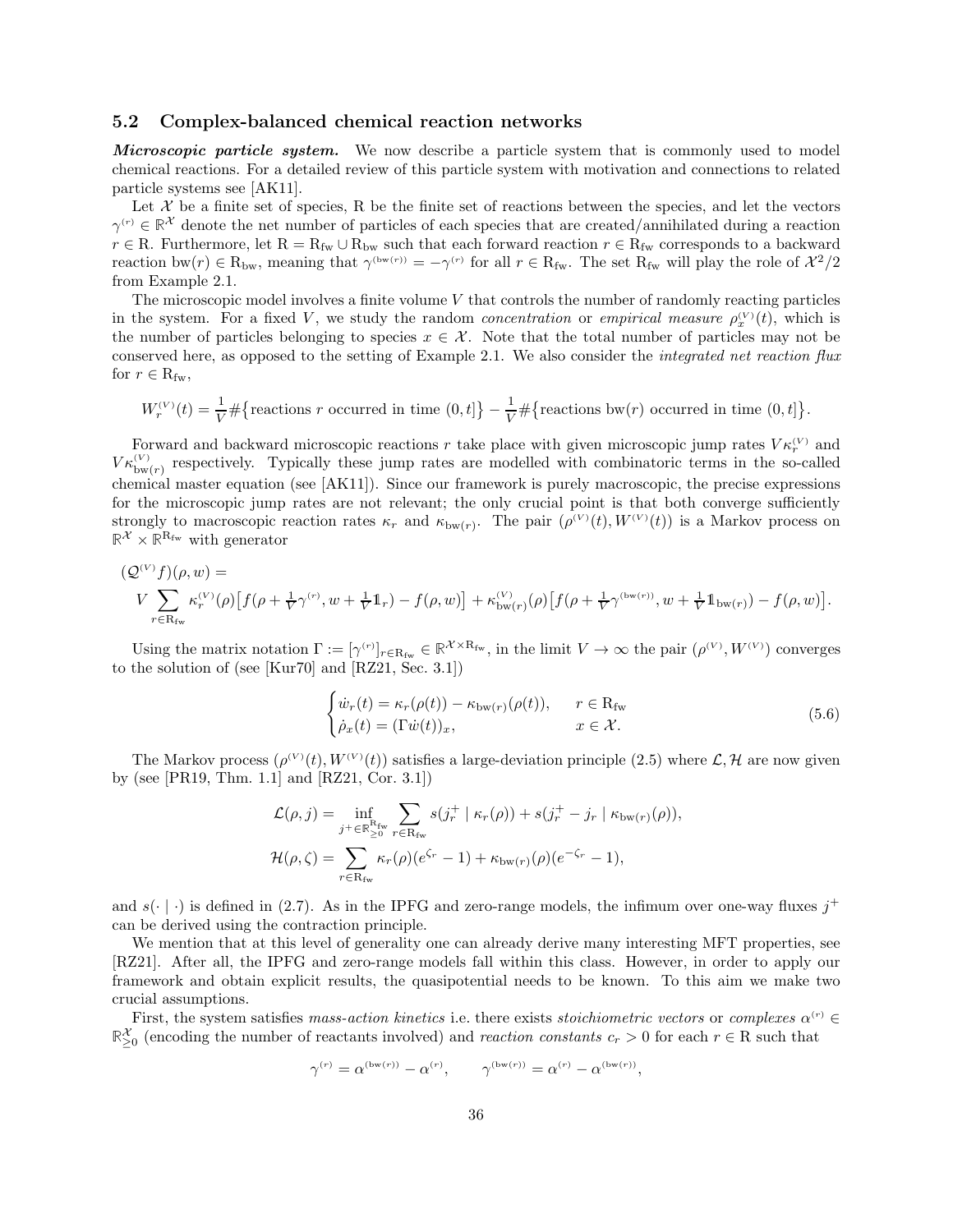and the forward and backward rates satisfy, setting  $\rho^{\alpha^{(r)}} := \prod_{x \in \mathcal{X}} \rho_x^{\alpha_x^{(r)}}$ ,

<span id="page-36-1"></span>
$$
\kappa_r(\rho) = c_r \rho^{\alpha^{(r)}}, \qquad \forall r \in \mathbb{R}.
$$
\n(5.7)

Second, we assume that the system satisfies *complex balance* [\[ACK10,](#page-44-20) Sec. 3.2], i.e. there exists a  $\pi \in \mathbb{R}^{\mathcal{X}}_{>0}$ such that

<span id="page-36-3"></span>
$$
\forall \psi \in \mathbb{R}^{\mathbb{C}}: \sum_{r \in \mathcal{R}_{\text{fw}}} (c_r \pi^{\alpha^{(r)}} - c_{\text{bw}(r)} \pi^{\alpha^{(\text{bw}(r))}}) (\psi_{\alpha^{(r)}} - \psi_{\alpha^{(\text{bw}(r))}}) = 0,
$$
\n(5.8)

where  $\mathbb{C} := {\alpha^{(r)} : r \in \mathbb{R}}$  signifies the set of *complexes*. As a consequence, this  $\pi$  is an equilibrium point of the dynamics [\(5.6\)](#page-35-1). Complex balance says that each complex is in balance, and is a somewhat weaker condition than detailed balance and hence allows for non-dissipative effects. Since the chemical reaction network described here is, as a graph, "reversible", such an equilibrium point  $\pi$  exists if the reaction network has deficiency zero (see [\[ACK10,](#page-44-20) Thm. 3.3]).

**State-flux triple and L-function.** Fix a reference or initial concentration  $\rho^0 \in \mathbb{R}^{\chi}_{\geq 0}$ . The state space consists of all concentrations that can be produced from  $\rho^0$  via reactions:

$$
\mathcal{Z} = \{ \rho \in \mathbb{R}_{\geq 0}^{\mathcal{X}} : \exists w \in \mathbb{R}^{R_{\text{fw}}} \text{ so that } \rho = \rho^0 + \Gamma w \}, \qquad \text{with tangent space}
$$
  

$$
T_{\rho} \mathcal{Z} = \{ u \in \mathbb{R}^{\mathcal{X}} : \rho_x = 0 \implies u_x = 0 \text{ for all } x \in \mathcal{X} \}, \qquad T_{\rho}^* \mathcal{Z} = \mathbb{R}^{\mathcal{X}}.
$$

This set  $\mathcal Z$  is also known in the literature as the non-negative stoichiometric compatibility class or stoichio-metric simplex<sup>[3](#page-36-0)</sup>. The flux space and the associated tangent space are

$$
\mathcal{W} = \{ w \in \mathbb{R}^{\mathrm{R}_{\mathrm{fw}}}: \ \rho^0 + \Gamma w \in \mathcal{Z} \}, \ \ T_{\rho}\mathcal{W} = \{ j \in \mathbb{R}^{\mathrm{R}_{\mathrm{fw}}}: \ \Gamma j \in T_{\rho}\mathcal{Z} \}, \ \ T_{\rho}^* \mathcal{W} = \mathbb{R}^{\mathrm{R}_{\mathrm{fw}}},
$$

where recall that  $\Gamma w = \sum_{r \in R_{fw}} \gamma^{(r)} w_r$ . For an arbitrary  $\rho^0 \in \mathcal{Z}$ , the continuity map  $\phi: \mathcal{W} \to \mathcal{Z}$  is defined as

<span id="page-36-4"></span>
$$
\phi(w) = \rho^0 + \Gamma w,
$$

with  $d\phi_{\rho} = \Gamma$  and  $d\phi_{\rho}^{\mathsf{T}} = \Gamma^{\mathsf{T}}$ . Note that with this setup,  $\phi$  is indeed surjective.

**Quasipotential.** The quasipotential is again the relative entropy with respect to the invariant measure,

$$
\mathcal{V}(\rho) = \sum_{x \in \mathcal{X}} s(\rho_x \mid \pi_x). \tag{5.9}
$$

Recall the relation between the quasipotential and the large-deviation rate functional for the invariant measure of the microscopic system from Theorem [3.6.](#page-26-1) Whereas in the IPFG model this relative entropy appears as the large-deviation rate functional for independent particles by Sanov's Theorem, in the complex balance case this is the rate functional of the explicitly known invariant measure of the microscopic particle system [\[ACK10,](#page-44-20) Thm. 4.1]. As in the previous examples, it can also be checked purely macroscopically that this is the correct quasipotential satisfying [\(2.9\)](#page-10-2).

<span id="page-36-5"></span>**Proposition 5.4.** At the points of differentiability of V, we have  $\mathcal{H}(\rho, d\phi_{\rho}^{\mathsf{T}}d\mathcal{V}(\rho)) = 0$ .

*Proof.* Under the assumption of mass-action kinetics  $(5.7)$  we find<sup>[4](#page-36-2)</sup>

$$
\mathcal{H}(\rho, d\phi_{\rho}^{\mathsf{T}} d\mathcal{V}(\rho)) = \sum_{r \in \mathcal{R}_{\text{fw}}} \kappa_r(\rho) \Big[ \Big(\frac{\rho}{\pi}\Big)^{\gamma^{(r)}} - 1 \Big] + \kappa_{\text{bw}(r)}(\rho) \Big[ \Big(\frac{\rho}{\pi}\Big)^{-\gamma^{(r)}} - 1 \Big]
$$
  
\n
$$
= \sum_{r \in \mathcal{R}_{\text{fw}}} c_r \Big( \pi^{\alpha^{(r)} - \alpha^{(\text{bw}(r))}} \rho^{\alpha^{(\text{bw}(r))}} - \rho^{\alpha^{(r)}} \Big) + c_{\text{bw}(r)} \Big( \pi^{\alpha^{(\text{bw}(r))} - \alpha^{(r)}} \rho^{\alpha^{(r)}} - \rho^{\alpha^{(\text{bw}(r))}} \Big)
$$
  
\n
$$
= \sum_{r \in \mathcal{R}_{\text{fw}}} \Big( c_r \pi^{\alpha^{(r)}} - c_{\text{bw}(r)} \pi^{\alpha^{(\text{bw}(r))}} \Big] \Big[ \Big(\frac{\rho}{\pi}\Big)^{\alpha^{(\text{bw}(r))}} - \Big(\frac{\rho}{\pi}\Big)^{\alpha^{(r)}} \Big] = 0,
$$

<span id="page-36-2"></span><span id="page-36-0"></span><sup>&</sup>lt;sup>3</sup>Under the complex balance assumption the equilibrium point  $\pi$  is unique and stable within this simplex [\[ACK10,](#page-44-20) Thm. 3.2].  $4$ The complex balance assumption  $(5.8)$  is only needed to show that  $(5.9)$  is indeed the quasipotential. However, the proof only requires [\(5.8\)](#page-36-3) to hold for all  $\psi_{\alpha} = (\frac{\rho}{\pi})^{\alpha}$ .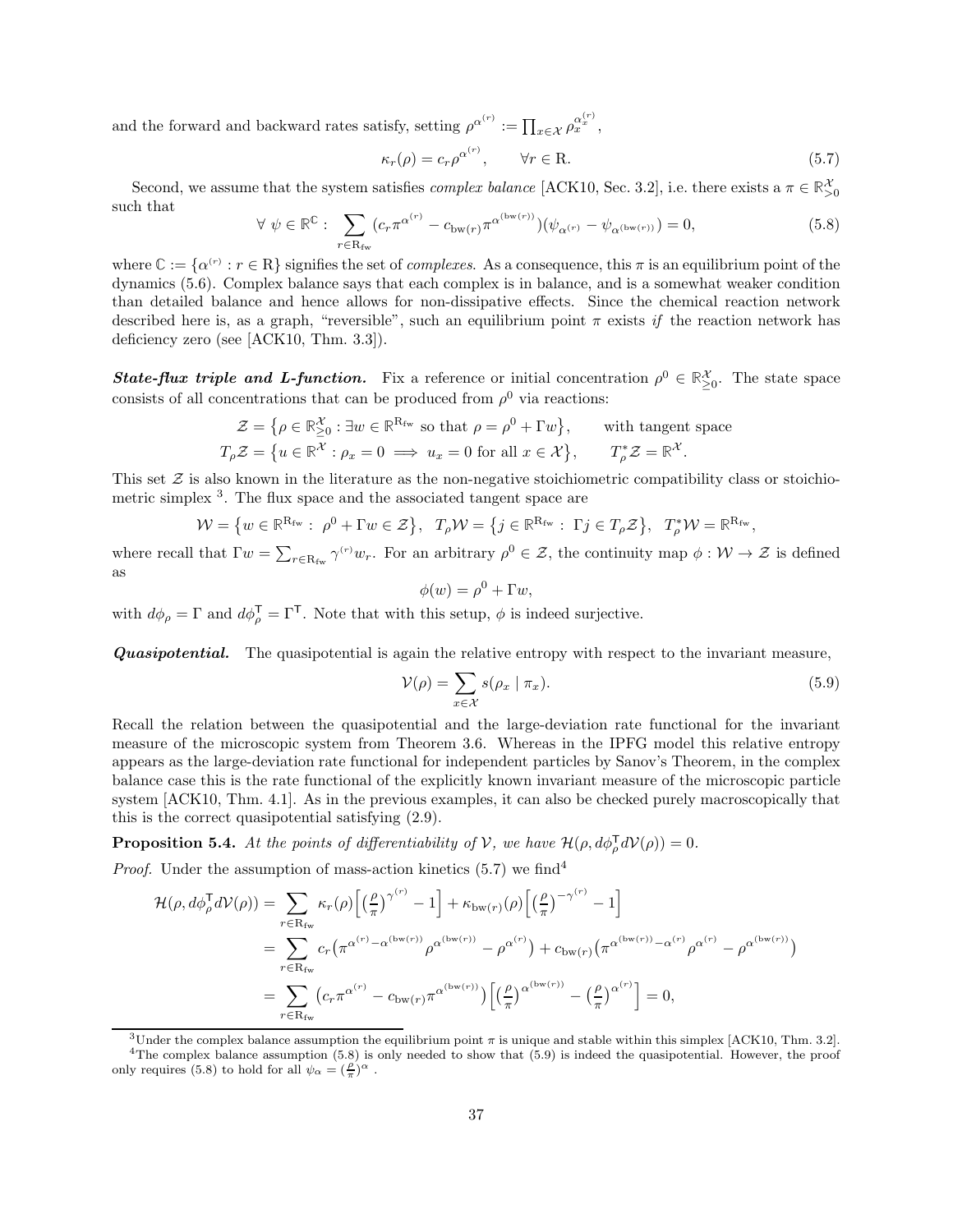where the final equality follows by choosing  $\psi_{\alpha} = (\frac{\rho}{\pi})^{\alpha}$  in the complex-balance condition [\(5.8\)](#page-36-3).

Dissipation potential, forces and orthogonality. The driving force is

$$
F_r(\rho) = \frac{1}{2} \log \frac{\kappa_r(\rho)}{\kappa_{\text{bw}(r)}(\rho)} = \frac{1}{2} \log \left( \frac{c_r}{c_{\text{bw}(r)}} \rho^{-\gamma^{(r)}} \right), \qquad \text{Dom}(F) = \left\{ \rho \in \mathcal{Z} : \rho_x > 0 \text{ for all } x \in \mathcal{X} \right\},
$$

where recall that  $\kappa_r(\rho) = c_r \rho^{\alpha^{(r)}}$ . The dissipation potentials are

$$
\Phi^*(\rho, \zeta) = 2 \sum_{r \in R_{\text{fw}}} \sqrt{\kappa_r(\rho) \kappa_{\text{bw}(r)}(\rho)} \ (\cosh(\zeta_r) - 1),
$$
  

$$
\Phi(\rho, j) = 2 \sum_{r \in R_{\text{fw}}} \sqrt{\kappa_r(\rho) \kappa_{\text{bw}(r)}(\rho)} \left( \frac{\cosh^*(j_r)}{2\sqrt{\kappa_r(\rho) \kappa_{\text{bw}(r)}(\rho)}} + 1 \right).
$$

Note that  $Dom<sub>symdiss</sub>(F) = Dom(F)$ , i.e. the dissipation potential is symmetric.

Following Corollary [2.19,](#page-15-0) the symmetric and antisymmetric forces are

$$
F_r^{\text{sym}}(\rho) = -\left(\frac{1}{2}d\phi_{\rho}^{\text{T}}dV(\rho)\right)_r = -\frac{1}{2}\log\left(\frac{\rho}{\pi}\right)^{\gamma^{(r)}}, \ F_r^{\text{asym}}(\rho) = F_r(\rho) - F_r^{\text{sym}}(\rho) = \frac{1}{2}\log\left(\frac{c_r}{c_{\text{bw}(r)}}\pi^{-\gamma^{(r)}}\right),
$$

with  $Dom(F<sup>sym</sup>) = Dom(F<sup>asym</sup>) = Dom(F)$ . The orthogonality relations in Proposition [2.24](#page-18-1) apply with

$$
\Phi_{\zeta^2}^*(\rho, \zeta^1) = 2 \sum_{r \in \mathcal{R}_{\text{fw}}} \sqrt{\kappa_r(\rho) \kappa_{\text{bw}(r)}(\rho)} \cosh(\zeta_r^2) [\cosh(\zeta_r^1) - 1],
$$
  

$$
\theta_{\rho}(\zeta^1, \zeta^2) = 2 \sum_{r \in \mathcal{R}_{\text{fw}}} \sqrt{\kappa_r(\rho) \kappa_{\text{bw}(r)}(\rho)} \sinh(\zeta^1 r) \sinh(\zeta_r^2).
$$

This notion of generalised orthogonality is consistent with the derivations in [\[RZ21\]](#page-46-0).

**Decomposition of the L-function.** The decompositions in Theorem [2.27](#page-19-0) hold with the L-functions

$$
\mathcal{L}_{(1-2\lambda)F}(\rho, j) = \inf_{j^+ \in \mathbb{R}_{\geq 0}^{\mathbf{R}_{\text{fw}}}} \sum_{r \in \mathcal{R}_{\text{fw}}} s(j_r^+ \mid (\kappa_r(\rho))^{1-\lambda} (\kappa_{\text{bw}(r)}(\rho))^{\lambda}) + s(j_r^+ - j_r \mid (\kappa_r(\rho))^{\lambda} (\kappa_{\text{bw}(r)}(\rho))^{1-\lambda}),
$$
  

$$
\mathcal{L}_{F-2\lambda F^{\text{sym}}}(\rho, j) = \inf_{j^+ \in \mathbb{R}_{\geq 0}^{\mathbf{R}_{\text{fw}}}} \sum_{r \in \mathcal{R}_{\text{fw}}} s(j_r^+ \mid \kappa_r(\rho) \left(\frac{\rho}{\pi}\right)^{\lambda \gamma^{(r)}}) + s(j_r^+ - j_r \mid \kappa_{\text{bw}(r)}(\rho) \left(\frac{\rho}{\pi}\right)^{-\lambda \gamma^{(r)}}),
$$
  

$$
\mathcal{L}_{F-2\lambda F^{\text{asym}}}(\rho, j) = \inf_{j^+ \in \mathbb{R}_{\geq 0}^{\mathbf{R}_{\text{fw}}}} \sum_{r \in \mathcal{R}_{\text{fw}}} s(j_r^+ \mid (\kappa_r(\rho))^{1-\lambda} (\kappa_{\text{bw}(r)}(\rho))^{\lambda} \left(\frac{\rho}{\pi}\right)^{-\lambda \gamma^{(r)}}) + s(j_r^+ - j_r \mid (\kappa_r(\rho))^{\lambda} (\kappa_{\text{bw}(r)}(\rho))^{1-\lambda} \left(\frac{\rho}{\pi}\right)^{\lambda \gamma^{(r)}}),
$$

with the corresponding Fisher informations

$$
\mathcal{R}_F^{\lambda}(\rho) = -\mathcal{H}(\rho, -2\lambda F(\rho)) = \sum_{r \in \mathbb{R}} \kappa_r(\rho) - (\kappa_r(\rho))^{1-\lambda} (\kappa_{bw(r)}(\rho))^{\lambda},
$$
  

$$
\mathcal{R}_{F^{\text{sym}}}^{\lambda}(\rho) = -\mathcal{H}(\rho, -2\lambda F^{\text{sym}}(\rho)) = \sum_{r \in \mathbb{R}} \kappa_r(\rho) - \kappa_r(\rho) \left(\frac{\rho}{\pi}\right)^{\lambda \gamma^{(r)}},
$$
  

$$
\mathcal{R}_{F^{\text{asym}}}^{\lambda}(\rho) = -\mathcal{H}(\rho, -2\lambda F^{\text{asym}}(\rho)) = \sum_{r \in \mathbb{R}} \kappa_r(\rho) - (\kappa_r(\rho))^{1-\lambda} (\kappa_{bw(r)}(\rho))^{\lambda} \left(\frac{\pi}{\rho}\right)^{\lambda \gamma^{(r)}}
$$

The zero-cost flux for  $\mathcal{L}_{F^{sym}}$  is related to a gradient flow by Corollary [2.34;](#page-22-5) this has been discussed in [\[Ren18a,](#page-45-12) Cor. 4.8]. As opposed to IPFG and zero-range examples, the construction of a Poisson structure for  $\mathcal{L}_{F^{asym}}$ is difficult in the chemical reaction setting due to the non-locality of the jump rates and the interplay with the stoichiometric vectors, and remains an open question.

.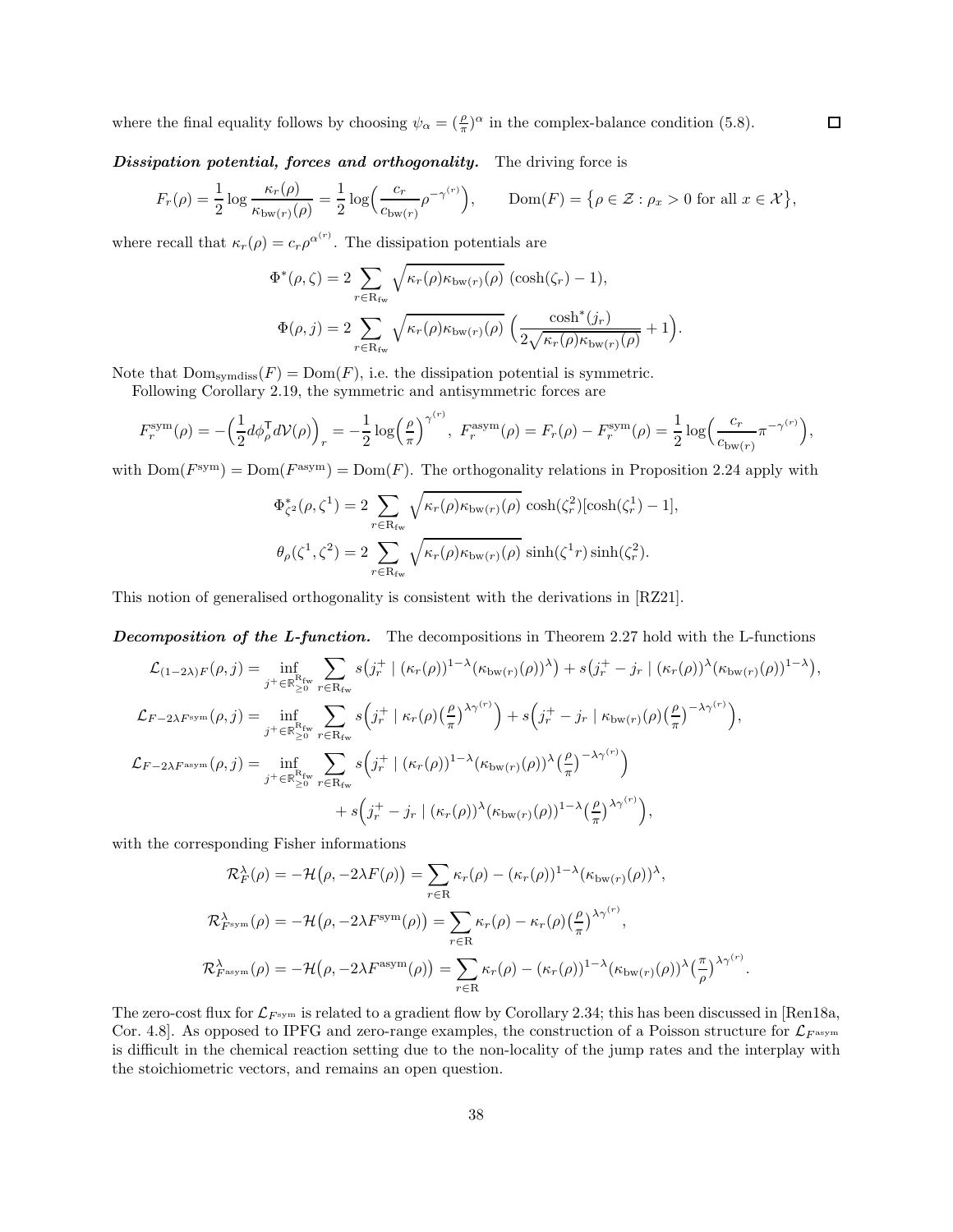#### <span id="page-38-0"></span>5.3 Lattice gases

In this section we focus on the typical setting of MFT  $[BDSG^+15]$ , namely discrete state-space particle systems whose hydrodynamic limit is the following drift-diffusion equation on the torus  $\mathbb{T}^d$ 

$$
\dot{\rho}(t) = -\operatorname{div} j(t),
$$
  
\n
$$
j(t) = j^0(\rho(t)), \qquad \text{with } j^0(\rho) := -\nabla \rho - \chi(\rho)(\nabla U + A).
$$
\n(5.10)

As before  $\rho \in \mathcal{P}(\mathbb{T}^d)$  is the limiting density of the particle system, but now  $\nabla$ , div denote the continuous differential operators in  $\mathbb{R}^d$ . We are given a smooth, strictly-positive potential  $U \in C^\infty(\mathbb{T}^d; \mathbb{R})$  and a smooth divergence-free covector field  $A \in C^{\infty}(\mathbb{T}^d; \mathbb{R}^d)$ , i.e. div  $A = 0$ , that satisfies  $\nabla U \cdot A = 0$ . The smooth function  $\chi : [0, \infty) \to [0, \infty)$  is called the mobility, and we assume that for some  $h : [0, \infty) \to [0, \infty)$ ,

<span id="page-38-3"></span><span id="page-38-1"></span>
$$
\frac{d^2}{da^2}h(a) = \frac{1}{\chi(a)}.\tag{5.11}
$$

Most results about this class of models are well known; we present them here to show that our abstract framework is consistent with 'classical' MFT.

Microscopic particle system. Although the macroscopic framework works for general mobilities, we only describe two standard microscopic particle systems that give rise to different mobilities. For independent random walkers  $\chi(a) = a$ ,  $h(a) = a \log a - a + 1$  and for the simple-exclusion process  $\chi(a) = a(1 - a)$ ,  $h(a) = a \log a + (1 - a) \log(1 - a)$ . Since these two particle systems with limit [\(5.10\)](#page-38-1) have been extensively studied in the literature, we only present the essential features here.

For both particle systems, the particles can jump to neighbouring sites on the lattice  $\mathbb{T}^d \cap (\frac{1}{n}\mathbb{Z})^d$ . In order to pass to the hydrodynamic limit [\(5.10\)](#page-38-1) and derive the corresponding large deviations, the state space will be embedded in the continuous torus. The first particle system consists of independent random walkers with drift. For any  $n \in \mathbb{N}$ , the corresponding empirical measure-flux pair  $(\rho^{(n)}(t), W^{(n)}(t))$  is a Markov process in  $\mathcal{P}(\mathbb{T}^d) \times \mathcal{M}(\mathbb{T}^d; \mathbb{R}^d)$  with generator (see [\[Ren18b\]](#page-45-8))

$$
\begin{split} \big(\mathcal{Q}^{(n)}f\big)(\rho,w) &= n^2\sum_{\substack{\tau\in\mathbb{Z}^d\\|\tau|=1}}\int_{\mathbb{T}^d}n^d\rho(dx)e^{-\left[\frac{1}{2}U(x+\frac{1}{n}\tau)-\frac{1}{2}U(x)+\frac{1}{2n}A(x)\cdot\tau\right]}\\ &\times\left[f\big(\rho-\frac{1}{n^d}\delta_x+\frac{1}{n^d}\delta_{x+\frac{1}{n}\tau},w+\frac{1}{n^{d+1}}\tau\delta_{x+\frac{1}{2n}\tau}\big)-f(\rho,w)\right]. \end{split}
$$

This system can also be derived as the spatial discretisation of interacting stochastic differential equations, although in such continuous-space setting it becomes less straight-forward how to define particle fluxes.

The second particle system is the weakly asymmetric simple exclusion process (WASEP) which has been extensively studied in the MFT literature (see for instance  $[BDSG^+07, BDSG^+15]$  $[BDSG^+07, BDSG^+15]$  $[BDSG^+07, BDSG^+15]$ ). In this case the Markov process  $(\rho^{(n)}(t), W^{(n)}(t))$  has generator

$$
\begin{split} (\mathcal{Q}^{(n)}f)(\rho,w)=n^{2}\sum_{\substack{\tau\in\mathbb{Z}^{d} \\ |\tau|=1}}\int_{\mathbb{T}^{d}}n^{d}\rho(dx)\big(1-n^{d}\rho\big(\{x+\tfrac{1}{n}\tau\}\big)\big)e^{-\big[\frac{1}{2}U(x+\tfrac{1}{n}\tau)-\frac{1}{2}U(x)+\frac{1}{2n}A(x)\cdot\tau\big]} \\ &\times\Big[f\big(\rho-\tfrac{1}{n^{d}}\delta_{x}+\tfrac{1}{n^{d}}\delta_{x+\tfrac{1}{n}\tau},w+\tfrac{1}{n^{d+1}}\tau\delta_{x+\tfrac{1}{2n}\tau}\big)-f(\rho,w)\Big]. \end{split}
$$

Observe that in both generators, the flux w has a different scaling than the particle density  $\rho$ . This is required to ensure that the discrete-space, finite-n continuity equation converges to the continuous-space continuity equation with differential operator − div.

Passing  $n \to \infty$  we arrive at the hydrodynamic limit [\(5.10\)](#page-38-1) with  $\chi(a) := a$  for the first particle system and  $\chi(a) := a(1-a)$  for the second particle system. The corresponding large-deviation cost function and its dual are

<span id="page-38-2"></span>
$$
\mathcal{L}(\rho, j) = \frac{1}{4} \|j - j^0(\rho)\|_{L^2(1/\chi(\rho))}^2, \quad \mathcal{H}(\rho, \zeta) = \|\zeta\|_{L^2(\chi(\rho))}^2 + \int_{\mathbb{T}^d} \zeta(x) j^0(\rho)(x) dx.
$$
 (5.12)

See [\[Ren18b,](#page-45-8) Sec. 5] for the large-deviations of the random walkers (with  $A = 0$ ), [\[KL99,](#page-45-21) Chap. 10] for exclusion process without fluxes, and [\[BDSG](#page-44-21)+07, Thm. 2.1] for exclusion process with fluxes (with  $A = 0$ ).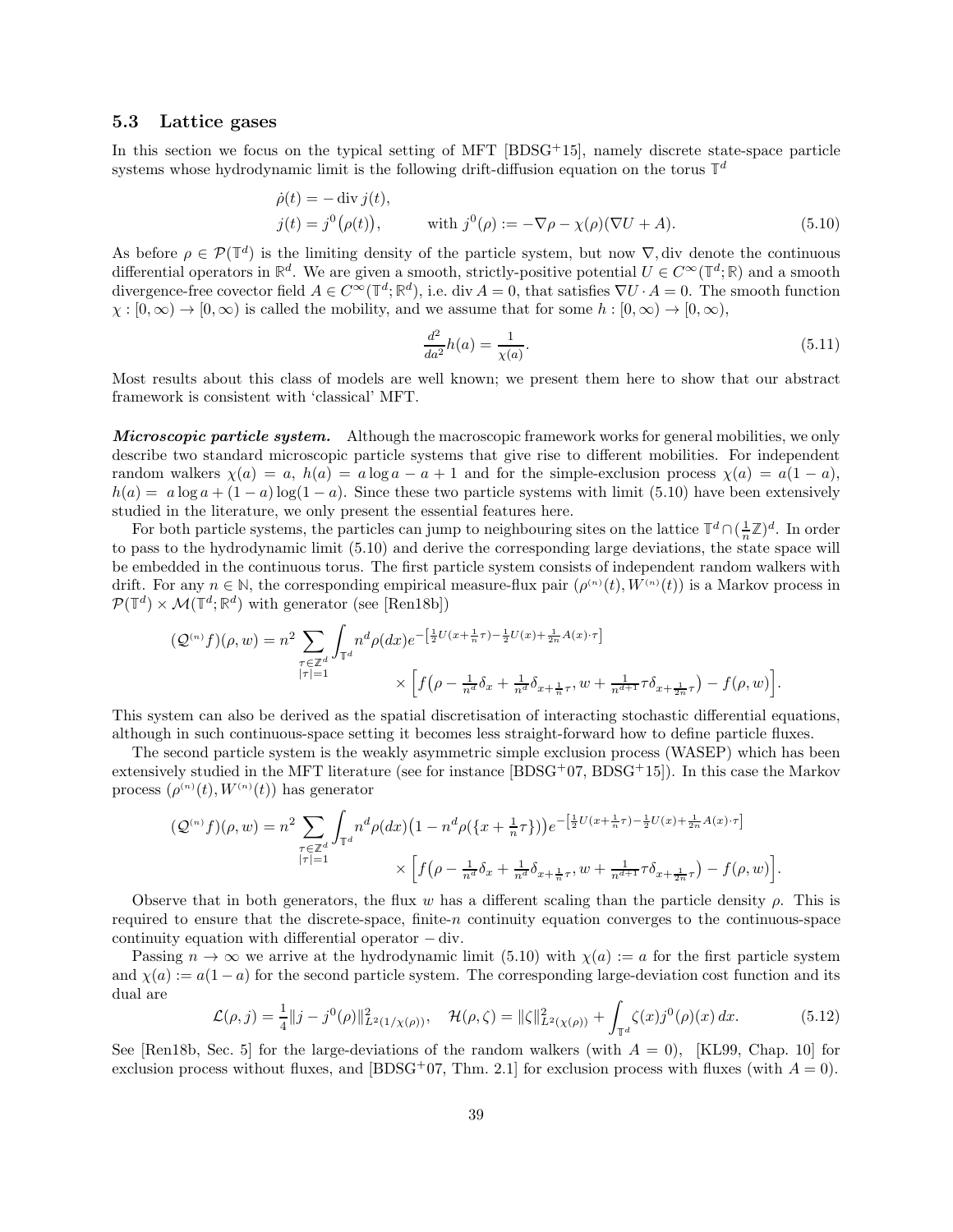**State-flux triple and L-function.** The exact form of the state-flux triple is implied by  $(5.12)$ . However, as opposed to the finite-dimensional examples discussed earlier, here we are dealing infinite-dimensional spaces, which severely complicates the definition of Banach manifolds  $\mathcal{Z}, \mathcal{W}$  and the mapping  $\phi$ . Therefore in what follows we will only formally define these objects. The only formality will be that  $\mathcal{Z}, \mathcal{W}$  are not true manifolds, in the sense that their tangent spaces  $T_{\rho}Z, T_{w}W$  are not isometrically isomorphic to some fixed Banach space, but rather depend on the points  $\rho, w$ . This does not pose a big problem, as long as we are able to identify the local tangent and cotangent spaces  $T_{\rho}Z, T_w W, T_{\rho}^*Z, T_{\rho}^*W$ , differential  $d\phi$  and its adjoint  $d\phi^{\mathsf{T}}$  that are needed to decompose  $\mathcal{L}$  locally.

For the state space we choose  $\mathcal{Z} = (\mathcal{P}(\mathbb{T}^d), W_2)$ , the space of probability measures on the (compact) torus, endowed with the Wasserstein-2 metric W<sub>2</sub>. For any  $\rho \in \mathcal{Z}$ , the corresponding cotangent and tangent spaces are

$$
T_{\rho}^* \mathcal{Z} := \overline{\{C^{\infty}(\mathbb{T}^d)\}}^{\|\cdot\|_{1,\chi(\rho)}}, \quad T_{\rho} \mathcal{Z} = \Big\{-\operatorname{div}(\chi(\rho)h) \text{ (in distr. sense)}: h \in \overline{\{\nabla \varphi : \varphi \in C^{\infty}(\mathbb{T}^d)\}}^{\|\cdot\|_{L^2(\chi(\rho))}}\Big\}.
$$

with the standard (semi)norms from Wasserstein-2 geometry [\[Pel14,](#page-45-25) Sec. 3.4.2]

$$
\|\xi\|_{1,\chi(\rho)}^2 := \|\nabla \xi\|_{L^2(\chi(\rho))}^2, \quad \|u\|_{-1,\chi(\rho)}^2 := \inf_{\substack{j \in T_\rho \mathcal{W} \\ u = -\text{ div } j}} \|j\|_{L^2(1/\chi(\rho))}^2.
$$

As in the other examples we fix a reference point  $\rho^0 \in \mathcal{Z}$ . For the flux space we then choose

$$
\mathcal{W} = \left\{ w \in \mathcal{M}(\mathbb{T}^d; \mathbb{R}^d) : \rho^0 - \text{div } w \text{ (in distr. sense)} \in \mathcal{P}(\mathbb{T}^d) \right\}
$$

endowed with the metric

$$
\forall w_1, w_2 \in \mathcal{W}, d^2_{\mathcal{W}}(w_1, w_2) := \inf_{\substack{\hat{w}: [0,1] \to \mathcal{W} \\ \hat{w}(0) = w_1, \hat{w}(1) = w_2}} \int_0^1 ||\hat{w}(t)||^2_{L^2(1/\chi(\rho_0 - \text{div}\,\hat{w}(t)))} dt.
$$

The corresponding (co-)tangent spaces are

$$
T_{\rho}^* \mathcal{W} = L^2(\chi(\rho)), \quad T_{\rho} \mathcal{W} = L^2(1/\chi(\rho)),
$$

which is indeed consistent with the structure of [\(5.12\)](#page-38-2). With these definition we can now write  $\langle \zeta, j \rangle =$  $\int_{\mathbb{T}^d} \zeta(x) j(x) dx$  for the pairing between any  $\zeta \in L^2(\chi(\rho))$  and  $j \in L^2(1/\chi(\rho))$ .

Finally we define  $\phi : \mathcal{W} \to \mathcal{Z}$  as

$$
\phi(w) := \rho^0 - \operatorname{div} w,
$$

and therefore  $d\phi_{\rho} = -\text{div} : T_{\rho} \mathcal{W} \to T_{\rho} \mathcal{Z}$  is indeed a bounded linear operator with bounded linear adjoint  $d\phi_{\rho}^{\mathsf{T}} = \nabla : T_{\rho}^{*} \mathcal{Z} \to T_{\rho}^{*} \mathcal{W}.$ 

Note that this setup is slightly different from the standard Wasserstein geometry, where the fluxes are defined so as to satisfy  $\dot{\rho} = \text{div}(\rho j)$ , while in our context the fluxes satisfy  $\dot{\rho} = \text{div} j$ . This difference is merely a convention, and we will see below that the contraction onto Z with  $\chi(\rho) = \rho$  leads to the classical Wasserstein setting via the EDI.

**Quasipotential.** The quasipotential  $\mathcal{V}: \mathcal{Z} \to \mathbb{R}$  is defined as, recalling [\(5.11\)](#page-38-3),

$$
\mathcal{V}(\rho) = \int_{\mathbb{T}^d} [h(\rho(x)) + U(x)\rho(x)] \, dx,
$$

Note that  $V(\rho)$  is well-defined for  $\rho \in \mathcal{Z}$  which are absolutely continuous with respect to the uniform measure on the torus, i.e.  $\rho(dx) = \rho(x)dx$ . Using

$$
d\mathcal{V}(\rho) = h'(\rho) + U, \quad \nabla d\mathcal{V}(\rho) = (\chi(\rho))^{-1} \nabla \rho + \nabla U,
$$

its easy to verify that  $\mathcal{H}(\rho, d\phi_{\rho}^{\mathsf{T}} d\mathcal{V}(\rho)) = 0$  and therefore V is indeed a quasipotential in the sense of Defi-nition [2.5.](#page-10-1) Note that in the case  $\chi(a) = a, \mathcal{V}$  is the relative entropy with respect to the Gibbs-Boltzmann measure  $\mu(dx) = Z^{-1}e^{-U(x)} dx$ .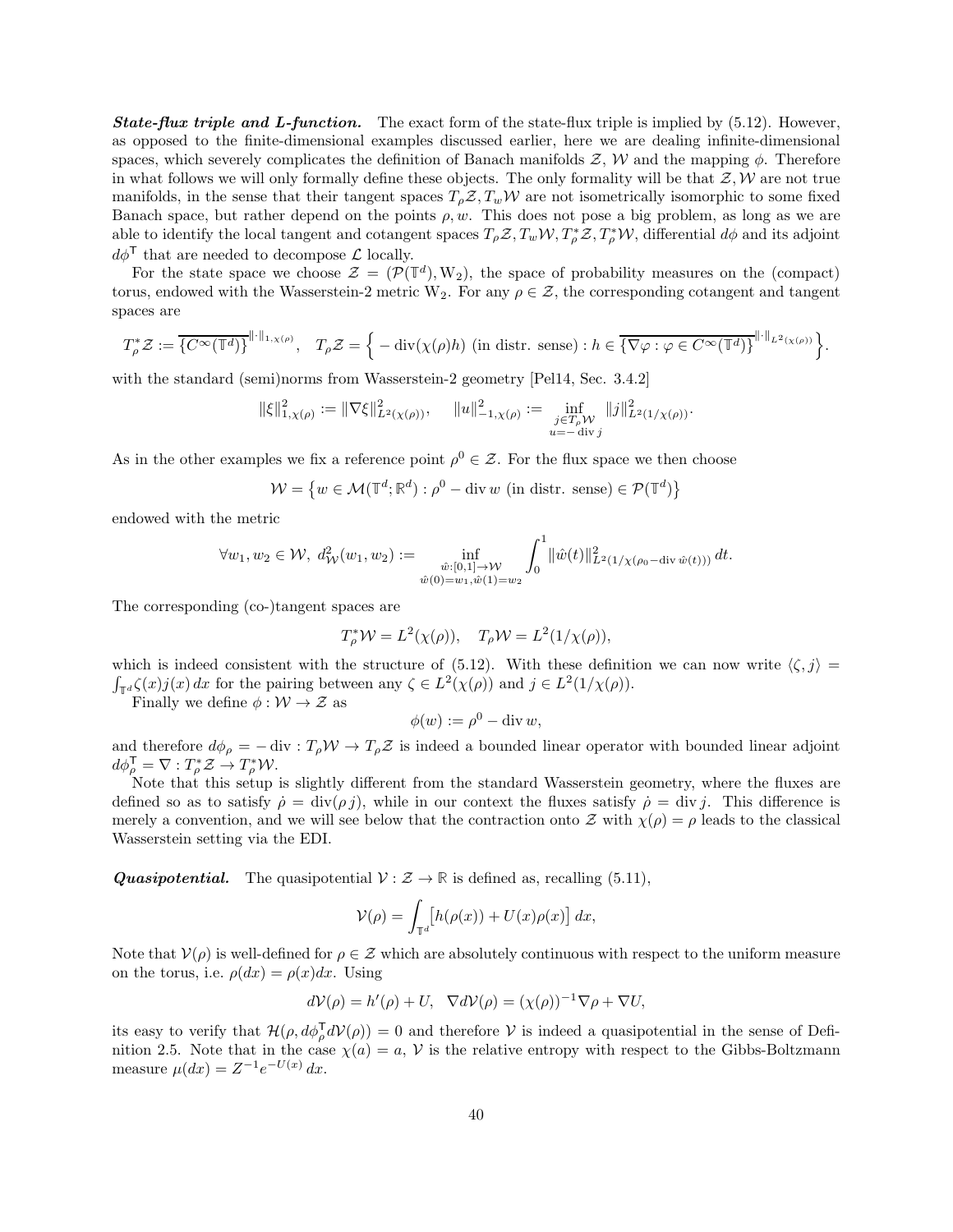Dissipation potential, forces and orthogonality. Using Definition  $(2.8)$  the driving force is

$$
F(\rho) = \frac{1}{2}(\chi(\rho))^{-1}j^{0}(\rho), \quad \text{Dom}(F) = \{ \rho \in \mathcal{Z} : \ \rho(dx) = \rho(x)dx, \ \chi(\rho(x)) > 0 \text{ almost everywhere} \}.
$$

The dissipation potential and its dual are

$$
\Phi^*(\rho,\zeta) = \|\zeta\|_{L^2(\chi(\rho))}^2 + \langle \zeta,j^0(\rho) - 2\chi(\rho)F(\rho) \rangle = \|\zeta\|_{L^2(\chi(\rho))}^2, \quad \Phi(\rho,j) = \frac{1}{4}\|j\|_{L^2(1/\chi(\rho))}^2.
$$

Observe that  $\text{Dom}_{symdiss}(F) = \text{Dom}(F)$ , i.e. the dissipation potential is symmetric. Following Corollary [2.19,](#page-15-0) the symmetric and antisymmetric forces are

$$
F^{\text{sym}}(\rho) = -\frac{1}{2}d\phi_{\rho}^{\mathsf{T}}d\mathcal{V}(\rho) = -\frac{1}{2}[(\chi(\rho))^{-1}\nabla\rho + \nabla U], \quad F^{\text{asym}}(\rho) = F(\rho) - F^{\text{sym}}(\rho) = -\frac{1}{2}A,
$$

with  $Dom(F<sup>sym</sup>) = Dom(F)$ . Note that the antisymmetric force  $F<sup>asym</sup>$  is independent of  $\rho$ .

The generalised orthogonality relations in Proposition [2.24](#page-18-1) apply with

$$
\Phi_{\zeta^2}^*(\rho,\zeta^1) = \|\zeta^1\|_{L^2(\chi(\rho))}^2, \ \ \theta_{\rho}(\zeta^1,\zeta^2) = 2(\zeta^1,\zeta^2)_{L^2(\chi(\rho))},
$$

where  $(\cdot, \cdot)_{L^2(\chi(\rho))}$  is the  $\chi(\rho)$ -weighted  $L^2$  norm. This shows that for quadratic dissipation potentials, the generalised expansion of Proposition [2.24](#page-18-1) indeed collapses to the usual expansion of squares, i.e.:

$$
\Phi^*(\rho, \zeta^1 + \zeta^2) = \|\zeta^1 + \zeta^2\|_{L^2(\chi(\rho))}^2 = \|\zeta^1\|_{L^2(\chi(\rho))}^2 + 2(\zeta^1, \zeta^2)_{L^2(\chi(\rho))} + \|\zeta^2\|_{L^2(\chi(\rho))}^2
$$
  
= 
$$
\Phi^*(\rho, \zeta^1) + \theta_\rho(\zeta^2, \zeta^1) + \Phi^*_{\zeta^1}(\rho, \zeta^2).
$$

**Decomposition of the Lagrangian.** The decompositions in Theorem [2.27](#page-19-0) hold with the L-functions

$$
\mathcal{L}_{2\lambda F}(\rho, j) = \frac{1}{4} ||j - 4\lambda \chi(\rho) F(\rho) ||_{L^2(1/\chi(\rho))}^2,
$$
  

$$
\mathcal{L}_{F-2\lambda F^{\text{sym}}}(\rho, j) = \frac{1}{4} ||j - 2\chi(\rho) F^{\text{asym}} - 2(1 - 2\lambda)\chi(\rho) F^{\text{sym}}(\rho) ||_{L^2(1/\chi(\rho))}^2,
$$
(5.13)

$$
\mathcal{L}_{F-2\lambda F^{\text{asym}}}(\rho, j) = \frac{1}{4} \|j - 2(1 - 2\lambda)\chi(\rho)F^{\text{asym}} - 2\chi(\rho)F^{\text{sym}}(\rho)\|_{L^2(1/\chi(\rho))}^2,
$$
(5.14)

and the corresponding Fisher informations

$$
\mathcal{R}_{F}^{\lambda}(\rho) = \mathcal{H}(\rho, -2\lambda F(\rho)) = \lambda(1 - \lambda) \| - 2F(\rho) \|_{L^{2}(\chi(\rho))}^{2},
$$
  

$$
\mathcal{R}_{F^{\text{sym}}}^{\lambda}(\rho) = \mathcal{H}(\rho, -2\lambda F^{\text{sym}}(\rho)) = \lambda(1 - \lambda) \| - 2F^{\text{sym}}(\rho) \|_{L^{2}(\chi(\rho))}^{2},
$$
  

$$
\mathcal{R}_{F^{\text{asym}}}^{\lambda}(\rho) = \mathcal{H}(\rho, -2\lambda F^{\text{asym}}) = \lambda(1 - \lambda) \| - 2F^{\text{asym}} \|_{L^{2}(\chi(\rho))}^{2}.
$$

The positivity of these Fisher informations is obvious from the definition. In this setting, the decompositions in Theorem [2.27](#page-19-0) can be derived simply by expanding the squares in the the L-function.

Repeating the calculations in Corollary [2.32](#page-21-0) for  $\chi(a) = a$ , we arrive at the local FIR equality for diffusion processes (with u as a placeholder for  $\dot{\rho}$ ) [\[HPST20,](#page-44-3) Eq. (14)]

<span id="page-40-0"></span>
$$
\langle d \text{RelEnt}(\rho|\mu), u \rangle + \left\| \nabla \log \frac{\rho}{\mu} \right\|_{L^2(\rho)} \leq \hat{\mathcal{L}}(\rho, j),
$$

where the contracted L-function  $\hat{\mathcal{L}}$  is defined in [\(2.38\)](#page-21-1), the relative entropy with respect to  $\mu$  is defined as  $\text{RelEnt}(\cdot|\mu) := \mathcal{V}(\cdot).$ 

We now briefly comment on the symmetric and antisymmetric L-functions. Substituting  $\lambda = \frac{1}{2}$  in [\(5.14\)](#page-40-0) and expanding the square we find

$$
\mathcal{L}_{F^{\text{sym}}}(\rho, j) = \frac{1}{4} ||j||_{L^{2}(1/\chi(\rho))}^{2} + \frac{1}{4} || - 2\chi(\rho) F^{\text{sym}}(\rho) ||_{L^{2}(1/\chi(\rho))}^{2} - \frac{1}{2} \langle j, -2F^{\text{sym}}(\rho) \rangle
$$
  
= 
$$
\frac{1}{4} ||j||_{L^{2}(1/\chi(\rho))}^{2} + \frac{1}{4} ||\nabla d\mathcal{V}(\rho)||_{L^{2}(\chi(\rho))}^{2} - \frac{1}{2} \langle \text{div } j, d\mathcal{V}(\rho) \rangle,
$$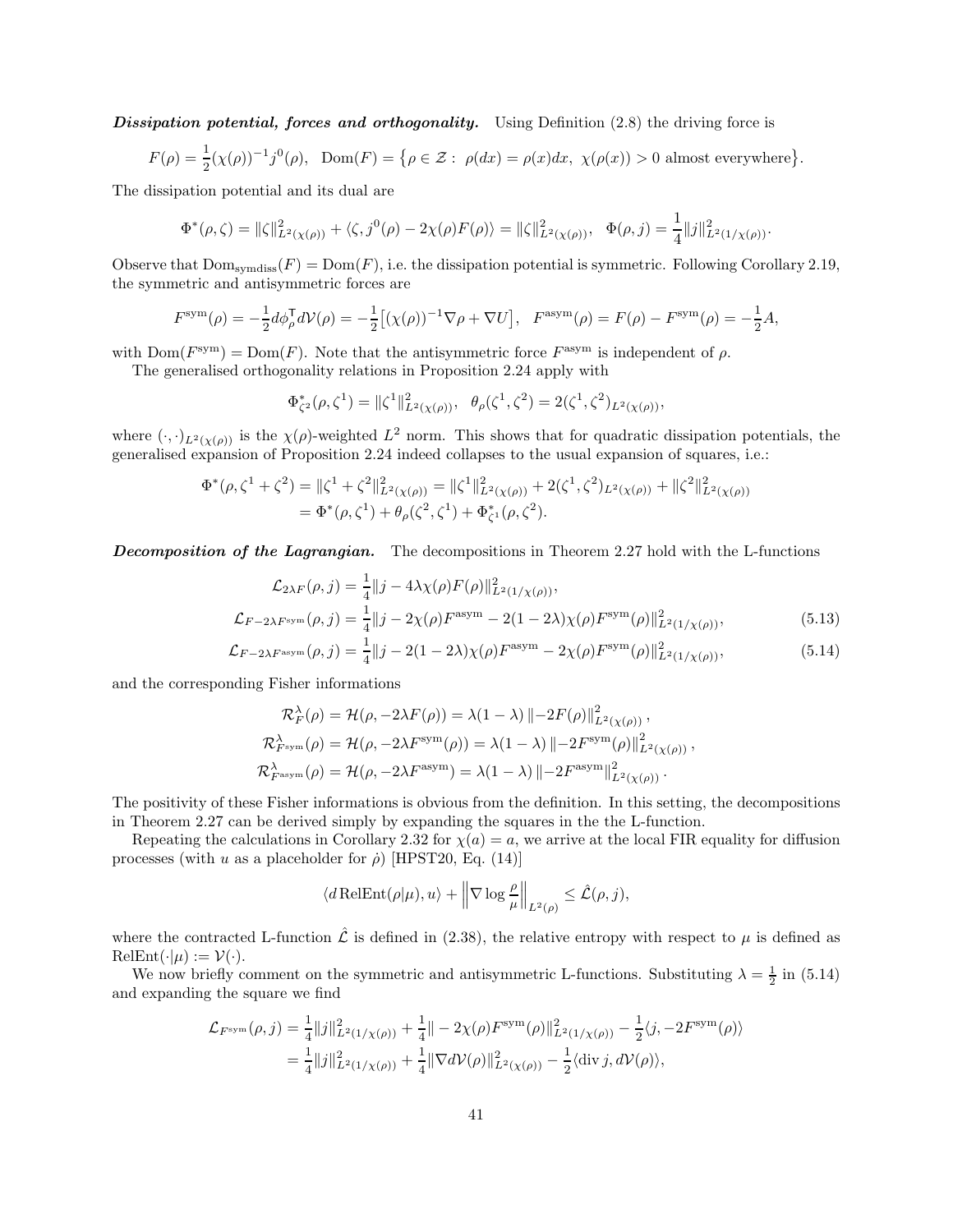where we have used  $-2F^{\text{asym}}(\rho) = \nabla d\mathcal{V}(\rho)$  and the definition of  $\|\cdot\|_{-1,\chi(\rho)}$ . Using this decomposition of  $\mathcal{L}_{F<sub>sym</sub>$ , the contracted symmetric L-function

$$
\hat{\mathcal{L}}_{F^{\mathrm{sym}}}(\rho,u):=\inf_{j\in T_{\rho}\mathcal{W}:\,u=-\text{ div }j}\mathcal{L}_{F^{\mathrm{sym}}}(\rho,j),
$$

admits the decomposition

<span id="page-41-1"></span>
$$
\hat{\mathcal{L}}_{F^{\text{sym}}}(\rho, u) = \Psi(\rho, u) + \Psi^*(\rho, -\frac{1}{2}dV(\rho)) + \frac{1}{2}\langle dV(\rho), u\rangle,
$$
\n(5.15)

where the contracted dissipation potential  $\Psi(\rho, u) = \frac{1}{4} ||u||^2_{-1, \chi(\rho)}$  and its dual  $\Psi^*(\rho, s) = ||s||^2_{1, \chi(\rho)}$  (recall abstract definition in [\(2.40\)](#page-22-1)). The decomposition [\(5.15\)](#page-41-1) is the standard Wasserstein-based EDI for the drift-diffusion equation [\(5.10\)](#page-38-1) (see for instance [\[MPR14,](#page-45-0) Sec. 4.2]).

Similarly, the purely antisymmetric L-function and its contraction read

$$
\mathcal{L}_{F^{\text{asym}}}(\rho, j) = \frac{1}{4} ||j + \chi(\rho)A||^2_{L^2(1/\chi(\rho))}, \quad \hat{\mathcal{L}}_{F^{\text{asym}}}(\rho, u) = \frac{1}{4} ||u + \text{div}(\chi(\rho)A)||^2_{-1, \chi(\rho)},
$$

with zero-cost velocity  $u^0(\rho) = -\operatorname{div}(\chi(\rho)A) = -\nabla(\chi(\rho)) \cdot A$ . While the corresponding evolution equation  $\dot{\rho}(t) = \text{div}(\chi(\rho)A)$  preserves the energy

$$
\mathcal{E}: \mathcal{Z} \to \mathbb{R}, \quad \mathcal{E}(\rho) := \int_{\mathbb{T}^d} U(x) \, d\rho(x),
$$

it is not clear if we can define an operator  $\mathbb{J}$  such that Conjecture [2.36](#page-23-2) holds. However in the case  $A = J\nabla U$ where  $J \in \mathbb{R}^{d \times d}$  is a constant skew-symmetric matrix, we define the operator

$$
\mathbb{J}:\mathcal{Z}\to (T_\rho^*\mathcal{Z}\to T_\rho\mathcal{Z}),\ \ \mathbb{J}(\rho)(\zeta):=\mathrm{div}\big(\rho J\nabla\zeta\big).
$$

Using the antisymmetry of  $J$  it follows that

$$
\langle \zeta^1, \mathbb{J}(\rho) \zeta^2 \rangle = \int_{\mathbb{T}^d} \zeta^1 \operatorname{div}(\rho J \nabla \zeta^2) = - \int_{\mathbb{T}^d} \nabla \zeta^1 \cdot J \nabla \zeta^2 \rho = - \langle \mathbb{J}(\rho) \zeta^1, \zeta^2 \rangle,
$$

i.e. **J** is a skew-symmetric operator. Furthermore **J** satisfies the Jacobi identity by an elementary but tedious calculation which we skip. Therefore the antisymmetric zero-cost velocity indeed evolves according to the standard Hamiltonian system (see for instance [\[DPZ13,](#page-44-10) Section 3.2]) with energy  $\mathcal E$  and Poisson structure  $\mathbb J$ .

## <span id="page-41-0"></span>6 Conclusion and discussion

In this paper we have presented an abstract macroscopic framework, which, for a given flux-density Lfunction, provides its decomposition into dissipative and non-dissipative components and a generalised notion of orthogonality between them. This decomposition provides a natural generalisation of the gradient-flow framework to systems with non-dissipative effects. Specifically we prove that the symmetric component of the L-function corresponds to a purely dissipative system and conjecture that the antisymmetric component corresponds to a Hamiltonian system, which has been verified in several examples. We then apply this framework to various examples, both with quadratic and non-quadratic L-functions.

We now comment on several related issues and open questions.

Why does the density-flux description work? While at the level of the evolution equations which are of continuity-type, the density-flux description does not offer any advantage (recall  $(1.1)$ ), at the level of the cost functions it allows us to naturally encode divergence-free effects. This is clearly visible for instance in Theorem [2.27,](#page-19-0) where the evolutions corresponding to  $\mathcal{L}_{F^{\text{sym}}}$ ,  $\mathcal{L}_{F^{\text{asym}}}$  are dissipative and energypreserving respectively, while the zero of the full L-function characterises the macroscopic evolution. A simple contraction argument allows us to retrieve the classical gradient-flow structure as well as the FIR inequalities in a fairly general setting, which further reveals the power of this description.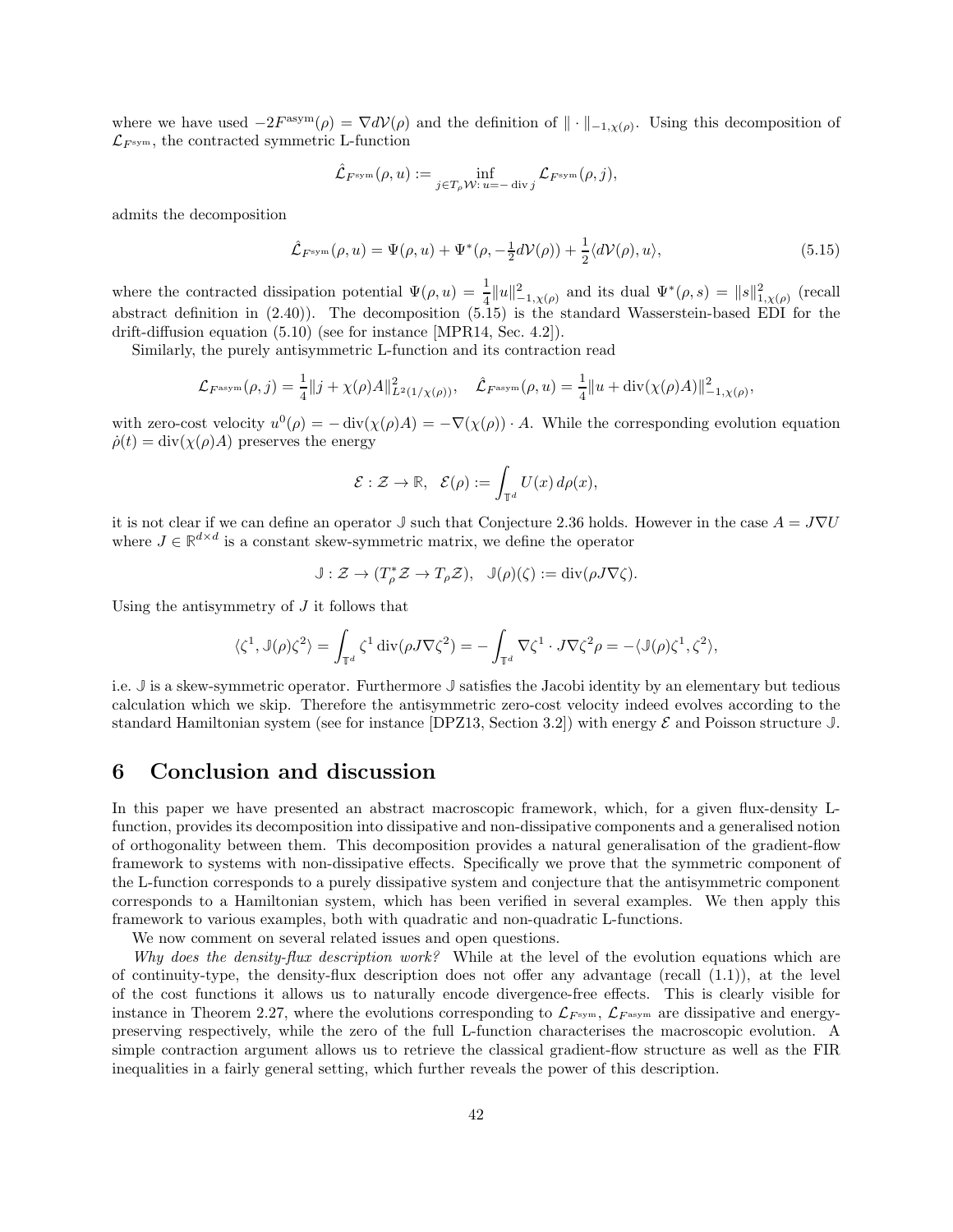Antisymmetric force and L-function. While in the abstract framework the antisymmetric force  $F^{\text{asym}} =$  $F^{\text{asym}}(\rho)$  is a function of  $\rho \in \text{Dom}(F^{\text{asym}})$ , in all the concrete examples studied in this paper,  $F^{\text{asym}}$  is independent of ρ. It is not clear to us if this is a general property of the antisymmetric force or a special characteristic of the examples studied in this paper.

In Section [2.6](#page-22-0) we conjectured that the zero-velocity flux for the contracted antisymmetric L-function admits a Hamiltonian structure, which was concretely proved for IPFG and zero-range process in Propo-sition [4.2,](#page-29-0) [5.3](#page-34-2) respectively. While this gives insight into the associated zero-flows, it is not clear if  $\mathcal{L}_{F^{asym}}$ admits a variational formulation akin to the gradient-flow structure for  $\mathcal{L}_{F^{sym}}$  discussed in Corollory [2.34.](#page-22-5)

Chemical-reaction networks. Complex balance [\(5.8\)](#page-36-3) has been assumed in the literature to ensure the existence of an invariant measure in the chemical-reaction network (see for instance [\[ACK10,](#page-44-20) Thm. 3.3]). However the proof of Proposition [5.4,](#page-36-5) which states that the relative entropy is the quasipotential, uses a weaker assumption than complex balance (see footnote [4\)](#page-36-2). An important open question is whether this weaker assumption is a substantial relaxation of the complex balance assumption and whether it is sufficient to prove the existence of an invariant measure.

Furthermore, the Hamiltonian structure of the zero-velocity for  $\mathcal{L}_{F^{asym}}$  in the chemical-reaction setting is open. As pointed out in Section [5.2,](#page-35-0) the non-locality of the jump rates for chemical-reaction networks offers a challenge as opposed to the local jump rates for IPFG and zero-range process.

Generalised orthogonality. The notion of generalised orthogonality as introduced in Section [2.4](#page-17-0) allows us to decompose the L-function as in Theorem [2.27](#page-19-0) for the special case  $\lambda = \frac{1}{2}$ . However a natural question is whether this notion of orthogonality encoded via  $\theta_{\rho}$  can be generalised to allow for any  $\lambda \in [0,1]$ . This would provide a deeper understanding of our main decomposition Theorem [2.27](#page-19-0) as well as a clear interpretation of the Fisher information in terms of a modified dissipation potential.

Quasipotentials for multiple invariant measures. In Remark [3.8](#page-27-4) we discussed the possibility of having multiple quasipotentials. On a macroscopic level, forcing uniqueness for non-quadratic Hamilton-Jacobi equations is generally challenging. This is not merely a technical issue, since even on a microscopic level there may be multiple invariant measures; we have not pursued this possibility any further.

Global-in-time decompositions. In this paper we have focussed on the local-in-time description of the Lfunction as opposed to working with time-dependent trajectories. While it is not obvious how to generalise the various abstract results to allow for global-in-time descriptions, we expect that it can be worked out case by case for the examples presented in this paper. The main difficulty here is that the time-dependent trajectories are allowed to explore the boundary of the domain where the forces are not well-defined, and therefore an appropriate regularisation procedure is required to extend the domain of definition of these forces.

Acknowledgements. The authors are grateful to Alexander Mielke who provided the proof of the Hamiltonian structure for linear antisymmetric flows discussed in Appendix [A.](#page-43-1) The authors thank Jin Feng, Davide Gabrielli, Mark Peletier, Richard Kraaij and P´eter Koltai for insightful discussions. US thanks Julien Reygner who first pointed out the possibility of a connection between FIR inequalities and MFT. This work was presented at the MFO Workshop 2038 'Variational Methods for Evolution' and the authors would like to thank the participants for stimulating interactions. The work of RP and MR has been funded by the Deutsche Forschungsgemeinschaft (DFG) through grant CRC 1114 "Scaling Cascades in Complex Systems", Project C08. The work of US was supported by the Alexander von Humboldt foundation and the DFG under Germany's Excellence Strategy–MATH+: The Berlin Mathematics Research Center (EXC-2046/1)-project ID:390685689 (subproject EF4-4).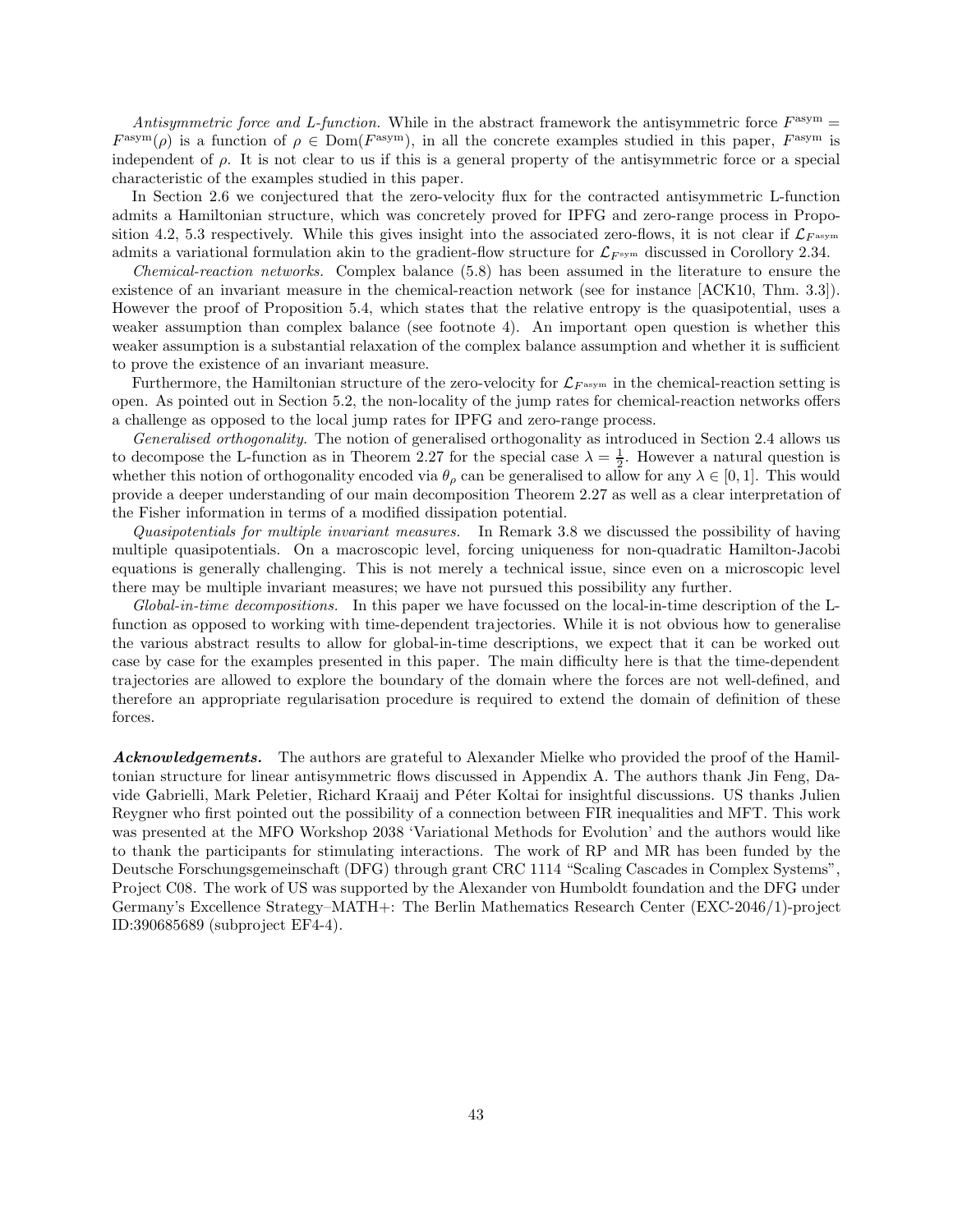# Appendices

## <span id="page-43-1"></span>A Hamiltonian structure for linear antisymmetric flow

For the ease of notation, throughout this appendix we will use  $\langle \cdot, \cdot \rangle$  to denote the standard inner product of vectors in  $\mathbb{R}^d$ . We study the linear ODEs of the form

<span id="page-43-3"></span>
$$
\dot{\omega} = \frac{1}{2} A \omega \in \mathbb{R}^d \quad \text{with} \quad A^{\mathsf{T}} \omega_* = A \omega_* = 0 \text{ for some } \omega_* \neq 0. \tag{A.1}
$$

In Theorem [A.2](#page-43-2) we provide a complete characterisation of a natural Hamiltonian structure for these ODEs. In contrast to the typical settings of Hamiltonian systems, where  $A \in \mathbb{R}^{d \times d}$  is assumed to be skew-symmetric, here we assume the existence of an invariant vector  $\omega_*$  for the dynamics. The zero-cost antisymmetric flux for the IPFG system discussed in Section [4](#page-28-0) is of the form [\(A.1\)](#page-43-3).

The following lemma provides a useful alternate characterisation of the Jacobi identity for Poisson structures which will be used to prove Theorem [A.2](#page-43-2) below.

<span id="page-43-0"></span>**Lemma A.1.** For any  $x \in \mathbb{R}^d$ , define  $\{\cdot, \cdot\} : \mathbb{R}^d \times \mathbb{R}^d \to \mathbb{R}$  by

<span id="page-43-4"></span>
$$
\{\mathcal{G}_1(x), \mathcal{G}_2(x)\} := \langle D\mathcal{G}_1, \tilde{\mathbb{J}} D\mathcal{G}_2 \rangle, \tag{A.2}
$$

where  $\mathcal{G}_1, \mathcal{G}_2 : \mathbb{R}^d \to \mathbb{R}$  are  $C^2$ -mappings, D is the Jacobian, and the  $C^1$  matrix-valued function  $x \to \tilde{\mathbb{J}}(x) \in$  $\mathbb{R}^{d \times d}$  is antisymmetric, i.e.  $\widetilde{\mathbb{J}}^{\mathsf{T}} = -\widetilde{\mathbb{J}}$ . The bracket [\(A.2\)](#page-43-4) satisfies the Jacobi identity if and only if for any smooth  $\mathcal{G}_1, \mathcal{G}_2, \mathcal{G}_3 : \mathbb{R}^d \to \mathbb{R}$  we have

<span id="page-43-5"></span>
$$
\langle \mathcal{G}_1, D\widetilde{\mathbb{J}}[\widetilde{\mathbb{J}}\mathcal{G}_2]\mathcal{G}_3 \rangle + \langle \mathcal{G}_2, D\widetilde{\mathbb{J}}[\widetilde{\mathbb{J}}\mathcal{G}_3]\mathcal{G}_1 \rangle + \langle \mathcal{G}_3, D\widetilde{\mathbb{J}}[\widetilde{\mathbb{J}}\mathcal{G}_1]\mathcal{G}_2 \rangle = 0, \tag{A.3}
$$

where  $Df[v]$  is the directional derivative of f along the vector v and the identity holds for every  $x \in \mathbb{R}^d$ .

The proof follows by straightforward manipulation of the Jacobi identity. We now present the Hamiltonian structure for [\(A.1\)](#page-43-3).

<span id="page-43-2"></span>**Theorem A.2.** The linear ODE [\(A.1\)](#page-43-3) admits the Hamiltonian system  $(\mathbb{R}^d, \tilde{\mathcal{E}}, \tilde{\mathbb{J}})$  with the linear energy and the linear Poisson structure

$$
\tilde{\mathcal{E}}(\omega) = c - \langle \omega_*, \omega \rangle, \quad \tilde{\mathbb{J}}(\omega) = \frac{1}{2|\omega_*|^2} \Big(\omega_* \otimes (A\omega) - (A\omega) \otimes \omega_*\Big),
$$

for any  $c \in \mathbb{R}$ . Consequently  $\dot{\omega} = \tilde{\mathbb{J}}(\omega)D\tilde{\mathcal{E}}(\omega)$ .

*Proof.* For any  $b \in \mathbb{R}^d$  we have

$$
\widetilde{\mathbb{J}}(\omega)b = \frac{1}{2|\omega_*|^2} \left( \langle A\omega, b \rangle \omega_* - \langle \omega_*, b \rangle A\omega \right) = \frac{1}{2|\omega_*|^2} \left( \langle \omega, A^{\mathsf{T}}b \rangle \omega_* - \langle \omega_*, b \rangle A\omega \right)
$$

and inserting  $b = \omega_*$  in this relation and using  $A^T \omega_* = 0$  it follows that  $\frac{1}{2}A\omega = -\tilde{\mathbb{J}}(\omega)\omega_* = \tilde{\mathbb{J}}(\omega)D\tilde{\mathcal{E}}(\omega)$ . Since  $\tilde{\mathbb{J}}(\omega)^\mathsf{T} = -\tilde{\mathbb{J}}(\omega)$  be definition, we only need to prove the Jacobi identity [\(A.3\)](#page-43-5) to prove this result. Using the linearity of  $\widetilde{J}$  we find  $D\widetilde{J}(\omega)[v] = \widetilde{J}(v)$ , and therefore for any  $\mathcal{G} \in \mathbb{R}^d$  we have

$$
D\widetilde{\mathbb{J}}(\omega)[\widetilde{\mathbb{J}}(\omega)\mathcal{G}] = \widetilde{\mathbb{J}}(\widetilde{\mathbb{J}}(\omega)\mathcal{G}) = \frac{1}{2|\omega_*|^2} \Big(\omega_* \otimes \Big(A\widetilde{\mathbb{J}}(\omega)\mathcal{G}\Big) - \Big(A\widetilde{\mathbb{J}}(\omega)\mathcal{G}\Big) \otimes \omega_*\Big).
$$

Using  $A\omega_* = 0$  we find

$$
A\widetilde{\mathbb{J}}(\omega)\mathcal{G} = -\frac{1}{2|\omega_*|^2} \langle \mathcal{G}, \omega_* \rangle A^2 \omega.
$$

Using the above two relations we arrive at

$$
\langle \mathcal{G}_1, D\widetilde{\mathbb{J}}(\omega)[\widetilde{\mathbb{J}}(\omega)\mathcal{G}_2]\mathcal{G}_3\rangle = \frac{1}{4|\omega_*|^4} \Big( \langle \mathcal{G}_1, A^2\omega \rangle \langle \mathcal{G}_2, \omega_* \rangle \langle \omega_*, \mathcal{G}_3 \rangle - \langle \mathcal{G}_1, \omega_* \rangle \langle \mathcal{G}_2, \omega_* \rangle \langle A^2\omega, \mathcal{G}_3 \rangle \Big).
$$

Similarly computing the remaining two terms in the left hand side of [\(A.3\)](#page-43-5) and adding we have the required result.  $\Box$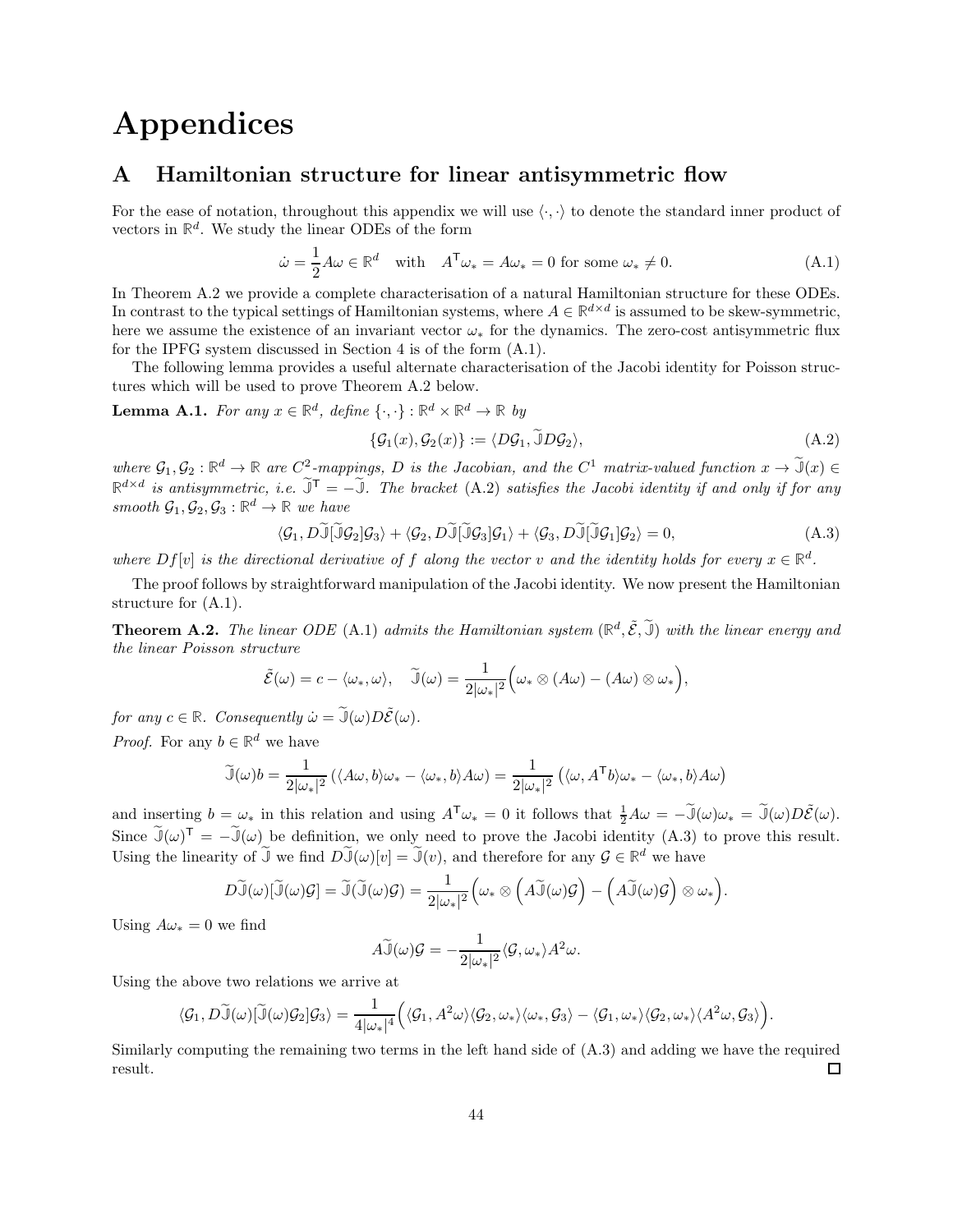## References

- <span id="page-44-13"></span>[AAPR21] A. Agazzi, L. Andreis, R. Patterson, and M. Renger. Large deviations for markov jump processes with uniformly diminishing rates.  $arXiv$  preprint  $arXiv:2102.13040$ , 2021.
- <span id="page-44-20"></span>[ACK10] D. Anderson, G. Craciun, and T. Kurtz. Product-form stationary distributions for deficiency zero chemical reaction networks. Bulletin of Mathematical Biology, 72(8):1947–1970, 2010.
- <span id="page-44-0"></span>[ADPZ11] S. Adams, N. Dirr, M. A. Peletier, and J. Zimmer. From a large-deviations principle to the Wasserstein gradient flow: A new micro-macro passage. Communications in Mathematical Physics, 307:791–815, 2011.
- <span id="page-44-1"></span>[ADPZ13] S. Adams, N. Dirr, M. A. Peletier, and J. Zimmer. Large deviations and gradient flows. Philosophical Transactions of the Royal Society A: Mathematical, Physical and Engineering Sciences, 371(2005):20120341, 2013.
- <span id="page-44-8"></span>[AGS08] L. Ambrosio, N. Gigli, and G. Savaré. Gradient Flows in Metric Spaces and in the Space of Probability Measures. Lectures in mathematics ETH Zürich. Birkhäuser, 2008.
- <span id="page-44-7"></span>[AK11] D. F. Anderson and T. G. Kurtz. Continuous time markov chain models for chemical reaction networks. In Design and analysis of biomolecular circuits, pages 3–42. Springer, 2011.
- <span id="page-44-16"></span>[BDSG<sup>+</sup>02] L. Bertini, A. De Sole, D. Gabrielli, G. Jona-Lasinio, and C. Landim. Macroscopic fluctuation theory for stationary non-equilibrium states. Journal of Statistical Physics, 107(3/4), 2002.
- <span id="page-44-21"></span>[BDSG<sup>+</sup>07] L. Bertini, A. De Sole, D. Gabrielli, G. Jona-Lasinio, and C. Landim. Large deviations of the empirical current in interacting particle systems. Theory of Probability & Its Applications,  $51(1):2-27$ , 2007.
- <span id="page-44-5"></span>[BDSG<sup>+</sup>15] L. Bertini, A. De Sole, D. Gabrielli, G. Jona-Lasinio, and C. Landim. Macroscopic fluctuation theory. Reviews of Modern Physics, 87(2), 2015.
- <span id="page-44-15"></span>[Big04] J. Biggins. Large deviations for mixtures. Electronic Communications in Probability, 9:60–71, 2004.
- <span id="page-44-17"></span>[Bou20] F. Bouchet. Is the Boltzmann equation reversible? a large deviation perspective on the irreversibility paradox. Journal of Statistical Physics, 181(2), 2020.
- <span id="page-44-14"></span>[BRS16] V. Bogachev, M. Röckner, and S. Shaposhnikov. Distances between transition probabilities of diffusions and applications to nonlinear fokker–planck–kolmogorov equations. Journal of Functional Analysis, 271(5):1262–1300, 2016.
- <span id="page-44-12"></span>[CV90] P. Colli and A. Visintin. On a class of doubly nonlinear evolution equations. Comm. Partial Differential Equations, 15(5):737–756, 1990.
- <span id="page-44-4"></span>[DLP<sup>+</sup>18] M. H. Duong, A. Lamacz, M. A. Peletier, A. Schlichting, and U. Sharma. Quantification of coarsegraining error in langevin and overdamped langevin dynamics. Nonlinearity, 31(10):4517–4566, 2018.
- <span id="page-44-2"></span>[DLPS17] M. H. Duong, A. Lamacz, M. A. Peletier, and U. Sharma. Variational approach to coarse-graining of generalized gradient flows. Calculus of Variations and Partial Differential Equations, 56(4):100, Jun 2017.
- <span id="page-44-10"></span>[DPZ13] M. H. Duong, M. A. Peletier, and J. Zimmer. GENERIC formalism of a Vlasov-Fokker-Planck equation and connection to large-deviation principles. Nonlinearity, 26(2951-2971), 2013.
- <span id="page-44-11"></span>[DZ09] A. Dembo and O. Zeitouni. Large deviations techniques and applications, volume 38. Springer Science & Business Media, 2009.
- <span id="page-44-18"></span>[FW94] M. I. Freidlin and A. D. Wentzell. Random perturbations of Hamiltonian systems. Mem. Amer. Math. Soc., 109 (523), 1994.
- <span id="page-44-9"></span>[GO97] M. Grmela and H. Ottinger. Dynamics and thermodynamics of complex fluids I: development of general formalism. Physical Review E, 56(6):6620–6632, 1997.
- <span id="page-44-19"></span>[GR20] D. Gabrielli and D. Renger. Dynamical phase transitions for flows on finite graphs. Journal of Statistical Physics, 181(6):2353–2371, 2020.
- <span id="page-44-3"></span>[HPST20] B. Hilder, M. A. Peletier, U. Sharma, and O. Tse. An inequality connecting entropy distance, fisher information and large deviations. Stochastic Processes and their Applications, 130(5), 2020.
- <span id="page-44-6"></span>[KJZ18] M. Kaiser, R. Jack, and J. Zimmer. Canonical structure and orthogonality of forces and currents in irreversible markov chains. Journal of Statistical Physics, 170(6):1019–1050, 2018.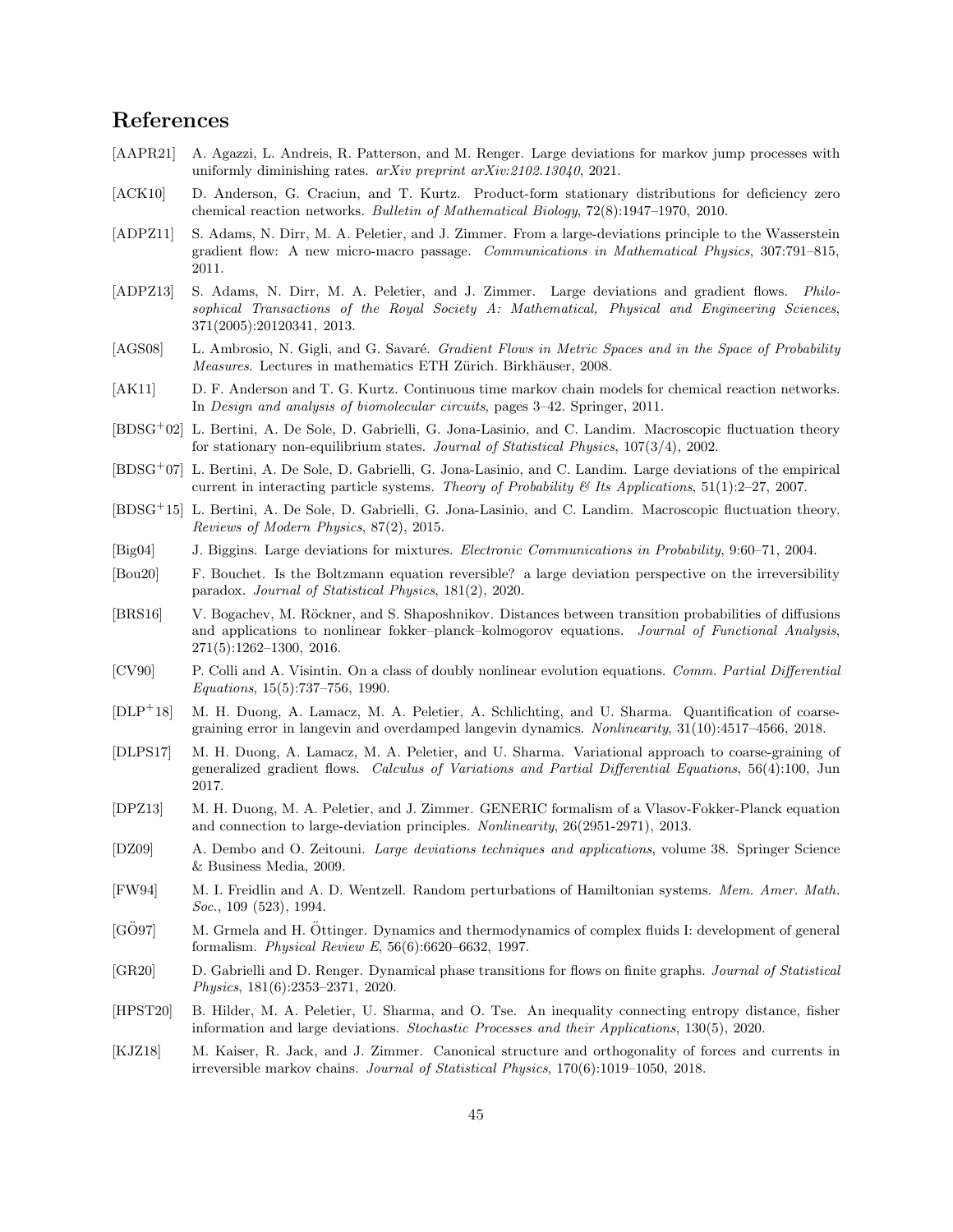- <span id="page-45-21"></span>[KL99] C. Kipnis and C. Landim. Scaling limits of interacting particle systems. Springer, Berlin-Heidelberg, Germany, 1999.
- <span id="page-45-11"></span>[KLMP20] R. Kraaij, A. Lazarescu, C. Maes, and M. Peletier. Fluctuation symmetry leads to GENERIC equations with non-quadratic dissipation. Stochastic Processes and their Applications, 130(1):139–170, 2020.
- <span id="page-45-13"></span>[Kra17] R. Kraaij. Flux large deviations of weakly interacting jump processes via well-posedness of an associated Hamilton-Jacobi equation. <https://arxiv.org/abs/1711.00274>, 2017.
- <span id="page-45-24"></span>[Kur70] T. Kurtz. Solutions of ordinary differential equations as limits of pure jump Markov processes. Journal of Applied Probability, 7(1):49–58, 1970.
- <span id="page-45-15"></span>[LS95] S. Luckhaus and T. Sturzenhecker. Implicit time discretization for the mean curvature flow equation. Calculus of Variations and Partial Differential Equations, 3(2):253–271, 1995.
- <span id="page-45-18"></span>[Mae17] C. Maes. Frenetic bounds on the entropy production. Phys. Rev. Lett., 119(16):160601, 2017.
- <span id="page-45-7"></span>[Mae18] C. Maes. Non-Dissipative effects in Nonequilibrium Systems. Springer, Cham, Switzerland, 2018.
- <span id="page-45-23"></span>[Mie91] A. Mielke. Hamiltonian and Lagrangian Flows on Center Manifolds. With Applications to Elliptic Variational Problems, volume 1489 of Lecture Notes in Mathematics. Springer, Berlin, Germany, 1991.
- <span id="page-45-16"></span>[Mie11] A. Mielke. Formulation of thermoelastic dissipative material behavior using GENERIC. Continuum Mechanics and Thermodynamics, 23(3):233–256, 2011.
- <span id="page-45-17"></span>[MN08] C. Maes and K. Netočný. Canonical structure of dynamical fluctuations in mesoscopic nonequilibrium steady states. Europhys. Lett. EPL, 82(3):Art. 30003, 6, 2008.
- <span id="page-45-6"></span>[MPPR17] A. Mielke, R. Patterson, M. Peletier, and D. Renger. Non-equilibrium thermodynamical principles for chemical reactions with mass-action kinetics. SIAM Journal on Applied Mathematics, 77(4):1562–1585, 2017.
- <span id="page-45-0"></span>[MPR14] A. Mielke, M. A. Peletier, and D. R. M. Renger. On the relation between gradient flows and the largedeviation principle, with applications to Markov chains and diffusion. Potential Analysis, 41(4):1293– 1327, 2014.
- <span id="page-45-19"></span>[Nor98] J. R. Norris. *Markov chains*. Cambridge University Press, 1998.
- <span id="page-45-9"></span>[OG97] H. Ottinger and M. Grmela. Dynamics and thermodynamics of complex fluids II: illustrations of general formalism. Physical Review E, 56(6):6633–6655, 1997.
- <span id="page-45-5"></span>[OM53] L. Onsager and S. Machlup. Fluctuations and irreversible processes. Phys. Rev., 91(6):1505–1512, Sep 1953.
- <span id="page-45-3"></span>[Ons31a] L. Onsager. Reciprocal relations in irreversible processes I. Phys. Rev., 37(4):405–426, Feb 1931.
- <span id="page-45-4"></span>[Ons31b] L. Onsager. Reciprocal relations in irreversible processes II. Phys. Rev., 38(12):2265–2279, Dec 1931.
- <span id="page-45-10"></span> $[Ött05]$  H. Öttinger. Beyond Equilibrium Thermodynamics. Wiley, 2005.
- <span id="page-45-25"></span>[Pel14] M. A. Peletier. Variational modelling: Energies, gradient flows, and large deviations. arXiv preprint arXiv:1402.1990, 2014.
- <span id="page-45-14"></span>[Pey15] J. Peypouquet. Convex Optimization in Normed Spaces - Theory, Methods and Examples. SpringerBriefs in Optimization. Springer International Publishing, New York, N.Y., U.S.A., 2015.
- <span id="page-45-22"></span>[PR02] Z. Palmowski and T. Rolski. A technique for exponential change of measure for markov processes. Bernoulli, 8(6):767–785, 12 2002.
- <span id="page-45-20"></span>[PR19] R. I. A. Patterson and D. R. M. Renger. Large deviations of jump process fluxes. Mathematical Physics, Analysis and Geometry, 22(3):21, 2019.
- <span id="page-45-2"></span>[PR20] M. Peletier and D. Renger. Fast reaction limits via γ-convergence of the flux rate functional. [ArXiv Preprint 2009.14546,](https://arxiv.org/abs/2009.14546) 2020.
- <span id="page-45-1"></span>[PRV14] M. A. Peletier, F. Redig, and K. Vafayi. Large deviations in stochastic heat-conduction processes provide a gradient-flow structure for heat conduction. Journal of Mathematical Physics, 55(9):093301, 2014.
- <span id="page-45-12"></span>[Ren18a] D. R. M. Renger. Flux large deviations of independent and reacting particle systems, with implications for Macroscopic Fluctuation Theory. J. Stat. Phys., 172(5):1291–1326, 2018.
- <span id="page-45-8"></span>[Ren18b] D. R. M. Renger. Gradient and GENERIC systems in the space of fluxes, applied to reacting particle systems. Entropy, special issue "Probability Distributions and Maximum Entropy in Stochastic Chemical Reaction Networks", 20(8):596, 2018.